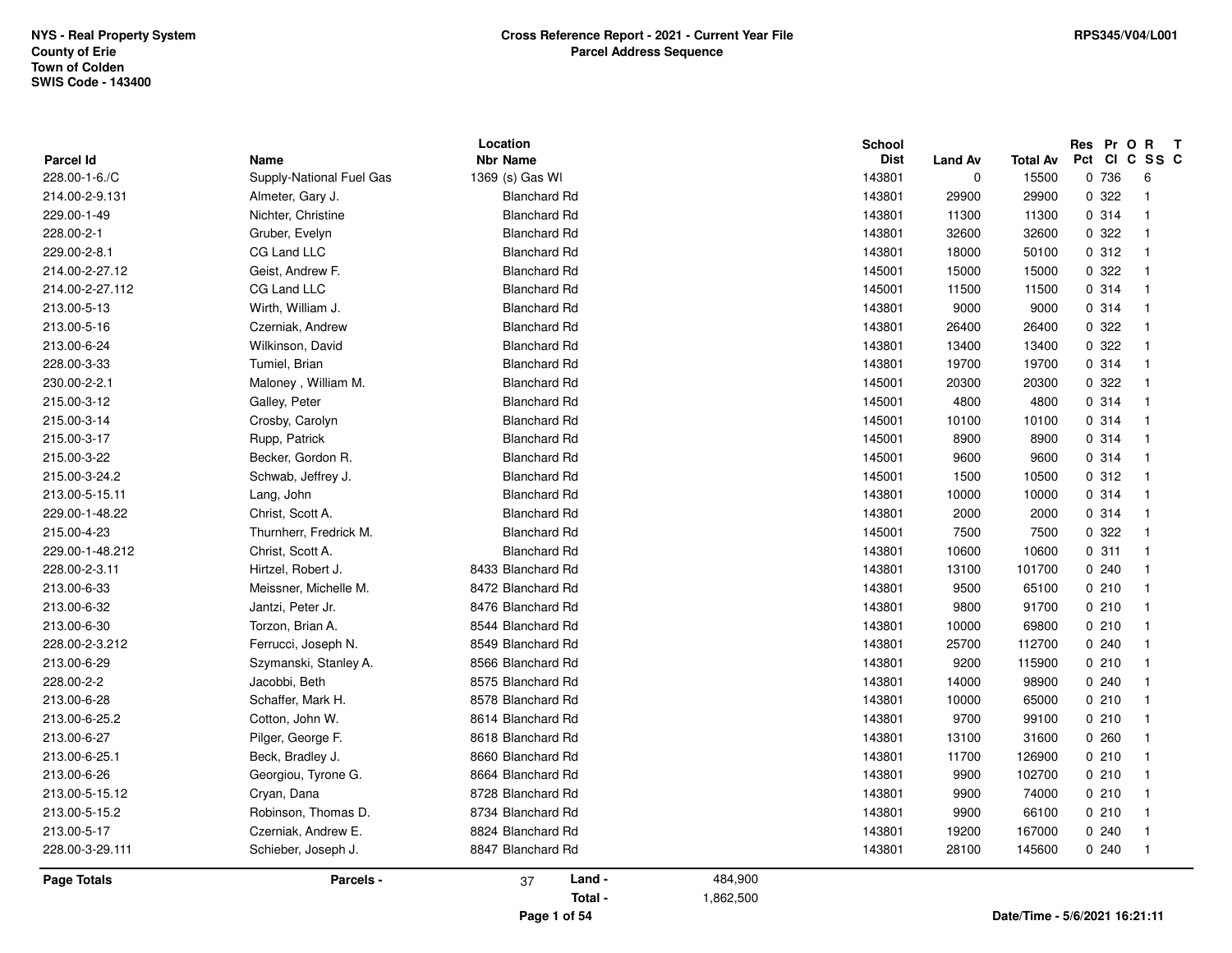| <b>Parcel Id</b> | Name                    | Location<br><b>Nbr Name</b> |           | <b>School</b><br><b>Dist</b> | <b>Land Av</b> | Total Av | Pct CI | Res Pr O R | $\mathbf{T}$<br>C SS C  |  |
|------------------|-------------------------|-----------------------------|-----------|------------------------------|----------------|----------|--------|------------|-------------------------|--|
| 213.00-5-12      | Buchheit, Charles A.    | 8878 Blanchard Rd           |           | 143801                       | 14600          | 60900    |        | 0.240      | - 1                     |  |
| 228.00-3-29.2    | Dillsworth, Joseph J.   | 8897 Blanchard Rd           |           | 143801                       | 12500          | 131900   |        | 0210       | $\overline{1}$          |  |
| 213.00-5-11      | Both, Ronald C.         | 8904 Blanchard Rd           |           | 143801                       | 8900           | 57800    |        | 0210       | -1                      |  |
| 213.00-5-10      | Both, Ronald C.         | 8932 Blanchard Rd           |           | 143801                       | 10800          | 10800    |        | 0.314      | -1                      |  |
| 228.00-3-1.113   | Dunbar, Patrick R.      | 8947 Blanchard Rd           |           | 143801                       | 15000          | 156600   |        | 0210       | -1                      |  |
| 228.00-3-2       | Peffer, Daniel P.       | 8967 Blanchard Rd           |           | 143801                       | 15300          | 60400    |        | 0210       | $\overline{\mathbf{1}}$ |  |
| 229.00-1-12      | Underhill, Mark J.      | 9127 Blanchard Rd           |           | 143801                       | 6300           | 101600   |        | 0210       | $\overline{\mathbf{1}}$ |  |
| 214.00-3-47.12   | Jagoda, John L.         | 9134 Blanchard Rd           |           | 143801                       | 10400          | 127300   |        | 0210       | -1                      |  |
| 229.00-1-16.1    | Russo, Celia L.         | 9243 Blanchard Rd           |           | 143801                       | 9200           | 70400    |        | 0210       | -1                      |  |
| 229.00-1-53.1    | Rafalski, Judy T.       | 9259 Blanchard Rd           |           | 143801                       | 7500           | 52200    |        | 0210       | -1                      |  |
| 214.00-3-19.1    | Bisnett, Howard         | 9280 Blanchard Rd           |           | 143801                       | 12200          | 79800    |        | 0210       | $\mathbf{1}$            |  |
| 229.00-1-52      | Wittman, Henry          | 9297 Blanchard Rd           |           | 143801                       | 6300           | 39100    |        | 0260       | -1                      |  |
| 229.00-1-51      | Koske, Emelia M.        | 9299 Blanchard Rd           |           | 143801                       | 6100           | 69800    |        | 0210       | $\overline{\mathbf{1}}$ |  |
| 214.00-3-18      | Ellis, John J.          | 9300 Blanchard Rd           |           | 143801                       | 21000          | 58900    |        | 0.240      | -1                      |  |
| 229.00-1-50      | Schwartz, John M.       | 9341 Blanchard Rd           |           | 143801                       | 9600           | 102300   |        | 0210       | -1                      |  |
| 214.00-3-17      | Roberts, Devin          | 9392 Blanchard Rd           |           | 143801                       | 11700          | 101023   |        | 0210       | $\overline{\mathbf{1}}$ |  |
| 229.00-1-47.1    | Grudzien, Lawrence J.   | 9395 Blanchard Rd           |           | 143801                       | 7700           | 53100    |        | 0210       | $\overline{1}$          |  |
| 229.00-1-54.1    | Golabek, Kathleen       | 9397 Blanchard Rd           |           | 143801                       | 7800           | 67800    |        | 0210       | $\overline{\mathbf{1}}$ |  |
| 214.00-3-48      | Wienckowski, Elaine M.  | 9428 Blanchard Rd           |           | 143801                       | 13800          | 88700    |        | 0210       | -1                      |  |
| 229.00-1-48.211  | Carney, Andrew J.       | 9451 Blanchard Rd           |           | 143801                       | 12500          | 77700    |        | 0.240      |                         |  |
| 214.00-3-16.1    | Hayhurst, Nancy         | 9486 Blanchard Rd           |           | 143801                       | 11000          | 89800    |        | 0210       | $\overline{\mathbf{1}}$ |  |
| 214.00-2-23.11   | Kuhn, James A. Jr.      | 9517 Blanchard Rd           |           | 143801                       | 9900           | 66500    |        | 0210       | $\overline{\mathbf{1}}$ |  |
| 229.00-2-5       | Biddle, Timothy         | 9535 Blanchard Rd           |           | 143801                       | 8200           | 85000    |        | 0210       | $\overline{1}$          |  |
| 229.00-2-8.2     | Merriman, James Patrick | 9557 Blanchard Rd           |           | 143801                       | 7600           | 43300    |        | 0210       | -1                      |  |
| 214.00-2-22      | JE Nichter Family Trust | 9606 Blanchard Rd           |           | 143801                       | 13500          | 72500    |        | 0.240      | -1                      |  |
| 229.00-2-6       | CG Land, LLC            | 9657 Blanchard Rd           |           | 143801                       | 10000          | 83000    |        | 0210       | $\overline{\mathbf{1}}$ |  |
| 214.00-2-9.132   | Smith, Raymond H.       | 9674 Blanchard Rd           |           | 143801                       | 10200          | 84400    |        | 0210       | -1                      |  |
| 229.00-2-7.2     | Bonica, Michael J.      | 9687 Blanchard Rd           |           | 143801                       | 6300           | 118000   |        | 0210       | $\overline{\mathbf{1}}$ |  |
| 229.00-2-7.1     | Hyde, Douglas           | 9721 Blanchard Rd           |           | 143801                       | 10000          | 102700   |        | 0210       | -1                      |  |
| 214.00-2-9.2     | Allen, Tracy L.         | 9760 Blanchard Rd           |           | 143801                       | 26000          | 187000   |        | 0.240      | -1                      |  |
| 214.00-2-27.111  | Solly, Robert A.        | 9810 Blanchard Rd           |           | 145001                       | 33300          | 35400    |        | 66 240     | $\overline{\mathbf{1}}$ |  |
| 214.00-2-29      | Geist, Andrew           | 9846 Blanchard Rd           |           | 145001                       | 18000          | 83300    |        | 0210       | $\overline{\mathbf{1}}$ |  |
| 214.00-2-27.2    | Plesh, Ryan O.          | 9903 Blanchard Rd           |           | 145001                       | 9900           | 151200   |        | 0210       | $\overline{\mathbf{1}}$ |  |
| 214.00-2-19      | Winter, Christine       | 9916 Blanchard Rd           |           | 145001                       | 13200          | 94400    |        | 0210       | -1                      |  |
| 214.00-2-20.12   | Gannon, James           | 9953 Blanchard Rd           |           | 145001                       | 10800          | 150500   |        | 0210       | -1                      |  |
| 214.00-2-20.112  |                         | 9987 Blanchard Rd           |           | 145001                       | 10100          | 122700   |        | 0210       | -1                      |  |
|                  | Posluszny, Daniel S.    |                             |           |                              |                |          |        |            |                         |  |
| 215.00-3-27      | The Kerber Family Trust | 10754 Blanchard Rd          |           | 145001                       | 5500           | 5500     |        | 0.314      | $\overline{1}$          |  |
| Page Totals      | Parcels -               | Land -<br>37                | 432,700   |                              |                |          |        |            |                         |  |
|                  |                         | Total -                     | 3,143,323 |                              |                |          |        |            |                         |  |
|                  |                         |                             |           |                              |                |          |        |            |                         |  |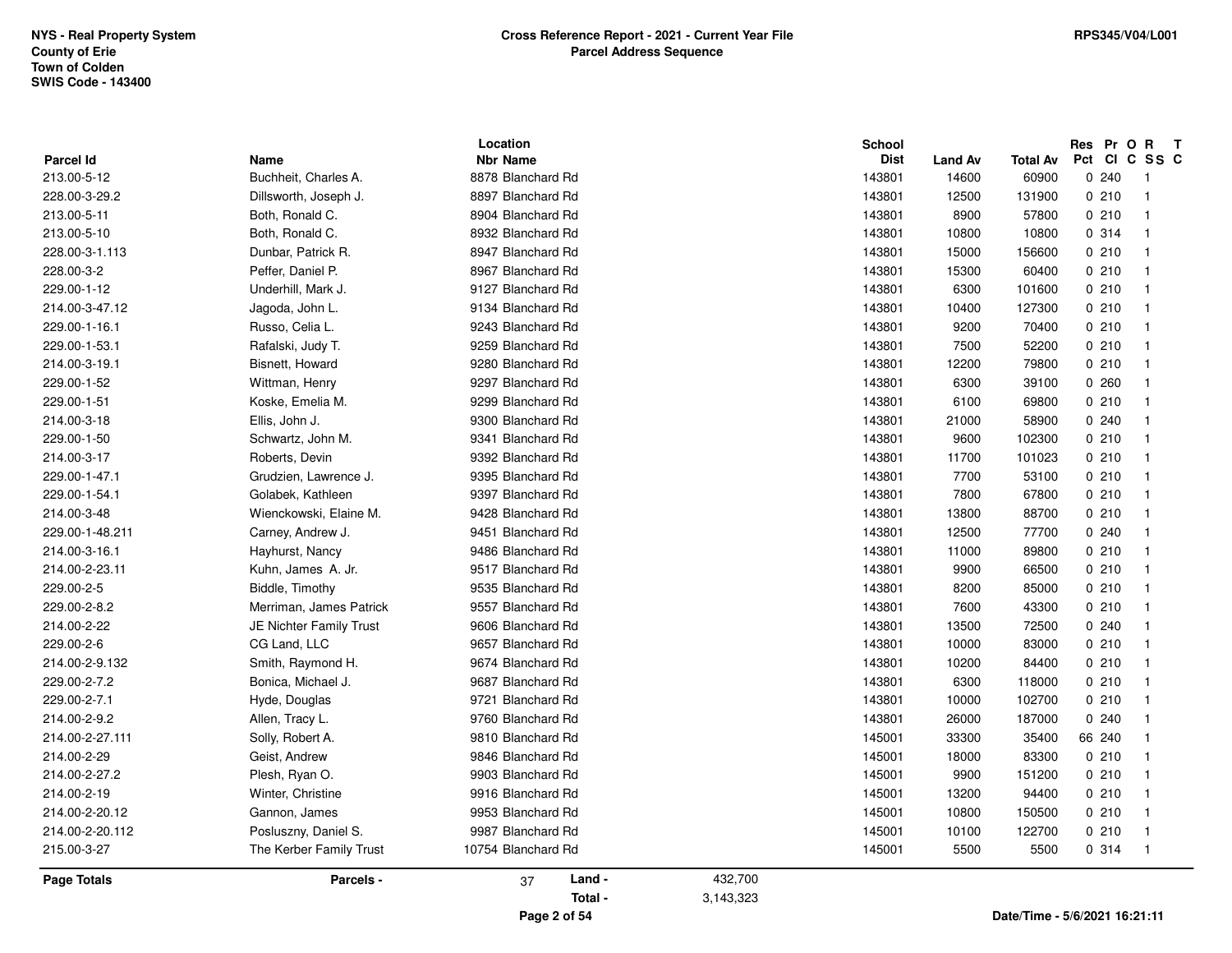| <b>Parcel Id</b><br><b>Nbr Name</b><br><b>Dist</b><br>Name<br><b>Land Av</b><br>215.00-3-26<br>The Kerber Family Trust<br>10756 Blanchard Rd<br>7300<br>72500<br>145001<br>215.00-3-25<br>10782 Blanchard Rd<br>145001<br>5900<br>99900<br>Schwab, Jeffrey J.<br>215.00-3-24.1<br>10798 Blanchard Rd<br>145001<br>7300<br>73500<br>Kerber, Joseph F.<br>215.00-3-23<br>Becker, Gordon R.<br>10806 Blanchard Rd<br>145001<br>5900<br>24000<br>Kirsch, John P.<br>230.00-2-31.12<br>10807 Blanchard Rd<br>145001<br>8800<br>88000<br>230.00-2-1<br>Becker, Gordon R.<br>10823 Blanchard Rd<br>145001<br>44300<br>91500<br>215.00-3-21<br>Senn, Michael D.<br>10846 Blanchard Rd<br>145001<br>8500<br>44500<br>215.00-3-20<br>Trawinski, Jill<br>10856 Blanchard Rd<br>145001<br>5400<br>83800<br>230.00-2-2.2<br>Maloney, William M.<br>10873 Blanchard Rd<br>145001<br>9300<br>143700<br>215.00-3-18.1<br>Majchrzak, Nathan P.<br>10898 Blanchard Rd<br>145001<br>11600<br>87100<br>230.00-2-3<br>10905 Blanchard Rd<br>46200<br>Langendorfer, Wayne M.<br>145001<br>147000<br>230.00-2-4<br>10915 Blanchard Rd<br>145001<br>9300<br>95700<br>Sanders, Laura M.<br>215.00-3-16<br>Rupp, Patrick<br>10916 Blanchard Rd<br>145001<br>6500<br>61400<br>230.00-2-5<br>Paul D Supplemental Needs<br>10925 Blanchard Rd<br>145001<br>6700<br>70100<br>215.00-3-15<br>Nowak, Mark<br>10930 Blanchard Rd<br>145001<br>6500<br>134200<br>230.00-2-6<br>Nowak, Mark<br>10941 Blanchard Rd<br>7600<br>48000<br>145001<br>230.00-2-7<br>Schneider, Carolyn<br>10951 Blanchard Rd<br>145001<br>22600<br>62000<br>10964 Blanchard Rd<br>215.00-3-13<br>Rautenstrauch, Joseph C.<br>145001<br>6600<br>19700<br>230.00-2-8<br>Schrader, Bruce R.<br>10983 Blanchard Rd<br>30000<br>79500<br>145001<br>215.00-3-11<br>Petit, Donald W.<br>10984 Blanchard Rd<br>145001<br>7500<br>47000<br>214.00-1-29.1<br>Compo, Richard<br><b>Bleistein Rd</b><br>143801<br>5200<br>5200<br>214.00-2-1.2<br><b>Bleistein Rd</b><br>143801<br>2400<br>2400<br>Natalzia, Bruce<br>Hartman, Richard L.<br>229.00-1-45.12<br><b>Bleistein Rd</b><br>143801<br>17500<br>17500<br><b>Bleistein Rd</b><br>1200<br>1200<br>229.00-1-45.211<br>Casey, Joanne<br>143801<br>229.00-1-45.212<br>Bush, David<br><b>Bleistein Rd</b><br>143801<br>9700<br>9700<br>229.00-1-45.3<br>Casey Builders Inc<br><b>Bleistein Rd</b><br>143801<br>10000<br>10000<br>214.00-3-25<br>143801<br>7100<br>Smith, Steven<br><b>Bleistein Rd</b><br>7100<br>214.00-3-27.11<br>Smith, Steven<br><b>Bleistein Rd</b><br>143801<br>4300<br>4300<br>229.00-2-43<br><b>Bleistein Rd</b><br>26900<br>Elliott, John B.<br>145001<br>26900<br>229.00-2-44.11<br>Pusateri, Christopher A.<br><b>Bleistein Rd</b><br>145001<br>23300<br>23300<br>229.00-1-48.1<br>Christ, Scott A.<br><b>Bleistein Rd</b><br>143801<br>11500<br>11500<br>7410 Bleistein Rd<br>214.00-3-10<br>The Potzler Family Trust<br>143801<br>9800<br>21600<br>214.00-3-13.112<br>The Potzler Family Trust<br>7455 Bleistein Rd<br>143801<br>11600<br>111000<br>214.00-3-49.112<br>Czapla, Robert S.<br>7462 Bleistein Rd<br>143801<br>6400<br>133900<br>214.00-1-29.2<br>Compo, Richard<br>7504 Bleistein Rd<br>9000<br>143801<br>60500<br>214.00-3-13.2<br>Myers, Scott A.<br>7545 Bleistein Rd<br>143801<br>12200<br>57000<br>214.00-2-26.2<br>15500<br>Krueger, William H.<br>7547 Bleistein Rd<br>143801<br>111600 |        |                 | Res Pr O R<br>$\mathbf{T}$ |
|------------------------------------------------------------------------------------------------------------------------------------------------------------------------------------------------------------------------------------------------------------------------------------------------------------------------------------------------------------------------------------------------------------------------------------------------------------------------------------------------------------------------------------------------------------------------------------------------------------------------------------------------------------------------------------------------------------------------------------------------------------------------------------------------------------------------------------------------------------------------------------------------------------------------------------------------------------------------------------------------------------------------------------------------------------------------------------------------------------------------------------------------------------------------------------------------------------------------------------------------------------------------------------------------------------------------------------------------------------------------------------------------------------------------------------------------------------------------------------------------------------------------------------------------------------------------------------------------------------------------------------------------------------------------------------------------------------------------------------------------------------------------------------------------------------------------------------------------------------------------------------------------------------------------------------------------------------------------------------------------------------------------------------------------------------------------------------------------------------------------------------------------------------------------------------------------------------------------------------------------------------------------------------------------------------------------------------------------------------------------------------------------------------------------------------------------------------------------------------------------------------------------------------------------------------------------------------------------------------------------------------------------------------------------------------------------------------------------------------------------------------------------------------------------------------------------------------------------------------------------------------------------------------------------------------------------------------------------------------------------------------------------------------------------------------------------------------------------------------------------------------------------------------------------------------------------------------------------------------------------------------------------------------------------------------------------------------------------------------------------------------------------------------------------|--------|-----------------|----------------------------|
|                                                                                                                                                                                                                                                                                                                                                                                                                                                                                                                                                                                                                                                                                                                                                                                                                                                                                                                                                                                                                                                                                                                                                                                                                                                                                                                                                                                                                                                                                                                                                                                                                                                                                                                                                                                                                                                                                                                                                                                                                                                                                                                                                                                                                                                                                                                                                                                                                                                                                                                                                                                                                                                                                                                                                                                                                                                                                                                                                                                                                                                                                                                                                                                                                                                                                                                                                                                                                        | Pct CI | <b>Total Av</b> | C SS C                     |
|                                                                                                                                                                                                                                                                                                                                                                                                                                                                                                                                                                                                                                                                                                                                                                                                                                                                                                                                                                                                                                                                                                                                                                                                                                                                                                                                                                                                                                                                                                                                                                                                                                                                                                                                                                                                                                                                                                                                                                                                                                                                                                                                                                                                                                                                                                                                                                                                                                                                                                                                                                                                                                                                                                                                                                                                                                                                                                                                                                                                                                                                                                                                                                                                                                                                                                                                                                                                                        | 0210   |                 | $\overline{\phantom{a}}$   |
|                                                                                                                                                                                                                                                                                                                                                                                                                                                                                                                                                                                                                                                                                                                                                                                                                                                                                                                                                                                                                                                                                                                                                                                                                                                                                                                                                                                                                                                                                                                                                                                                                                                                                                                                                                                                                                                                                                                                                                                                                                                                                                                                                                                                                                                                                                                                                                                                                                                                                                                                                                                                                                                                                                                                                                                                                                                                                                                                                                                                                                                                                                                                                                                                                                                                                                                                                                                                                        | 0210   |                 | $\overline{1}$             |
|                                                                                                                                                                                                                                                                                                                                                                                                                                                                                                                                                                                                                                                                                                                                                                                                                                                                                                                                                                                                                                                                                                                                                                                                                                                                                                                                                                                                                                                                                                                                                                                                                                                                                                                                                                                                                                                                                                                                                                                                                                                                                                                                                                                                                                                                                                                                                                                                                                                                                                                                                                                                                                                                                                                                                                                                                                                                                                                                                                                                                                                                                                                                                                                                                                                                                                                                                                                                                        | 0210   |                 | $\overline{1}$             |
|                                                                                                                                                                                                                                                                                                                                                                                                                                                                                                                                                                                                                                                                                                                                                                                                                                                                                                                                                                                                                                                                                                                                                                                                                                                                                                                                                                                                                                                                                                                                                                                                                                                                                                                                                                                                                                                                                                                                                                                                                                                                                                                                                                                                                                                                                                                                                                                                                                                                                                                                                                                                                                                                                                                                                                                                                                                                                                                                                                                                                                                                                                                                                                                                                                                                                                                                                                                                                        | 0210   |                 | $\overline{1}$             |
|                                                                                                                                                                                                                                                                                                                                                                                                                                                                                                                                                                                                                                                                                                                                                                                                                                                                                                                                                                                                                                                                                                                                                                                                                                                                                                                                                                                                                                                                                                                                                                                                                                                                                                                                                                                                                                                                                                                                                                                                                                                                                                                                                                                                                                                                                                                                                                                                                                                                                                                                                                                                                                                                                                                                                                                                                                                                                                                                                                                                                                                                                                                                                                                                                                                                                                                                                                                                                        | 0210   |                 | -1                         |
|                                                                                                                                                                                                                                                                                                                                                                                                                                                                                                                                                                                                                                                                                                                                                                                                                                                                                                                                                                                                                                                                                                                                                                                                                                                                                                                                                                                                                                                                                                                                                                                                                                                                                                                                                                                                                                                                                                                                                                                                                                                                                                                                                                                                                                                                                                                                                                                                                                                                                                                                                                                                                                                                                                                                                                                                                                                                                                                                                                                                                                                                                                                                                                                                                                                                                                                                                                                                                        | 66 240 |                 | -1                         |
|                                                                                                                                                                                                                                                                                                                                                                                                                                                                                                                                                                                                                                                                                                                                                                                                                                                                                                                                                                                                                                                                                                                                                                                                                                                                                                                                                                                                                                                                                                                                                                                                                                                                                                                                                                                                                                                                                                                                                                                                                                                                                                                                                                                                                                                                                                                                                                                                                                                                                                                                                                                                                                                                                                                                                                                                                                                                                                                                                                                                                                                                                                                                                                                                                                                                                                                                                                                                                        | 0210   |                 | $\overline{\mathbf{1}}$    |
|                                                                                                                                                                                                                                                                                                                                                                                                                                                                                                                                                                                                                                                                                                                                                                                                                                                                                                                                                                                                                                                                                                                                                                                                                                                                                                                                                                                                                                                                                                                                                                                                                                                                                                                                                                                                                                                                                                                                                                                                                                                                                                                                                                                                                                                                                                                                                                                                                                                                                                                                                                                                                                                                                                                                                                                                                                                                                                                                                                                                                                                                                                                                                                                                                                                                                                                                                                                                                        | 0210   |                 | $\overline{\mathbf{1}}$    |
|                                                                                                                                                                                                                                                                                                                                                                                                                                                                                                                                                                                                                                                                                                                                                                                                                                                                                                                                                                                                                                                                                                                                                                                                                                                                                                                                                                                                                                                                                                                                                                                                                                                                                                                                                                                                                                                                                                                                                                                                                                                                                                                                                                                                                                                                                                                                                                                                                                                                                                                                                                                                                                                                                                                                                                                                                                                                                                                                                                                                                                                                                                                                                                                                                                                                                                                                                                                                                        | 0210   |                 |                            |
|                                                                                                                                                                                                                                                                                                                                                                                                                                                                                                                                                                                                                                                                                                                                                                                                                                                                                                                                                                                                                                                                                                                                                                                                                                                                                                                                                                                                                                                                                                                                                                                                                                                                                                                                                                                                                                                                                                                                                                                                                                                                                                                                                                                                                                                                                                                                                                                                                                                                                                                                                                                                                                                                                                                                                                                                                                                                                                                                                                                                                                                                                                                                                                                                                                                                                                                                                                                                                        | 0210   |                 |                            |
|                                                                                                                                                                                                                                                                                                                                                                                                                                                                                                                                                                                                                                                                                                                                                                                                                                                                                                                                                                                                                                                                                                                                                                                                                                                                                                                                                                                                                                                                                                                                                                                                                                                                                                                                                                                                                                                                                                                                                                                                                                                                                                                                                                                                                                                                                                                                                                                                                                                                                                                                                                                                                                                                                                                                                                                                                                                                                                                                                                                                                                                                                                                                                                                                                                                                                                                                                                                                                        | 0.240  |                 | -1                         |
|                                                                                                                                                                                                                                                                                                                                                                                                                                                                                                                                                                                                                                                                                                                                                                                                                                                                                                                                                                                                                                                                                                                                                                                                                                                                                                                                                                                                                                                                                                                                                                                                                                                                                                                                                                                                                                                                                                                                                                                                                                                                                                                                                                                                                                                                                                                                                                                                                                                                                                                                                                                                                                                                                                                                                                                                                                                                                                                                                                                                                                                                                                                                                                                                                                                                                                                                                                                                                        | 0210   |                 | $\overline{1}$             |
|                                                                                                                                                                                                                                                                                                                                                                                                                                                                                                                                                                                                                                                                                                                                                                                                                                                                                                                                                                                                                                                                                                                                                                                                                                                                                                                                                                                                                                                                                                                                                                                                                                                                                                                                                                                                                                                                                                                                                                                                                                                                                                                                                                                                                                                                                                                                                                                                                                                                                                                                                                                                                                                                                                                                                                                                                                                                                                                                                                                                                                                                                                                                                                                                                                                                                                                                                                                                                        | 0210   |                 | $\overline{1}$             |
|                                                                                                                                                                                                                                                                                                                                                                                                                                                                                                                                                                                                                                                                                                                                                                                                                                                                                                                                                                                                                                                                                                                                                                                                                                                                                                                                                                                                                                                                                                                                                                                                                                                                                                                                                                                                                                                                                                                                                                                                                                                                                                                                                                                                                                                                                                                                                                                                                                                                                                                                                                                                                                                                                                                                                                                                                                                                                                                                                                                                                                                                                                                                                                                                                                                                                                                                                                                                                        | 0210   |                 | $\overline{\mathbf{1}}$    |
|                                                                                                                                                                                                                                                                                                                                                                                                                                                                                                                                                                                                                                                                                                                                                                                                                                                                                                                                                                                                                                                                                                                                                                                                                                                                                                                                                                                                                                                                                                                                                                                                                                                                                                                                                                                                                                                                                                                                                                                                                                                                                                                                                                                                                                                                                                                                                                                                                                                                                                                                                                                                                                                                                                                                                                                                                                                                                                                                                                                                                                                                                                                                                                                                                                                                                                                                                                                                                        | 0210   |                 | $\overline{\mathbf{1}}$    |
|                                                                                                                                                                                                                                                                                                                                                                                                                                                                                                                                                                                                                                                                                                                                                                                                                                                                                                                                                                                                                                                                                                                                                                                                                                                                                                                                                                                                                                                                                                                                                                                                                                                                                                                                                                                                                                                                                                                                                                                                                                                                                                                                                                                                                                                                                                                                                                                                                                                                                                                                                                                                                                                                                                                                                                                                                                                                                                                                                                                                                                                                                                                                                                                                                                                                                                                                                                                                                        | 0210   |                 | -1                         |
|                                                                                                                                                                                                                                                                                                                                                                                                                                                                                                                                                                                                                                                                                                                                                                                                                                                                                                                                                                                                                                                                                                                                                                                                                                                                                                                                                                                                                                                                                                                                                                                                                                                                                                                                                                                                                                                                                                                                                                                                                                                                                                                                                                                                                                                                                                                                                                                                                                                                                                                                                                                                                                                                                                                                                                                                                                                                                                                                                                                                                                                                                                                                                                                                                                                                                                                                                                                                                        | 0.240  |                 | $\overline{\mathbf{1}}$    |
|                                                                                                                                                                                                                                                                                                                                                                                                                                                                                                                                                                                                                                                                                                                                                                                                                                                                                                                                                                                                                                                                                                                                                                                                                                                                                                                                                                                                                                                                                                                                                                                                                                                                                                                                                                                                                                                                                                                                                                                                                                                                                                                                                                                                                                                                                                                                                                                                                                                                                                                                                                                                                                                                                                                                                                                                                                                                                                                                                                                                                                                                                                                                                                                                                                                                                                                                                                                                                        | 0260   |                 | $\overline{\mathbf{1}}$    |
|                                                                                                                                                                                                                                                                                                                                                                                                                                                                                                                                                                                                                                                                                                                                                                                                                                                                                                                                                                                                                                                                                                                                                                                                                                                                                                                                                                                                                                                                                                                                                                                                                                                                                                                                                                                                                                                                                                                                                                                                                                                                                                                                                                                                                                                                                                                                                                                                                                                                                                                                                                                                                                                                                                                                                                                                                                                                                                                                                                                                                                                                                                                                                                                                                                                                                                                                                                                                                        | 0.240  |                 | -1                         |
|                                                                                                                                                                                                                                                                                                                                                                                                                                                                                                                                                                                                                                                                                                                                                                                                                                                                                                                                                                                                                                                                                                                                                                                                                                                                                                                                                                                                                                                                                                                                                                                                                                                                                                                                                                                                                                                                                                                                                                                                                                                                                                                                                                                                                                                                                                                                                                                                                                                                                                                                                                                                                                                                                                                                                                                                                                                                                                                                                                                                                                                                                                                                                                                                                                                                                                                                                                                                                        | 0210   |                 | $\overline{\mathbf{1}}$    |
|                                                                                                                                                                                                                                                                                                                                                                                                                                                                                                                                                                                                                                                                                                                                                                                                                                                                                                                                                                                                                                                                                                                                                                                                                                                                                                                                                                                                                                                                                                                                                                                                                                                                                                                                                                                                                                                                                                                                                                                                                                                                                                                                                                                                                                                                                                                                                                                                                                                                                                                                                                                                                                                                                                                                                                                                                                                                                                                                                                                                                                                                                                                                                                                                                                                                                                                                                                                                                        | 0.314  |                 | $\overline{\mathbf{1}}$    |
|                                                                                                                                                                                                                                                                                                                                                                                                                                                                                                                                                                                                                                                                                                                                                                                                                                                                                                                                                                                                                                                                                                                                                                                                                                                                                                                                                                                                                                                                                                                                                                                                                                                                                                                                                                                                                                                                                                                                                                                                                                                                                                                                                                                                                                                                                                                                                                                                                                                                                                                                                                                                                                                                                                                                                                                                                                                                                                                                                                                                                                                                                                                                                                                                                                                                                                                                                                                                                        | 0.314  |                 | $\overline{\mathbf{1}}$    |
|                                                                                                                                                                                                                                                                                                                                                                                                                                                                                                                                                                                                                                                                                                                                                                                                                                                                                                                                                                                                                                                                                                                                                                                                                                                                                                                                                                                                                                                                                                                                                                                                                                                                                                                                                                                                                                                                                                                                                                                                                                                                                                                                                                                                                                                                                                                                                                                                                                                                                                                                                                                                                                                                                                                                                                                                                                                                                                                                                                                                                                                                                                                                                                                                                                                                                                                                                                                                                        | 0.322  |                 | $\overline{\mathbf{1}}$    |
|                                                                                                                                                                                                                                                                                                                                                                                                                                                                                                                                                                                                                                                                                                                                                                                                                                                                                                                                                                                                                                                                                                                                                                                                                                                                                                                                                                                                                                                                                                                                                                                                                                                                                                                                                                                                                                                                                                                                                                                                                                                                                                                                                                                                                                                                                                                                                                                                                                                                                                                                                                                                                                                                                                                                                                                                                                                                                                                                                                                                                                                                                                                                                                                                                                                                                                                                                                                                                        | 0.314  |                 | -1                         |
|                                                                                                                                                                                                                                                                                                                                                                                                                                                                                                                                                                                                                                                                                                                                                                                                                                                                                                                                                                                                                                                                                                                                                                                                                                                                                                                                                                                                                                                                                                                                                                                                                                                                                                                                                                                                                                                                                                                                                                                                                                                                                                                                                                                                                                                                                                                                                                                                                                                                                                                                                                                                                                                                                                                                                                                                                                                                                                                                                                                                                                                                                                                                                                                                                                                                                                                                                                                                                        | 0.314  |                 | $\overline{\mathbf{1}}$    |
|                                                                                                                                                                                                                                                                                                                                                                                                                                                                                                                                                                                                                                                                                                                                                                                                                                                                                                                                                                                                                                                                                                                                                                                                                                                                                                                                                                                                                                                                                                                                                                                                                                                                                                                                                                                                                                                                                                                                                                                                                                                                                                                                                                                                                                                                                                                                                                                                                                                                                                                                                                                                                                                                                                                                                                                                                                                                                                                                                                                                                                                                                                                                                                                                                                                                                                                                                                                                                        | 0.322  |                 | $\overline{\mathbf{1}}$    |
|                                                                                                                                                                                                                                                                                                                                                                                                                                                                                                                                                                                                                                                                                                                                                                                                                                                                                                                                                                                                                                                                                                                                                                                                                                                                                                                                                                                                                                                                                                                                                                                                                                                                                                                                                                                                                                                                                                                                                                                                                                                                                                                                                                                                                                                                                                                                                                                                                                                                                                                                                                                                                                                                                                                                                                                                                                                                                                                                                                                                                                                                                                                                                                                                                                                                                                                                                                                                                        | 0 322  |                 | $\overline{1}$             |
|                                                                                                                                                                                                                                                                                                                                                                                                                                                                                                                                                                                                                                                                                                                                                                                                                                                                                                                                                                                                                                                                                                                                                                                                                                                                                                                                                                                                                                                                                                                                                                                                                                                                                                                                                                                                                                                                                                                                                                                                                                                                                                                                                                                                                                                                                                                                                                                                                                                                                                                                                                                                                                                                                                                                                                                                                                                                                                                                                                                                                                                                                                                                                                                                                                                                                                                                                                                                                        | 0.314  |                 | $\overline{\mathbf{1}}$    |
|                                                                                                                                                                                                                                                                                                                                                                                                                                                                                                                                                                                                                                                                                                                                                                                                                                                                                                                                                                                                                                                                                                                                                                                                                                                                                                                                                                                                                                                                                                                                                                                                                                                                                                                                                                                                                                                                                                                                                                                                                                                                                                                                                                                                                                                                                                                                                                                                                                                                                                                                                                                                                                                                                                                                                                                                                                                                                                                                                                                                                                                                                                                                                                                                                                                                                                                                                                                                                        | 0.321  |                 | -1                         |
|                                                                                                                                                                                                                                                                                                                                                                                                                                                                                                                                                                                                                                                                                                                                                                                                                                                                                                                                                                                                                                                                                                                                                                                                                                                                                                                                                                                                                                                                                                                                                                                                                                                                                                                                                                                                                                                                                                                                                                                                                                                                                                                                                                                                                                                                                                                                                                                                                                                                                                                                                                                                                                                                                                                                                                                                                                                                                                                                                                                                                                                                                                                                                                                                                                                                                                                                                                                                                        | 0 322  |                 | $\overline{\mathbf{1}}$    |
|                                                                                                                                                                                                                                                                                                                                                                                                                                                                                                                                                                                                                                                                                                                                                                                                                                                                                                                                                                                                                                                                                                                                                                                                                                                                                                                                                                                                                                                                                                                                                                                                                                                                                                                                                                                                                                                                                                                                                                                                                                                                                                                                                                                                                                                                                                                                                                                                                                                                                                                                                                                                                                                                                                                                                                                                                                                                                                                                                                                                                                                                                                                                                                                                                                                                                                                                                                                                                        | 0.322  |                 | $\mathbf{1}$               |
|                                                                                                                                                                                                                                                                                                                                                                                                                                                                                                                                                                                                                                                                                                                                                                                                                                                                                                                                                                                                                                                                                                                                                                                                                                                                                                                                                                                                                                                                                                                                                                                                                                                                                                                                                                                                                                                                                                                                                                                                                                                                                                                                                                                                                                                                                                                                                                                                                                                                                                                                                                                                                                                                                                                                                                                                                                                                                                                                                                                                                                                                                                                                                                                                                                                                                                                                                                                                                        | 0210   |                 | $\overline{1}$             |
|                                                                                                                                                                                                                                                                                                                                                                                                                                                                                                                                                                                                                                                                                                                                                                                                                                                                                                                                                                                                                                                                                                                                                                                                                                                                                                                                                                                                                                                                                                                                                                                                                                                                                                                                                                                                                                                                                                                                                                                                                                                                                                                                                                                                                                                                                                                                                                                                                                                                                                                                                                                                                                                                                                                                                                                                                                                                                                                                                                                                                                                                                                                                                                                                                                                                                                                                                                                                                        | 0210   |                 | $\overline{1}$             |
|                                                                                                                                                                                                                                                                                                                                                                                                                                                                                                                                                                                                                                                                                                                                                                                                                                                                                                                                                                                                                                                                                                                                                                                                                                                                                                                                                                                                                                                                                                                                                                                                                                                                                                                                                                                                                                                                                                                                                                                                                                                                                                                                                                                                                                                                                                                                                                                                                                                                                                                                                                                                                                                                                                                                                                                                                                                                                                                                                                                                                                                                                                                                                                                                                                                                                                                                                                                                                        | 0210   |                 | -1                         |
|                                                                                                                                                                                                                                                                                                                                                                                                                                                                                                                                                                                                                                                                                                                                                                                                                                                                                                                                                                                                                                                                                                                                                                                                                                                                                                                                                                                                                                                                                                                                                                                                                                                                                                                                                                                                                                                                                                                                                                                                                                                                                                                                                                                                                                                                                                                                                                                                                                                                                                                                                                                                                                                                                                                                                                                                                                                                                                                                                                                                                                                                                                                                                                                                                                                                                                                                                                                                                        | 0210   |                 | -1                         |
|                                                                                                                                                                                                                                                                                                                                                                                                                                                                                                                                                                                                                                                                                                                                                                                                                                                                                                                                                                                                                                                                                                                                                                                                                                                                                                                                                                                                                                                                                                                                                                                                                                                                                                                                                                                                                                                                                                                                                                                                                                                                                                                                                                                                                                                                                                                                                                                                                                                                                                                                                                                                                                                                                                                                                                                                                                                                                                                                                                                                                                                                                                                                                                                                                                                                                                                                                                                                                        | 0210   |                 | $\overline{1}$             |
|                                                                                                                                                                                                                                                                                                                                                                                                                                                                                                                                                                                                                                                                                                                                                                                                                                                                                                                                                                                                                                                                                                                                                                                                                                                                                                                                                                                                                                                                                                                                                                                                                                                                                                                                                                                                                                                                                                                                                                                                                                                                                                                                                                                                                                                                                                                                                                                                                                                                                                                                                                                                                                                                                                                                                                                                                                                                                                                                                                                                                                                                                                                                                                                                                                                                                                                                                                                                                        | 0240   |                 | $\overline{1}$             |
| 447,400<br>Land -<br><b>Page Totals</b><br>Parcels -<br>37                                                                                                                                                                                                                                                                                                                                                                                                                                                                                                                                                                                                                                                                                                                                                                                                                                                                                                                                                                                                                                                                                                                                                                                                                                                                                                                                                                                                                                                                                                                                                                                                                                                                                                                                                                                                                                                                                                                                                                                                                                                                                                                                                                                                                                                                                                                                                                                                                                                                                                                                                                                                                                                                                                                                                                                                                                                                                                                                                                                                                                                                                                                                                                                                                                                                                                                                                             |        |                 |                            |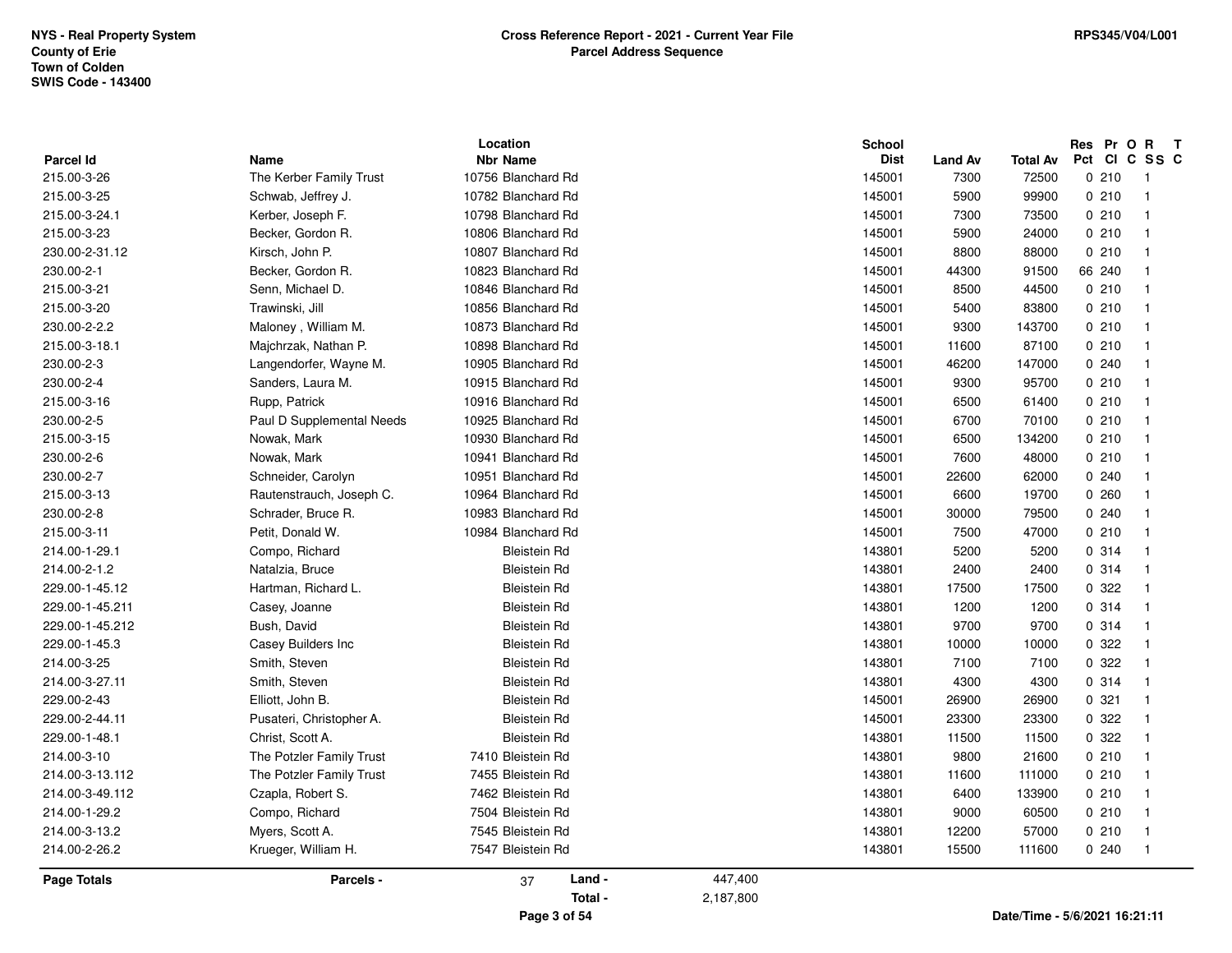| Parcel Id          |                              | Location<br><b>Nbr Name</b> |           | School<br><b>Dist</b> |                         |                           | Res Pr O R T<br>Pct CI C SS C |                |  |
|--------------------|------------------------------|-----------------------------|-----------|-----------------------|-------------------------|---------------------------|-------------------------------|----------------|--|
| 214.00-2-26.11     | Name<br>Masiewicz, Joseph M. | 7625 Bleistein Rd           |           | 143801                | <b>Land Av</b><br>13900 | <b>Total Av</b><br>134200 | 0210                          | $\mathbf{1}$   |  |
| 214.00-2-26.12     | Balachowski, Steven          | 7633 Bleistein Rd           |           | 143801                | 13500                   | 79600                     | 0210                          | -1             |  |
|                    |                              | 7656 Bleistein Rd           |           |                       |                         |                           | 0.240                         |                |  |
| 214.00-3-14        | Smith, Steven A.             | 7693 Bleistein Rd           |           | 143801                | 19100                   | 123800                    |                               |                |  |
| 214.00-2-24.1      | Collins, Richard             |                             |           | 143801                | 16300                   | 61700                     | 0.240                         |                |  |
| 214.00-3-15.1      | Menge, Mark G.               | 7700 Bleistein Rd           |           | 143801                | 17400                   | 111100                    | 0.240                         |                |  |
| 214.00-3-15.3      | Felser, Paul J.              | 7710 Bleistein Rd           |           | 143801                | 11200                   | 87600                     | 0210                          | -1             |  |
| 214.00-2-24.2      | Hacker, Brody                | 7715 Bleistein Rd           |           | 143801                | 12600                   | 72900                     | 0210                          | -1             |  |
| 214.00-3-15.2      | Wisniewski, Bruce            | 7730 Bleistein Rd           |           | 143801                | 11700                   | 131100                    | 0210                          | -1             |  |
| 214.00-3-16.2      | Kalke, Elizabeth G.          | 7738 Bleistein Rd           |           | 143801                | 9900                    | 85200                     | 0210                          |                |  |
| 214.00-2-23.12     | Watson, Mark                 | 7749 Bleistein Rd           |           | 143801                | 15800                   | 98300                     | 0240                          |                |  |
| 229.00-2-3         | Christ, Scott A.             | 7847 Bleistein Rd           |           | 143801                | 9600                    | 86500                     | 0210                          | -1             |  |
| 229.00-2-2         | Letson, Clifford             | 7891 Bleistein Rd           |           | 143801                | 8700                    | 81500                     | 0210                          | -1             |  |
| 229.00-1-45.11     | Hartman, Richard L.          | 7906 Bleistein Rd           |           | 143801                | 17500                   | 97600                     | 0.240                         |                |  |
| 229.00-2-1         | Schneider, Michael R. Jr.    | 7909 Bleistein Rd           |           | 143801                | 7200                    | 37900                     | 0210                          |                |  |
| 229.00-2-9.2       | Anibaldi, Joseph P.          | 7943 Bleistein Rd           |           | 143801                | 24800                   | 103500                    | 0.240                         |                |  |
| 229.00-2-9.1       | Domanowski, Lynn Diana       | 7963 Bleistein Rd           |           | 143801                | 8200                    | 109000                    | 0210                          | -1             |  |
| 229.00-1-45.22     | Bush, David A.               | 7966 Bleistein Rd           |           | 143801                | 7800                    | 76200                     | 0210                          | -1             |  |
| 229.00-1-45.13     | Hammond, Robert L.           | 7996 Bleistein Rd           |           | 143801                | 12900                   | 119400                    | 0.240                         |                |  |
| 229.00-1-45.14     | Biggins, David W.            | 8010 Bleistein Rd           |           | 143801                | 17500                   | 172100                    | 0.240                         |                |  |
| 229.00-2-10        | Hannon, Patrick F.           | 8021 Bleistein Rd           |           | 145001                | 32200                   | 296600                    | 0.240                         |                |  |
| 229.00-1-45.15     | Jakubowski, Derek T.         | 8036 Bleistein Rd           |           | 143801                | 17500                   | 85800                     | 0.240                         |                |  |
| 229.00-2-44.2      | Martin, Jason R.             | 8051 Bleistein Rd           |           | 145001                | 19500                   | 149000                    | 0.240                         | -1             |  |
| 229.00-1-44        | Gersitz, William             | 8064 Bleistein Rd           |           | 145001                | 51000                   | 105100                    | 0.240                         |                |  |
| 229.00-1-43        | Lukowski-Borden, Benita A.   | 8120 Bleistein Rd           |           | 145001                | 10500                   | 27000                     | 0.240                         |                |  |
| 229.00-1-41.21     | Lafferty, Dennis J.          | 8204 Bleistein Rd           |           | 143801                | 12400                   | 100800                    | 0.240                         |                |  |
| 229.00-1-41.1      | Abram, James D.              | 8218 Bleistein Rd           |           | 143801                | 11700                   | 84700                     | 0210                          |                |  |
| 229.00-1-38.12     | Falbo, Anthony N.            | 8242 Bleistein Rd           |           | 143801                | 14000                   | 94000                     | 0.240                         | -1             |  |
| 229.00-2-42.2      | Nill, Jeffrey                | 8263 Bleistein Rd           |           | 145001                | 41700                   | 165700                    | 0.280                         |                |  |
| 229.00-1-40.111    | Michelle, Frank T.           | 8304 Bleistein Rd           |           | 143801                | 12300                   | 20100                     | 0.312                         |                |  |
| 229.00-1-40.22     | Bender, Richard M.           | 8314 Bleistein Rd           |           | 143801                | 10800                   | 92200                     | 0.240                         |                |  |
| 229.00-2-42.1      | Shelley, Jeffrey             | 8317 Bleistein Rd           |           | 145001                | 23000                   | 113600                    | 0.240                         |                |  |
| 229.00-1-39.2      | Troust, Thomas P.            | 8330 Bleistein Rd           |           | 143801                | 13900                   | 110000                    | 0.240                         |                |  |
| 229.00-2-41        | Carluzzo, Corleen            | 8341 Bleistein Rd           |           | 145001                | 6400                    | 50400                     | 0210                          |                |  |
| 229.00-1-39.12     | Shaw, Robert A.              | 8374 Bleistein Rd           |           | 143801                | 18900                   | 174700                    | 0220                          |                |  |
| 229.00-1-39.11     | Pietrzak, James              | 8400 Bleistein Rd           |           | 143801                | 11700                   | 43800                     | 0.260                         | -1             |  |
| 229.00-1-56        | Bowe, Steve W.               | 8438 Bleistein Rd           |           | 143801                | 8700                    | 88200                     | 0210                          | -1             |  |
| 214.00-1-37.111    | Stoehr, Mark A.              | <b>Boies Rd</b>             |           | 145001                | 13200                   | 44300                     | 0.312                         | $\overline{1}$ |  |
| <b>Page Totals</b> | Parcels -                    | Land -<br>37                | 585,000   |                       |                         |                           |                               |                |  |
|                    |                              | Total -                     | 3,715,200 |                       |                         |                           |                               |                |  |
|                    |                              | .                           |           |                       |                         |                           | EIGIGGGA AG GA AA             |                |  |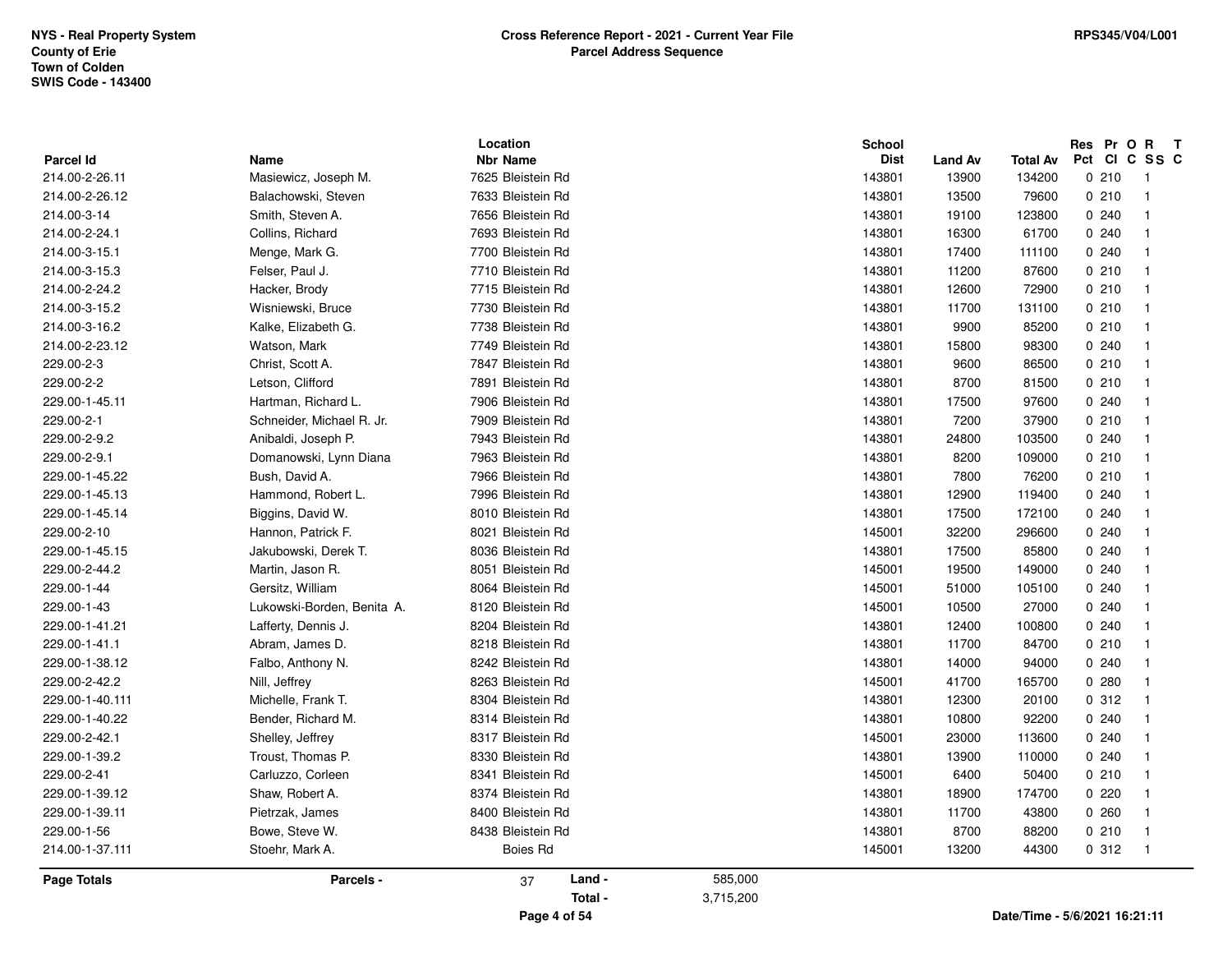|                              |                              | Location                           |           | <b>School</b>         |                         |                          | Res Pr O R             | $\mathbf{T}$               |
|------------------------------|------------------------------|------------------------------------|-----------|-----------------------|-------------------------|--------------------------|------------------------|----------------------------|
| Parcel Id<br>214.00-1-37.112 | Name<br>Hinman, Rod G.       | <b>Nbr Name</b><br><b>Boies Rd</b> |           | <b>Dist</b><br>145001 | <b>Land Av</b><br>10900 | <b>Total Av</b><br>10900 | Pct CI C SS C<br>0.314 | $\overline{\phantom{0}}$ 1 |
|                              |                              | <b>Boies Rd</b>                    |           | 145001                | 8500                    | 8500                     | 0 105                  | $\overline{1}$             |
| 214.00-1-37.3<br>214.00-1-10 | Stoehr, Mark A.              | 7023 Boies Rd                      |           | 145001                |                         |                          |                        |                            |
|                              | Ball, Ronald J.              |                                    |           |                       | 10600                   | 92700                    | 0210                   | $\overline{1}$             |
| 214.00-1-24.1                | Ball, Ronald J.              | 7164 Boies Rd                      |           | 145001                | 46000                   | 106300                   | 66 113                 | $\overline{1}$             |
| 214.00-1-11.1                | Wagner, Gerald J.            | 7193 Boies Rd                      |           | 145001                | 22000                   | 157500                   | 0240                   | $\overline{1}$             |
| 214.00-1-22                  | Lefort, Keith D.             | 7212 Boies Rd                      |           | 145001                | 10900                   | 90700                    | 0210                   | $\overline{1}$             |
| 214.00-1-11.2                | Tullar, Richard C.           | 7241 Boies Rd                      |           | 145001                | 12400                   | 112400                   | 0210                   | $\overline{1}$             |
| 214.00-1-38                  | Stoehr, Mark                 | 7285 Boies Rd                      |           | 145001                | 16700                   | 105400                   | 0210                   | $\overline{1}$             |
| 214.00-1-37.12               | Stoehr, Floyd Jr.            | 7335 Boies Rd                      |           | 145001                | 11000                   | 46200                    | 0210                   | $\overline{1}$             |
| 214.00-1-19                  | Boies, Mary Ruth             | 7357 Boies Rd                      |           | 145001                | 9800                    | 65400                    | 0210                   | $\overline{1}$             |
| 244.00-1-3.1                 | Keyser, David                | 8931-1 Bonnie Rd                   |           | 143801                | 13700                   | 78700                    | 0.240                  | $\overline{\phantom{0}}$   |
| 244.00-1-4                   | Hashem, Paul G.              | 8931-3 Bonnie Rd                   |           | 143801                | 8700                    | 27000                    | 0260                   | $\overline{1}$             |
| 244.00-1-5.1                 | Hashem, Paul G.              | 8931-5 Bonnie Rd                   |           | 143801                | 19600                   | 41300                    | 0260                   | $\overline{1}$             |
| 244.00-1-9                   | Hashem, Paul G.              | 8931-4 Bonnie Rd                   |           | 143801                | 5400                    | 18000                    | 0260                   | $\overline{1}$             |
| 244.00-1-32                  | Breddy, Michael              | 8931-2 Bonnie Rd                   |           | 143801                | 10800                   | 34900                    | 0.260                  | $\overline{1}$             |
| 243.00-6-15.3                | Williamson, Ann Bistany      | Boston Colden Rd                   |           | 143801                | 20300                   | 20300                    | 0.322                  | $\overline{1}$             |
| 243.00-6-25                  | County Of Erie               | Boston Colden Rd                   |           | 143801                | 500                     | 500                      | 0.311                  | 8                          |
| 259.05-1-1.1                 | Sciortino, Thomas V. Jr.     | Boston Colden Rd                   |           | 143801                | 6300                    | 6300                     | 0.314                  | $\overline{1}$             |
| 243.00-1-18                  | Paradowski, David            | Boston Colden Rd                   |           | 143801                | 1800                    | 1800                     | 0.314                  | - 1                        |
| 243.03-2-3                   | Town Of Colden               | Boston Colden Rd                   |           | 143801                | 11800                   | 11800                    | 0653                   | 8                          |
| 243.17-1-4                   | Paddock, Donald              | 8003 Boston Colden Rd              |           | 143801                | 17800                   | 141300                   | 0210                   | $\overline{1}$             |
| 243.00-6-5.1                 | Voit, Daniel                 | 8018 Boston Colden Rd              |           | 143801                | 10500                   | 66400                    | 0210                   | $\overline{1}$             |
| 243.00-6-6                   | Sparceno, Lawrence P.        | 8026 Boston Colden Rd              |           | 143801                | 7400                    | 55700                    | 0210                   | $\overline{1}$             |
| 243.00-6-4.1                 | Coyne, Robert E. Jr.         | 8040 Boston Colden Rd              |           | 143801                | 11200                   | 54200                    | 0210                   | $\overline{1}$             |
| 243.00-6-3                   | Morris, Alexander            | 8072 Boston Colden Rd              |           | 143801                | 15300                   | 100300                   | 0210                   | $\overline{1}$             |
| 243.17-1-1                   | Gentner, Paul E.             | 8081 Boston Colden Rd              |           | 143801                | 8900                    | 57000                    | 0210                   | $\overline{1}$             |
| 243.00-6-2.12                | Shelley, Wayne F.            | 8146 Boston Colden Rd              |           | 143801                | 8000                    | 84500                    | 0210                   | $\overline{1}$             |
| 243.00-6-2.111               | Wollschlager, Kimberly M.    | 8150 Boston Colden Rd              |           | 143801                | 12900                   | 94600                    | 0240                   | $\overline{1}$             |
| 243.00-6-17.1                | Mekelburg, Earl III.         | 8163 Boston Colden Rd              |           | 143801                | 14400                   | 71100                    | 0210                   | $\overline{1}$             |
| 243.00-6-2.112               | Raybold, Troy M.             | 8164 Boston Colden Rd              |           | 143801                | 8000                    | 108600                   | 0210                   | $\overline{1}$             |
| 243.00-6-18                  | Wittman, Luke                | 8187 Boston Colden Rd              |           | 143801                | 13800                   | 58000                    | 0210                   | $\overline{1}$             |
| 243.00-6-1.1                 | Brill, Shawn M.              | 8188 Boston Colden Rd              |           | 143801                | 15100                   | 90700                    | 0210                   | $\overline{1}$             |
| 243.00-6-19                  | Durett, Jeffrey              | 8205 Boston Colden Rd              |           | 143801                | 10100                   | 62200                    | 0210                   | $\overline{1}$             |
| 243.00-1-14.1                | Colden Cemetary Assn         | 8242 Boston Colden Rd              |           | 143801                | 46900                   | 46900                    | 0 695                  | 8                          |
| 243.00-6-21                  | Gorecki, Kelly               | 8247 Boston Colden Rd              |           | 143801                | 9000                    | 38900                    | 0210                   | $\overline{1}$             |
| 243.00-6-22                  | Fleckenstein, James E.       | 8253 Boston Colden Rd              |           | 143801                | 5200                    | 28300                    | 0210                   | $\overline{1}$             |
| 243.00-6-20                  | <b>Colden Elementary Sch</b> | 8263 Boston Colden Rd              |           | 143801                | 70200                   | 847300                   | 0612                   | 8                          |
| <b>Page Totals</b>           | Parcels -                    | Land -<br>37                       | 542,400   |                       |                         |                          |                        |                            |
|                              |                              | Total -                            | 3,042,600 |                       |                         |                          |                        |                            |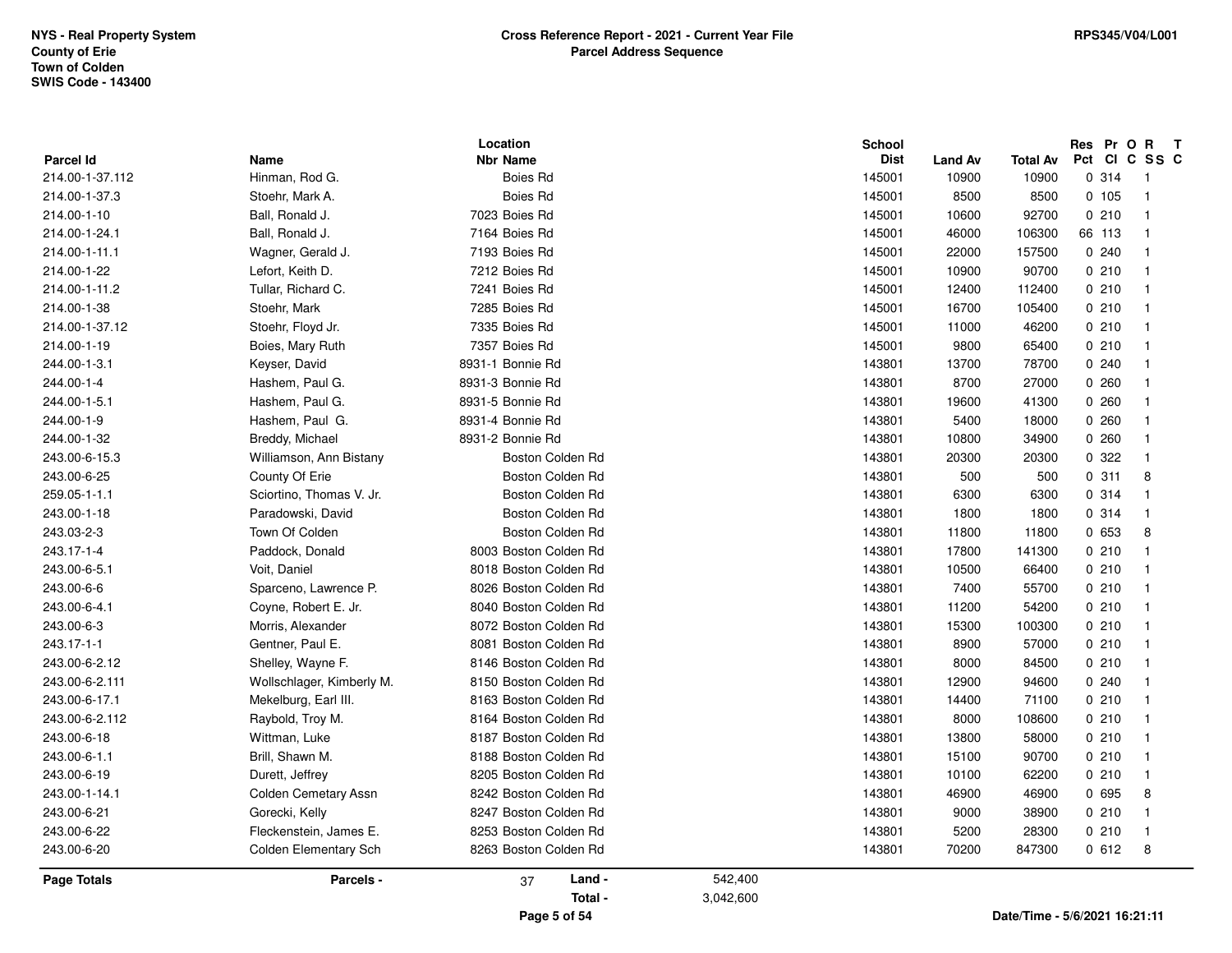|                            |                                |                                          | <b>School</b>         |                        |                          | Pct CI C SS C | Res Pr O R T               |
|----------------------------|--------------------------------|------------------------------------------|-----------------------|------------------------|--------------------------|---------------|----------------------------|
| Parcel Id<br>243.00-1-15.1 | Name<br>Fleckenstein, Carol M. | <b>Nbr Name</b><br>8268 Boston Colden Rd | <b>Dist</b><br>143801 | <b>Land Av</b><br>8200 | <b>Total Av</b><br>54700 | 0210          | $\overline{\phantom{0}}$   |
| 243.00-6-23                | Benson, Kurt                   | 8279 Boston Colden Rd                    | 143801                | 12600                  | 49000                    | 0210          | $\overline{1}$             |
| 243.00-6-24                | Adams, Patricia Anne           | 8289 Boston Colden Rd                    | 143801                | 14600                  | 38100                    | 0210          | $\overline{1}$             |
|                            |                                |                                          |                       |                        |                          |               |                            |
| 243.03-2-1                 | Brown, Marion                  | 8327 Boston Colden Rd                    | 143801                | 20700                  | 123000                   | 0.280         | -1                         |
| 243.03-2-2                 | Buffum Family Assn Inc         | 8335 Boston Colden Rd                    | 143801                | 10500                  | 43600                    | 0482          | $\overline{1}$             |
| 243.01-1-16                | Warning, Keith J.              | 8344 Boston Colden Rd                    | 143801                | 9000                   | 54000                    | 0 2 3 0       | -1                         |
| 243.01-1-17.1              | Colden Catering Co LLC         | 8348 Boston Colden Rd                    | 143801                | 10700                  | 115000                   | 20 421        | $\overline{1}$             |
| 228.00-1-15                | Heichberger, Norbert           | Boston Twn Lne                           | 143801                | 11300                  | 11300                    | 0 322         | $\overline{1}$             |
| 228.00-1-17                | Haney, William P.              | Boston Twn Lne                           | 143801                | 14600                  | 14600                    | 0 322         | $\overline{1}$             |
| 228.00-6-1                 | Repp, Linda                    | Boston Twn Lne                           | 143801                | 19200                  | 19200                    | 0.322         | $\overline{1}$             |
| 260.00-1-20                | E-Ny State Elec & Gas          | 1755 Building & land                     | 143801                | 5000                   | 13300                    | 0 833         | 6                          |
| 213.00-1-26.2              | Stratton, William Craig        | Burr Rd                                  | 143801                | 12300                  | 12300                    | 0 314         | $\overline{1}$             |
| 213.00-1-1.112             | Butsch, Clifford W.            | 8030 Burr Rd                             | 143801                | 12300                  | 142800                   | 0210          | $\overline{\mathbf{1}}$    |
| 213.00-1-25.1              | Meissner, Donald B.            | 8060 Burr Rd                             | 143801                | 14400                  | 119300                   | 0210          | $\overline{1}$             |
| 213.00-1-19.1              | DiGangi, Charles               | 8081 Burr Rd                             | 143801                | 11500                  | 151800                   | 0220          | $\overline{1}$             |
| 213.00-1-27                | Moist, Michael A.              | 8088 Burr Rd                             | 143801                | 12300                  | 138200                   | 0210          | $\overline{1}$             |
| 213.00-1-24.112            | Sellers, Jeffrey               | 8092 Burr Rd                             | 143801                | 14000                  | 125800                   | 0210          | $\overline{1}$             |
| 213.00-1-1.12              | Holmes, Christopher J.         | 8130 Burr Rd                             | 143801                | 9200                   | 130600                   | 0210          | $\overline{1}$             |
| 213.00-1-19.2              | Matschke, Chris W.             | 8145 Burr Rd                             | 143801                | 10900                  | 75700                    | 0210          | $\overline{1}$             |
| 213.00-1-18                | Lindner, Linda L.              | 8161 Burr Rd                             | 143801                | 10900                  | 101100                   | 0240          | $\overline{1}$             |
| 213.00-1-22                | Cowles, Richard D.             | 8171 Burr Rd                             | 143801                | 12500                  | 65400                    | 0220          | -1                         |
| 259.05-1-13                | Dolinar, Jeanne                | Caroline Ln                              | 143801                | 31400                  | 31400                    | 0.314         | $\overline{1}$             |
| 259.05-1-5                 | Kilanowski, Carol A.           | 9010 Caroline Ln                         | 143801                | 43500                  | 185000                   | 0210          | $\overline{1}$             |
| 259.05-1-6                 | Besseghini, Italo              | 9011 Caroline Ln                         | 143801                | 45000                  | 148200                   | 0210          | $\overline{1}$             |
| 259.05-1-7                 | Nagowski, Peter                | 9012 Caroline Ln                         | 143801                | 45200                  | 174000                   | 0210          | $\overline{1}$             |
| 259.05-1-4                 | Beck, Jonathan H.              | 9013 Caroline Ln                         | 143801                | 29800                  | 138100                   | 0210          | $\overline{1}$             |
| 259.05-1-9                 | Besch, Charles                 | 9016 Caroline Ln                         | 143801                | 37100                  | 204200                   | 0210          | $\overline{1}$             |
| 259.05-1-10                | Field, Larry H.                | 9017 Caroline Ln                         | 143801                | 34200                  | 146300                   | 0210          | $\overline{1}$             |
| 259.05-1-11                | Troy, Daniel P.                | 9018 Caroline Ln                         | 143801                | 45000                  | 181500                   | 0210          | $\overline{1}$             |
| 259.05-1-12                | Reinhardt, George H. Jr.       | 9019 Caroline Ln                         | 143801                | 45000                  | 196300                   | 0210          | $\overline{1}$             |
| 259.05-1-14                | Sayadoff, Peter A.             | 9021 Caroline Ln                         | 143801                | 45000                  | 178700                   | 0210          | $\overline{1}$             |
| 229.00-2-49.2              | Dodd, Kenneth R.               | Center St                                | 145001                | 1200                   | 1200                     | 0 322         | $\overline{1}$             |
| 229.00-2-49.13             | Dodd, Kenneth R. Jr.           | Center St                                | 145001                | 11100                  | 11100                    | 0.322         | $\overline{1}$             |
| 244.00-2-4.2               | Barkey, Eric J.                | Center St                                | 145001                | 1000                   | 1000                     | 0.314         | $\overline{1}$             |
| 244.00-2-17.122            | Taylor, Bonnie                 | Center St                                | 145001                | 2300                   | 2300                     | 0, 105        | $\overline{1}$             |
| 229.00-2-14.1              | Schwab, Roger J.               | Center St                                | 145001                | 45900                  | 45900                    | 0.321         | $\overline{1}$             |
| 261.00-4-1.2               | Murray, Scott                  | Center St                                | 145001                | 16300                  | 16300                    | 0.322         | $\overline{\phantom{0}}$ 1 |
| <b>Page Totals</b>         | Parcels -                      | Land -<br>37                             | 735,700               |                        |                          |               |                            |

**Page 6 of 54**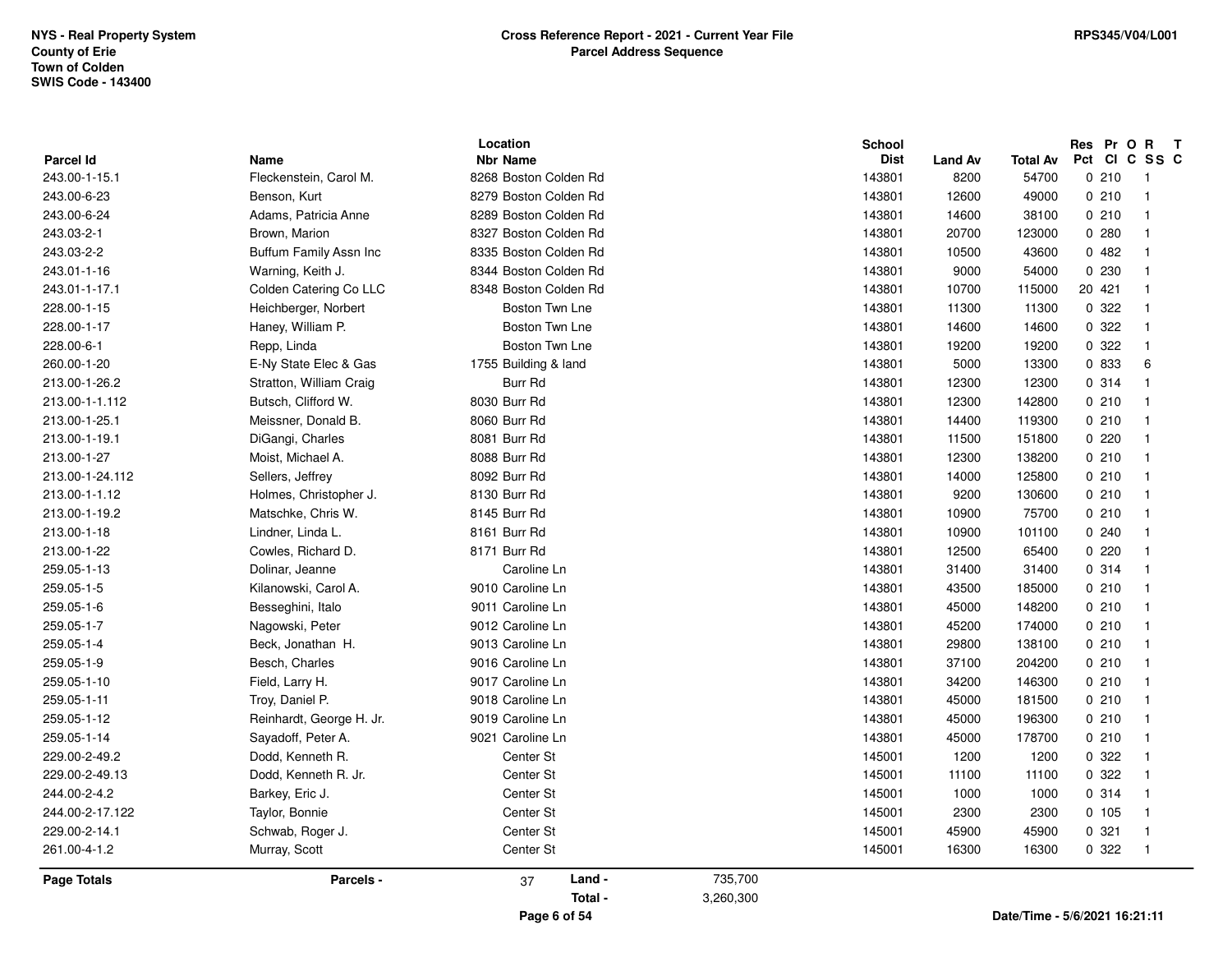| <b>Parcel Id</b>   | <b>Name</b>                   | Location<br><b>Nbr Name</b> |         |           | <b>School</b><br><b>Dist</b> | <b>Land Av</b> | <b>Total Av</b>               | Res Pr O R<br>Pct CI C SS C | $\mathbf{T}$             |
|--------------------|-------------------------------|-----------------------------|---------|-----------|------------------------------|----------------|-------------------------------|-----------------------------|--------------------------|
| 261.00-4-2.112     | Krzeminski, Lawrence          | Center St                   |         |           | 145001                       | 15800          | 15800                         | 0.322                       | $\overline{\phantom{0}}$ |
| 245.00-1-3.11      | Kegler, Thomas M.             | Center St                   |         |           | 145001                       | 25700          | 31500                         | 0.312                       | $\overline{1}$           |
| 229.00-2-16.12     | Merchant, Crystal L.          | Center St                   |         |           | 145001                       | 7200           | 7200                          | 0.322                       | $\mathbf 1$              |
| 245.00-3-1.2       | Smith, David R.               | Center St                   |         |           | 145001                       | 50             | 50                            | 0.314                       | $\mathbf{1}$             |
| 229.00-2-44.132    | Berger, Jacob                 | Center St                   |         |           | 145001                       | 11500          | 11500                         | 0.314                       | $\mathbf{1}$             |
| 229.00-2-47        | Pierce, Patrick M.            | Center St                   |         |           | 145001                       | 9000           | 9000                          | 0.314                       | $\mathbf{1}$             |
| 244.00-2-18        | Kellner, Karl                 | Center St                   |         |           | 145001                       | 5700           | 5700                          | 0 314                       | $\mathbf 1$              |
| 261.00-1-1.11      | Eigenbrod, Ellen              | Center St                   |         |           | 145001                       | 27700          | 27700                         | 0 322                       | 1                        |
| 245.00-1-2.12      | Schaff, Karen A.              | Center St                   |         |           | 145001                       | 10300          | 10300                         | 0.314                       | $\mathbf{1}$             |
| 215.00-1-1.2       | Nicklas, John D.              | Center St                   |         |           | 145001                       | 13600          | 13600                         | 0.314                       | $\mathbf 1$              |
| 215.00-1-1.3       | Bofinger, Robert H.           | Center St                   |         |           | 145001                       | 10900          | 10900                         | 0.314                       | $\mathbf{1}$             |
| 245.00-1-6.12      | Smith, Tyler                  | Center St                   |         |           | 145001                       | 22500          | 22500                         | 0.322                       | $\mathbf 1$              |
| 260.00-1-19.11     | High Point of Erie County LLC | Center St                   |         |           | 145001                       | 24400          | 41300                         | 0.312                       | $\mathbf{1}$             |
| 260.00-1-22.2      | Murphy, Michael J.            | Center St                   |         |           | 145001                       | 10500          | 10500                         | 0.322                       | $\mathbf{1}$             |
| 245.00-3-7.11      | Smith, David R.               | Center St                   |         |           | 145001                       | 8300           | 8300                          | 0 314                       | $\mathbf{1}$             |
| 245.00-3-7.12      | Smith, David R.               | Center St                   |         |           | 145001                       | 16800          | 16800                         | 0.322                       | $\mathbf{1}$             |
| 245.00-3-7.13      | Fornes Enterprises Inc        | Center St                   |         |           | 145001                       | 1000           | 1000                          | 0.314                       | -1                       |
| 229.00-2-38.112    | Fuller, Gregory L.            | Center St                   |         |           | 145001                       | 3300           | 3300                          | 0.314                       | $\mathbf{1}$             |
| 245.00-3-2         | Ruminski, Jeffrey             | Center St                   |         |           | 145001                       | 7700           | 7700                          | 0.314                       | $\mathbf{1}$             |
| 245.00-3-4         | Kasprzyk, Lorraine H.         | Center St                   |         |           | 145001                       | 6900           | 6900                          | 0 314                       | $\mathbf 1$              |
| 214.00-1-13.3      | Stoehr, Mark A.               | Center St                   |         |           | 145001                       | 13000          | 13000                         | 0.314                       | $\mathbf{1}$             |
| 214.00-1-13.51     | Daigler, Daniel               | Center St                   |         |           | 145001                       | 8200           | 8200                          | 0.314                       | $\mathbf{1}$             |
| 214.00-1-13.52     | Territo, Michael              | Center St                   |         |           | 145001                       | 13100          | 28100                         | 0.312                       | $\mathbf{1}$             |
| 261.00-1-2.12      | Eigenbrod, Raymond            | Center St                   |         |           | 145001                       | 6100           | 6100                          | 0.314                       | $\mathbf{1}$             |
| 214.00-1-13.12     | Erie County Water Authority   | 7004 Center St              |         |           | 145001                       | 9000           | 191300                        | 0822                        | 8                        |
| 215.00-1-1.9       | Ogiony, David E.              | 7007 Center St              |         |           | 145001                       | 13600          | 13600                         | 0.314                       | $\mathbf{1}$             |
| 214.00-1-39        | Mund, Richard                 | 7048 Center St              |         |           | 145001                       | 13000          | 13000                         | 0.314                       | $\mathbf{1}$             |
| 214.00-1-40        | Doersam, Richard T.           | 7056 Center St              |         |           | 145001                       | 13000          | 106600                        | 0210                        | $\mathbf 1$              |
| 215.00-1-1.8       | Lukowski, Floyd J.            | 7059 Center St              |         |           | 145001                       | 14400          | 120400                        | 0210                        | $\mathbf{1}$             |
| 214.00-1-13.112    | Hale, Dwayne                  | 7100 Center St              |         |           | 145001                       | 13000          | 104800                        | 0210                        | $\mathbf 1$              |
| 215.00-1-1.4       | Miller, George M.             | 7125 Center St              |         |           | 145001                       | 13200          | 101900                        | 0210                        | $\mathbf 1$              |
| 214.00-1-13.2      | Kibler, Joshua L.             | 7130 Center St              |         |           | 145001                       | 13000          | 85200                         | 0210                        | $\mathbf{1}$             |
| 215.00-1-1.51      | Beck, Karen L.                | 7171 Center St              |         |           | 145001                       | 17300          | 121300                        | 0240                        | $\mathbf{1}$             |
| 215.00-1-1.12      | Pyjas, Joseph M.              | 7235 Center St              |         |           | 145001                       | 13500          | 111100                        | 0210                        | $\mathbf{1}$             |
| 214.00-1-13.4      | Schiltz, Lynn E.              | 7262 Center St              |         |           | 145001                       | 13000          | 133900                        | 0210                        | $\overline{1}$           |
| 215.00-1-1.112     | Slomba, Dennis                | 7275 Center St              |         |           | 145001                       | 13500          | 103000                        | 0210                        | $\mathbf 1$              |
| 215.00-1-21        | Sisson, Clinton J.            | 7287 Center St              |         |           | 145001                       | 13500          | 108400                        | 0210                        | $\overline{1}$           |
| <b>Page Totals</b> | Parcels -                     | 37                          | Land -  | 452,250   |                              |                |                               |                             |                          |
|                    |                               |                             | Total - | 1,631,450 |                              |                |                               |                             |                          |
|                    |                               | Page 7 of 54                |         |           |                              |                | Date/Time - 5/6/2021 16:21:11 |                             |                          |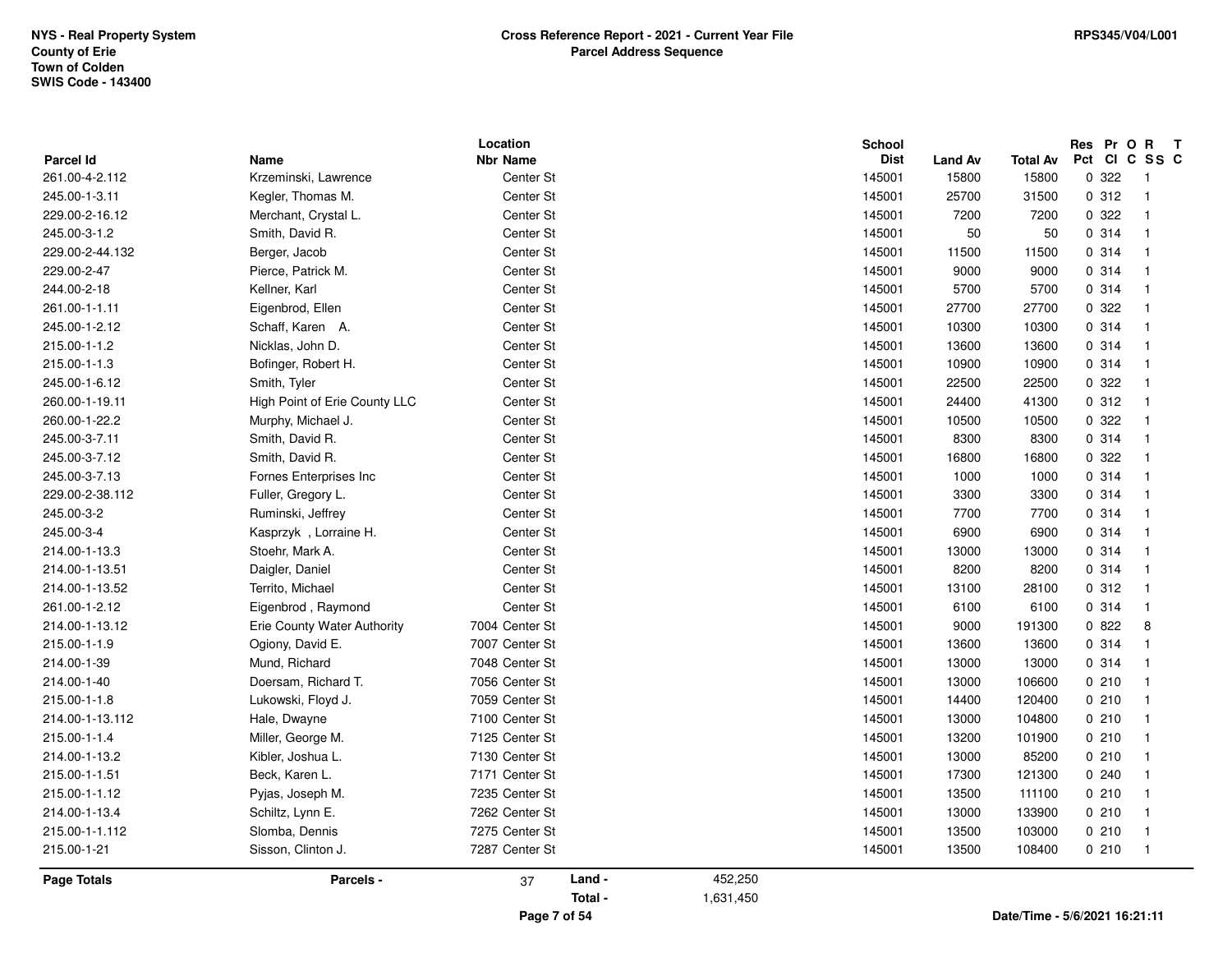| <b>Parcel Id</b><br>214.00-1-14<br>215.00-1-20<br>214.00-1-15<br>214.00-1-16<br>214.00-1-17<br>215.00-1-1.6<br>214.00-1-18<br>215.00-4-1.11<br>215.00-4-2<br>214.00-2-11.3<br>215.00-4-3<br>214.00-2-11.2<br>214.00-2-12<br>215.00-4-4.1<br>215.00-4-6.2<br>214.00-2-13.1<br>214.00-2-14.1<br>215.00-4-28<br>215.00-4-6.12<br>214.00-2-15<br>214.00-2-16.1<br>215.00-4-27.2<br>214.00-2-17.111<br>215.00-4-27.1<br>215.00-4-26.2<br>215.00-4-26.1<br>214.00-2-17.2<br>215.00-4-25<br>215.00-4-24<br>214.00-2-20.111<br>229.00-2-12<br>229.00-2-13<br>229.00-2-14.21 | Name<br>Territo, Michael<br>Rauscher, Joseph<br>Schrems, Brian D.<br>Tafelski, Eric<br>Daigler, Daniel<br>Smith, Michael E.<br>Dembik, Andrew<br>Wilde, Karl M.<br>Berggren, John R.<br>Tripi, Philip P.<br>Rawson, Kevin G-Linda K.<br>Pylkas, James N. | <b>Nbr Name</b><br>7288 Center St<br>7289 Center St<br>7298 Center St<br>7314 Center St<br>7322 Center St<br>7325 Center St<br>7400 Center St<br>7461 Center St<br>7465 Center St |        |         | <b>Dist</b><br>145001<br>145001<br>145001<br>145001<br>145001 | <b>Land Av</b><br>8000<br>10900<br>8000<br>8000<br>8000 | <b>Total Av</b><br>64200<br>95300<br>55000<br>55800 | Pct CI C SS C<br>0210<br>0210<br>0210<br>0210 | $\overline{\phantom{0}}$<br>$\overline{1}$<br>$\overline{1}$ |
|---------------------------------------------------------------------------------------------------------------------------------------------------------------------------------------------------------------------------------------------------------------------------------------------------------------------------------------------------------------------------------------------------------------------------------------------------------------------------------------------------------------------------------------------------------------------|----------------------------------------------------------------------------------------------------------------------------------------------------------------------------------------------------------------------------------------------------------|-----------------------------------------------------------------------------------------------------------------------------------------------------------------------------------|--------|---------|---------------------------------------------------------------|---------------------------------------------------------|-----------------------------------------------------|-----------------------------------------------|--------------------------------------------------------------|
|                                                                                                                                                                                                                                                                                                                                                                                                                                                                                                                                                                     |                                                                                                                                                                                                                                                          |                                                                                                                                                                                   |        |         |                                                               |                                                         |                                                     |                                               |                                                              |
|                                                                                                                                                                                                                                                                                                                                                                                                                                                                                                                                                                     |                                                                                                                                                                                                                                                          |                                                                                                                                                                                   |        |         |                                                               |                                                         |                                                     |                                               |                                                              |
|                                                                                                                                                                                                                                                                                                                                                                                                                                                                                                                                                                     |                                                                                                                                                                                                                                                          |                                                                                                                                                                                   |        |         |                                                               |                                                         |                                                     |                                               |                                                              |
|                                                                                                                                                                                                                                                                                                                                                                                                                                                                                                                                                                     |                                                                                                                                                                                                                                                          |                                                                                                                                                                                   |        |         |                                                               |                                                         |                                                     |                                               |                                                              |
|                                                                                                                                                                                                                                                                                                                                                                                                                                                                                                                                                                     |                                                                                                                                                                                                                                                          |                                                                                                                                                                                   |        |         |                                                               |                                                         |                                                     |                                               | $\mathbf 1$                                                  |
|                                                                                                                                                                                                                                                                                                                                                                                                                                                                                                                                                                     |                                                                                                                                                                                                                                                          |                                                                                                                                                                                   |        |         |                                                               |                                                         | 89000                                               | 0210                                          | $\overline{1}$                                               |
|                                                                                                                                                                                                                                                                                                                                                                                                                                                                                                                                                                     |                                                                                                                                                                                                                                                          |                                                                                                                                                                                   |        |         | 145001                                                        | 16900                                                   | 119300                                              | 0.220                                         | $\mathbf 1$                                                  |
|                                                                                                                                                                                                                                                                                                                                                                                                                                                                                                                                                                     |                                                                                                                                                                                                                                                          |                                                                                                                                                                                   |        |         | 145001                                                        | 11900                                                   | 46500                                               | 0220                                          | $\overline{1}$                                               |
|                                                                                                                                                                                                                                                                                                                                                                                                                                                                                                                                                                     |                                                                                                                                                                                                                                                          |                                                                                                                                                                                   |        |         | 145001                                                        | 14800                                                   | 76300                                               | 0210                                          | $\mathbf{1}$                                                 |
|                                                                                                                                                                                                                                                                                                                                                                                                                                                                                                                                                                     |                                                                                                                                                                                                                                                          |                                                                                                                                                                                   |        |         | 145001                                                        | 11400                                                   | 72300                                               | 0210                                          | $\mathbf{1}$                                                 |
|                                                                                                                                                                                                                                                                                                                                                                                                                                                                                                                                                                     |                                                                                                                                                                                                                                                          | 7470 Center St                                                                                                                                                                    |        |         | 145001                                                        | 14700                                                   | 128000                                              | 0.240                                         | $\mathbf{1}$                                                 |
|                                                                                                                                                                                                                                                                                                                                                                                                                                                                                                                                                                     |                                                                                                                                                                                                                                                          | 7491 Center St                                                                                                                                                                    |        |         | 145001                                                        | 11800                                                   | 107200                                              | 0210                                          | $\mathbf{1}$                                                 |
|                                                                                                                                                                                                                                                                                                                                                                                                                                                                                                                                                                     |                                                                                                                                                                                                                                                          | 7500 Center St                                                                                                                                                                    |        |         | 145001                                                        | 15300                                                   | 159700                                              | 0.240                                         | $\mathbf{1}$                                                 |
|                                                                                                                                                                                                                                                                                                                                                                                                                                                                                                                                                                     | Feidt, Jody Lynne                                                                                                                                                                                                                                        | 7552 Center St                                                                                                                                                                    |        |         | 145001                                                        | 9600                                                    | 48800                                               | 0210                                          | $\overline{1}$                                               |
|                                                                                                                                                                                                                                                                                                                                                                                                                                                                                                                                                                     | Brogan, Michael-Catherine                                                                                                                                                                                                                                | 7555 Center St                                                                                                                                                                    |        |         | 145001                                                        | 11800                                                   | 104300                                              | 0210                                          | $\mathbf 1$                                                  |
|                                                                                                                                                                                                                                                                                                                                                                                                                                                                                                                                                                     | Chowaniec, David A.                                                                                                                                                                                                                                      | 7575 Center St                                                                                                                                                                    |        |         | 145001                                                        | 10000                                                   | 77200                                               | 0210                                          | $\overline{1}$                                               |
|                                                                                                                                                                                                                                                                                                                                                                                                                                                                                                                                                                     | Bach, Lydia                                                                                                                                                                                                                                              | 7592 Center St                                                                                                                                                                    |        |         | 145001                                                        | 14100                                                   | 93400                                               | 0210                                          | $\mathbf{1}$                                                 |
|                                                                                                                                                                                                                                                                                                                                                                                                                                                                                                                                                                     | Hereth, Christopher J.                                                                                                                                                                                                                                   | 7594 Center St                                                                                                                                                                    |        |         | 145001                                                        | 9200                                                    | 85100                                               | 0210                                          | $\mathbf{1}$                                                 |
|                                                                                                                                                                                                                                                                                                                                                                                                                                                                                                                                                                     | W Richard Kingsbury                                                                                                                                                                                                                                      | 7601 Center St                                                                                                                                                                    |        |         | 145001                                                        | 18500                                                   | 142600                                              | 0.240                                         | $\overline{1}$                                               |
|                                                                                                                                                                                                                                                                                                                                                                                                                                                                                                                                                                     | Kingsbury, Peter S.                                                                                                                                                                                                                                      | 7617 Center St                                                                                                                                                                    |        |         | 145001                                                        | 10000                                                   | 118300                                              | 0210                                          | $\mathbf{1}$                                                 |
|                                                                                                                                                                                                                                                                                                                                                                                                                                                                                                                                                                     | Newton, Zachary W.                                                                                                                                                                                                                                       | 7626 Center St                                                                                                                                                                    |        |         | 145001                                                        | 9600                                                    | 64300                                               | 0210                                          | $\overline{1}$                                               |
|                                                                                                                                                                                                                                                                                                                                                                                                                                                                                                                                                                     | Bish, Daryl A.                                                                                                                                                                                                                                           | 7638 Center St                                                                                                                                                                    |        |         | 145001                                                        | 7200                                                    | 83700                                               | 0210                                          | $\mathbf{1}$                                                 |
|                                                                                                                                                                                                                                                                                                                                                                                                                                                                                                                                                                     | Ulrich, Sandy J.                                                                                                                                                                                                                                         | 7645 Center St                                                                                                                                                                    |        |         | 145001                                                        | 16700                                                   | 86700                                               | 0210                                          | $\mathbf{1}$                                                 |
|                                                                                                                                                                                                                                                                                                                                                                                                                                                                                                                                                                     | Meyer, Nancy Kingman                                                                                                                                                                                                                                     | 7660 Center St                                                                                                                                                                    |        |         | 145001                                                        | 15500                                                   | 80600                                               | 0240                                          | $\mathbf{1}$                                                 |
|                                                                                                                                                                                                                                                                                                                                                                                                                                                                                                                                                                     | Baddick, Joseph D.                                                                                                                                                                                                                                       | 7661 Center St                                                                                                                                                                    |        |         | 145001                                                        | 18400                                                   | 76200                                               | 0210                                          | $\overline{1}$                                               |
|                                                                                                                                                                                                                                                                                                                                                                                                                                                                                                                                                                     | Elm, Lloyd M.                                                                                                                                                                                                                                            | 7707 Center St                                                                                                                                                                    |        |         | 145001                                                        | 11500                                                   | 70600                                               | 0210                                          | $\overline{1}$                                               |
|                                                                                                                                                                                                                                                                                                                                                                                                                                                                                                                                                                     | Woods, John G.                                                                                                                                                                                                                                           | 7711 Center St                                                                                                                                                                    |        |         | 145001                                                        | 16200                                                   | 137300                                              | 0210                                          | $\overline{1}$                                               |
|                                                                                                                                                                                                                                                                                                                                                                                                                                                                                                                                                                     | Fraser, Ronald R.                                                                                                                                                                                                                                        | 7744 Center St                                                                                                                                                                    |        |         | 145001                                                        | 13700                                                   | 100500                                              | 0210                                          | $\mathbf{1}$                                                 |
|                                                                                                                                                                                                                                                                                                                                                                                                                                                                                                                                                                     | Serpas, Julio M.                                                                                                                                                                                                                                         | 7757 Center St                                                                                                                                                                    |        |         | 145001                                                        | 22900                                                   | 127200                                              | 0.240                                         | $\overline{1}$                                               |
|                                                                                                                                                                                                                                                                                                                                                                                                                                                                                                                                                                     | Ruhl, Kenneth R.                                                                                                                                                                                                                                         | 7761 Center St                                                                                                                                                                    |        |         | 145001                                                        | 22900                                                   | 126400                                              | 0.240                                         | $\mathbf{1}$                                                 |
|                                                                                                                                                                                                                                                                                                                                                                                                                                                                                                                                                                     | Horrigan, Michael T.                                                                                                                                                                                                                                     | 7838 Center St                                                                                                                                                                    |        |         | 145001                                                        | 15900                                                   | 31400                                               | 0.312                                         | $\overline{1}$                                               |
|                                                                                                                                                                                                                                                                                                                                                                                                                                                                                                                                                                     | Thurnherr, Frederick M.                                                                                                                                                                                                                                  | 7885 Center St                                                                                                                                                                    |        |         | 145001                                                        | 56000                                                   | 157300                                              | 0.240                                         | $\mathbf{1}$                                                 |
|                                                                                                                                                                                                                                                                                                                                                                                                                                                                                                                                                                     | Nowak, Ryan C.                                                                                                                                                                                                                                           | 7955 Center St                                                                                                                                                                    |        |         | 145001                                                        | 35100                                                   | 89200                                               | 66 240                                        | $\overline{1}$                                               |
|                                                                                                                                                                                                                                                                                                                                                                                                                                                                                                                                                                     | 7980 Center LLC                                                                                                                                                                                                                                          | 7980 Center St                                                                                                                                                                    |        |         | 145001                                                        | 36000                                                   | 132300                                              | 0240                                          | $\overline{1}$                                               |
| 229.00-2-11                                                                                                                                                                                                                                                                                                                                                                                                                                                                                                                                                         | O'Brien, Wayne J. Jr                                                                                                                                                                                                                                     | 7988 Center St                                                                                                                                                                    |        |         | 145001                                                        | 17600                                                   | 48200                                               | 0240                                          | $\mathbf{1}$                                                 |
| 229.00-2-15.1                                                                                                                                                                                                                                                                                                                                                                                                                                                                                                                                                       | Scheffler, Raymond S.                                                                                                                                                                                                                                    | 7991 Center St                                                                                                                                                                    |        |         | 145001                                                        | 20900                                                   | 104800                                              | 0.240                                         | $\mathbf{1}$                                                 |
| 229.00-2-44.131                                                                                                                                                                                                                                                                                                                                                                                                                                                                                                                                                     |                                                                                                                                                                                                                                                          | 7994 Center St                                                                                                                                                                    |        |         | 145001                                                        | 7600                                                    | 79000                                               | 0210                                          | $\mathbf 1$                                                  |
| 229.00-2-15.2                                                                                                                                                                                                                                                                                                                                                                                                                                                                                                                                                       | Berger, Jacob                                                                                                                                                                                                                                            | 8097 Center St                                                                                                                                                                    |        |         | 145001                                                        | 34500                                                   | 90000                                               | 0240                                          | $\overline{1}$                                               |
| <b>Page Totals</b>                                                                                                                                                                                                                                                                                                                                                                                                                                                                                                                                                  | Ribarich, George J. Jr.                                                                                                                                                                                                                                  | 37                                                                                                                                                                                | Land - | 601,100 |                                                               |                                                         |                                                     |                                               |                                                              |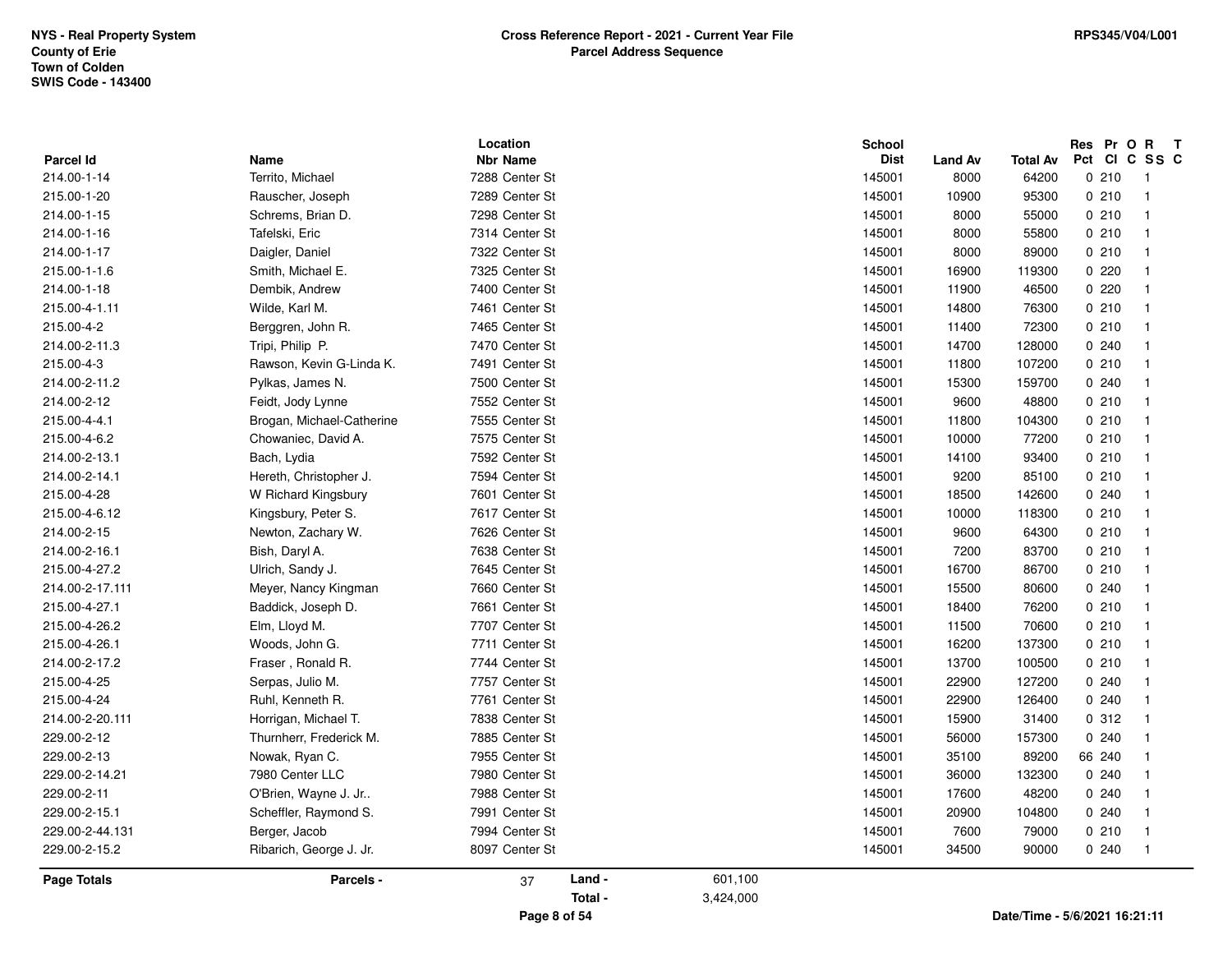| Parcel Id       | Name                          | Location<br><b>Nbr Name</b> |                   |                      | <b>School</b><br><b>Dist</b> | <b>Land Av</b> | Total Av | Res Pr O R<br>Pct CI C SS C | $\mathbf{T}$               |
|-----------------|-------------------------------|-----------------------------|-------------------|----------------------|------------------------------|----------------|----------|-----------------------------|----------------------------|
| 229.00-2-44.12  | Bomaster, George B.           | 8100 Center St              |                   |                      | 145001                       | 29200          | 132900   | 0.240                       | - 1                        |
| 229.00-2-16.11  | Jankos, Joyce                 | 8125 Center St              |                   |                      | 145001                       | 9400           | 39400    | 0210                        | $\overline{1}$             |
| 229.00-2-16.2   | Pacyon, Bruce J.              | 8137 Center St              |                   |                      | 145001                       | 19800          | 95900    | 0.240                       | $\overline{1}$             |
| 229.00-2-45     | Bessey, Jeffrey L.            | 8148 Center St              |                   |                      | 145001                       | 31300          | 187400   | 0.117                       | $\overline{1}$             |
| 229.00-2-17     |                               |                             |                   |                      |                              |                |          |                             | $\overline{1}$             |
|                 | Courier, Michael              | 8169 Center St              |                   |                      | 145001                       | 17800          | 56000    | 0.240                       | $\mathbf{1}$               |
| 229.00-2-18.1   | Zywiczynski, Jason            | 8197 Center St              |                   |                      | 145001                       | 10500          | 89400    | 77 210                      |                            |
| 229.00-2-18.21  | The Paul M. Cohn Revocable    | 8213 Center St              |                   |                      | 145001                       | 30300          | 260600   | 0240                        | $\overline{1}$             |
| 229.00-2-20     | Pikett, Kevin M.              | 8225 Center St              |                   |                      | 145001                       | 11000          | 121300   | 0210                        | $\overline{1}$             |
| 229.00-2-21     | Pierce, Patrick M.            | 8237 Center St              |                   |                      | 145001                       | 10100          | 85000    | 0210                        | $\mathbf{1}$               |
| 229.00-2-46     | Buffalo Broadcasting Co Inc   | 8242 Center St              |                   |                      | 145001                       | 42800          | 2339400  | 0 834                       | 6                          |
| 229.00-2-22.1   | Gusch, Sheryl L.              | 8247 Center St              |                   |                      | 145001                       | 20900          | 100600   | 0240                        | $\mathbf{1}$               |
| 229.00-2-48     | Dobinski, Alison E.           | 8260 Center St              |                   |                      | 145001                       | 10800          | 69114    | 0210                        | $\mathbf{1}$               |
| 229.00-2-22.2   | Miller, James R.              | 8283 Center St              |                   |                      | 145001                       | 35100          | 122200   | 0.240                       | $\mathbf{1}$               |
| 229.00-2-23.1   | U'ren, Richard K.             | 8341 Center St              |                   |                      | 145001                       | 41200          | 77500    | 0.240                       | $\mathbf{1}$               |
| 229.00-2-38.2   | Fuller, Gregory L.            | 8348 Center St              |                   |                      | 145001                       | 9600           | 30000    | 0210                        | $\overline{1}$             |
| 229.00-2-51     | Findlay, Shannon              | 8388 Center St              |                   |                      | 145001                       | 13100          | 81200    | 0.240                       | $\mathbf{1}$               |
| 229.00-2-23.21  | Moeller, Henry                | 8439 Center St              |                   |                      | 145001                       | 18200          | 98182    | 0.240                       | $\mathbf{1}$               |
| 245.00-1-1      | <b>Colden Fire District</b>   | 8511 Center St              |                   |                      | 145001                       | 10600          | 287500   | 0662                        | 8                          |
| 244.00-2-29     | Behrens, Dennis               | 8534 Center St              |                   |                      | 145001                       | 12400          | 58200    | 0210                        | $\overline{1}$             |
| 244.00-2-17.112 | Taylor, Bonnie                | 8536 Center St              |                   |                      | 145001                       | 33100          | 90500    | 30 210                      | $\mathbf{1}$               |
| 245.00-1-2.13   | Schaff, Karen A.              | 8543 Center St              |                   |                      | 145001                       | 6300           | 46500    | 0210                        | $\overline{1}$             |
| 244.00-2-19     | Tangel, Daryel                | 8626 Center St              |                   |                      | 145001                       | 5600           | 55300    | 0210                        | $\mathbf{1}$               |
| 244.00-2-20     | 8628 Center St Inc            | 8628 Center St              |                   |                      | 145001                       | 7200           | 49700    | 0210                        | $\overline{1}$             |
| 245.00-1-3.2    | Brinkman, Geoffray A. Jr.     | 8635 Center St              |                   |                      | 145001                       | 7500           | 57400    | 0210                        | $\overline{1}$             |
| 244.00-2-21     | Backlarz, Jeff                | 8640 Center St              |                   |                      | 145001                       | 7500           | 54900    | 0210                        | $\overline{1}$             |
| 245.00-1-3.12   | Hensley, John A.              | 8649 Center St              |                   |                      | 145001                       | 6300           | 54600    | 0210                        | $\overline{1}$             |
| 244.00-2-22     | Hollenbaugh, Estate of Lawsor | 8654 Center St              |                   |                      | 145001                       | 6100           | 58600    | 0210                        | $\overline{1}$             |
| 244.00-2-23.1   | Hermans, Russell B.           | 8662 Center St              |                   |                      | 145001                       | 7700           | 77700    | 0210                        | $\overline{1}$             |
| 245.00-1-4      | Murphy, Patrick               | 8693 Center St              |                   |                      | 145001                       | 5900           | 72100    | 0210                        | $\overline{1}$             |
| 244.00-2-24     | Tobin, Sarah A.               | 8714 Center St              |                   |                      | 145001                       | 8900           | 77100    | 0210                        | $\mathbf{1}$               |
| 245.00-1-6.111  | Pelletreau, Pierre            | 8721 Center St              |                   |                      | 145001                       | 39400          | 86700    | 0240                        | $\overline{1}$             |
| 245.00-1-6.112  | Rayner, Donald A.             | 8753 Center St              |                   |                      | 145001                       | 25300          | 169800   | 0280                        | $\mathbf{1}$               |
| 245.00-1-5.1    | Fridman, Mathew R.            | 8773 Center St              |                   |                      | 145001                       | 6000           | 62900    | 0210                        | $\mathbf{1}$               |
| 244.00-2-34     | Carestio, Paul                | 8778 Center St              |                   |                      | 145001                       | 6600           | 136600   | 0210                        | $\overline{1}$             |
| 244.00-2-35     | Waltos, Matthew               | 8828 Center St              |                   |                      | 145001                       | 6600           | 6600     | 0 314                       | $\overline{1}$             |
| 245.00-1-6.13   | Robertson, Michael J.         | 8835 Center St              |                   |                      | 145001                       | 22500          | 126600   | 0240                        | $\overline{\mathbf{1}}$    |
| 244.00-2-6.15   | Maloy, William W.             | 8838 Center St              |                   |                      | 145001                       | 9900           | 42400    | 0210                        | $\overline{\phantom{0}}$ 1 |
| Page Totals     | Parcels -                     | 37                          | Land -<br>Total - | 602,500<br>5,657,796 |                              |                |          |                             |                            |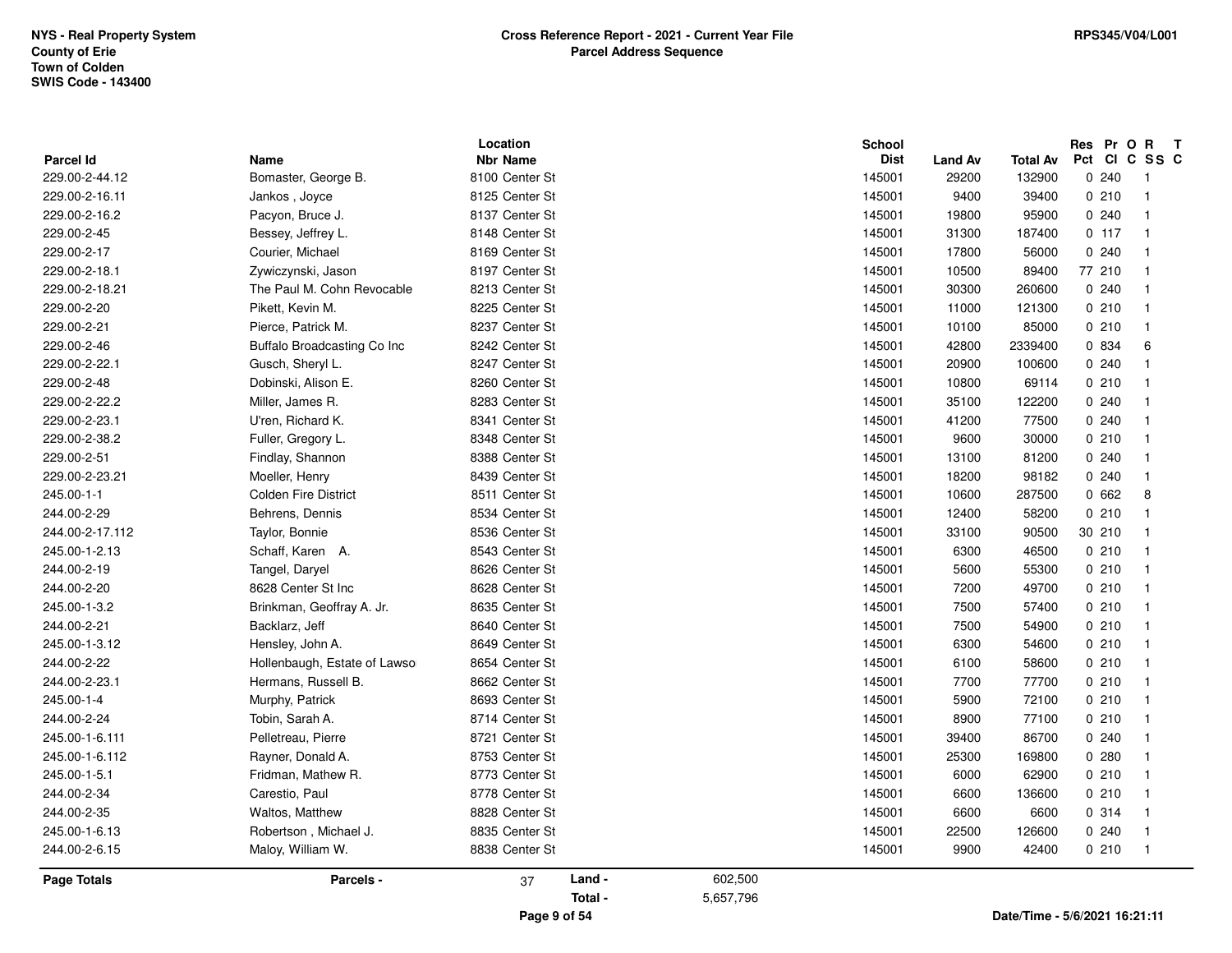|                                |                                 | Location<br><b>Nbr Name</b> |           | School                |                        |                               | Pct Cl | Res Pr O<br>$\mathbf{R}$          | $\mathbf{T}$<br>C SS C |
|--------------------------------|---------------------------------|-----------------------------|-----------|-----------------------|------------------------|-------------------------------|--------|-----------------------------------|------------------------|
| <b>Parcel Id</b><br>245.00-3-5 | <b>Name</b><br>Smith, Judith A. | 8851 Center St              |           | <b>Dist</b><br>145001 | <b>Land Av</b><br>6400 | Total Av<br>70200             |        | 0.210<br>$\overline{1}$           |                        |
| 244.00-2-4.1                   | Feltz, Douglas B.               | 8898 Center St              |           | 145001                | 51200                  | 94200                         |        | 0.240<br>$\overline{\mathbf{1}}$  |                        |
| 245.00-3-3                     | Ruszczyk, Beth A.               | 8899 Center St              |           | 145001                | 7000                   | 67500                         |        | 0210<br>$\overline{1}$            |                        |
| 245.00-3-6                     | <b>SCRIPPS MEDIA, INC</b>       | 8909 Center St              |           | 145001                | 37200                  | 1365000                       |        | 0 834<br>6                        |                        |
|                                |                                 |                             |           |                       |                        |                               |        | $\overline{1}$                    |                        |
| 244.00-2-3                     | Schultz, Daniel A.              | 8934 Center St              |           | 145001                | 52300                  | 99600                         |        | 0.240                             |                        |
| 245.00-3-1.1                   | Ruminski, Anthony F.            | 8975 Center St              |           | 145001                | 7600                   | 64900                         |        | 0210<br>$\overline{\mathbf{1}}$   |                        |
| 245.00-3-7.2                   | Gordon, Joseph C.               | 8983 Center St              |           | 145001                | 9500                   | 83700                         |        | 0210<br>-1                        |                        |
| 244.00-2-2.111                 | Arts, Heidy M.                  | 8990 Center St              |           | 145001                | 41600                  | 147900                        |        | 0.240<br>$\overline{\mathbf{1}}$  |                        |
| 244.00-2-2.12                  | Mustarella, Troy D.             | 9056 Center St              |           | 145001                | 12700                  | 78300                         |        | 0210<br>$\overline{\mathbf{1}}$   |                        |
| 244.00-2-1                     | Baker, Trustee, Susan K.        | 9110 Center St              |           | 145001                | 56100                  | 126000                        |        | 0 112<br>$\overline{1}$           |                        |
| 245.00-3-8.1                   | Smith, David                    | 9137 Center St              |           | 145001                | 63200                  | 177600                        |        | 0 112<br>$\overline{1}$           |                        |
| 260.00-1-19.2                  | Forster, Scott F.               | 9190 Center St              |           | 145001                | 9400                   | 76200                         |        | 0210<br>$\mathbf{1}$              |                        |
| 260.00-1-21.11                 | Hensel, Ronald N. II.           | 9208 Center St              |           | 145001                | 11400                  | 144500                        |        | 0.240<br>-1                       |                        |
| 260.00-1-21.121                | Culp, Donald G.                 | 9268 Center St              |           | 145001                | 22300                  | 100800                        |        | 0.240<br>$\overline{1}$           |                        |
| 261.00-1-2.113                 | <b>Newbold Family Trust</b>     | 9321 Center St              |           | 145001                | 5700                   | 63100                         |        | 0210<br>$\overline{\mathbf{1}}$   |                        |
| 261.00-1-2.112                 | Kanner, Jack D.                 | 9339 Center St              |           | 145001                | 6300                   | 76200                         |        | 0210<br>$\overline{\mathbf{1}}$   |                        |
| 260.00-1-22.11                 | Feltz, Brad S.                  | 9468 Center St              |           | 145001                | 12800                  | 12800                         |        | 0.314<br>$\overline{\mathbf{1}}$  |                        |
| 261.00-1-3                     | Eigenbrod, Ellen M.             | 9527 Center St              |           | 145001                | 7300                   | 99700                         |        | 0210<br>$\overline{\mathbf{1}}$   |                        |
| 261.00-1-4                     | Murray, Scott                   | 9575 Center St              |           | 145001                | 3700                   | 158800                        |        | 0210<br>$\overline{\mathbf{1}}$   |                        |
| 260.00-2-30                    | Murphy, Michael J.              | 9634 Center St              |           | 145001                | 16400                  | 110800                        |        | 0.240<br>$\overline{\mathbf{1}}$  |                        |
| 260.00-2-29.2                  | Jarecki Family Living Trust     | 9702 Center St              |           | 145001                | 28400                  | 212300                        |        | 0.240<br>$\overline{\mathbf{1}}$  |                        |
| 260.00-2-29.2/A                | Jarecki Family Living Trust     | 9702 Center St              |           | 145001                | 0                      | 40500                         |        | 0210<br>$\overline{\mathbf{1}}$   |                        |
| 261.00-4-1.1                   | Lirussi, Silvio                 | 9721 Center St              |           | 145001                | 13900                  | 120800                        |        | 0.240<br>-1                       |                        |
| 261.00-4-2.12                  | Krzeminski, Lawrence J.         | 9731 Center St              |           | 145001                | 17900                  | 148600                        |        | 77 240<br>$\overline{\mathbf{1}}$ |                        |
| 260.00-2-29.1                  | Kerber, John D.                 | 9758 Center St              |           | 145001                | 16200                  | 167000                        |        | 0.240<br>-1                       |                        |
| 260.00-2-27.11                 | Annas, Kevin                    | 9814 Center St              |           | 145001                | 10300                  | 109500                        |        | 0210<br>-1                        |                        |
| 260.00-2-27.12                 | Faltyn, Jeffery J.              | 9840 Center St              |           | 145001                | 10300                  | 113900                        |        | 0210<br>$\overline{\mathbf{1}}$   |                        |
| 260.00-2-27.211                | Gawronski, Paul S.              | 9922 Center St              |           | 145001                | 12700                  | 121400                        |        | 0210<br>$\overline{\mathbf{1}}$   |                        |
| 261.00-4-2.114                 | Hornquist, Paul B. III.         | 9923 Center St              |           | 145001                | 9400                   | 87800                         |        | 0.210<br>$\overline{1}$           |                        |
| 260.00-2-28                    | Swiatkowski, Joseph             | 9990 Center St              |           | 145001                | 4600                   | 44600                         |        | 0210<br>$\overline{1}$            |                        |
| 229.00-2-50                    | Bender, Matthew R.              | 8486 Center St              |           | 145001                | 13100                  | 173000                        |        | 0210<br>$\overline{\mathbf{1}}$   |                        |
| 228.00-1-6.2                   | Baker, William R.               | Creek End Rd                |           | 143801                | 9600                   | 9600                          |        | 0.314<br>$\overline{1}$           |                        |
| 228.00-1-7                     | Ventre, Michael T.              | Creek End Rd                |           | 143801                | 5900                   | 5900                          |        | 0.322<br>$\overline{\mathbf{1}}$  |                        |
| 228.01-1-2                     | Kamholz, David W.               | Creek End Rd                |           | 143801                | 5000                   | 5800                          |        | 0.312<br>$\mathbf{1}$             |                        |
| 228.01-1-3                     | Smith, William J.               | 8302 Creek End Rd           |           | 143801                | 9100                   | 67800                         |        | 0210<br>-1                        |                        |
| 228.01-1-4                     | Vullo, Marlene A.               | 8303 Creek End Rd           |           | 143801                | 8300                   | 80200                         |        | 0210<br>$\overline{\mathbf{1}}$   |                        |
| 228.01-1-5                     | Saladyga, James M.              | 8311 Creek End Rd           |           | 143801                | 9200                   | 80800                         |        | 0210<br>- 1                       |                        |
| <b>Page Totals</b>             | Parcels -                       | Land -<br>37                | 624,000   |                       |                        |                               |        |                                   |                        |
|                                |                                 | Total -                     | 4,807,300 |                       |                        |                               |        |                                   |                        |
|                                |                                 | Page 10 of 54               |           |                       |                        | Date/Time - 5/6/2021 16:21:11 |        |                                   |                        |
|                                |                                 |                             |           |                       |                        |                               |        |                                   |                        |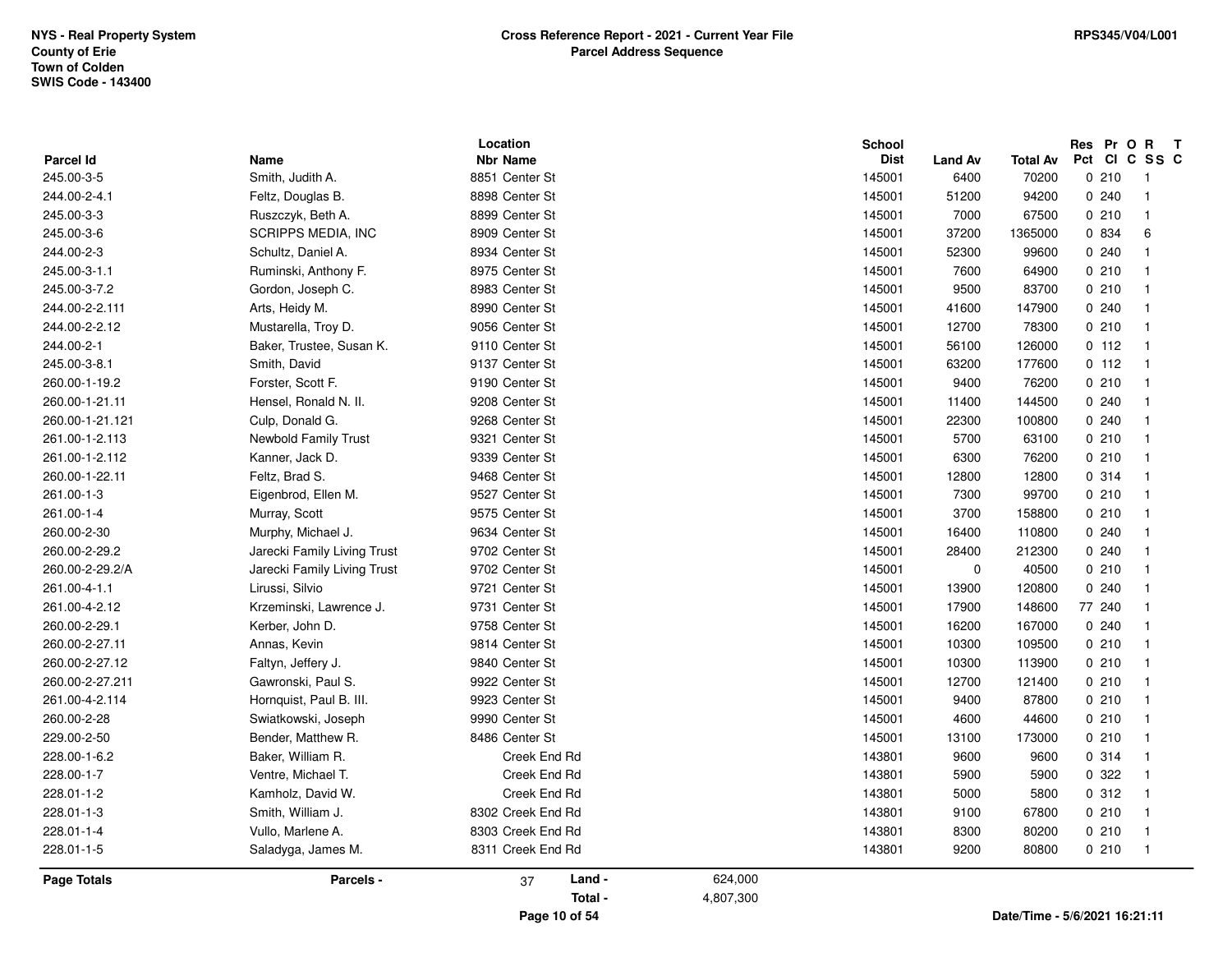| <b>Parcel Id</b><br><b>Nbr Name</b><br>Name<br>Baker, Wm R.<br>228.01-1-1<br>8322 Creek End Rd<br>8337 Creek End Rd<br>228.01-1-6<br>Smerka, Maureen<br>228.01-1-7<br>Ventre, Michael T.<br>8345 Creek End Rd<br>228.01-1-8<br>McCarthy, Stephen D. Jr.<br>8353 Creek End Rd<br>228.01-1-9.1<br>Mitchell, Bryan M.<br>261.00-2-9.213<br>McMicken, Charles<br>261.00-2-15<br>Lunser, Roland D.<br>261.00-3-1.1<br>Lunser, Roland D.<br>261.00-3-8.1<br>Baker, Susan Sestini<br>261.00-3-8.211<br>Kerl, Kaitlin R.<br>Miller, Catherine<br>261.00-4-2.111<br>261.00-4-3<br>The, Humane Soc Of Us<br>261.00-4-5<br>Nuttle, John T.<br>261.00-4-7<br>The, Humane Soc Of Us<br>261.00-4-8.212<br>Rock, Anthony J.<br>261.00-4-8.23<br>Feasley, Linda<br>261.00-1-10.11<br>Nuttle, John T.<br>Ptak, David T.<br>261.00-4-9.11<br>261.00-4-12<br>Hintz, Todd A.<br>261.00-4-13.1<br>Masur, William D.<br>261.00-4-15<br>Clabeau, Anthony<br>260.00-2-12<br>Schnellmann, Sally A.<br>260.00-2-14<br>Schnellmann, Sally A.<br>260.00-2-15<br>Borden, Joyce M.<br>260.00-2-16.11<br>Stephan, Joseph F.<br>260.00-2-16.2<br>Wojchak, Zenon<br>260.00-2-16.3<br>Wojchak, Zenon<br>260.00-2-20<br>Mowry, Katelyn E.<br>260.00-2-23.1<br>Lombardi, Ann T.<br>260.00-2-27.212<br>Macie, Arthur A.<br>260.00-2-11<br>Havens, Jeffrey L.<br>9127 Crump Rd<br>260.00-2-13<br>Krawczuk, Nicholas T.<br>9143 Crump Rd<br>260.00-2-16.12<br>9313 Crump Rd<br>Whipple, Frederick A.<br>260.00-2-17<br>Skokowski, Donald M.<br>9432 Crump Rd<br>260.00-2-19<br>9494 Crump Rd<br>Mckenna, Gloria | Location                | <b>School</b> |                |                 | Res Pr           | $\mathbf{o}$<br>$\mathbf{R}$ | $\mathbf{T}$ |
|--------------------------------------------------------------------------------------------------------------------------------------------------------------------------------------------------------------------------------------------------------------------------------------------------------------------------------------------------------------------------------------------------------------------------------------------------------------------------------------------------------------------------------------------------------------------------------------------------------------------------------------------------------------------------------------------------------------------------------------------------------------------------------------------------------------------------------------------------------------------------------------------------------------------------------------------------------------------------------------------------------------------------------------------------------------------------------------------------------------------------------------------------------------------------------------------------------------------------------------------------------------------------------------------------------------------------------------------------------------------------------------------------------------------------------------------------------------------------------------------------------------------------------------------------------------------------|-------------------------|---------------|----------------|-----------------|------------------|------------------------------|--------------|
|                                                                                                                                                                                                                                                                                                                                                                                                                                                                                                                                                                                                                                                                                                                                                                                                                                                                                                                                                                                                                                                                                                                                                                                                                                                                                                                                                                                                                                                                                                                                                                          |                         | <b>Dist</b>   | <b>Land Av</b> | <b>Total Av</b> | Pct<br><b>CI</b> |                              | C SS C       |
|                                                                                                                                                                                                                                                                                                                                                                                                                                                                                                                                                                                                                                                                                                                                                                                                                                                                                                                                                                                                                                                                                                                                                                                                                                                                                                                                                                                                                                                                                                                                                                          |                         | 143801        | 10000          | 80400           | 0210             | $\overline{1}$               |              |
|                                                                                                                                                                                                                                                                                                                                                                                                                                                                                                                                                                                                                                                                                                                                                                                                                                                                                                                                                                                                                                                                                                                                                                                                                                                                                                                                                                                                                                                                                                                                                                          |                         | 143801        | 7600           | 75600           | 0210             | $\overline{1}$               |              |
|                                                                                                                                                                                                                                                                                                                                                                                                                                                                                                                                                                                                                                                                                                                                                                                                                                                                                                                                                                                                                                                                                                                                                                                                                                                                                                                                                                                                                                                                                                                                                                          |                         | 143801        | 7600           | 72400           | 0210             | $\overline{1}$               |              |
|                                                                                                                                                                                                                                                                                                                                                                                                                                                                                                                                                                                                                                                                                                                                                                                                                                                                                                                                                                                                                                                                                                                                                                                                                                                                                                                                                                                                                                                                                                                                                                          |                         | 143801        | 9500           | 66600           | 0210             | $\overline{1}$               |              |
|                                                                                                                                                                                                                                                                                                                                                                                                                                                                                                                                                                                                                                                                                                                                                                                                                                                                                                                                                                                                                                                                                                                                                                                                                                                                                                                                                                                                                                                                                                                                                                          | 8371 Creek End Rd       | 143801        | 7200           | 81800           | 0210             | $\overline{1}$               |              |
|                                                                                                                                                                                                                                                                                                                                                                                                                                                                                                                                                                                                                                                                                                                                                                                                                                                                                                                                                                                                                                                                                                                                                                                                                                                                                                                                                                                                                                                                                                                                                                          | Crump Rd                | 145001        | 9500           | 9500            | 0.314            | $\overline{\mathbf{1}}$      |              |
|                                                                                                                                                                                                                                                                                                                                                                                                                                                                                                                                                                                                                                                                                                                                                                                                                                                                                                                                                                                                                                                                                                                                                                                                                                                                                                                                                                                                                                                                                                                                                                          | Crump Rd                | 145001        | 4500           | 4500            | 0.314            | $\overline{1}$               |              |
|                                                                                                                                                                                                                                                                                                                                                                                                                                                                                                                                                                                                                                                                                                                                                                                                                                                                                                                                                                                                                                                                                                                                                                                                                                                                                                                                                                                                                                                                                                                                                                          | Crump Rd                | 145001        | 7100           | 7100            | 0.314            | $\overline{1}$               |              |
|                                                                                                                                                                                                                                                                                                                                                                                                                                                                                                                                                                                                                                                                                                                                                                                                                                                                                                                                                                                                                                                                                                                                                                                                                                                                                                                                                                                                                                                                                                                                                                          | Crump Rd                | 145001        | 33100          | 33100           | 0.322            | $\overline{1}$               |              |
|                                                                                                                                                                                                                                                                                                                                                                                                                                                                                                                                                                                                                                                                                                                                                                                                                                                                                                                                                                                                                                                                                                                                                                                                                                                                                                                                                                                                                                                                                                                                                                          | Crump Rd                | 145001        | 11100          | 26000           | 0.312            | -1                           |              |
|                                                                                                                                                                                                                                                                                                                                                                                                                                                                                                                                                                                                                                                                                                                                                                                                                                                                                                                                                                                                                                                                                                                                                                                                                                                                                                                                                                                                                                                                                                                                                                          | Crump Rd                | 145001        | 26200          | 26200           | 0 322            | $\overline{\mathbf{1}}$      |              |
|                                                                                                                                                                                                                                                                                                                                                                                                                                                                                                                                                                                                                                                                                                                                                                                                                                                                                                                                                                                                                                                                                                                                                                                                                                                                                                                                                                                                                                                                                                                                                                          | Crump Rd                | 145001        | 37500          | 37500           | 0.322            | 8                            |              |
|                                                                                                                                                                                                                                                                                                                                                                                                                                                                                                                                                                                                                                                                                                                                                                                                                                                                                                                                                                                                                                                                                                                                                                                                                                                                                                                                                                                                                                                                                                                                                                          | Crump Rd                | 145001        | 19700          | 19700           | 0 322            | $\mathbf{1}$                 |              |
|                                                                                                                                                                                                                                                                                                                                                                                                                                                                                                                                                                                                                                                                                                                                                                                                                                                                                                                                                                                                                                                                                                                                                                                                                                                                                                                                                                                                                                                                                                                                                                          | Crump Rd                | 145001        | 37500          | 37500           | 0 322            | 8                            |              |
|                                                                                                                                                                                                                                                                                                                                                                                                                                                                                                                                                                                                                                                                                                                                                                                                                                                                                                                                                                                                                                                                                                                                                                                                                                                                                                                                                                                                                                                                                                                                                                          | Crump Rd                | 145001        | 16700          | 16700           | 0 322            | $\overline{1}$               |              |
|                                                                                                                                                                                                                                                                                                                                                                                                                                                                                                                                                                                                                                                                                                                                                                                                                                                                                                                                                                                                                                                                                                                                                                                                                                                                                                                                                                                                                                                                                                                                                                          | Crump Rd                | 145001        | 6000           | 6000            | 0 314            | $\overline{\mathbf{1}}$      |              |
|                                                                                                                                                                                                                                                                                                                                                                                                                                                                                                                                                                                                                                                                                                                                                                                                                                                                                                                                                                                                                                                                                                                                                                                                                                                                                                                                                                                                                                                                                                                                                                          | Crump Rd                | 145001        | 17000          | 17000           | 0 322            | $\overline{1}$               |              |
|                                                                                                                                                                                                                                                                                                                                                                                                                                                                                                                                                                                                                                                                                                                                                                                                                                                                                                                                                                                                                                                                                                                                                                                                                                                                                                                                                                                                                                                                                                                                                                          | Crump Rd                | 145001        | 7600           | 7600            | 0.314            | $\overline{1}$               |              |
|                                                                                                                                                                                                                                                                                                                                                                                                                                                                                                                                                                                                                                                                                                                                                                                                                                                                                                                                                                                                                                                                                                                                                                                                                                                                                                                                                                                                                                                                                                                                                                          | Crump Rd                | 145001        | 7500           | 7500            | 0.314            | $\overline{1}$               |              |
|                                                                                                                                                                                                                                                                                                                                                                                                                                                                                                                                                                                                                                                                                                                                                                                                                                                                                                                                                                                                                                                                                                                                                                                                                                                                                                                                                                                                                                                                                                                                                                          | Crump Rd                | 145001        | 3100           | 3100            | 0.314            | $\overline{1}$               |              |
|                                                                                                                                                                                                                                                                                                                                                                                                                                                                                                                                                                                                                                                                                                                                                                                                                                                                                                                                                                                                                                                                                                                                                                                                                                                                                                                                                                                                                                                                                                                                                                          | Crump Rd                | 145001        | 9800           | 9800            | 0 322            | $\overline{\mathbf{1}}$      |              |
|                                                                                                                                                                                                                                                                                                                                                                                                                                                                                                                                                                                                                                                                                                                                                                                                                                                                                                                                                                                                                                                                                                                                                                                                                                                                                                                                                                                                                                                                                                                                                                          | Crump Rd                | 143801        | 100            | 100             | 0.314            | $\overline{1}$               |              |
|                                                                                                                                                                                                                                                                                                                                                                                                                                                                                                                                                                                                                                                                                                                                                                                                                                                                                                                                                                                                                                                                                                                                                                                                                                                                                                                                                                                                                                                                                                                                                                          | Crump Rd                | 143801        | 6000           | 6000            | 0.314            | $\overline{1}$               |              |
|                                                                                                                                                                                                                                                                                                                                                                                                                                                                                                                                                                                                                                                                                                                                                                                                                                                                                                                                                                                                                                                                                                                                                                                                                                                                                                                                                                                                                                                                                                                                                                          | Crump Rd                | 143801        | 700            | 700             | 0.314            | $\overline{\mathbf{1}}$      |              |
|                                                                                                                                                                                                                                                                                                                                                                                                                                                                                                                                                                                                                                                                                                                                                                                                                                                                                                                                                                                                                                                                                                                                                                                                                                                                                                                                                                                                                                                                                                                                                                          | Crump Rd                | 143801        | 6500           | 19400           | 0.312            | $\mathbf{1}$                 |              |
|                                                                                                                                                                                                                                                                                                                                                                                                                                                                                                                                                                                                                                                                                                                                                                                                                                                                                                                                                                                                                                                                                                                                                                                                                                                                                                                                                                                                                                                                                                                                                                          | Crump Rd                | 143801        | 3900           | 3900            | 0.314            | $\overline{1}$               |              |
|                                                                                                                                                                                                                                                                                                                                                                                                                                                                                                                                                                                                                                                                                                                                                                                                                                                                                                                                                                                                                                                                                                                                                                                                                                                                                                                                                                                                                                                                                                                                                                          | Crump Rd                | 143801        | 5300           | 5300            | 0.314            | $\overline{1}$               |              |
|                                                                                                                                                                                                                                                                                                                                                                                                                                                                                                                                                                                                                                                                                                                                                                                                                                                                                                                                                                                                                                                                                                                                                                                                                                                                                                                                                                                                                                                                                                                                                                          | Crump Rd                | 143801        | 1700           | 1700            | 0.314            | $\overline{1}$               |              |
|                                                                                                                                                                                                                                                                                                                                                                                                                                                                                                                                                                                                                                                                                                                                                                                                                                                                                                                                                                                                                                                                                                                                                                                                                                                                                                                                                                                                                                                                                                                                                                          | Crump Rd                | 143801        | 24500          | 24500           | 0 322            | $\overline{\mathbf{1}}$      |              |
|                                                                                                                                                                                                                                                                                                                                                                                                                                                                                                                                                                                                                                                                                                                                                                                                                                                                                                                                                                                                                                                                                                                                                                                                                                                                                                                                                                                                                                                                                                                                                                          | Crump Rd                | 145001        | 11100          | 11100           | 0.314            | $\overline{1}$               |              |
|                                                                                                                                                                                                                                                                                                                                                                                                                                                                                                                                                                                                                                                                                                                                                                                                                                                                                                                                                                                                                                                                                                                                                                                                                                                                                                                                                                                                                                                                                                                                                                          |                         | 143801        | 2400           | 72300           | 0210             | $\overline{1}$               |              |
|                                                                                                                                                                                                                                                                                                                                                                                                                                                                                                                                                                                                                                                                                                                                                                                                                                                                                                                                                                                                                                                                                                                                                                                                                                                                                                                                                                                                                                                                                                                                                                          |                         | 143801        | 3900           | 76900           | 0210             | $\overline{\mathbf{1}}$      |              |
|                                                                                                                                                                                                                                                                                                                                                                                                                                                                                                                                                                                                                                                                                                                                                                                                                                                                                                                                                                                                                                                                                                                                                                                                                                                                                                                                                                                                                                                                                                                                                                          |                         | 143801        | 3500           | 143100          | 0210             | $\overline{1}$               |              |
|                                                                                                                                                                                                                                                                                                                                                                                                                                                                                                                                                                                                                                                                                                                                                                                                                                                                                                                                                                                                                                                                                                                                                                                                                                                                                                                                                                                                                                                                                                                                                                          |                         | 143801        | 3500           | 51400           | 0210             | $\overline{\mathbf{1}}$      |              |
|                                                                                                                                                                                                                                                                                                                                                                                                                                                                                                                                                                                                                                                                                                                                                                                                                                                                                                                                                                                                                                                                                                                                                                                                                                                                                                                                                                                                                                                                                                                                                                          |                         | 143801        | 3600           | 68800           | 0210             | $\overline{1}$               |              |
| 260.00-2-3.1<br>Schmitt, Anne<br>9588 Crump Rd                                                                                                                                                                                                                                                                                                                                                                                                                                                                                                                                                                                                                                                                                                                                                                                                                                                                                                                                                                                                                                                                                                                                                                                                                                                                                                                                                                                                                                                                                                                           |                         | 143801        | 65000          | 111200          | 0.240            | $\overline{\mathbf{1}}$      |              |
| 260.00-2-23.2<br>9634 Crump Rd<br>Wienke, Roger L.                                                                                                                                                                                                                                                                                                                                                                                                                                                                                                                                                                                                                                                                                                                                                                                                                                                                                                                                                                                                                                                                                                                                                                                                                                                                                                                                                                                                                                                                                                                       |                         | 143801        | 8300           | 58400           | 0240             | $\overline{1}$               |              |
| Page Totals<br>Parcels -                                                                                                                                                                                                                                                                                                                                                                                                                                                                                                                                                                                                                                                                                                                                                                                                                                                                                                                                                                                                                                                                                                                                                                                                                                                                                                                                                                                                                                                                                                                                                 | Land -<br>445,800<br>37 |               |                |                 |                  |                              |              |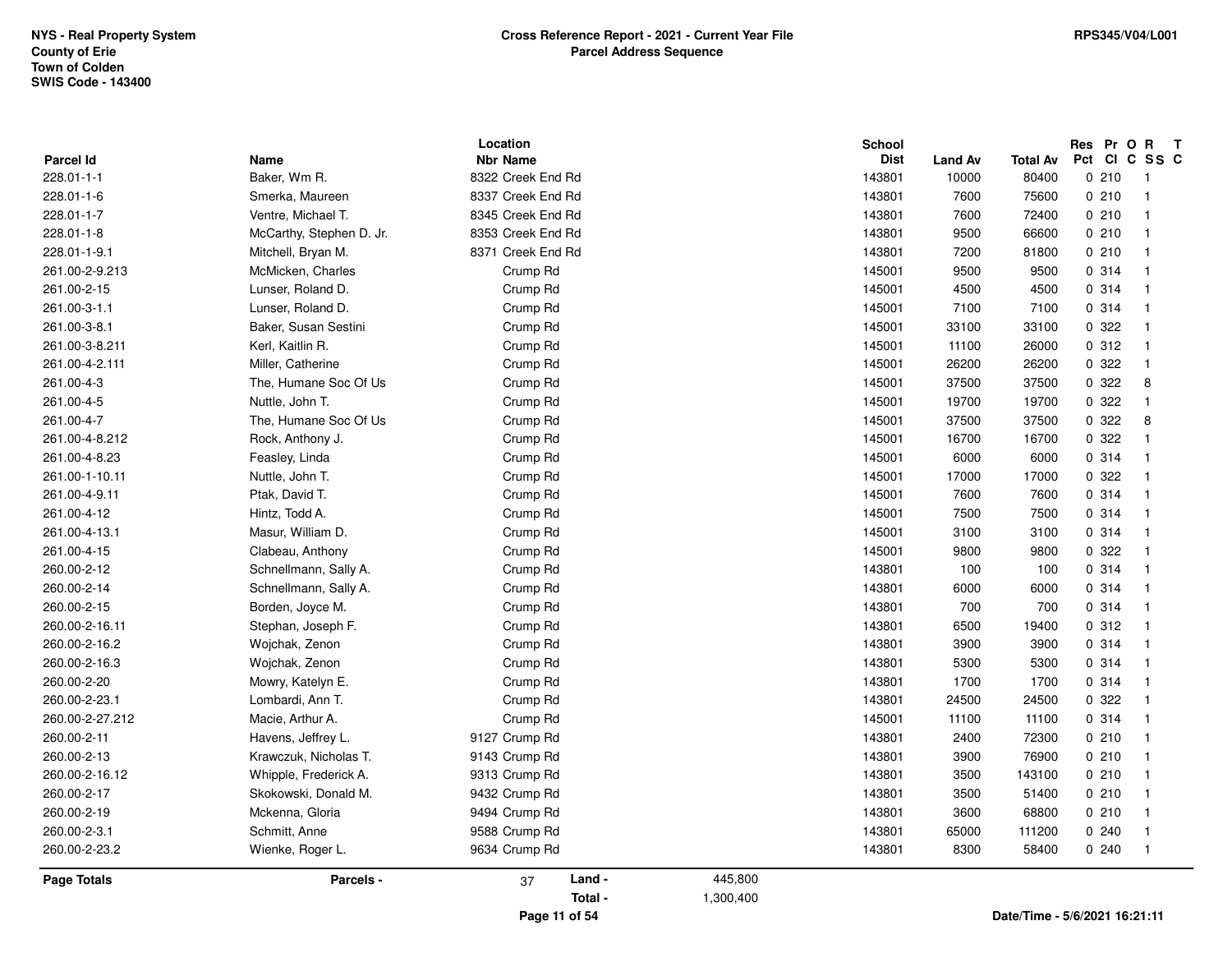|                                 |                              | Location<br><b>Nbr Name</b> |         | <b>School</b><br><b>Dist</b> |                         |                          | Res Pr O R<br>Pct CI C SS C | $\mathbf{T}$            |
|---------------------------------|------------------------------|-----------------------------|---------|------------------------------|-------------------------|--------------------------|-----------------------------|-------------------------|
| <b>Parcel Id</b><br>260.00-2-24 | Name<br>Lombardi, Ann T.     | 9658 Crump Rd               |         | 143801                       | <b>Land Av</b><br>19800 | <b>Total Av</b><br>83100 | 0240                        | $\overline{1}$          |
| 260.00-2-25                     | Yox, Wende                   | 9676 Crump Rd               |         | 143801                       | 5800                    | 50300                    | 0210                        | $\overline{\mathbf{1}}$ |
| 260.00-2-26                     | Miess, Nancy Palmer          | 9808 Crump Rd               |         | 145001                       | 36000                   | 67200                    | 66 240                      | -1                      |
| 260.00-2-27.22                  | Wilson, William B. Jr.       | 9816 Crump Rd               |         | 145001                       | 11800                   | 56200                    | 0210                        | $\overline{\mathbf{1}}$ |
|                                 |                              |                             |         | 145001                       |                         |                          | 0210                        | $\overline{\mathbf{1}}$ |
| 260.00-2-27.13                  | Macie, Arthur                | 9850 Crump Rd               |         |                              | 12400                   | 97000                    |                             |                         |
| 261.00-4-2.2                    | <b>State Of New York</b>     | 10158 Crump Rd              |         | 145001                       | 10700                   | 105000                   | 0642                        | 8                       |
| 261.00-4-11.1                   | Action Roofing Inc           | 10276 Crump Rd              |         | 145001                       | 7900                    | 38000                    | 0 470                       | $\overline{\mathbf{1}}$ |
| 261.00-4-11.2                   | Marinaccio, Michael/Dean Jr. | 10316 Crump Rd              |         | 145001                       | 7500                    | 92500                    | 0210                        | $\overline{\mathbf{1}}$ |
| 261.00-4-10                     | Freeman, Bonnie S.           | 10432 Crump Rd              |         | 145001                       | 48100                   | 187900                   | 66 240                      | -1                      |
| 261.00-4-4                      | Jackson, Patrick M.          | 10512 Crump Rd              |         | 145001                       | 5900                    | 60900                    | 0210                        | - 1                     |
| 261.00-4-9.12                   | Ptak, David T.               | 10540 Crump Rd              |         | 145001                       | 8000                    | 80600                    | 0210                        | $\overline{\mathbf{1}}$ |
| 261.00-3-10.1                   | Lee, John F.                 | 10617 Crump Rd              |         | 145001                       | 9700                    | 76400                    | 0220                        | $\mathbf{1}$            |
| 261.00-4-9.2                    | Clabeau, Anthony             | 10624 Crump Rd              |         | 145001                       | 7600                    | 59000                    | 0210                        | $\overline{\mathbf{1}}$ |
| 261.00-4-16                     | Clabeau, Anthony M.          | 10628 Crump Rd              |         | 145001                       | 11400                   | 18800                    | 0.312                       | $\overline{\mathbf{1}}$ |
| 261.00-3-8.212                  | Kerl, Kaitlin R.             | 10635 Crump Rd              |         | 145001                       | 9500                    | 79100                    | 0210                        | -1                      |
| 261.00-3-9                      | Webber, Lillian D.           | 10639 Crump Rd              |         | 145001                       | 4900                    | 58500                    | 0210                        | $\overline{1}$          |
| 261.00-4-8.1                    | Rock, Anthony J.             | 10644 Crump Rd              |         | 145001                       | 7600                    | 123900                   | 0210                        | $\mathbf{1}$            |
| 261.00-3-7.11                   | Wik, Jeffrey P.              | 10661 Crump Rd              |         | 145001                       | 33500                   | 164200                   | 66 240                      | $\overline{\mathbf{1}}$ |
| 261.00-4-13.2                   | Galley, Jason                | 10664 Crump Rd              |         | 145001                       | 11100                   | 122400                   | 0210                        | -1                      |
| 261.00-4-8.222                  | Mancuso, Vincent J. III.     | 10672 Crump Rd              |         | 145001                       | 7500                    | 75500                    | 0210                        |                         |
| 261.00-4-14                     | Froelich, Joseph D.          | 10678 Crump Rd              |         | 145001                       | 10600                   | 106000                   | 0210                        | $\mathbf{1}$            |
| 261.00-3-6                      | Feasley, Linda               | 10683 Crump Rd              |         | 145001                       | 10500                   | 80200                    | 0240                        | $\overline{\mathbf{1}}$ |
| 261.00-3-5                      | Kostelny, James K.           | 10691 Crump Rd              |         | 145001                       | 10600                   | 85300                    | 0210                        | -1                      |
| 261.00-3-4                      | Arroyo, Christopher          | 10695 Crump Rd              |         | 145001                       | 9400                    | 45300                    | 0210                        | -1                      |
| 261.00-3-3                      | Ronan, John E.               | 10705 Crump Rd              |         | 145001                       | 19100                   | 243000                   | 0240                        |                         |
| 261.00-4-6                      | Fischer, Marie J.            | 10724 Crump Rd              |         | 145001                       | 5500                    | 59400                    | 0210                        | $\overline{\mathbf{1}}$ |
| 261.00-1-10.12                  | Nuttle, Michael J.           | 10728 Crump Rd              |         | 145001                       | 6600                    | 91400                    | 0210                        | -1                      |
| 261.00-2-26.12                  | Secord, Stephanie L.         | 10733 Crump Rd              |         | 145001                       | 6600                    | 6600                     | 0.314                       | $\overline{\mathbf{1}}$ |
| 261.00-2-16.2                   | Lorenzetti, Louis J. Jr.     | 10741 Crump Rd              |         | 145001                       | 7500                    | 68800                    | 0210                        | -1                      |
| 261.00-2-14.2                   | Lunser, Roland D.            | 10744 Crump Rd              |         | 145001                       | 6600                    | 77300                    | 0210                        |                         |
| 261.00-2-14.12                  | Haynes, Michael J.           | 10750 Crump Rd              |         | 145001                       | 7900                    | 75000                    | 0210                        | $\overline{\mathbf{1}}$ |
| 261.00-2-16.1                   | Hunt, Gregory W.             | 10751 Crump Rd              |         | 145001                       | 21900                   | 125400                   | 77 240                      | - 1                     |
| 261.00-2-25                     | Fitch, David L. Jr.          | 10758 Crump Rd              |         | 145001                       | 10800                   | 115500                   | 0210                        | $\overline{1}$          |
| 261.00-2-17                     | Dawson, Kenneth J.           | 10765 Crump Rd              |         | 145001                       | 5600                    | 57800                    | 0210                        | $\mathbf{1}$            |
| 261.00-2-18                     | Dedrick, Ronald D.           | 10769 Crump Rd              |         | 145001                       | 5600                    | 29200                    | 0210                        | $\overline{\mathbf{1}}$ |
| 261.00-2-12.11                  | Youngers, Charles W.         | 10774 Crump Rd              |         | 145001                       | 8900                    | 65400                    | 0210                        | -1                      |
| 261.00-2-12.2                   | Orlikowski, David            | 10784 Crump Rd              |         | 145001                       | 8500                    | 99200                    | 0210                        | $\overline{1}$          |
| <b>Page Totals</b>              | Parcels -                    | Land -<br>37                | 438,900 |                              |                         |                          |                             |                         |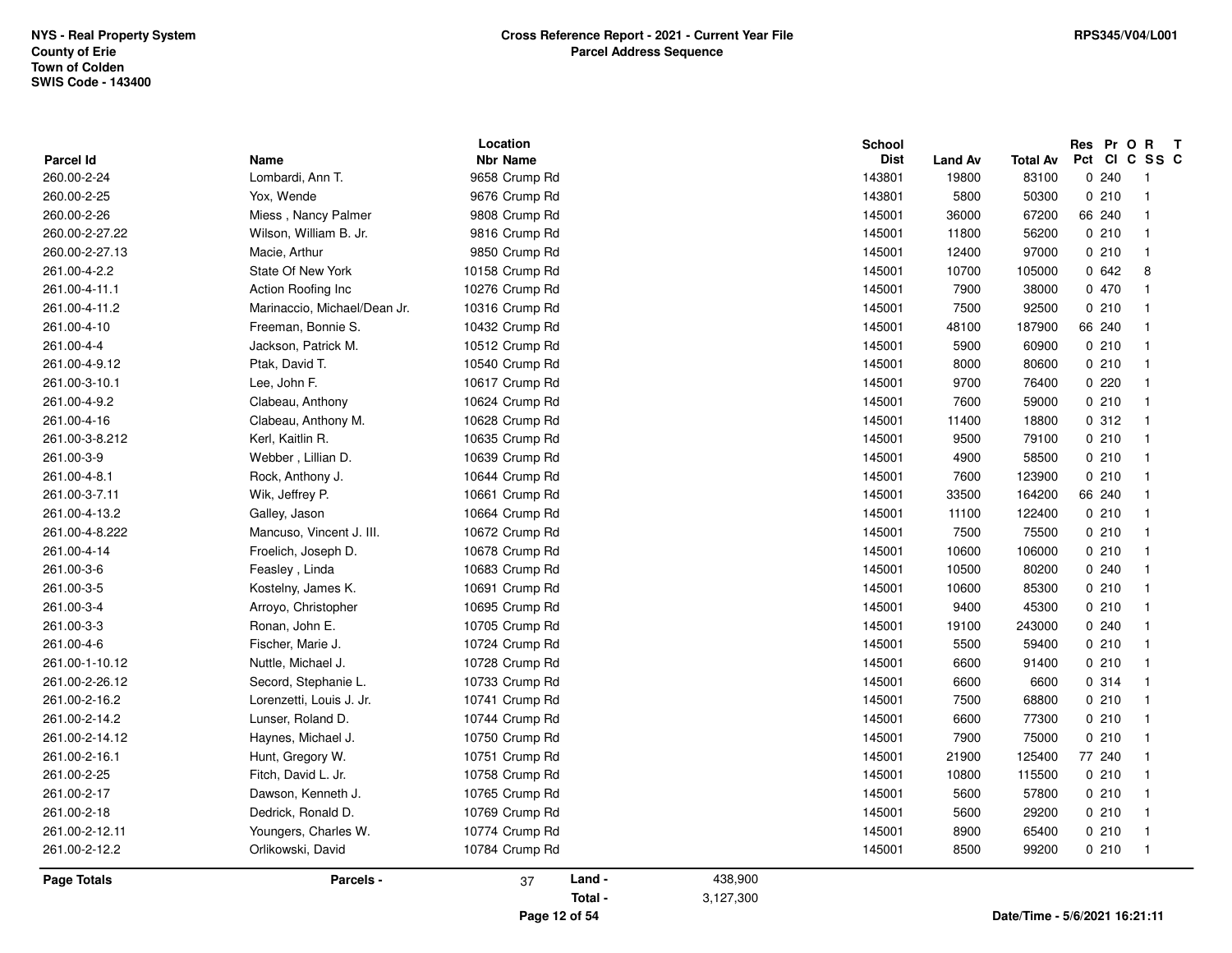|                    |                           | Location        |         |           | School      |                |                               | Res Pr O R T  |                         |
|--------------------|---------------------------|-----------------|---------|-----------|-------------|----------------|-------------------------------|---------------|-------------------------|
| <b>Parcel Id</b>   | Name                      | <b>Nbr Name</b> |         |           | <b>Dist</b> | <b>Land Av</b> | <b>Total Av</b>               | Pct CI C SS C |                         |
| 261.00-2-19.111    | Nuttle, Charles T.        | 10785 Crump Rd  |         |           | 145001      | 41200          | 172000                        | 0.240         | - 1                     |
| 261.00-2-11        | Pollak Michael            | 10786 Crump Rd  |         |           | 145001      | 9200           | 76800                         | 0210          | $\overline{1}$          |
| 261.00-2-10        | Peterson, Nicholas        | 10788 Crump Rd  |         |           | 145001      | 9800           | 49600                         | 0210          | -1                      |
| 261.00-2-20        | Vickerd, Erik M.          | 10801 Crump Rd  |         |           | 145001      | 5600           | 59900                         | 0210          |                         |
| 261.00-2-9.22      | Wolf, Robert B.           | 10816 Crump Rd  |         |           | 145001      | 8900           | 88700                         | 0210          |                         |
| 261.00-2-9.212     | McMicken, Charles         | 10818 Crump Rd  |         |           | 145001      | 9300           | 94500                         | 0210          | -1                      |
| 261.00-2-8         | Norys, Mark J.            | 10820 Crump Rd  |         |           | 145001      | 6400           | 77800                         | 0210          | -1                      |
| 261.00-2-19.112    | Egan, Joseph M.           | 10837 Crump Rd  |         |           | 145001      | 9600           | 77800                         | 0210          |                         |
| 215.03-1-8.2       | Leach, Jordan             | Darien Rd       |         |           | 145001      | 11600          | 11600                         | 0.314         |                         |
| 214.00-2-2         | Morgan, Ronald            | Darien Rd       |         |           | 143801      | 17500          | 17500                         | 0 322         | -1                      |
| 214.00-2-10.21     | Leitzan, Mark R.          | Darien Rd       |         |           | 145001      | 21400          | 21400                         | 0 322         |                         |
| 214.00-2-9.121     | Stoehr, Mark              | Darien Rd       |         |           | 143801      | 12400          | 12400                         | 0.322         | -1                      |
| 214.00-1-37.2      | Leitzan, Mark R.          | Darien Rd       |         |           | 145001      | 33700          | 33700                         | 0.322         |                         |
| 215.00-4-11.22     | Farrar, Edward S.         | Darien Rd       |         |           | 145001      | 29100          | 29100                         | 0.322         | -1                      |
| 215.03-1-8.112     | Folaron, Patrick          | Darien Rd       |         |           | 145001      | 7100           | 7100                          | 0.314         | -1                      |
| 215.03-1-12.1      | Long, Neil K.             | Darien Rd       |         |           | 145001      | 19800          | 19800                         | 0 322         | -1                      |
| 215.00-1-10        | Martin & wife, Lincoln N. | Darien Rd       |         |           | 145001      | 50900          | 50900                         | 0.322         |                         |
| 215.00-2-8.1       | Laga, Jennifer Lee L.     | Darien Rd       |         |           | 145001      | 15900          | 15900                         | 0.322         |                         |
| 215.00-4-13.1      | Kloiber, David            | Darien Rd       |         |           | 145001      | 16300          | 16300                         | 0 322         | -1                      |
| 215.00-4-13.21     | Kloiber, Robert           | Darien Rd       |         |           | 145001      | 14600          | 14600                         | 0.322         | $\overline{\mathbf{1}}$ |
| 214.00-1-12.112    | Leitzan, Mark R.          | Darien Rd       |         |           | 145001      | 18800          | 18800                         | 0.314         | - 1                     |
| 214.00-3-49.2      | Miga, Patrick M.          | 9395 Darien Rd  |         |           | 143801      | 10100          | 110600                        | 0210          |                         |
| 214.00-3-13.12     | Stilwell, Colleen M.      | 9411 Darien Rd  |         |           | 143801      | 9000           | 75000                         | 0210          | -1                      |
| 214.00-3-12        | Littlefield, Reita L.     | 9441 Darien Rd  |         |           | 143801      | 10200          | 55100                         | 0210          |                         |
| 214.00-1-26        | Finn, Richard             | 9504 Darien Rd  |         |           | 143801      | 10300          | 74300                         | 0210          | -1                      |
| 214.00-3-51        | Kazmierczak, Ronald M.    | 9505 Darien Rd  |         |           | 143801      | 10100          | 128000                        | 0210          |                         |
| 214.00-3-49.12     | Kamienowski, Patricia     | 9511 Darien Rd  |         |           | 143801      | 10100          | 134900                        | 0210          | -1                      |
| 214.00-1-27        | Kozina, Joseph F.         | 9514 Darien Rd  |         |           | 143801      | 9900           | 93100                         | 0210          | -1                      |
| 214.00-1-25.12     | Smith, James R. Jr.       | 9562 Darien Rd  |         |           | 145001      | 10800          | 98500                         | 0210          |                         |
| 214.00-2-25        | Addeo, Gary L.            | 9565 Darien Rd  |         |           | 143801      | 17200          | 110400                        | 0240          |                         |
| 214.00-1-25.2      | Prendergast, Thomas A.    | 9568 Darien Rd  |         |           | 145001      | 11300          | 92900                         | 0210          |                         |
| 214.00-2-3         | Sweet, Ann                | 9637 Darien Rd  |         |           | 143801      | 9300           | 61500                         | 0210          | -1                      |
| 214.00-1-25.11     | Kosowski, Lawrence W.     | 9640 Darien Rd  |         |           | 145001      | 16500          | 96900                         | 0240          |                         |
| 214.00-2-4         | Miga, Richard             | 9657 Darien Rd  |         |           | 143801      | 9400           | 82800                         | 0210          |                         |
| 214.00-2-5         | Albrecht, Janet M.        | 9675 Darien Rd  |         |           | 143801      | 9400           | 50000                         | 0210          |                         |
| 214.00-2-6         | Young, Patrick C.         | 9689 Darien Rd  |         |           | 143801      | 9400           | 44500                         | 50 210        | -1                      |
| 214.00-2-7         | Morrell, Bruce            | 9715 Darien Rd  |         |           | 143801      | 9700           | 66600                         | 0210          | $\overline{1}$          |
| <b>Page Totals</b> | Parcels -                 | 37              | Land -  | 541,800   |             |                |                               |               |                         |
|                    |                           |                 | Total - | 2,341,300 |             |                |                               |               |                         |
|                    |                           | Page 13 of 54   |         |           |             |                | Date/Time - 5/6/2021 16:21:11 |               |                         |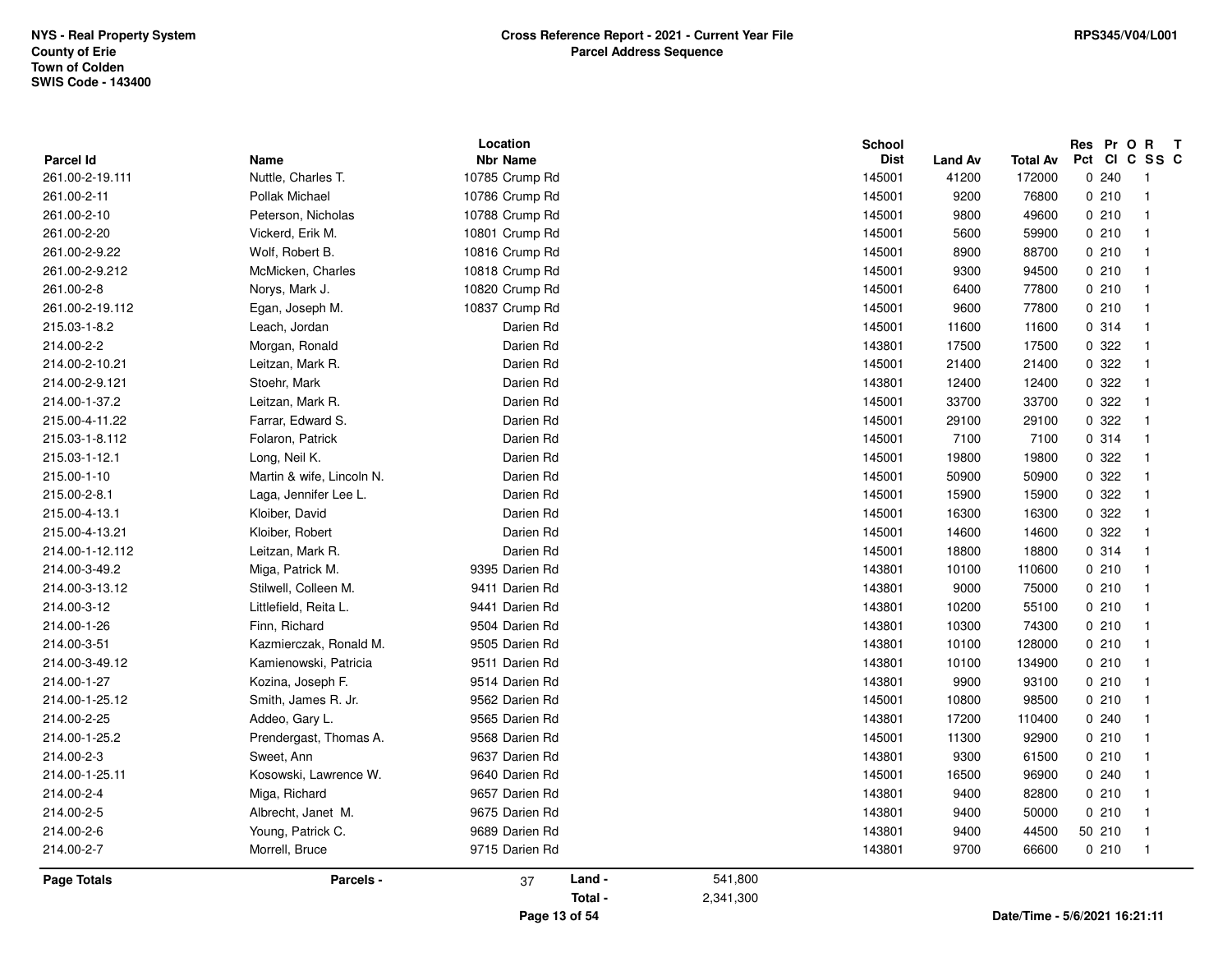| <b>Parcel Id</b><br>214.00-1-24.2<br>214.00-1-23.1<br>214.00-2-9.111<br>214.00-2-9.112<br>214.00-1-23.2 | Name<br>Ball, Steven D.<br>Wopperer, Jacquelyn E.<br>Chandler, John B & Judith R<br>Chandler, John B/Judith R<br>Shafer, Louis R.<br>Paul, Mabel L.<br>Amoia, Joseph C. Jr. | <b>Nbr Name</b><br>9720 Darien Rd<br>9732 Darien Rd<br>9733 Darien Rd<br>9735 Darien Rd<br>9744 Darien Rd |         |           | <b>Dist</b><br>145001<br>145001<br>143801 | <b>Land Av</b><br>10500<br>16600 | <b>Total Av</b><br>10500<br>100000 | Pct CI C SS C<br>0.314<br>0210 | $\overline{\phantom{1}}$<br>$\overline{1}$ |
|---------------------------------------------------------------------------------------------------------|-----------------------------------------------------------------------------------------------------------------------------------------------------------------------------|-----------------------------------------------------------------------------------------------------------|---------|-----------|-------------------------------------------|----------------------------------|------------------------------------|--------------------------------|--------------------------------------------|
|                                                                                                         |                                                                                                                                                                             |                                                                                                           |         |           |                                           |                                  |                                    |                                |                                            |
|                                                                                                         |                                                                                                                                                                             |                                                                                                           |         |           |                                           |                                  |                                    |                                |                                            |
|                                                                                                         |                                                                                                                                                                             |                                                                                                           |         |           |                                           |                                  |                                    | 0.240                          |                                            |
|                                                                                                         |                                                                                                                                                                             |                                                                                                           |         |           |                                           | 14800                            | 210000                             |                                |                                            |
|                                                                                                         |                                                                                                                                                                             |                                                                                                           |         |           | 143801                                    | 6300                             | 112700                             | 0210                           | $\overline{1}$                             |
|                                                                                                         |                                                                                                                                                                             |                                                                                                           |         |           | 145001                                    | 11800                            | 103700                             | 0210                           | -1                                         |
| 214.00-2-8.11                                                                                           |                                                                                                                                                                             | 9757 Darien Rd                                                                                            |         |           | 143801                                    | 10100                            | 60000                              | 0210                           |                                            |
| 214.00-2-8.2                                                                                            |                                                                                                                                                                             | 9765 Darien Rd                                                                                            |         |           | 143801                                    | 10100                            | 92700                              | 0210                           | $\overline{1}$                             |
| 214.00-1-21.1                                                                                           | Hollander, Ronald R.                                                                                                                                                        | 9776 Darien Rd                                                                                            |         |           | 145001                                    | 11000                            | 61900                              | 0210                           | -1                                         |
| 214.00-1-20.1                                                                                           | Kenngott, Keith R.                                                                                                                                                          | 9798 Darien Rd                                                                                            |         |           | 145001                                    | 9500                             | 61800                              | 0210                           | -1                                         |
| 214.00-2-10.22                                                                                          | Leitzan, Mark R.                                                                                                                                                            | 9823 Darien Rd                                                                                            |         |           | 145001                                    | 11400                            | 215400                             | 0210                           |                                            |
| 214.00-2-10.1                                                                                           | Leitzan, Mark R.                                                                                                                                                            | 9883 Darien Rd                                                                                            |         |           | 145001                                    | 11400                            | 147300                             | 0210                           |                                            |
| 214.00-2-11.111                                                                                         | Tripi, Vincent F.                                                                                                                                                           | 9895 Darien Rd                                                                                            |         |           | 145001                                    | 16100                            | 113600                             | 0210                           | -1                                         |
| 215.00-1-2.1                                                                                            | Felton, Terry D.                                                                                                                                                            | 10040 Darien Rd                                                                                           |         |           | 145001                                    | 17100                            | 105500                             | 0210                           | $\overline{\mathbf{1}}$                    |
| 215.00-4-29                                                                                             | Roehling, George F.                                                                                                                                                         | 10043 Darien Rd                                                                                           |         |           | 145001                                    | 18200                            | 108600                             | 0210                           | $\overline{1}$                             |
| 215.00-1-3                                                                                              | Hathaway, Robert F. Jr.                                                                                                                                                     | 10058 Darien Rd                                                                                           |         |           | 145001                                    | 11100                            | 68200                              | 0210                           |                                            |
| 215.00-1-4                                                                                              | Bray, Martin                                                                                                                                                                | 10082 Darien Rd                                                                                           |         |           | 145001                                    | 8900                             | 50900                              | 0210                           |                                            |
| 215.00-4-30                                                                                             | Bevilacqua, Madonna                                                                                                                                                         | 10091 Darien Rd                                                                                           |         |           | 145001                                    | 15100                            | 80000                              | 0210                           | $\overline{\mathbf{1}}$                    |
| 215.00-4-7.1                                                                                            | Struck, Lori M.                                                                                                                                                             | 10103 Darien Rd                                                                                           |         |           | 145001                                    | 7200                             | 27700                              | 0210                           | $\overline{\mathbf{1}}$                    |
| 215.00-4-8.111                                                                                          | Struck, Lori                                                                                                                                                                | 10157 Darien Rd                                                                                           |         |           | 145001                                    | 57100                            | 289400                             | 0.117                          | $\overline{\mathbf{1}}$                    |
| 215.00-1-5.11                                                                                           | Mamon, Robert E. Jr.                                                                                                                                                        | 10166 Darien Rd                                                                                           |         |           | 145001                                    | 68100                            | 127500                             | 0120                           |                                            |
| 215.00-1-6.1                                                                                            | Murray, James K.                                                                                                                                                            | 10264 Darien Rd                                                                                           |         |           | 145001                                    | 25500                            | 127100                             | 0240                           |                                            |
| 215.00-4-10                                                                                             | Degrave, Thomas E.                                                                                                                                                          | 10271 Darien Rd                                                                                           |         |           | 145001                                    | 23900                            | 120800                             | 0240                           |                                            |
| 215.00-4-11.1                                                                                           | Farrar, Edward S.                                                                                                                                                           | 10329 Darien Rd                                                                                           |         |           | 145001                                    | 16900                            | 59000                              | 0.240                          | -1                                         |
| 215.00-4-11.21                                                                                          | Chase, Evan                                                                                                                                                                 | 10339 Darien Rd                                                                                           |         |           | 145001                                    | 10400                            | 101500                             | 0210                           | $\overline{\mathbf{1}}$                    |
| 215.00-4-12                                                                                             | Kloiber, David A.                                                                                                                                                           | 10349 Darien Rd                                                                                           |         |           | 145001                                    | 10600                            | 64400                              | 0210                           |                                            |
| 215.00-1-6.211                                                                                          | Chamberlin, Walter A. Jr.                                                                                                                                                   | 10350 Darien Rd                                                                                           |         |           | 145001                                    | 44700                            | 105900                             | 0240                           |                                            |
| 215.00-4-13.3                                                                                           | Kloiber, David A.                                                                                                                                                           | 10353 Darien Rd                                                                                           |         |           | 145001                                    | 23000                            | 96300                              | 0 475                          |                                            |
| 215.00-1-7                                                                                              | Waldby, Crystal L.                                                                                                                                                          | 10408 Darien Rd                                                                                           |         |           | 145001                                    | 16600                            | 69000                              | 0240                           |                                            |
| 215.00-1-8                                                                                              | Lippmann, Robert M.                                                                                                                                                         | 10412 Darien Rd                                                                                           |         |           | 145001                                    | 12900                            | 72100                              | 0210                           | $\overline{\mathbf{1}}$                    |
| 215.00-4-13.22                                                                                          | Cain, Robert A.                                                                                                                                                             | 10415 Darien Rd                                                                                           |         |           | 145001                                    | 6200                             | 81700                              | 0210                           |                                            |
| 215.00-1-9                                                                                              | Drum, Michael Allen                                                                                                                                                         | 10418 Darien Rd                                                                                           |         |           | 145001                                    | 23000                            | 114100                             | 0240                           |                                            |
| 215.00-4-14.13                                                                                          | Valone, Michele L.                                                                                                                                                          | 10443 Darien Rd                                                                                           |         |           | 145001                                    | 13900                            | 121200                             | 0210                           |                                            |
| 215.00-4-14.111                                                                                         | Kloiber, Florence                                                                                                                                                           | 10487 Darien Rd                                                                                           |         |           | 145001                                    | 32200                            | 66300                              | 66 240                         |                                            |
| 215.00-4-14.121                                                                                         | Calmes, Deborah A.                                                                                                                                                          | 10515 Darien Rd                                                                                           |         |           | 145001                                    | 14900                            | 131800                             | 0210                           | -1                                         |
| 215.00-4-15.12                                                                                          | Calmes, Jerald R.                                                                                                                                                           | 10551 Darien Rd                                                                                           |         |           | 145001                                    | 14500                            | 112800                             | 0240                           | $\overline{1}$                             |
| 215.00-4-15                                                                                             | Calmes, Peter W.                                                                                                                                                            | 10561 Darien Rd                                                                                           |         |           | 145001                                    | 8900                             | 57700                              | 0210                           | $\overline{\mathbf{1}}$                    |
| 215.00-4-16.1                                                                                           | Kloiber, Gary R.                                                                                                                                                            | 10579 Darien Rd                                                                                           |         |           | 145001                                    | 25350                            | 88100                              | 81 220                         | $\overline{1}$                             |
| <b>Page Totals</b>                                                                                      | Parcels -                                                                                                                                                                   | 37                                                                                                        | Land -  | 665,850   |                                           |                                  |                                    |                                |                                            |
|                                                                                                         |                                                                                                                                                                             |                                                                                                           | Total - | 3,737,200 |                                           |                                  |                                    |                                |                                            |

**Page 14 of 54**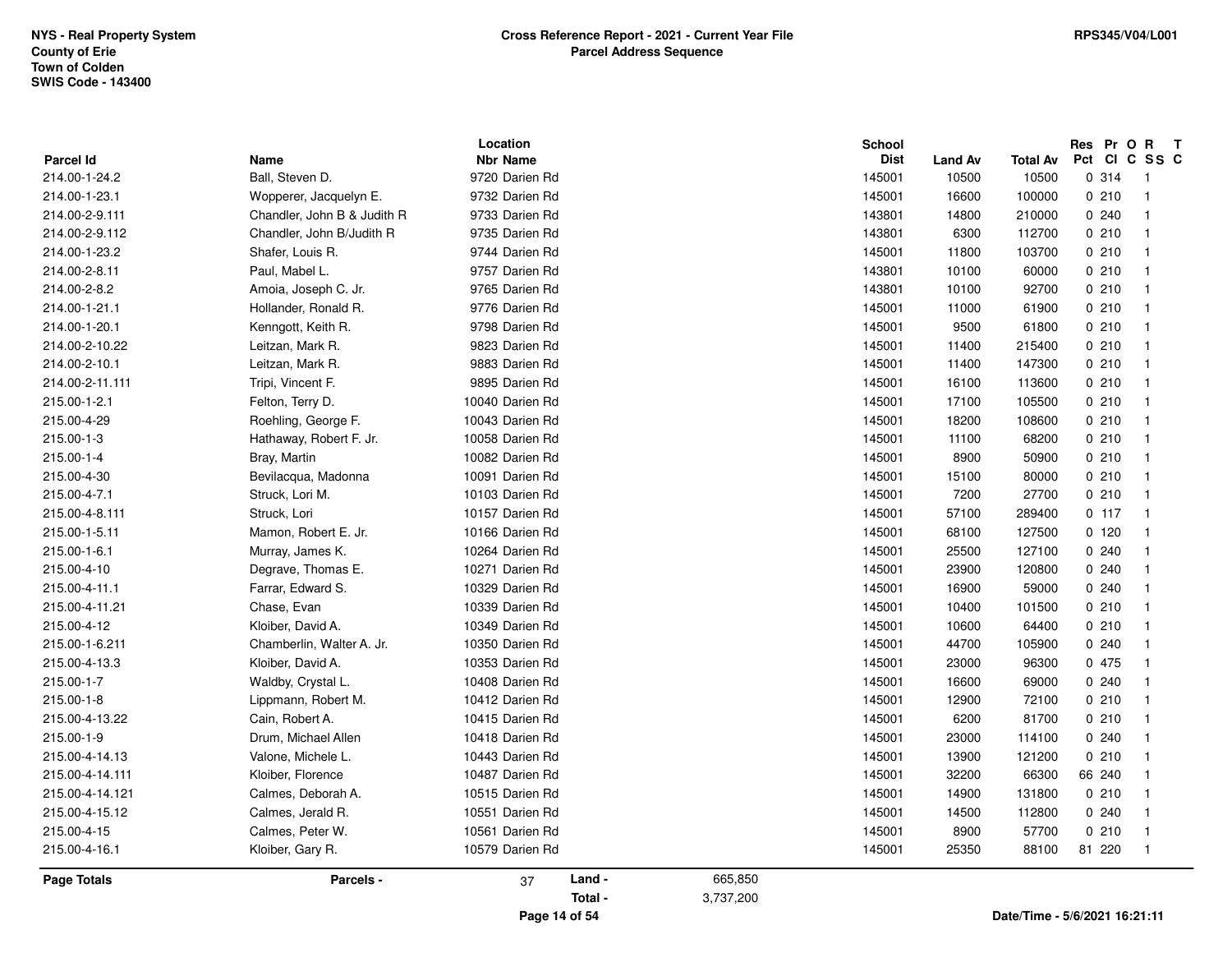|                    |                           | Location           |         | <b>School</b> |                |                 | Res Pr O R |                         | $\mathbf{T}$ |
|--------------------|---------------------------|--------------------|---------|---------------|----------------|-----------------|------------|-------------------------|--------------|
| <b>Parcel Id</b>   | Name                      | <b>Nbr Name</b>    |         | <b>Dist</b>   | <b>Land Av</b> | <b>Total Av</b> |            | Pct CI C SS C           |              |
| 215.03-1-11        | Mckinsey, Barbara         | 10608 Darien Rd    |         | 145001        | 7400           | 57700           | 0210       | - 1                     |              |
| 215.03-1-12.2      | Rushok, Richard D.        | 10664 Darien Rd    |         | 145001        | 14400          | 51700           | 0.240      | $\overline{1}$          |              |
| 215.00-4-17        | Cox, Kenneth B.           | 10675 Darien Rd    |         | 145001        | 12600          | 112700          | 0210       | -1                      |              |
| 215.03-1-10.11     | Urban, Robert W.          | 10714 Darien Rd    |         | 145001        | 14800          | 108700          | 0210       | - 1                     |              |
| 215.03-1-6         | Dugas, Michael S.         | 10778 Darien Rd    |         | 145001        | 11600          | 120000          | 0210       | $\overline{\mathbf{1}}$ |              |
| 215.03-1-8.111     | Bradley, Michael P.       | 10789 Darien Rd    |         | 145001        | 6700           | 6700            | 0.314      | $\overline{1}$          |              |
| 215.00-2-18        | Jamesson, Benjamin W.     | 10794 Darien Rd    |         | 145001        | 25800          | 169200          | 0.240      | $\overline{1}$          |              |
| 215.00-2-19        | Folaron, Christine        | 10800 Darien Rd    |         | 145001        | 29600          | 121600          | 0210       | -1                      |              |
| 215.03-1-8.12      | Zachwieja, John I.        | 10817 Darien Rd    |         | 145001        | 10500          | 99400           | 0210       | - 1                     |              |
| 215.00-2-5.2       | Barczys, Michael A.       | 10837 Darien Rd    |         | 145001        | 9900           | 92200           | 0.240      | 1                       |              |
| 215.00-2-5.12      | Wrobel, Timothy M.        | 10840 Darien Rd    |         | 145001        | 6500           | 65500           | 0210       | -1                      |              |
| 215.00-2-12        | Blemel, John G.           | 10865 Darien Rd    |         | 145001        | 10900          | 88200           | 0.240      | -1                      |              |
| 215.00-2-6         | Szarleta, Norbert E. Jr.  | 10896 Darien Rd    |         | 145001        | 30400          | 69900           | 0.240      | $\overline{\mathbf{1}}$ |              |
| 215.00-2-7         | Szarleta, Jean            | 10924 Darien Rd    |         | 145001        | 18200          | 86800           | 0.240      | -1                      |              |
| 215.00-2-8.2       | Okal, Jennifer L.         | 10950 Darien Rd    |         | 145001        | 6500           | 62500           | 0210       | -1                      |              |
| 215.00-2-10.1      | Tatko, Deborah P.         | 10969 Darien Rd    |         | 145001        | 38700          | 175000          | 0.240      | -1                      |              |
| 215.00-2-9         | Nowakowski, Thomas D.     | 10996 Darien Rd    |         | 145001        | 5000           | 48800           | 0210       | $\overline{1}$          |              |
| 243.17-1-9         | Caldiero, Alphonse/Sandra | 9006 Douglas Ln    |         | 143801        | 36200          | 168100          | 0215       | $\overline{1}$          |              |
| 243.17-1-8         | Kumiega, Thomas           | 9007 Douglas Ln    |         | 143801        | 29000          | 184500          | 0210       | - 1                     |              |
| 243.17-1-7         | Sendor, Sandra J.         | 9008 Douglas Ln    |         | 143801        | 30800          | 170000          | 0210       | $\overline{\mathbf{1}}$ |              |
| 259.05-1-3         | Baker, James H.           | 9014 Douglas Ln    |         | 143801        | 29800          | 137600          | 0210       | $\overline{1}$          |              |
| 259.05-1-2         | Cook, David               | 9015 Douglas Ln    |         | 143801        | 29800          | 135400          | 0210       | $\overline{1}$          |              |
| 243.01-2-1         | Flowers, Elizabeth        | 8693 Fairview Ter  |         | 143801        | 14400          | 96200           | 0210       | $\overline{1}$          |              |
| 243.01-2-13        | Ducote, Brenda K.         | 8535 Fairview Terr |         | 143801        | 9200           | 50600           | 0210       | $\overline{1}$          |              |
| 243.01-2-12        | Young, Keith A.           | 8545 Fairview Terr |         | 143801        | 10300          | 88000           | 0210       | $\overline{1}$          |              |
| 243.01-2-6         | Adams, Gregory W.         | 8550 Fairview Terr |         | 143801        | 10300          | 82200           | 0210       | $\overline{1}$          |              |
| 243.01-2-11        | Maciejewski, Gabrielle    | 8555 Fairview Terr |         | 143801        | 12000          | 80000           | 0210       | $\overline{1}$          |              |
| 243.01-2-10        | Burrows, Dennis H.        | 8567 Fairview Terr |         | 143801        | 11400          | 66900           | 0210       | $\overline{1}$          |              |
| 243.01-2-7         | Mentlewski, John S.       | 8572 Fairview Terr |         | 143801        | 9500           | 67500           | 0210       | $\overline{1}$          |              |
| 243.01-2-9         | Bieler, Derek D.          | 8579 Fairview Terr |         | 143801        | 12400          | 75200           | 0210       | $\overline{1}$          |              |
| 243.01-2-8         | Bieth, David P.           | 8589 Fairview Terr |         | 143801        | 11000          | 73300           | 0210       | $\overline{\mathbf{1}}$ |              |
| 243.01-2-2         | Smith, Jean               | 8605 Fairview Terr |         | 143801        | 7700           | 59700           | 0210       | $\overline{1}$          |              |
| 243.01-3-14.211    | Mausteller, Gary E.       | 8615 Fairview Terr |         | 143801        | 19600          | 89300           | 0210       | $\overline{1}$          |              |
| 243.01-2-3         | Hrobocinski, Erin N.      | 8628 Fairview Terr |         | 143801        | 7800           | 63300           | 0210       | $\overline{1}$          |              |
| 243.01-3-14.11     | Enser, John A. Jr.        | 8639 Fairview Terr |         | 143801        | 17300          | 92000           | 0210       | $\overline{\mathbf{1}}$ |              |
| 243.01-3-13        | Montgomery, Joan          | 8659 Fairview Terr |         | 143801        | 8000           | 46900           | 0210       | $\overline{\mathbf{1}}$ |              |
| 243.01-2-4         | Smith, Ronald L.          | 8660 Fairview Terr |         | 143801        | 9700           | 66200           | 0210       | $\overline{1}$          |              |
| <b>Page Totals</b> | Parcels -                 | Land -<br>37       | 585,700 |               |                |                 |            |                         |              |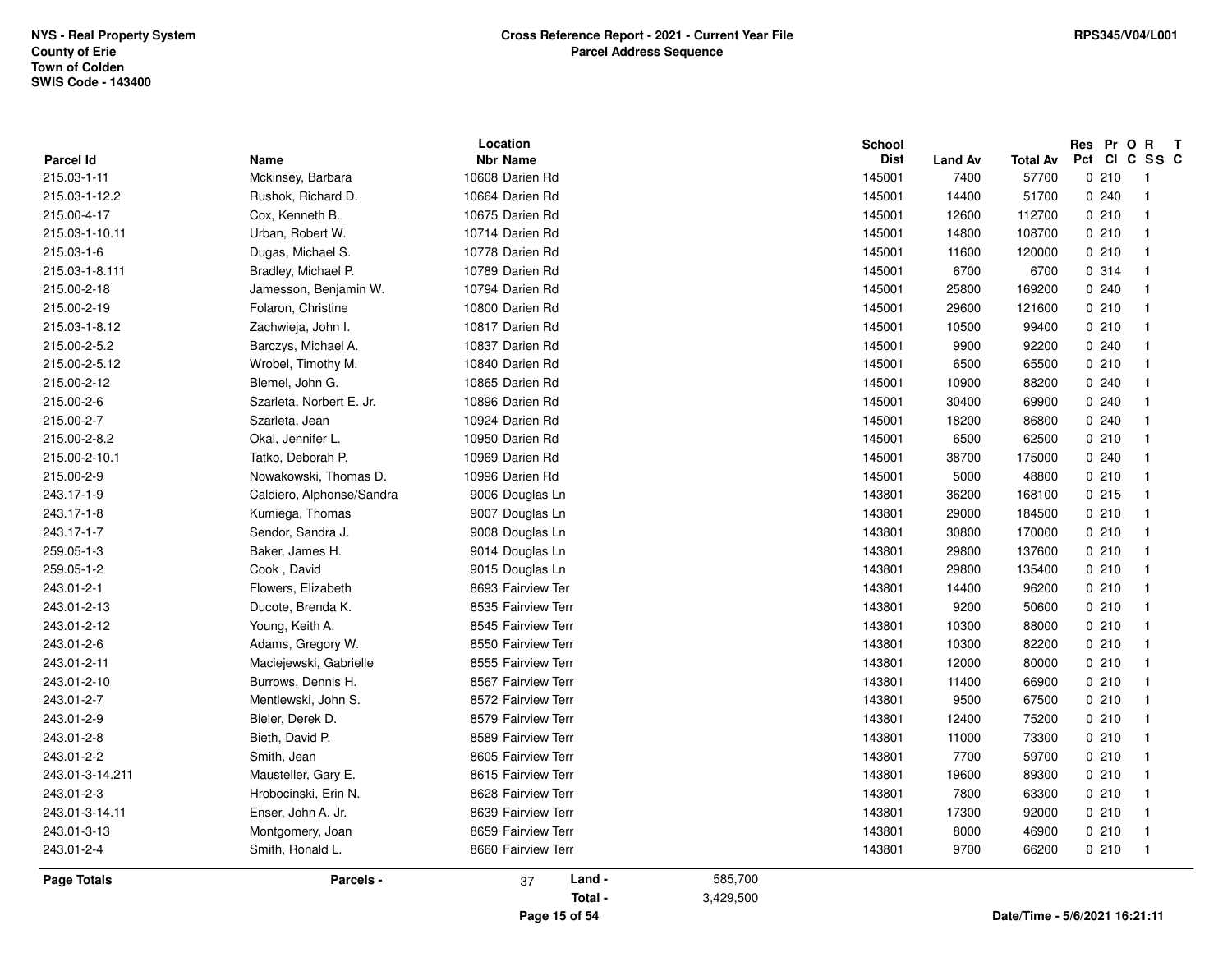| Parcel Id      | Name                         | Location<br><b>Nbr Name</b> |           | <b>School</b><br><b>Dist</b> | <b>Land Av</b> | <b>Total Av</b> | Res Pr O R<br>Pct CI C SS C | $\mathbf{T}$            |
|----------------|------------------------------|-----------------------------|-----------|------------------------------|----------------|-----------------|-----------------------------|-------------------------|
| 243.01-3-12    | Martin, Kenneth              | 8663 Fairview Terr          |           | 143801                       | 8300           | 47400           | 0210                        | - 1                     |
| 243.01-2-5     | Adams Family Irrevocable Tru | 8668 Fairview Terr          |           | 143801                       | 10800          | 63300           | 0210                        | $\overline{1}$          |
| 243.01-2-15    | Casey, Elizabeth J.          | 8680 Fairview Terr          |           | 143801                       | 7200           | 56400           | 0210                        | $\overline{1}$          |
| 243.01-3-11    | Goodrich, Paul F.            | 8681 Fairview Terr          |           | 143801                       | 8600           | 67200           | 0210                        | $\overline{1}$          |
| 213.00-2-4.1   | Haynes, Ronald W.            | Falls Rd                    |           | 142401                       | 900            | 900             | 0.314                       | $\overline{1}$          |
| 213.00-2-7     | Davis, Victoria F.           | Falls Rd                    |           | 142401                       | 6800           | 6800            | 0 314                       | $\overline{\mathbf{1}}$ |
| 213.00-2-8.2   | Kaefer, Alfred F.            | Falls Rd                    |           | 142401                       | 21600          | 21600           | 0.322                       | $\overline{1}$          |
| 213.00-3-5.112 | Rejewski, Jesse              | Falls Rd                    |           | 142401                       | 600            | 600             | 0.314                       | $\overline{1}$          |
| 213.00-3-5.12  | Kaefer, Alfred F.            | Falls Rd                    |           | 142401                       | 10500          | 10500           | 0 720                       | $\overline{1}$          |
| 213.00-3-5.131 | Kaefer, Alfred F.            | Falls Rd                    |           | 142401                       | 12600          | 24700           | 0720                        | $\overline{\mathbf{1}}$ |
| 213.00-3-6.2   | Long, Gene A.                | Falls Rd                    |           | 142401                       | 8300           | 9700            | 0.312                       | $\overline{1}$          |
| 213.00-3-25    | Rejewski, Jesse              | Falls Rd                    |           | 142401                       | 700            | 700             | 0.314                       | $\overline{1}$          |
| 214.00-1-5.11  | Harezga, Sharon Marie        | Falls Rd                    |           | 143801                       | 11400          | 11400           | 0.314                       | $\overline{1}$          |
| 213.00-4-7.132 | Wozniak, Raymond M.          | Falls Rd                    |           | 143801                       | 10400          | 10400           | 0.314                       | $\overline{1}$          |
| 213.10-2-3     | Rush, Robert A. Jr.          | Falls Rd                    |           | 143801                       | 9600           | 9600            | 0 323                       | $\overline{1}$          |
| 214.00-1-6.1   | Banning, Derrick C. Jr.      | Falls Rd                    |           | 143801                       | 29000          | 41100           | 0.312                       | $\overline{1}$          |
| 214.00-1-8     | Horst, Thomas E.             | Falls Rd                    |           | 145001                       | 5400           | 5400            | 0.314                       | $\overline{1}$          |
| 214.00-1-9.12  | Schaffer, Tammy L.           | Falls Rd                    |           | 145001                       | 11200          | 11200           | 0.314                       | $\overline{1}$          |
| 213.00-2-6.1   | Heferle, Jacob               | 8439 Falls Rd               |           | 142401                       | 11900          | 107800          | 0210                        | $\overline{\mathbf{1}}$ |
| 213.00-2-8.1   | Pfohl, George                | 8445 Falls Rd               |           | 142401                       | 21200          | 185800          | 0.240                       | $\overline{1}$          |
| 213.00-3-24    | Airey, Wanda K.              | 8503 Falls Rd               |           | 142401                       | 16600          | 98900           | 0210                        | $\overline{1}$          |
| 213.00-3-1     | Bauman, Penney               | 8523 Falls Rd               |           | 142401                       | 10500          | 79500           | 0210                        | $\overline{1}$          |
| 213.00-3-2     | Newsom, Peter C.             | 8533 Falls Rd               |           | 142401                       | 8100           | 74500           | 0210                        | $\overline{1}$          |
| 213.00-3-3     | Barnett, James C.            | 8545 Falls Rd               |           | 142401                       | 9500           | 99000           | 0210                        | $\overline{1}$          |
| 213.00-3-4     | Rejewski, Jesse              | 8547 Falls Rd               |           | 142401                       | 8100           | 19500           | 0.312                       | $\overline{\mathbf{1}}$ |
| 213.00-3-6.1   | Long, Gene A.                | 8561 Falls Rd               |           | 142401                       | 14000          | 115600          | 0.240                       | $\overline{\mathbf{1}}$ |
| 213.00-3-7     | Walczak, Ronald              | 8565 Falls Rd               |           | 142401                       | 9200           | 58700           | 0210                        | $\overline{1}$          |
| 213.00-3-8.2   | Eric G Sickels & Susan R     | 8655 Falls Rd               |           | 142401                       | 20600          | 260800          | 0.240                       | $\overline{1}$          |
| 213.00-3-8.1   | Brock, Max                   | 8675 Falls Rd               |           | 142401                       | 9400           | 64400           | 0210                        | $\overline{1}$          |
| 213.00-4-1     | Wurtz, John H.               | 8695 Falls Rd               |           | 142401                       | 12200          | 78500           | 0210                        | $\overline{\mathbf{1}}$ |
| 213.00-4-5.11  | Kalwicki, David              | 8699 Falls Rd               |           | 142401                       | 38600          | 96000           | 77 240                      | $\mathbf{1}$            |
| 213.00-4-2     | Kearns, Timothy M.           | 8739 Falls Rd               |           | 142401                       | 13400          | 95800           | 0210                        | $\overline{1}$          |
| 213.00-4-3.1   | Misener, Randi J.            | 8763 Falls Rd               |           | 142401                       | 12600          | 92700           | 0210                        | $\overline{1}$          |
| 213.00-4-4     | Goss, Deborah A.             | 8787 Falls Rd               |           | 142401                       | 9800           | 56600           | 0210                        | $\overline{1}$          |
| 213.00-4-5.2   | Slosson, Steven              | 8867 Falls Rd               |           | 142401                       | 21200          | 85200           | 0240                        | $\overline{\mathbf{1}}$ |
| 213.00-4-6     | McCoy, Thomas D.             | 8905 Falls Rd               |           | 143801                       | 15100          | 100700          | 0240                        | $\overline{\mathbf{1}}$ |
| 213.00-4-7.131 |                              | 8927 Falls Rd               |           | 143801                       | 11300          | 76800           | 0210                        | $\overline{1}$          |
|                | Wozniak, Raymond M.          |                             |           |                              |                |                 |                             |                         |
| Page Totals    | Parcels -                    | Land -<br>37                | 447,200   |                              |                |                 |                             |                         |
|                |                              | Total -                     | 2,245,700 |                              |                |                 |                             |                         |
|                |                              |                             |           |                              |                |                 |                             |                         |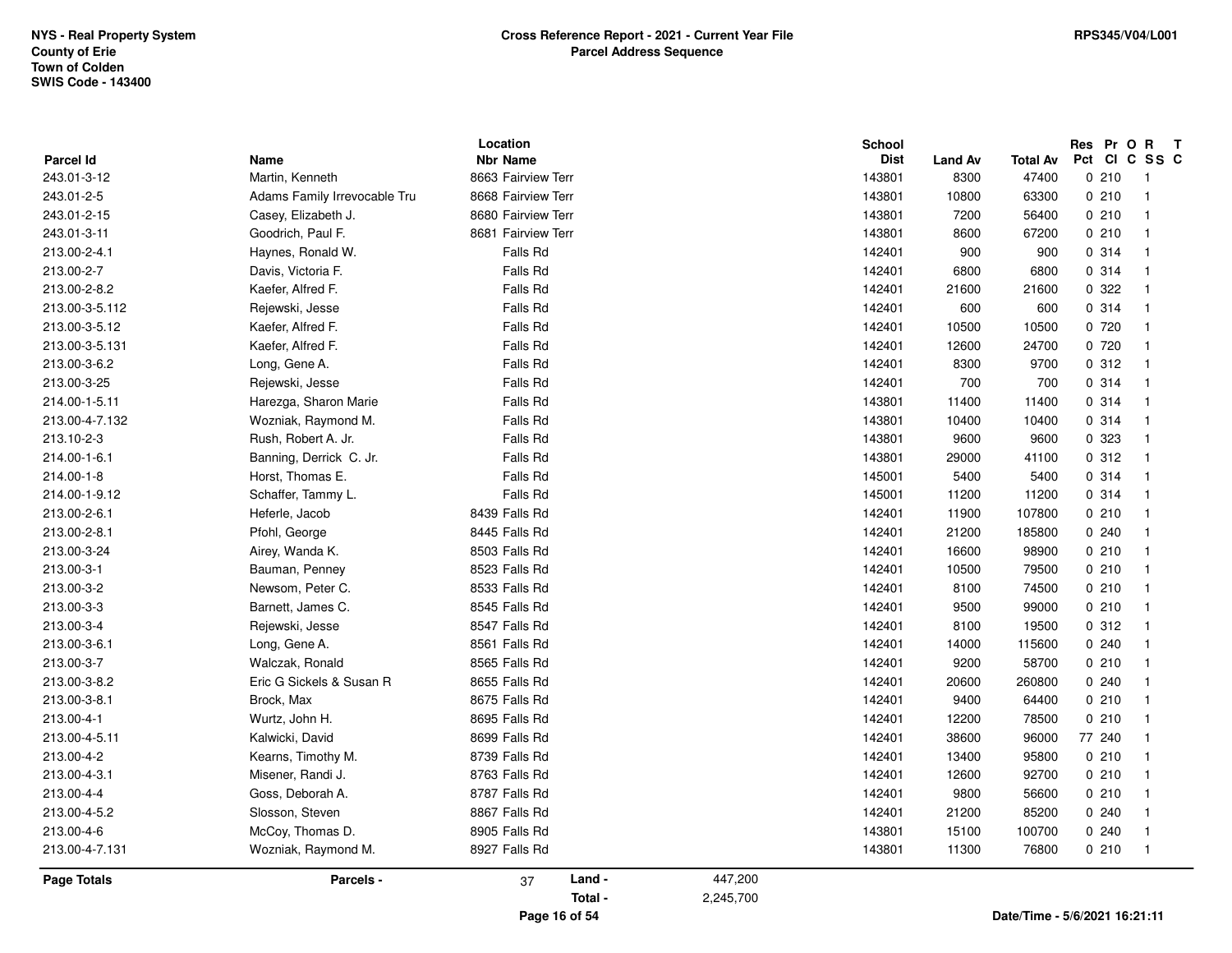| Parcel Id       | Name                     | Location<br><b>Nbr Name</b> |               |           | School<br><b>Dist</b> |                  |                               | Res Pr O R<br>Pct | $\mathsf{T}$<br>CICSSC     |
|-----------------|--------------------------|-----------------------------|---------------|-----------|-----------------------|------------------|-------------------------------|-------------------|----------------------------|
| 213.00-4-22     | Kalwicki, Lynne A.       | 8935 Falls Rd               |               |           | 143801                | Land Av<br>11300 | <b>Total Av</b><br>72000      | 0210              | $\overline{\phantom{0}}$ 1 |
| 214.00-1-3.2    | Gottstine, Thomas J.     | 8955 Falls Rd               |               |           | 143801                | 11000            | 107200                        | 0210              | $\overline{1}$             |
| 214.00-1-3.3    | York, Richard B.         | 8997 Falls Rd               |               |           | 143801                | 10100            | 132200                        | 0210              | $\overline{1}$             |
| 214.00-1-4.3    | Meisner, Robert J.       | 9045 Falls Rd               |               |           | 143801                | 39300            | 250200                        | 0.240             | $\overline{1}$             |
| 214.00-1-4.2    | Gacioch, Michael T.      | 9231 Falls Rd               |               |           | 143801                | 41200            | 540200                        | 0240              | $\overline{1}$             |
| 214.00-1-5.12   | Harezga, Sharon Marie    | 9303 Falls Rd               |               |           | 143801                | 11400            | 148100                        | 0210              | $\overline{1}$             |
| 214.00-1-7      | Schaffer, Tammy L.       | 9505 Falls Rd               |               |           | 145001                | 9300             | 102100                        | 0210              | $\overline{1}$             |
| 214.00-1-9.111  | Bellomo, Salvatore J.    | 9565 Falls Rd               |               |           | 145001                | 34400            | 123600                        | 66 240            | -1                         |
| 228.00-2-8      | May, Jacqueline M.       | Finch Rd                    |               |           | 143801                | 6600             | 6600                          | 0.314             | -1                         |
| 228.00-2-11     | Adamski, Robert J.       | Finch Rd                    |               |           | 143801                | 15300            | 15300                         | 0.322             | $\overline{\mathbf{1}}$    |
| 228.00-2-15.2   | Schneider, Daniel C. Jr. | Finch Rd                    |               |           | 143801                | 2200             | 2200                          | 0.314             | $\overline{1}$             |
| 228.00-3-14     | Carlino, Lawrence        | Finch Rd                    |               |           | 143801                | 3500             | 3500                          | 0.314             | $\overline{1}$             |
| 228.00-2-18     | Rozak, John              | 8439 Finch Rd               |               |           | 143801                | 6300             | 18400                         | 0.260             | $\overline{\mathbf{1}}$    |
| 228.00-2-17     | Wright, Nina J.          | 8459 Finch Rd               |               |           | 143801                | 10300            | 27000                         | 0260              | $\overline{1}$             |
| 228.00-2-6.2    | Etzel, Bonnie G.         | 8488 Finch Rd               |               |           | 143801                | 9400             | 108900                        | 0210              | $\overline{1}$             |
| 228.00-2-7      | Noeller, Andrew A.       | 8506 Finch Rd               |               |           | 143801                | 5100             | 39500                         | 0210              | $\overline{1}$             |
| 228.00-2-9.1    | Baylor, Jason            | 8546 Finch Rd               |               |           | 143801                | 6400             | 115200                        | 0210              | - 1                        |
| 228.00-2-16     | Thomas, Kurt J.          | 8557 Finch Rd               |               |           | 143801                | 7300             | 101200                        | 0210              | - 1                        |
| 228.00-2-9.2    | Brown, Eric M.           | 8572 Finch Rd               |               |           | 143801                | 6200             | 102700                        | 0210              | - 1                        |
| 228.00-2-15.1   | Nardolillo, Carmen E.    | 8589 Finch Rd               |               |           | 143801                | 7300             | 102500                        | 0210              | - 1                        |
| 228.00-2-10     | Lembke, Michael G.       | 8590 Finch Rd               |               |           | 143801                | 4700             | 72000                         | 0210              | $\overline{1}$             |
| 228.00-2-14     | Nemec, Heather M.        | 8639 Finch Rd               |               |           | 143801                | 8000             | 78100                         | 0210              | $\overline{\mathbf{1}}$    |
| 228.00-2-13     | Schneider, Daniel C. Jr. | 8659 Finch Rd               |               |           | 143801                | 11800            | 170300                        | 0240              | $\overline{1}$             |
| 228.00-2-12     | Schneider, Daniel C. Jr. | 8681 Finch Rd               |               |           | 143801                | 13200            | 64700                         | 0.240             | $\overline{\mathbf{1}}$    |
| 228.00-3-15.11  | Stromecki, James         | 8744 Finch Rd               |               |           | 143801                | 40400            | 130500                        | 0.240             | $\overline{1}$             |
| 228.00-3-16.2   | Roberts, Steven J.       | 8788 Finch Rd               |               |           | 143801                | 7800             | 130800                        | 0210              | -1                         |
| 228.00-3-16.12  | Abernethy, Kim L.        | 8840 Finch Rd               |               |           | 143801                | 8100             | 69500                         | 0210              | $\overline{1}$             |
| 228.00-3-16.114 | Filipski, Christine J.   | 8860 Finch Rd               |               |           | 143801                | 5600             | 71100                         | 0210              | - 1                        |
| 228.00-3-27.1   | Bergner, David           | 8861 Finch Rd               |               |           | 143801                | 8300             | 96500                         | 0210              | $\overline{1}$             |
| 228.00-3-27.2   | Bergner, David           | 8861-1 Finch Rd             |               |           | 143801                | 11000            | 11000                         | 0.314             | - 1                        |
| 228.00-3-28     | Mckinsey, Jill M.        | 8869 Finch Rd               |               |           | 143801                | 12000            | 100000                        | 0210              | - 1                        |
| 228.00-3-17     | Fisher, Mary A.          | 8901 Finch Rd               |               |           | 143801                | 6000             | 80200                         | 0210              | - 1                        |
| 228.00-3-11.1   | Sampson, John F. III.    | 8906 Finch Rd               |               |           | 143801                | 7300             | 116900                        | 0210              | $\overline{\mathbf{1}}$    |
| 228.00-3-18     | Brueckman, Christian D.  | 8927 Finch Rd               |               |           | 143801                | 5700             | 75900                         | 0210              | $\overline{1}$             |
| 243.00-4-1.31   | Antkowiak, John M.       | Frantz Rd                   |               |           | 143801                | 29100            | 29100                         | 0.322             | -1                         |
| 243.00-5-11.1   | Antkowiak, John M.       | Frantz Rd                   |               |           | 143801                | 23300            | 23300                         | 0.322             | $\overline{1}$             |
| 243.00-4-1.1    | Arcara, Joseph P.        | 8775 Frantz Rd              |               |           | 143801                | 12000            | 139000                        | 0240              | $\overline{1}$             |
|                 |                          |                             |               |           |                       |                  |                               |                   |                            |
| Page Totals     | Parcels -                | 37                          | Land -        | 468,200   |                       |                  |                               |                   |                            |
|                 |                          |                             | Total -       | 3,577,500 |                       |                  |                               |                   |                            |
|                 |                          |                             | Page 17 of 54 |           |                       |                  | Date/Time - 5/6/2021 16:21:11 |                   |                            |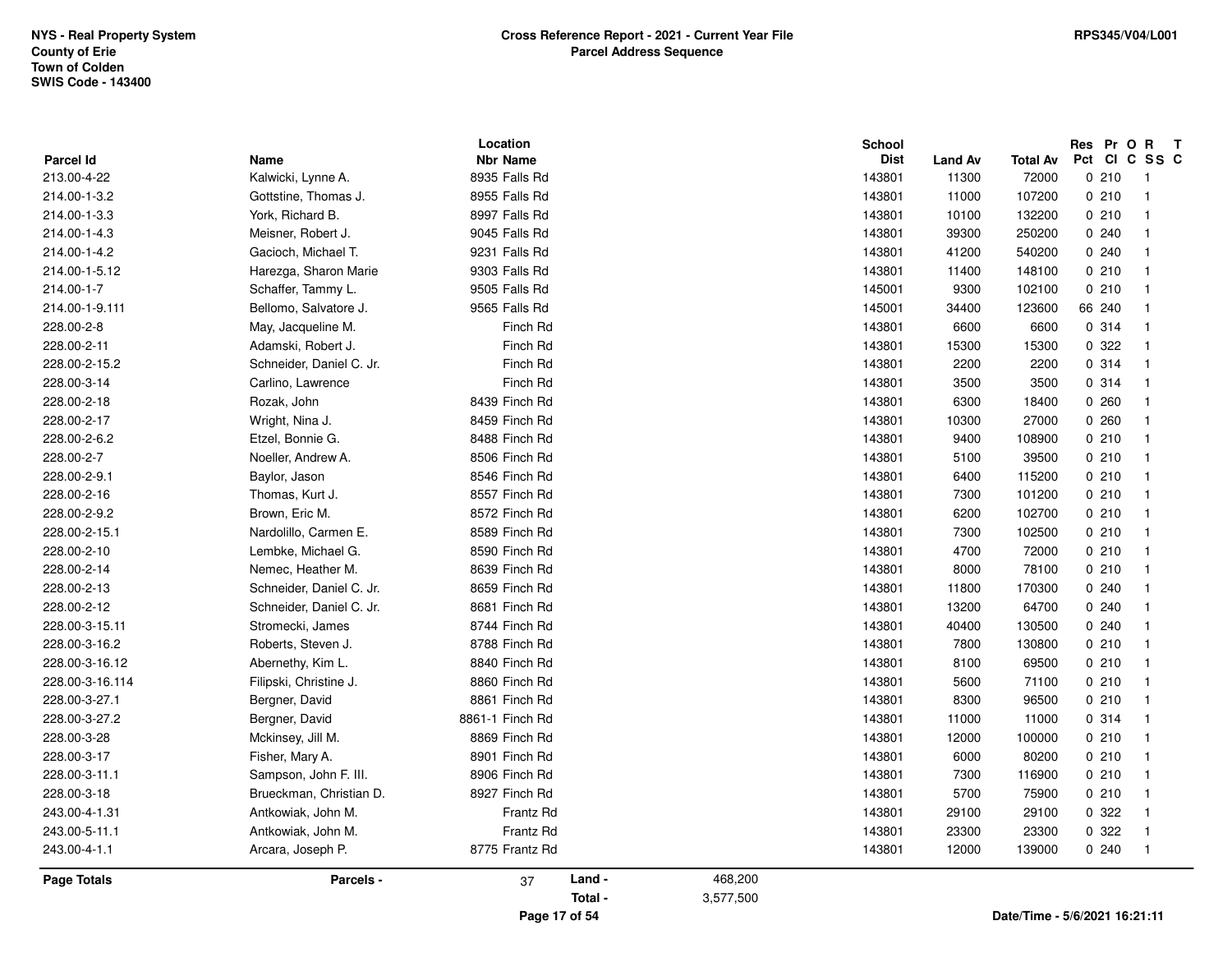| <b>Parcel Id</b>   | Name                     | Location<br><b>Nbr Name</b> |         |         | <b>School</b><br><b>Dist</b> |                        | Total Av                      | Res Pr O R<br>Pct CI C SS C | $\mathbf{T}$   |
|--------------------|--------------------------|-----------------------------|---------|---------|------------------------------|------------------------|-------------------------------|-----------------------------|----------------|
| 243.00-4-1.2       | Arcara, David            | 8815 Frantz Rd              |         |         | 143801                       | <b>Land Av</b><br>7800 | 102300                        | 0210                        | - 1            |
| 243.00-4-11.11     | Antkowiak, John M.       | 8873 Frantz Rd              |         |         | 143801                       | 13500                  | 86200                         | 0.240                       | - 1            |
| 243.00-4-13        | Antkowiak, John M.       | 8889 Frantz Rd              |         |         | 143801                       | 5300                   | 87100                         | 0210                        | $\overline{1}$ |
| 243.00-4-9.1       | Antkowiak, John M.       | 8949 Frantz Rd              |         |         | 143801                       | 14400                  | 35300                         | 0.260                       | $\overline{1}$ |
| 214.00-3-47.2/A    | Supply-National Fuel Gas | 1109 Gas WI                 |         |         | 143801                       | 0                      | 15500                         | 0 736                       | 6              |
| 243.00-3-8./A      | Supply-National Fuel Gas | 838(S) Gas WI               |         |         | 143801                       | $\pmb{0}$              | 15500                         | 0 736                       | 6              |
| 243.00-2-6./A      | Supply-National Fuel Gas | 854(S) Gas WI               |         |         | 143801                       | 0                      | 15500                         | 0 736                       | 6              |
| 243.00-3-9./A      | Supply-National Fuel Gas | 855(S) Gas WI               |         |         | 143801                       | 0                      | 15500                         | 0 736                       | 6              |
| 228.00-3-1./A      | Supply-National Fuel     | 856(S) Gas WI               |         |         | 143801                       | 0                      | 15500                         | 0 736                       | 6              |
| 228.00-3-1./B      | Supply-National Fuel Gas | 866(S) Gas WI               |         |         | 143801                       | 0                      | 15500                         | 0 736                       | 6              |
| 214.00-2-9.1/B     | Supply-National Fuel Gas | 877(S) Gas WI               |         |         | 145001                       | 0                      | 15500                         | 0 736                       | 6              |
| 243.03-1-3./A      | Supply-National Fuel Gas | 896(S) Gas WI               |         |         | 143801                       | $\mathbf 0$            | 15500                         | 0 736                       | 6              |
| 214.00-3-25./A     | Supply-National Fuel Gas | 931(S) Gas WI               |         |         | 143801                       | 0                      | 15500                         | 0 736                       | 6              |
| 214.00-3-38./A     | Supply-National Fuel Gas | 937(S) Gas WI               |         |         | 143801                       | 0                      | 15500                         | 0 736                       | 6              |
| 214.00-2-9.1/C     | Supply-National Fuel Gas | 957(S) Gas WI               |         |         | 145001                       | $\pmb{0}$              | 15500                         | 0 736                       | 6              |
| 243.03-2-1./A      | Supply-National Fuel Gas | 967(S) Gas WI               |         |         | 143801                       | 0                      | 15500                         | 0 736                       | 6              |
| 214.00-2-9.1/A     | Supply-National Fuel Gas | 971(S) Gas WI               |         |         | 145001                       | 0                      | 15500                         | 0 736                       | 6              |
| 243.00-6-2.1/A     | Supply-National Fuel Gas | 974(S) Gas WI               |         |         | 143801                       | 0                      | 15500                         | 0 736                       | 6              |
| 214.00-1-12.1/A    | Supply-National Fuel Gas | 981(S) Gas WI               |         |         | 145001                       | 0                      | 15500                         | 0 736                       | 6              |
| 214.00-2-21./A     | Supply-National Fuel Gas | 1024(S) Gas WI              |         |         | 145001                       | 0                      | 15500                         | 0 736                       | 6              |
| 243.00-1-12./A     | Supply-National Fuel Gas | 1027(S) Gas WI              |         |         | 143801                       | $\pmb{0}$              | 15500                         | 0 736                       | 6              |
| 214.00-2-21./B     | Supply-National Fuel Gas | 1028(S) Gas WI              |         |         | 145001                       | 0                      | 15500                         | 0 736                       | 6              |
| 243.01-1-30./A     | Supply-National Fuel Gas | 1033(S) Gas WI              |         |         | 143801                       | 0                      | 15500                         | 0 736                       | 6              |
| 228.00-1-17./A     | Supply-National Fuel Gas | 1079(S) Gas WI              |         |         | 143801                       | $\mathbf 0$            | 15500                         | 0 736                       | 6              |
| 214.00-2-1.1/A     | Supply-National Fuel Gas | 1108(S) Gas WI              |         |         | 143801                       | 0                      | 15500                         | 0 736                       | 6              |
| 229.00-2-8./A      | Supply-National Fuel Gas | 1112(S) Gas WI              |         |         | 143801                       | $\pmb{0}$              | 15500                         | 0 736                       | 6              |
| 229.00-2-2./A      | Supply-National Fuel Gas | 1113(S) Gas WI              |         |         | 145001                       | 0                      | 15500                         | 0 736                       | 6              |
| 214.00-3-48./A     | Supply-National Fuel Gas | 1585(S) Gas WI              |         |         | 143801                       | 0                      | 15500                         | 0 736                       | 6              |
| 213.00-2-1./A      | Supply-National Fuel Gas | 1586(S) Gas WI              |         |         | 143801                       | 0                      | 15500                         | 0 736                       | $\,6\,$        |
| 214.00-2-26.1/A    | Supply-National Fuel Gas | 1587(S) Gas WI              |         |         | 143801                       | $\pmb{0}$              | 15500                         | 0 736                       | 6              |
| 214.00-3-13.111/A  | Supply-National Fuel Gas | 1588(S) Gas WI              |         |         | 143801                       | 0                      | 15500                         | 0 736                       | 6              |
| 245.00-3-14./A     | Empire Energy E&P, LLC   | 1784(P) Gas WI              |         |         | 145001                       | 0                      | 404                           | 0 733                       | $\mathbf{1}$   |
| 244.00-1-17.1/A    | Supply-National Fuel Gas | 811 (S) Gas WI              |         |         | 143801                       | $\mathbf 0$            | 15500                         | 0 736                       | 6              |
| 243.00-5-2./A      | Supply-National Fuel Gas | 824 (S) Gas WI              |         |         | 143801                       | 0                      | 15500                         | 0 736                       | 6              |
| 243.00-5-14.2/A    | Supply-National Fuel Gas | 837 (S) Gas WI              |         |         | 143801                       | 0                      | 15500                         | 0 736                       | 6              |
| 214.00-2-12./A     | Supply-National Fuel Gas | 857 (S) Gas WI              |         |         | 145001                       | 0                      | 15500                         | 0 736                       | 6              |
| 243.00-5-31./A     | Supply-National Fuel Gas | 864 (S) Gas WI              |         |         | 143801                       | 0                      | 15500                         | 0 736                       | 6              |
| <b>Page Totals</b> | Parcels -                | 37                          | Land -  | 41,000  |                              |                        |                               |                             |                |
|                    |                          |                             | Total - | 807,304 |                              |                        |                               |                             |                |
|                    |                          | Page 18 of 54               |         |         |                              |                        | Date/Time - 5/6/2021 16:21:11 |                             |                |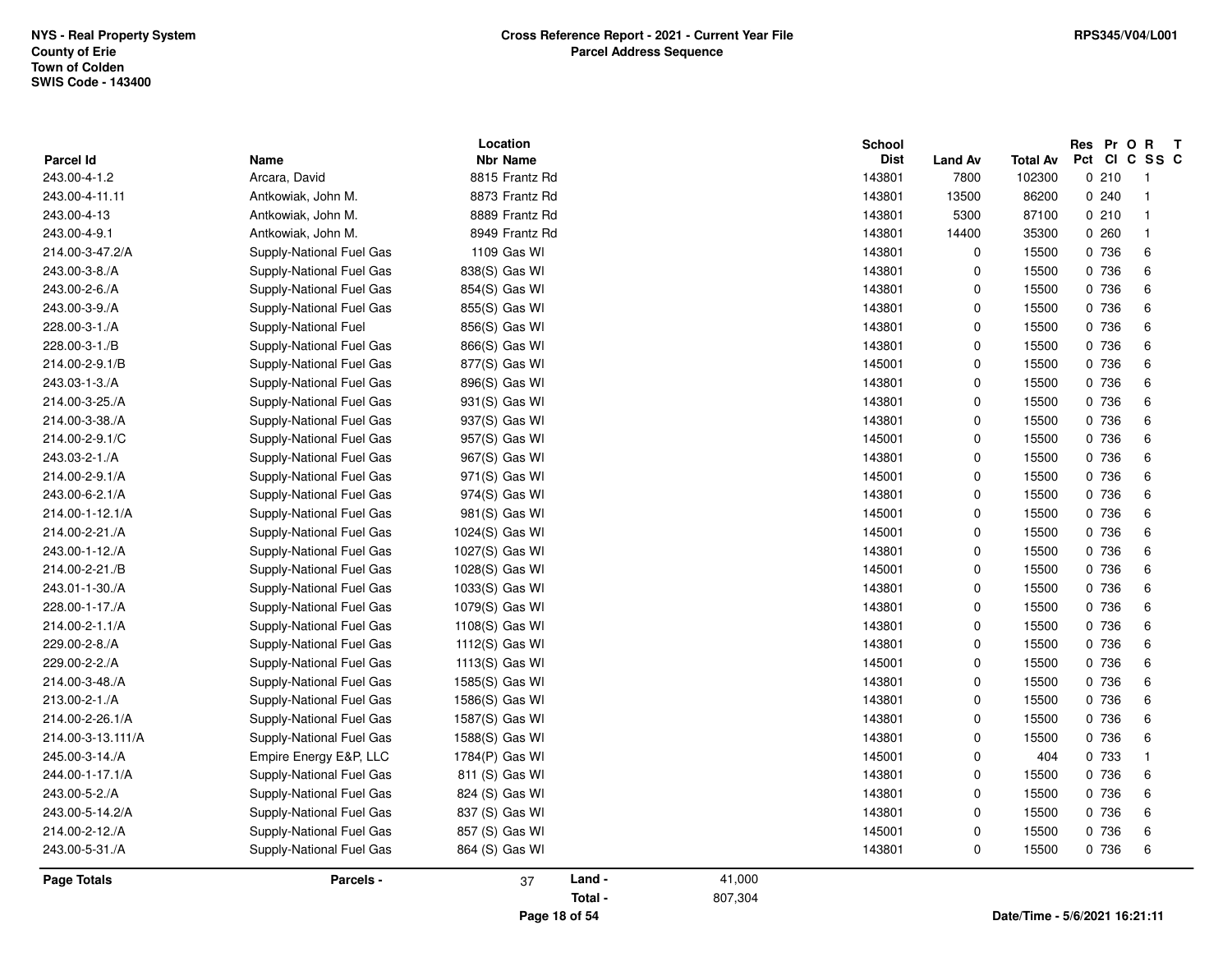|                    |                              | Location        |         |             | <b>School</b> |                |          | Res Pr O R    | $\mathbf{T}$            |
|--------------------|------------------------------|-----------------|---------|-------------|---------------|----------------|----------|---------------|-------------------------|
| <b>Parcel Id</b>   | <b>Name</b>                  | <b>Nbr Name</b> |         |             | <b>Dist</b>   | <b>Land Av</b> | Total Av | Pct CI C SS C |                         |
| 243.00-2-6./B      | Supply-National Fuel Gas     | 867 (S) Gas WI  |         |             | 143801        | $\mathbf 0$    | 15500    | 0 736         | 6                       |
| 228.00-3-15./A     | Supply-National Fuel Gas     | 872 (S) Gas WI  |         |             | 143801        | 0              | 15500    | 0 736         | 6                       |
| 228.00-2-5./A      | Supply-National Fuel Gas     | 882 (S) Gas WI  |         |             | 143801        | 0              | 15500    | 0 736         | 6                       |
| 214.00-3-37./A     | Supply-National Fuel Gas     | 941 (S) Gas WI  |         |             | 143801        | 0              | 15500    | 0 736         | 6                       |
| 214.00-2-10./A     | Supply-National Fuel Gas     | 945 (S) Gas WI  |         |             | 145001        | 0              | 15500    | 0 736         | 6                       |
| 215.00-4-6./A      | Supply-National Fuel Gas     | 953 (S) Gas WI  |         |             | 145001        | $\mathbf 0$    | 15500    | 0 736         | 6                       |
| 214.00-2-18.12/A   | Supply-National Fuel Gas     | 966 (S) Gas WI  |         |             | 145001        | 0              | 15500    | 0 736         | 6                       |
| 215.00-4-1.1/A     | Supply-National Fuel Gas     | 979 (S) Gas WI  |         |             | 145001        | $\pmb{0}$      | 15500    | 0 736         | 6                       |
| 215.00-4-9./A      | Supply-National Fuel Gas     | 985 (S) Gas WI  |         |             | 145001        | 0              | 15500    | 0 736         | 6                       |
| 215.00-1-5./A      | Supply-National Fuel Gas     | 986 (S) Gas WI  |         |             | 145001        | 0              | 15500    | 0 736         | 6                       |
| 228.00-5-12.1/A    | Supply-National Fuel Gas     | 1013 (S) Gas WI |         |             | 143801        | 0              | 15500    | 0 736         | 6                       |
| 228.00-2-8./A      | Supply-National Fuel Gas     | 1029 (S) Gas WI |         |             | 143801        | 0              | 15500    | 0 736         | 6                       |
| 228.00-1-9./A      | Supply-National Fuel Gas     | 1039 (S) Gas WI |         |             | 143801        | 0              | 15500    | 0 736         | 6                       |
| 243.00-6-8.1/B     | Supply-National Fuel Gas     | 1043 (S) Gas WI |         |             | 143801        | 0              | 15500    | 0 736         | 6                       |
| 228.00-3-5./A      | Supply-National & Fuel       | 1050 (S) Gas WI |         |             | 143801        | 0              | 15500    | 0 736         | 6                       |
| 228.01-1-14./A     | Supply-National Fuel Gas     | 1053 (S) Gas WI |         |             | 143801        | 0              | 15500    | 0 736         | 6                       |
| 228.00-6-22./A     | Supply-National Fuel Gas     | 1061 (S) Gas WI |         |             | 143801        | 0              | 15500    | 0 736         | 6                       |
| 243.03-3-22./A     | Supply-National Fuel Gas     | 1361 (S) Gas WI |         |             | 143801        | 0              | 15500    | 0 736         | 6                       |
| 228.00-2-3.22/A    | Supply-National Fuel Gas     | 1365 (S) Gas WI |         |             | 143801        | 0              | 15500    | 0 736         | 6                       |
| 213.00-5-9./A      | Supply-National Fuel Gas     | 1583 (S) Gas WI |         |             | 143801        | 0              | 15500    | 0 736         | 6                       |
| 229.00-1-49./A     | Supply-National Fuel Gas     | 1584 (S) Gas WI |         |             | 143801        | 0              | 15500    | 0 736         | 6                       |
| 228.00-1-6./A      | Supply-National Fuel Gas     | 1589 (S) Gas WI |         |             | 143801        | 0              | 15500    | 0 736         | 6                       |
| 228.00-2-25./A     | Supply-National Fuel Gas     | 1590 (S) Gas WI |         |             | 143801        | 0              | 15500    | 0 736         | 6                       |
| 228.00-1-6./B      | Supply-National Fuel Gas     | 1591 (S) Gas WI |         |             | 143801        | 0              | 15500    | 0 736         | 6                       |
| 213.00-6-31./A     | Supply-National Fuel Gas     | 1592 (S) Gas WI |         |             | 143801        | $\mathbf 0$    | 15500    | 0 736         | 6                       |
| 244.00-1-17.1/B    | Supply-National Fuel Gas     | 1593 (S) Gas WI |         |             | 143801        | 0              | 15500    | 0 736         | 6                       |
| 243.00-6-8.1/C     | Supply-National Fuel Gas     | 1595 (S) Gas WI |         |             | 143801        | $\pmb{0}$      | 15500    | 0 736         | 6                       |
| 243.00-5-29./A     | Supply-National Fuel Gas     | 1596 (S) Gas WI |         |             | 143801        | 0              | 15500    | 0 736         | 6                       |
| 243.00-6-15.3/B    | Supply-National Fuel Gas     | 1597 (S) Gas WI |         |             | 143801        | 0              | 15500    | 0 736         | 6                       |
| 243.00-6-9./A      | Supply-National Fuel Gas     | 1601 (S) Gas WI |         |             | 143801        | 0              | 15500    | 0 736         | 6                       |
| 243.00-6-12./A     | Supply-National Fuel Gas     | 1628 (S) Gas WI |         |             | 143801        | 0              | 15500    | 0 736         | 6                       |
| 213.00-5-7./A      | Supply-National Fuel Gas     | 1636 (S) Gas WI |         |             | 143801        | $\mathbf 0$    | 15500    | 0 736         | 6                       |
| 215.00-4-27./A     | Supply-National Fuel Gas     | 1637 (S) Gas WI |         |             | 145001        | $\mathbf 0$    | 15500    | 0 736         | 6                       |
| 260.00-1-29.21/A   | Empire Energy E&P LLC        | 29 22562 Gas WI |         |             | 143801        | 0              | 242      | 0 733         | -1                      |
| 230.00-1-13./A     | PPP Future Development, Inc. | Gas Well        |         |             | 145001        | 0              | 226      | 0 733         | $\overline{\mathbf{1}}$ |
| 230.00-1-12.11/A   | PPP Future Development, Inc. | Gas Well        |         |             | 145001        | 0              | 226      | 0 733         | -1                      |
| 243.00-1-17./A     | Supply-National Fuel Gas     | 970(S) Gaswell  |         |             | 143801        | 0              | 15500    | 0 736         | 6                       |
| <b>Page Totals</b> | Parcels -                    | 37              | Land -  | $\mathbf 0$ |               |                |          |               |                         |
|                    |                              |                 | Total - | 527,694     |               |                |          |               |                         |

**Page 19 of 54**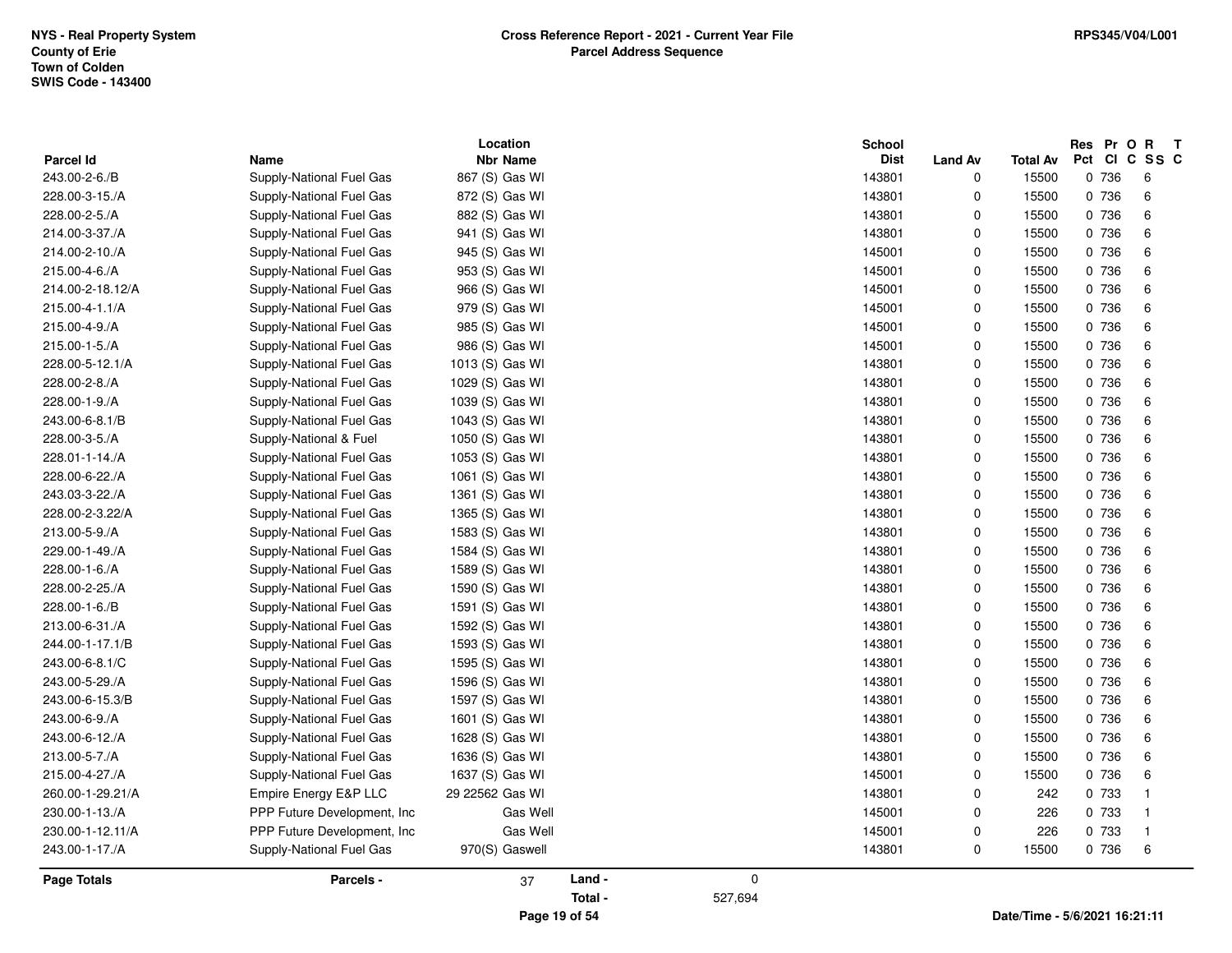|                            |                                  | Location                            |           | <b>School</b>         |                               |                   | Res Pr O R   | $\mathbf{T}$            |
|----------------------------|----------------------------------|-------------------------------------|-----------|-----------------------|-------------------------------|-------------------|--------------|-------------------------|
| Parcel Id<br>215.00-4-9./B | Name<br>Supply-National Fuel Gas | <b>Nbr Name</b><br>1016 (S) Gaswell |           | <b>Dist</b><br>145001 | <b>Land Av</b><br>$\mathbf 0$ | Total Av<br>15500 | Pct<br>0 736 | CICSSC<br>6             |
| 228.00-5-15.1              |                                  |                                     |           | 143801                | 22800                         |                   | 0.312        | $\overline{1}$          |
|                            | Transki, Robert Frank            | Gutekunst Rd                        |           |                       |                               | 26600             |              | -1                      |
| 243.00-2-5                 | Dibble, Patricia A.              | Gutekunst Rd                        |           | 143801                | 28100                         | 28100             | 0.322        |                         |
| 228.00-5-17.1              | Obringer, Albert                 | 8237 Gutekunst Rd                   |           | 143801                | 5100                          | 49900             | 0210         | - 1                     |
| 228.00-6-12                | Frank, Peter S.                  | 8281 Gutekunst Rd                   |           | 143801                | 5500                          | 70000             | 0210         |                         |
| 228.00-5-15.21             | Deegan, Richard A.               | 8295 Gutekunst Rd                   |           | 143801                | 16200                         | 88400             | 0.240        |                         |
| 228.00-5-16                | Piasecki, John L                 | 8397 Gutekunst Rd                   |           | 143801                | 32000                         | 124500            | 0.240        |                         |
| 243.00-2-4                 | Deegan, Andrew R.                | 8421 Gutekunst Rd                   |           | 143801                | 12600                         | 66900             | 0210         |                         |
| 243.00-2-2.1               | Riehle, Robert J.                | 8425 Gutekunst Rd                   |           | 143801                | 8800                          | 57500             | 0210         |                         |
| 228.00-6-13.2              | Colden Fire Company Inc          | 8448 Gutekunst Rd                   |           | 143801                | 12500                         | 304300            | 0662         | 8                       |
| 260.00-1-1./A              | Pan Energy Co Inc                | 29-17762 Hayes Hollow               |           | 143801                | $\mathbf 0$                   | $\mathbf 0$       | 0 733        | $\overline{1}$          |
| 243.00-3-9.14              | Fleckenstein, James              | <b>Haves Hollow Rd</b>              |           | 143801                | 900                           | 900               | 0.314        | $\overline{\mathbf{1}}$ |
| 243.00-3-9.2               | Myers, Thomas J.                 | Hayes Hollow Rd                     |           | 143801                | 5500                          | 5500              | 0.314        | - 1                     |
| 229.00-1-27.12             | Rose, Derik V.                   | Hayes Hollow Rd                     |           | 143801                | 3800                          | 3800              | 0.314        |                         |
| 229.00-1-27.2              | Kingston, Kevin                  | Hayes Hollow Rd                     |           | 143801                | 5500                          | 5500              | 0.314        |                         |
| 214.00-1-34                | Colden Cemetary Ass'n            | Hayes Hollow Rd                     |           | 143801                | 2300                          | 2300              | 0 695        | 8                       |
| 229.00-1-29                | Kingston, Kevin                  | Hayes Hollow Rd                     |           | 143801                | 4600                          | 4600              | 0.314        | $\overline{1}$          |
| 259.00-2-1                 | Cambria, Paul J. Jr.             | Hayes Hollow Rd                     |           | 143801                | 6000                          | 6000              | 0 314        |                         |
| 243.00-3-16.1              | Kondziela, Martin Jr.            | Hayes Hollow Rd                     |           | 143801                | 5000                          | 5000              | 0 322        |                         |
| 229.00-1-33.11             | Reidel, Marie E.                 | Hayes Hollow Rd                     |           | 143801                | 11000                         | 11000             | 0.314        |                         |
| 259.00-2-2.2               | Covert, Barry Nelson             | Hayes Hollow Rd                     |           | 143801                | 5500                          | 35100             | 0260         |                         |
| 229.00-1-33.13             | Mumm, Frederick R.               | Hayes Hollow Rd                     |           | 143801                | 9400                          | 9400              | 0.314        |                         |
| 229.00-1-35.1              | Palumbo, Nancy A.                | Hayes Hollow Rd                     |           | 143801                | 6000                          | 6000              | 0 322        | -1                      |
| 243.00-3-22                | Hudson, Patricia E.              | Hayes Hollow Rd                     |           | 143801                | 600                           | 600               | 0.314        | -1                      |
| 259.00-2-6.1               | Geile, Daniel S.                 | Hayes Hollow Rd                     |           | 143801                | 7100                          | 7100              | 0 314        |                         |
| 259.00-2-6.2               | Osetkowski, Stanley D.           | Hayes Hollow Rd                     |           | 143801                | 9000                          | 9000              | 0.314        | -1                      |
| 259.00-2-9                 | Osetkowski, Stanley D.           | Hayes Hollow Rd                     |           | 143801                | 8700                          | 8700              | 0.314        |                         |
| 229.00-1-38.2              | Ortlepp, Craig                   | Hayes Hollow Rd                     |           | 143801                | 8700                          | 8700              | 0.314        |                         |
| 243.00-4-7                 | Cambria, Paul J. Jr.             | Hayes Hollow Rd                     |           | 143801                | 5900                          | 5900              | 0 314        |                         |
| 229.00-1-46                | Rubach, Raymond S. Jr.           | Hayes Hollow Rd                     |           | 143801                | 10400                         | 10400             | 0 314        |                         |
| 213.00-4-7.112             | Dotson, James R.                 | Hayes Hollow Rd                     |           | 143801                | 10500                         | 10500             | 0.314        | -1                      |
| 214.00-3-52                | Mikulec, Conrad                  | Hayes Hollow Rd                     |           | 143801                | 27000                         | 27000             | 0.322        |                         |
| 213.00-4-7.14              | Wozniak, Raymond M.              | Hayes Hollow Rd                     |           | 143801                | 16200                         | 16200             | 0.322        |                         |
| 214.00-3-53                | Tremane, Jason                   | Hayes Hollow Rd                     |           | 143801                | 10000                         | 10000             | 0.314        | - 1                     |
| 213.00-4-11                | The Sanford J Fetzer             | Hayes Hollow Rd                     |           | 143801                | 4500                          | 4500              | 0.314        | -1                      |
| 244.00-1-1.111             | Walter, Stephen F.               | Hayes Hollow Rd                     |           | 143801                | 35700                         | 35700             | 0.321        | -1                      |
| 244.00-1-1.112             | Sheldon, Susan M.                | Hayes Hollow Rd                     |           | 143801                | 400                           | 400               | 0.321        | -1                      |
|                            |                                  |                                     |           |                       |                               |                   |              |                         |
| Page Totals                | Parcels -                        | Land -<br>37                        | 363,800   |                       |                               |                   |              |                         |
|                            |                                  | Total -                             | 1,081,500 |                       |                               |                   |              |                         |
|                            |                                  |                                     |           |                       |                               |                   |              |                         |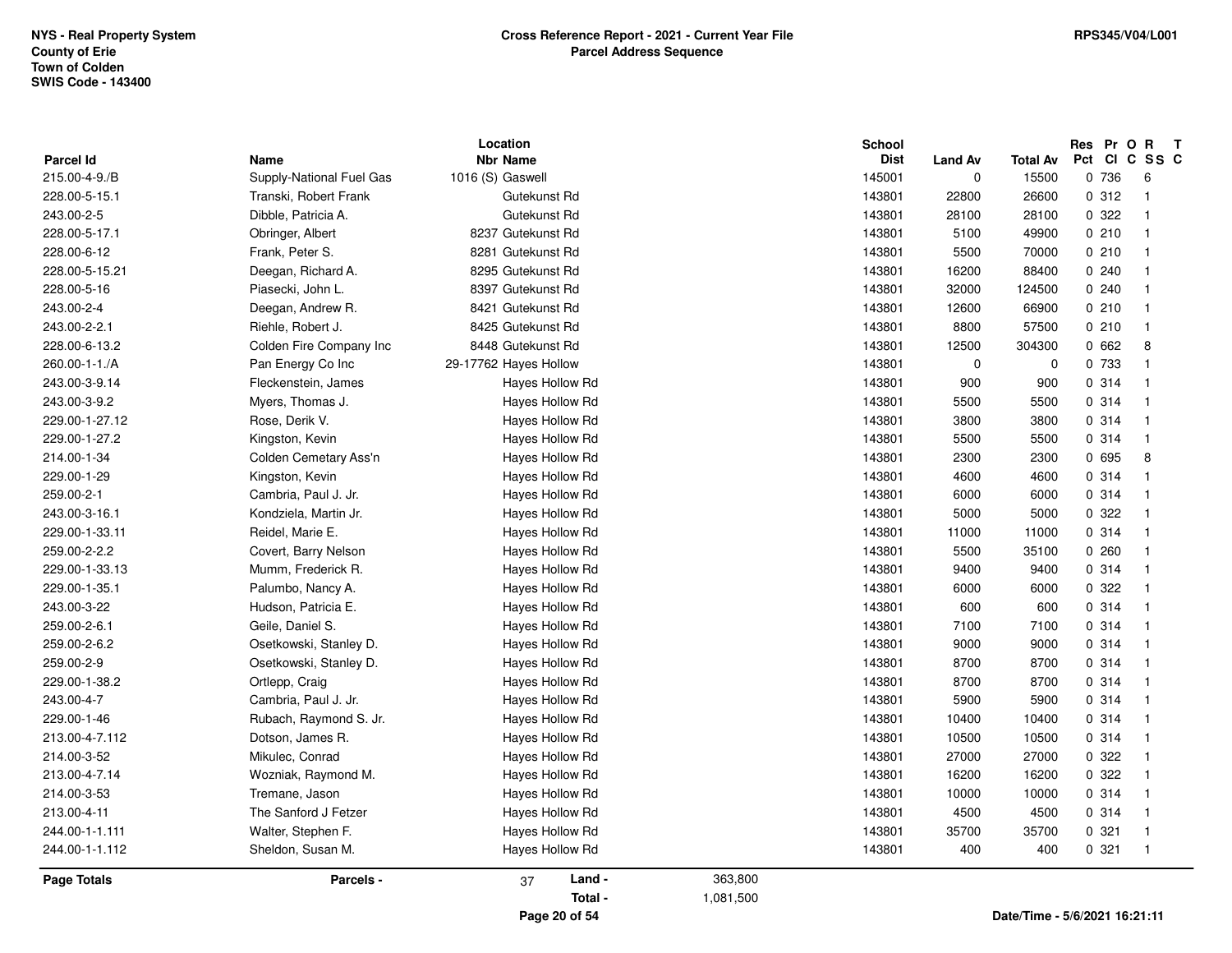|                                 |                                                  | Location                           | School           |                                       |                               | Res Pr O R<br>Pct CI C SS C | $\mathbf{T}$            |
|---------------------------------|--------------------------------------------------|------------------------------------|------------------|---------------------------------------|-------------------------------|-----------------------------|-------------------------|
| <b>Parcel Id</b><br>244.00-1-35 | Name<br>Sheldon, Susan M.                        | <b>Nbr Name</b><br>Hayes Hollow Rd | 143801           | <b>Dist</b><br><b>Land Av</b><br>1200 | <b>Total Av</b><br>1200       | 0.314                       | $\overline{1}$          |
| 214.00-3-9                      |                                                  | Hayes Hollow Rd                    | 143801           |                                       | 9600                          | 0.314                       | $\overline{1}$          |
| 214.00-3-27.2                   | The Potzler Family Trust<br>Kruszczynski, Edward | Hayes Hollow Rd                    | 143801           | 9600<br>12000                         | 12000                         | 0.314                       | $\overline{\mathbf{1}}$ |
|                                 |                                                  |                                    |                  |                                       |                               | 0 322                       | -1                      |
| 228.00-4-23<br>214.00-3-31.2    | Chen, Guang X.                                   | Hayes Hollow Rd                    | 143801<br>143801 | 17200                                 | 17200                         | 0.322                       | $\overline{\mathbf{1}}$ |
|                                 | Frey, Joyce M.                                   | Hayes Hollow Rd                    |                  | 25000                                 | 25000                         |                             | $\overline{1}$          |
| 260.00-1-6                      | Sheldon, Shirley Marie                           | Hayes Hollow Rd                    | 143801           | 6400                                  | 6400                          | 0.314                       |                         |
| 228.00-3-34                     | Tumiel, Brian R.                                 | Hayes Hollow Rd                    | 143801           | 16000                                 | 16000                         | 0 314                       | $\overline{\mathbf{1}}$ |
| 214.00-3-50                     | Milley, Matthew                                  | Hayes Hollow Rd                    | 143801           | 12300                                 | 12300                         | 0.314                       | $\overline{1}$          |
| 228.00-4-12.112                 | Ollary, George W. Jr.                            | Hayes Hollow Rd                    | 143801           | 2500                                  | 2500                          | 0 314                       | -1                      |
| 229.00-1-58                     | Zybert, Anthony                                  | Hayes Hollow Rd                    | 143801           | 2300                                  | 2300                          | 0.314                       | -1                      |
| 243.00-3-9.11                   | Chen, Guang X.                                   | Hayes Hollow Rd                    | 143801           | 1200                                  | 1200                          | 0.314                       | - 1                     |
| 214.00-1-3.1                    | Barbaritz, Kenneth R.                            | 7033 Hayes Hollow Rd               | 143801           | 10300                                 | 89000                         | 0210                        | -1                      |
| 213.00-4-23                     | Fiske-Lantzy, Kathleen Irene                     | 7050 Hayes Hollow Rd               | 143801           | 10900                                 | 88500                         | 0210                        | $\overline{\mathbf{1}}$ |
| 214.00-1-2                      | Jaworski, William F.                             | 7057 Hayes Hollow Rd               | 143801           | 11700                                 | 89800                         | 0210                        | $\overline{1}$          |
| 214.00-1-1                      | 6831 Seneca Street, LLC                          | 7079 Hayes Hollow Rd               | 143801           | 16700                                 | 119400                        | 0.280                       | $\overline{\mathbf{1}}$ |
| 213.00-4-7.12                   | Dotson, James R.                                 | 7088 Hayes Hollow Rd               | 143801           | 12300                                 | 130700                        | 0210                        | $\overline{\mathbf{1}}$ |
| 213.00-4-8.11                   | Schultz, Curtis C.                               | 7236 Hayes Hollow Rd               | 143801           | 10300                                 | 79700                         | 0210                        | $\overline{1}$          |
| 214.00-1-4.1                    | Varecka, Jake                                    | 7269 Hayes Hollow Rd               | 143801           | 50800                                 | 187400                        | 0.240                       |                         |
| 214.00-1-36                     | Panzica, William H.                              | 7283 Hayes Hollow Rd               | 143801           | 35000                                 | 235300                        | 0240                        | $\mathbf 1$             |
| 213.00-4-9.1                    | Schwab, Ryan S.                                  | 7288 Hayes Hollow Rd               | 143801           | 10100                                 | 96600                         | 0210                        | -1                      |
| 214.00-1-35                     | Voit, Kerri P.                                   | 7289 Hayes Hollow Rd               | 143801           | 9400                                  | 54200                         | 0210                        | -1                      |
| 213.00-4-10                     | The Sanford J Fetzer                             | 7290 Hayes Hollow Rd               | 143801           | 6800                                  | 39200                         | 0210                        | -1                      |
| 214.00-1-33                     | Schock, Leland D.                                | 7341 Hayes Hollow Rd               | 143801           | 10000                                 | 69700                         | 0210                        | $\overline{\mathbf{1}}$ |
| 214.00-1-28                     | Miller, Warren P.                                | 7391 Hayes Hollow Rd               | 143801           | 40300                                 | 72500                         | 0.240                       | $\overline{\mathbf{1}}$ |
| 214.00-1-31.1                   | Cox, Thomas E.                                   | 7392 Hayes Hollow Rd               | 143801           | 12100                                 | 54800                         | 0210                        | $\overline{\mathbf{1}}$ |
| 214.00-1-30                     | Rose, Derik V.                                   | 7423 Hayes Hollow Rd               | 143801           | 9800                                  | 9800                          | 0210                        | $\overline{\mathbf{1}}$ |
| 214.00-3-8                      | Krusz, Nathan                                    | 7433 Hayes Hollow Rd               | 143801           | 8400                                  | 76600                         | 0210                        | -1                      |
| 214.00-3-7.111                  | Ellis, Robert L.                                 | 7454 Hayes Hollow Rd               | 143801           | 23000                                 | 50000                         | 0.240                       | $\overline{\mathbf{1}}$ |
| 214.00-3-7.12                   | Turner, David P.                                 | 7456 Hayes Hollow Rd               | 143801           | 9000                                  | 122000                        | 0210                        | $\overline{\mathbf{1}}$ |
| 214.00-3-29                     | Schweitzer, Norman                               | 7547 Hayes Hollow Rd               | 143801           | 11500                                 | 74100                         | 0210                        | -1                      |
| 214.00-3-28                     | Buczak, Brian C.                                 | 7553 Hayes Hollow Rd               | 143801           | 9300                                  | 77600                         | 0210                        | -1                      |
| 214.00-3-30                     | Rutkowski, Edward                                | 7554 Hayes Hollow Rd               | 143801           | 10100                                 | 62000                         | 0210                        | -1                      |
| 214.00-3-27.12                  | Green, David S.                                  | 7607 Hayes Hollow Rd               | 143801           | 10900                                 | 61000                         | 0210                        | - 1                     |
| 214.00-3-26                     | Collins, Jeffrey L.                              | 7631 Hayes Hollow Rd               | 143801           | 6400                                  | 26600                         | 0.260                       | $\overline{\mathbf{1}}$ |
| 214.00-3-32                     | Frey, Joyce M.                                   | 7648 Hayes Hollow Rd               | 143801           | 9300                                  | 64300                         | 0210                        | -1                      |
| 214.00-3-33                     | Clarkson, Daniel                                 | 7702 Hayes Hollow Rd               | 143801           | 9600                                  | 36900                         | 0210                        | $\overline{\mathbf{1}}$ |
| 214.00-3-24.1                   | Schwartzott, Jeffrey A.                          | 7709 Hayes Hollow Rd               | 143801           | 20100                                 | 71500                         | 0210                        | - 1                     |
| <b>Page Totals</b>              | Parcels -                                        | Land -<br>37                       | 489,800          |                                       |                               |                             |                         |
|                                 |                                                  | Total -                            | 2,244,900        |                                       |                               |                             |                         |
|                                 |                                                  | Page 21 of 54                      |                  |                                       | Date/Time - 5/6/2021 16:21:11 |                             |                         |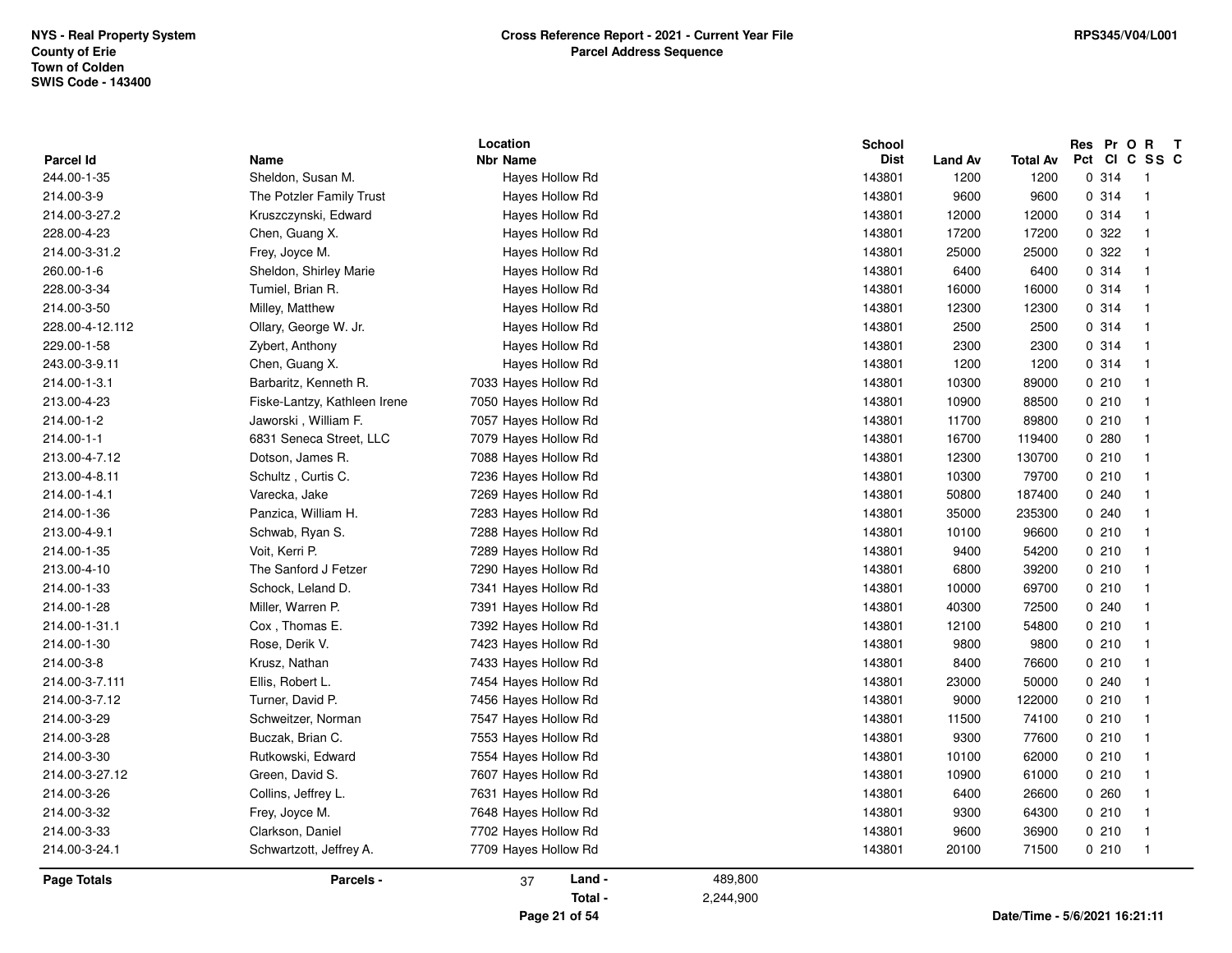| <b>Parcel Id</b>   | <b>Name</b>            | Location<br><b>Nbr Name</b> | <b>School</b><br><b>Dist</b> | <b>Land Av</b> | <b>Total Av</b>               | Res Pr O R T<br>Pct CI C SS C |                         |
|--------------------|------------------------|-----------------------------|------------------------------|----------------|-------------------------------|-------------------------------|-------------------------|
| 214.00-3-47.11     | Haskel, Susan          | 7736 Hayes Hollow Rd        | 143801                       | 11200          | 168400                        | 0210                          | - 1                     |
| 214.00-3-23        | Ellis, Diane M.        | 7749 Hayes Hollow Rd        | 143801                       | 9900           | 70900                         | 0210                          | - 1                     |
| 214.00-3-34        | Ivanchuk, Yaroslav     | 7758 Hayes Hollow Rd        | 143801                       | 9500           | 66500                         | 0210                          | -1                      |
| 214.00-3-22        | Hill, John C. Jr.      | 7769 Hayes Hollow Rd        | 143801                       | 9800           | 70300                         | 0210                          | $\overline{\mathbf{1}}$ |
| 214.00-3-35        | Mullins, Robert J.     | 7770 Hayes Hollow Rd        | 143801                       | 9600           | 93400                         | 0210                          | $\overline{1}$          |
| 214.00-3-21        | Frey, Joyce M.         | 7785 Hayes Hollow Rd        | 143801                       | 8600           | 61400                         | 0210                          | $\overline{\mathbf{1}}$ |
| 214.00-3-36        | Vertino, Kathleen      | 7790 Hayes Hollow Rd        | 143801                       | 9000           | 63400                         | 0210                          | $\overline{\mathbf{1}}$ |
| 229.00-1-14        | Rutski, Matthew J.     | 7823 Hayes Hollow Rd        | 143801                       | 6200           | 110200                        | 0210                          | $\overline{\mathbf{1}}$ |
| 229.00-1-13        | Krentz, Martin P.      | 7826 Hayes Hollow Rd        | 143801                       | 7500           | 62900                         | 0210                          | $\overline{\mathbf{1}}$ |
| 229.00-1-15        | Colling, Lawrence P.   | 7833 Hayes Hollow Rd        | 143801                       | 5900           | 74200                         | 0210                          | $\overline{1}$          |
| 229.00-1-11        | Marki, John D.         | 7848 Hayes Hollow Rd        | 143801                       | 6200           | 70200                         | 0210                          | $\overline{\mathbf{1}}$ |
| 229.00-1-10.2      | Milczarski, David      | 7880 Hayes Hollow Rd        | 143801                       | 7600           | 104800                        | 0210                          | -1                      |
| 229.00-1-17        | Rubach, Raymond S. Jr. | 7889 Hayes Hollow Rd        | 143801                       | 6100           | 89200                         | 0210                          | $\overline{\mathbf{1}}$ |
| 229.00-1-18        | Sobkowiak, Paul        | 7891 Hayes Hollow Rd        | 143801                       | 6000           | 66200                         | 0210                          | $\overline{\mathbf{1}}$ |
| 229.00-1-9.1       | Czora, Robert N.       | 7894 Hayes Hollow Rd        | 143801                       | 7000           | 79600                         | 0220                          | -1                      |
| 229.00-1-8         | Grzeskiewicz, James W. | 7932 Hayes Hollow Rd        | 143801                       | 6300           | 69800                         | 0210                          | $\overline{1}$          |
| 229.00-1-22        | Drabek, Joseph W.      | 7935 Hayes Hollow Rd        | 143801                       | 6100           | 62900                         | 0210                          | $\overline{\mathbf{1}}$ |
| 229.00-1-6.111     | Clarkson, Robert M.    | 7942 Hayes Hollow Rd        | 143801                       | 7800           | 93100                         | 0210                          | $\overline{1}$          |
| 229.00-1-23        | Plewniak, Geraldine C. | 7947 Hayes Hollow Rd        | 143801                       | 6300           | 60300                         | 0210                          | $\overline{\mathbf{1}}$ |
| 229.00-1-6.112     | Lenahan, Terrance M.   | 7960 Hayes Hollow Rd        | 143801                       | 6600           | 94400                         | 0210                          | -1                      |
| 229.00-1-24        | Heckler, George C.     | 7985 Hayes Hollow Rd        | 143801                       | 7800           | 72500                         | 0210                          | $\overline{\mathbf{1}}$ |
| 229.00-1-5.1       | Walker, Robert P.      | 7986 Hayes Hollow Rd        | 143801                       | 7000           | 74800                         | 0210                          | $\overline{\mathbf{1}}$ |
| 229.00-1-25.1      | Jump, Kenneth R.       | 7999 Hayes Hollow Rd        | 143801                       | 9800           | 75400                         | 0210                          | $\overline{\mathbf{1}}$ |
| 229.00-1-4         | Fisher, Peter J.       | 8008 Hayes Hollow Rd        | 143801                       | 6500           | 8500                          | 0.312                         | -1                      |
| 229.00-1-3         | Alessi, Justin Drew    | 8028 Hayes Hollow Rd        | 143801                       | 7800           | 85700                         | 0210                          | -1                      |
| 229.00-1-27.11     | Masset, Mathew R.      | 8053 Hayes Hollow Rd        | 143801                       | 7300           | 114500                        | 0210                          | $\overline{\mathbf{1}}$ |
| 229.00-1-2         | Grannell, Thos P.      | 8062 Hayes Hollow Rd        | 143801                       | 6800           | 74900                         | 0210                          | $\overline{1}$          |
| 229.00-1-28        | Rose, Derik V.         | 8073 Hayes Hollow Rd        | 143801                       | 4600           | 104400                        | 0210                          | $\overline{\mathbf{1}}$ |
| 229.00-1-30        | Kingston, Kevin        | 8093 Hayes Hollow Rd        | 143801                       | 4300           | 65900                         | 0210                          | $\overline{\mathbf{1}}$ |
| 229.00-1-1         | Corby, Daniel J.       | 8108 Hayes Hollow Rd        | 143801                       | 6100           | 109900                        | 0210                          | $\overline{\mathbf{1}}$ |
| 229.00-1-32        | Jackson, Michael       | 8135 Hayes Hollow Rd        | 143801                       | 5100           | 18000                         | 0210                          | -1                      |
| 229.00-1-33.12     | Jackson, Michael J.    | 8157 Hayes Hollow Rd        | 143801                       | 16000          | 120100                        | 0240                          | $\overline{\mathbf{1}}$ |
| 228.00-4-3         | Imhoff, Harold E. Jr.  | 8170 Hayes Hollow Rd        | 143801                       | 6100           | 56600                         | 0210                          | -1                      |
| 229.00-1-34        | Mumm, Fredrick R.      | 8185 Hayes Hollow Rd        | 143801                       | 4600           | 36400                         | 0210                          | $\overline{\mathbf{1}}$ |
| 228.00-4-4         | Kent, Barbara          | 8200 Hayes Hollow Rd        | 143801                       | 6500           | 84200                         | 0210                          | $\overline{\mathbf{1}}$ |
| 229.00-1-35.2      | Van Lew, Keith         | 8207 Hayes Hollow Rd        | 143801                       | 24000          | 70400                         | 0210                          | -1                      |
| 228.00-4-1.21      | Clakson, Richard W.    | 8224 Hayes Hollow Rd        | 143801                       | 10300          | 79200                         | 0210                          | -1                      |
| <b>Page Totals</b> | Parcels -              | Land -<br>37                | 293,800                      |                |                               |                               |                         |
|                    |                        | Total -                     | 2,883,500                    |                |                               |                               |                         |
|                    |                        | Page 22 of 54               |                              |                | Date/Time - 5/6/2021 16:21:11 |                               |                         |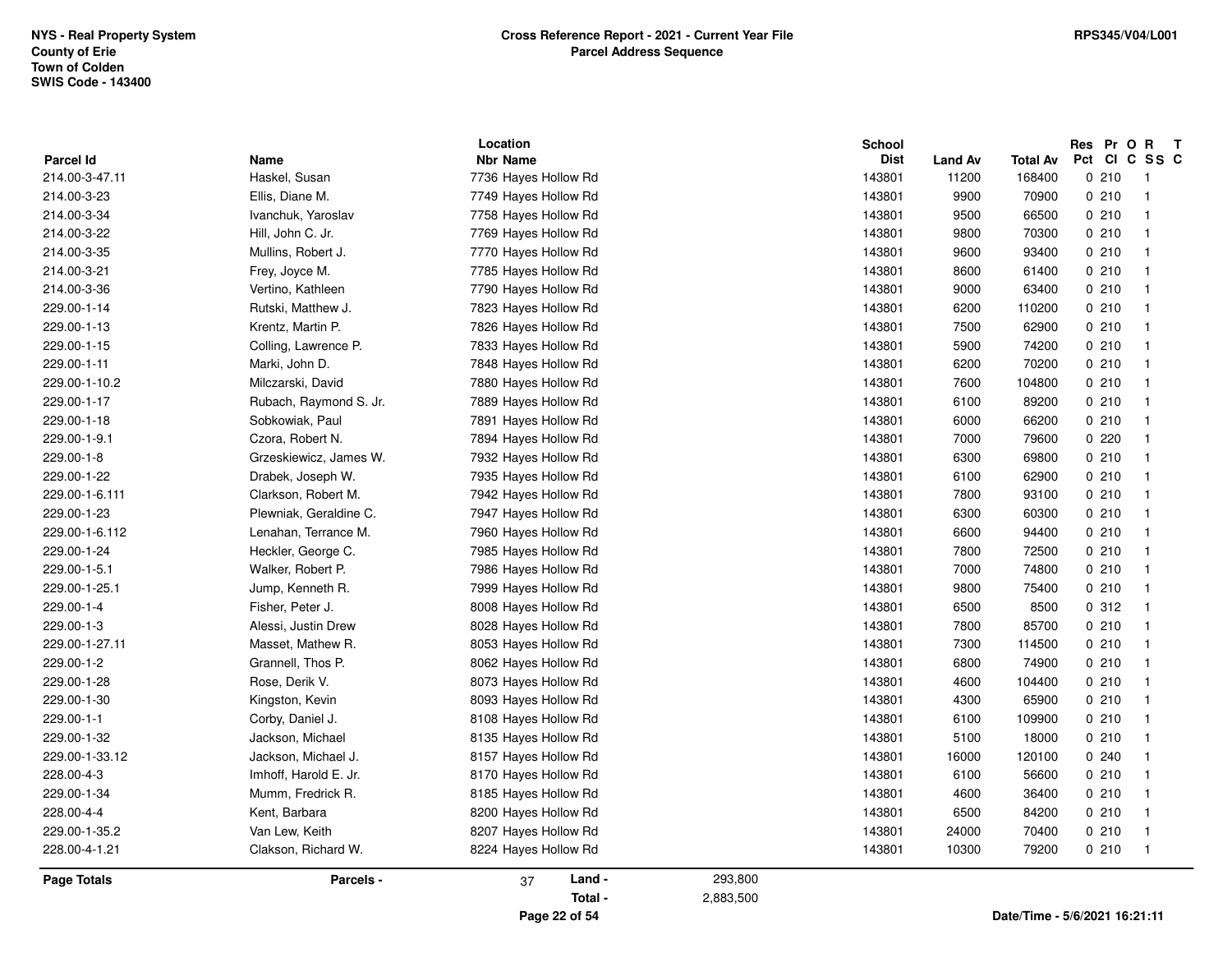|                    |                           | Location             |           | School      |                |                 | Res    | Pr O R T                |
|--------------------|---------------------------|----------------------|-----------|-------------|----------------|-----------------|--------|-------------------------|
| Parcel Id          | Name                      | <b>Nbr Name</b>      |           | <b>Dist</b> | <b>Land Av</b> | <b>Total Av</b> | Pct    | CICSSC                  |
| 228.00-4-6         | Thompson, Mark G.         | 8264 Hayes Hollow Rd |           | 143801      | 6200           | 67600           | 0210   | $\overline{1}$          |
| 229.00-1-37        | Zybert, George J.         | 8387 Hayes Hollow Rd |           | 143801      | 12700          | 82200           | 0210   | -1                      |
| 228.00-4-8.1       | Hermann, Catherine A.     | 8391 Hayes Hollow Rd |           | 143801      | 4100           | 57600           | 0210   | -1                      |
| 228.00-4-9.12      | Jones, Daniel P.          | 8399 Hayes Hollow Rd |           | 143801      | 6700           | 83600           | 0210   | $\mathbf{1}$            |
| 228.00-4-9.2       | Shanley, Richard G.       | 8441 Hayes Hollow Rd |           | 143801      | 6600           | 51400           | 0220   | $\overline{1}$          |
| 228.00-4-10        | Fleck, John W.            | 8473 Hayes Hollow Rd |           | 143801      | 8600           | 83000           | 0210   | $\overline{1}$          |
| 243.00-3-9.12      | Rogers, James P.          | 8488 Hayes Hollow Rd |           | 143801      | 9000           | 121200          | 0210   | -1                      |
| 243.00-3-10        | Leverentz, Kathryn M.     | 8492 Hayes Hollow Rd |           | 143801      | 6100           | 65900           | 0210   | -1                      |
| 243.00-3-23        | Koschnick, Alan W.        | 8505 Hayes Hollow Rd |           | 143801      | 8300           | 97900           | 0210   | $\overline{\mathbf{1}}$ |
| 243.00-3-11        | Melnik, Jon C.            | 8524 Hayes Hollow Rd |           | 143801      | 8300           | 129200          | 0210   | $\mathbf{1}$            |
| 243.00-3-12        | Bolibrzuch, Robert B.     | 8540 Hayes Hollow Rd |           | 143801      | 5600           | 90600           | 0210   | $\mathbf{1}$            |
| 243.00-3-9.3       | Myers, Thomas             | 8569 Hayes Hollow Rd |           | 143801      | 7500           | 85200           | 0210   | $\mathbf{1}$            |
| 243.00-3-13        | Ruhland, Michael G.       | 8604 Hayes Hollow Rd |           | 143801      | 16400          | 102900          | 0210   | $\overline{\mathbf{1}}$ |
| 243.00-3-14        | Fleckenstein, James E.    | 8616 Hayes Hollow Rd |           | 143801      | 5400           | 40500           | 0210   | $\overline{1}$          |
| 244.00-1-20.1      | Brace, Daniel K. Jr.      | 8629 Hayes Hollow Rd |           | 143801      | 5600           | 82400           | 0210   |                         |
| 243.00-3-15        | Kondziela, Martin Jr.     | 8644 Hayes Hollow Rd |           | 143801      | 12800          | 59800           | 0.240  |                         |
| 244.00-1-19        | Cranston, William W.      | 8645 Hayes Hollow Rd |           | 143801      | 6100           | 70300           | 0210   | -1                      |
| 243.00-3-17.1      | Berry, Ross J.            | 8660 Hayes Hollow Rd |           | 143801      | 5100           | 69000           | 0210   | -1                      |
| 244.00-1-18        | Feidt, Joseph A.          | 8665 Hayes Hollow Rd |           | 143801      | 4100           | 53300           | 0210   | $\overline{\mathbf{1}}$ |
| 243.00-3-19        | Hrobocinski, Theodore     | 8688 Hayes Hollow Rd |           | 143801      | 12500          | 138400          | 0.280  |                         |
| 243.00-3-21        | Swietlik, Amy M.          | 8716 Hayes Hollow Rd |           | 143801      | 3500           | 60200           | 0210   | $\overline{1}$          |
| 243.00-3-20        | Kane, Nancy L.            | 8734 Hayes Hollow Rd |           | 143801      | 10700          | 61300           | 0.240  | $\overline{1}$          |
| 244.00-1-17.1      | Cecala, Donald J.         | 8741 Hayes Hollow Rd |           | 143801      | 46800          | 94800           | 66 240 | -1                      |
| 243.00-4-4.1       | Lamos, Charles B.         | 8742 Hayes Hollow Rd |           | 143801      | 9400           | 69600           | 0210   | -1                      |
| 243.00-4-4.2       | Kerkendall, Raymond S.    | 8744 Hayes Hollow Rd |           | 143801      | 7500           | 100400          | 0210   | $\mathbf{1}$            |
| 244.00-1-16.1      | Fleming, Ann              | 8769 Hayes Hollow Rd |           | 143801      | 7400           | 50900           | 0210   | $\overline{\mathbf{1}}$ |
| 243.00-4-3.1       | Vincent, Barry W.         | 8796 Hayes Hollow Rd |           | 143801      | 7700           | 110000          | 0210   | $\overline{\mathbf{1}}$ |
| 244.00-1-16.2      | Arlow, Alice P.           | 8801 Hayes Hollow Rd |           | 143801      | 7400           | 63500           | 0210   | $\overline{\mathbf{1}}$ |
| 244.00-1-15        | King, Emily M.            | 8807 Hayes Hollow Rd |           | 143801      | 7400           | 54600           | 0210   |                         |
| 244.00-1-14        | Reiter, Steven M.         | 8829 Hayes Hollow Rd |           | 143801      | 5500           | 72000           | 0210   | $\overline{\mathbf{1}}$ |
| 243.00-4-6.112     | Brautlacht, James W.      | 8839 Hayes Hollow Rd |           | 143801      | 10000          | 65000           | 0210   | -1                      |
| 243.00-4-16        | Kotlarsz, John R.         | 8880 Hayes Hollow Rd |           | 143801      | 28900          | 179400          | 66 240 | 1                       |
| 243.00-4-6.12      | Kotlarsz, Andrew J.       | 8897 Hayes Hollow Rd |           | 143801      | 10900          | 100800          | 0210   | -1                      |
| 244.00-1-2         | Hacker, Aaron E.          | 8951 Hayes Hollow Rd |           | 143801      | 8000           | 65000           | 0210   | -1                      |
| 244.00-1-1.2       | Rochester, Robert B.      | 8965 Hayes Hollow Rd |           | 143801      | 7400           | 26000           | 0210   | $\overline{1}$          |
| 243.00-4-8.2       | Berenson, Charles S.      | 8968 Hayes Hollow Rd |           | 143801      | 12500          | 108500          | 0240   | $\overline{1}$          |
| 243.00-4-8.1       | Walter, James P & Annette | 9032 Hayes Hollow Rd |           | 143801      | 45400          | 125400          | 0240   | $\overline{1}$          |
| <b>Page Totals</b> | Parcels -                 | Land -<br>37         | 394,100   |             |                |                 |        |                         |
|                    |                           | Total -              | 3,039,400 |             |                |                 |        |                         |
|                    |                           |                      |           |             |                |                 |        |                         |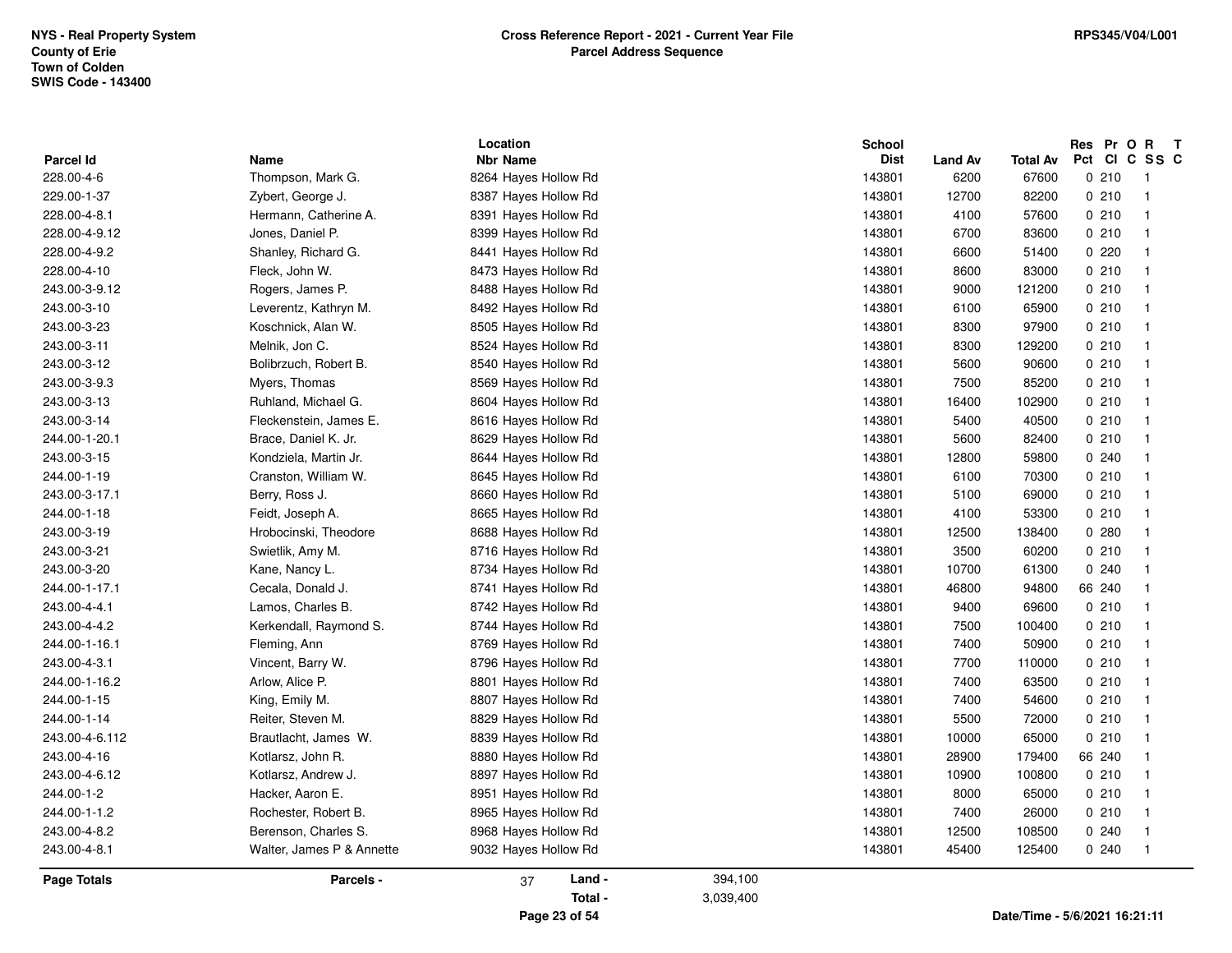| <b>Nbr Name</b><br><b>Dist</b><br><b>Parcel Id</b><br>Name<br><b>Land Av</b><br>Total Av<br>259.00-2-2.12<br>Eley, William D.<br>9100 Hayes Hollow Rd<br>143801<br>8000<br>54000<br>259.00-2-2.11<br>143801<br>15800<br>Colligan, David J.<br>9110 Hayes Hollow Rd<br>59600<br>260.00-1-2<br>Hopkins, Austin<br>9139 Hayes Hollow Rd<br>143801<br>9700<br>108600<br>260.00-1-3<br>Nachreiner, David M.<br>9145 Hayes Hollow Rd<br>143801<br>10100<br>102100<br>259.00-2-3<br>143801<br>Gmerek, Charlene<br>9200 Hayes Hollow Rd<br>7400<br>69900<br>259.00-2-4<br>Palmateer, Kip A.<br>9202 Hayes Hollow Rd<br>143801<br>7700<br>105300<br>259.00-2-5<br>Geile, Daniel S.<br>9210 Hayes Hollow Rd<br>143801<br>9700<br>82100<br>260.00-1-4<br>Potter, Michael<br>9217 Hayes Hollow Rd<br>143801<br>87800<br>6000<br>260.00-1-5<br>Idzik, Paul T.<br>9221 Hayes Hollow Rd<br>143801<br>15500<br>77000<br>143801<br>260.00-1-7<br>17600<br>40400<br>D'Andrea, Frank<br>9239 Hayes Hollow Rd<br>260.03-1-1<br>Zehnder, Bruce E.<br>9291 Hayes Hollow Rd<br>143801<br>5900<br>43000<br>260.03-1-2.1<br>Johnston, Natalie<br>9297 Hayes Hollow Rd<br>143801<br>4500<br>48500<br>260.03-1-2.2<br>Litz, Kathleen<br>9303 Hayes Hollow Rd<br>143801<br>4600<br>76900<br>Jeffrey Ramsey Real Estate<br>Hayes Hollow Rd<br>143801<br>243.00-3-9.152<br>7600<br>7600<br>143801<br>229.00-1-20<br>Stevens, Danielle J.<br>7893 Hayes Hollow Rd<br>6000<br>68800<br>229.00-1-19<br>Nisbet, Arthur Lee<br>143801<br>7895 Hayes Hollow Rd<br>6200<br>105900<br>229.00-1-21<br>Ellis, Robert L.<br>7899 Hayes Hollow Rd<br>143801<br>7600<br>129300<br>229.00-1-31.1<br>Reidel, Marie E.<br>8129 Hayes Hollow Rd<br>143801<br>5000<br>72800<br>228.00-4-2<br>Moore, Mark<br>8154 Hayes Hollow Rd<br>143801<br>6000<br>54600<br>229.00-1-36<br>Ortlepp, Craig<br>8233 Hayes Hollow Rd<br>143801<br>11600<br>46800<br>243.00-4-5.1<br>Spielberger, Paul<br>8810 Hayes Hollow Rd<br>143801<br>8300<br>104800<br>260.00-1-1<br>9083 Hayes Hollow Rd<br>Sheldon, Susan M.<br>143801<br>47100<br>97400<br>243.00-3-18<br>Hacker, Garrett M.<br>Heath Rd<br>143801<br>8500<br>8500<br>Brown, Judith M.<br>Heath Rd<br>145001<br>244.00-2-6.182<br>1600<br>1600<br>244.00-1-33<br>Barkey, Eric J.<br>Heath Rd<br>143801<br>6900<br>6900<br>243.00-5-29<br>Schnellmann, Joseph J. Jr.<br>Heath Rd<br>143801<br>18300<br>18300<br>Heath Rd<br>244.00-1-27<br>Hawkes, David B.<br>143801<br>4800<br>4800<br>Heath Rd<br>143801<br>244.00-1-30.1<br>Brown, Judith M.<br>18700<br>18700<br>Heath Rd<br>244.00-2-6.112<br>Bancroft, George<br>145001<br>12800<br>12800<br>Heath Rd<br>244.00-2-6.114<br>Kocieniewski, John J.<br>145001<br>12800<br>12800<br>244.00-1-31<br>Heath Rd<br>143801<br>Krueger, William<br>30000<br>30000<br>244.00-2-8<br>Brown, Judith M.<br>Heath Rd<br>145001<br>2200<br>2200<br>244.00-2-25<br>Heath Rd<br>145001<br>Fleming, Dwayne H.<br>10400<br>10400<br>243.00-2-6.21<br>Colden Valley Farm, LLC<br>Heath Rd<br>143801<br>28800<br>28800<br>244.00-2-30<br>Bancroft, Robert A.<br>Heath Rd<br>145001<br>18400<br>18400 | Res Pr O R T                        |
|-------------------------------------------------------------------------------------------------------------------------------------------------------------------------------------------------------------------------------------------------------------------------------------------------------------------------------------------------------------------------------------------------------------------------------------------------------------------------------------------------------------------------------------------------------------------------------------------------------------------------------------------------------------------------------------------------------------------------------------------------------------------------------------------------------------------------------------------------------------------------------------------------------------------------------------------------------------------------------------------------------------------------------------------------------------------------------------------------------------------------------------------------------------------------------------------------------------------------------------------------------------------------------------------------------------------------------------------------------------------------------------------------------------------------------------------------------------------------------------------------------------------------------------------------------------------------------------------------------------------------------------------------------------------------------------------------------------------------------------------------------------------------------------------------------------------------------------------------------------------------------------------------------------------------------------------------------------------------------------------------------------------------------------------------------------------------------------------------------------------------------------------------------------------------------------------------------------------------------------------------------------------------------------------------------------------------------------------------------------------------------------------------------------------------------------------------------------------------------------------------------------------------------------------------------------------------------------------------------------------------------------------------------------------------------------------------------------------------------------------------------------------------------------------------------------------------------------------------------------------------------------------------------------------------------------------------------------------------------------------------------------------------------------------------------------------------------------------------------------------------------|-------------------------------------|
|                                                                                                                                                                                                                                                                                                                                                                                                                                                                                                                                                                                                                                                                                                                                                                                                                                                                                                                                                                                                                                                                                                                                                                                                                                                                                                                                                                                                                                                                                                                                                                                                                                                                                                                                                                                                                                                                                                                                                                                                                                                                                                                                                                                                                                                                                                                                                                                                                                                                                                                                                                                                                                                                                                                                                                                                                                                                                                                                                                                                                                                                                                                               | Pct CI C SS C                       |
|                                                                                                                                                                                                                                                                                                                                                                                                                                                                                                                                                                                                                                                                                                                                                                                                                                                                                                                                                                                                                                                                                                                                                                                                                                                                                                                                                                                                                                                                                                                                                                                                                                                                                                                                                                                                                                                                                                                                                                                                                                                                                                                                                                                                                                                                                                                                                                                                                                                                                                                                                                                                                                                                                                                                                                                                                                                                                                                                                                                                                                                                                                                               | 0210<br>- 1<br>- 1                  |
|                                                                                                                                                                                                                                                                                                                                                                                                                                                                                                                                                                                                                                                                                                                                                                                                                                                                                                                                                                                                                                                                                                                                                                                                                                                                                                                                                                                                                                                                                                                                                                                                                                                                                                                                                                                                                                                                                                                                                                                                                                                                                                                                                                                                                                                                                                                                                                                                                                                                                                                                                                                                                                                                                                                                                                                                                                                                                                                                                                                                                                                                                                                               | 0260                                |
|                                                                                                                                                                                                                                                                                                                                                                                                                                                                                                                                                                                                                                                                                                                                                                                                                                                                                                                                                                                                                                                                                                                                                                                                                                                                                                                                                                                                                                                                                                                                                                                                                                                                                                                                                                                                                                                                                                                                                                                                                                                                                                                                                                                                                                                                                                                                                                                                                                                                                                                                                                                                                                                                                                                                                                                                                                                                                                                                                                                                                                                                                                                               | 0210<br>$\overline{\mathbf{1}}$     |
|                                                                                                                                                                                                                                                                                                                                                                                                                                                                                                                                                                                                                                                                                                                                                                                                                                                                                                                                                                                                                                                                                                                                                                                                                                                                                                                                                                                                                                                                                                                                                                                                                                                                                                                                                                                                                                                                                                                                                                                                                                                                                                                                                                                                                                                                                                                                                                                                                                                                                                                                                                                                                                                                                                                                                                                                                                                                                                                                                                                                                                                                                                                               | 0.240<br>-1                         |
|                                                                                                                                                                                                                                                                                                                                                                                                                                                                                                                                                                                                                                                                                                                                                                                                                                                                                                                                                                                                                                                                                                                                                                                                                                                                                                                                                                                                                                                                                                                                                                                                                                                                                                                                                                                                                                                                                                                                                                                                                                                                                                                                                                                                                                                                                                                                                                                                                                                                                                                                                                                                                                                                                                                                                                                                                                                                                                                                                                                                                                                                                                                               | 0210<br>- 1                         |
|                                                                                                                                                                                                                                                                                                                                                                                                                                                                                                                                                                                                                                                                                                                                                                                                                                                                                                                                                                                                                                                                                                                                                                                                                                                                                                                                                                                                                                                                                                                                                                                                                                                                                                                                                                                                                                                                                                                                                                                                                                                                                                                                                                                                                                                                                                                                                                                                                                                                                                                                                                                                                                                                                                                                                                                                                                                                                                                                                                                                                                                                                                                               | 0210<br>$\overline{1}$              |
|                                                                                                                                                                                                                                                                                                                                                                                                                                                                                                                                                                                                                                                                                                                                                                                                                                                                                                                                                                                                                                                                                                                                                                                                                                                                                                                                                                                                                                                                                                                                                                                                                                                                                                                                                                                                                                                                                                                                                                                                                                                                                                                                                                                                                                                                                                                                                                                                                                                                                                                                                                                                                                                                                                                                                                                                                                                                                                                                                                                                                                                                                                                               | 0210<br>$\overline{1}$              |
|                                                                                                                                                                                                                                                                                                                                                                                                                                                                                                                                                                                                                                                                                                                                                                                                                                                                                                                                                                                                                                                                                                                                                                                                                                                                                                                                                                                                                                                                                                                                                                                                                                                                                                                                                                                                                                                                                                                                                                                                                                                                                                                                                                                                                                                                                                                                                                                                                                                                                                                                                                                                                                                                                                                                                                                                                                                                                                                                                                                                                                                                                                                               | 0210<br>$\overline{\mathbf{1}}$     |
|                                                                                                                                                                                                                                                                                                                                                                                                                                                                                                                                                                                                                                                                                                                                                                                                                                                                                                                                                                                                                                                                                                                                                                                                                                                                                                                                                                                                                                                                                                                                                                                                                                                                                                                                                                                                                                                                                                                                                                                                                                                                                                                                                                                                                                                                                                                                                                                                                                                                                                                                                                                                                                                                                                                                                                                                                                                                                                                                                                                                                                                                                                                               | 0.240<br>$\overline{\mathbf{1}}$    |
|                                                                                                                                                                                                                                                                                                                                                                                                                                                                                                                                                                                                                                                                                                                                                                                                                                                                                                                                                                                                                                                                                                                                                                                                                                                                                                                                                                                                                                                                                                                                                                                                                                                                                                                                                                                                                                                                                                                                                                                                                                                                                                                                                                                                                                                                                                                                                                                                                                                                                                                                                                                                                                                                                                                                                                                                                                                                                                                                                                                                                                                                                                                               | 0.260<br>$\overline{\mathbf{1}}$    |
|                                                                                                                                                                                                                                                                                                                                                                                                                                                                                                                                                                                                                                                                                                                                                                                                                                                                                                                                                                                                                                                                                                                                                                                                                                                                                                                                                                                                                                                                                                                                                                                                                                                                                                                                                                                                                                                                                                                                                                                                                                                                                                                                                                                                                                                                                                                                                                                                                                                                                                                                                                                                                                                                                                                                                                                                                                                                                                                                                                                                                                                                                                                               | 0210<br>$\overline{\mathbf{1}}$     |
|                                                                                                                                                                                                                                                                                                                                                                                                                                                                                                                                                                                                                                                                                                                                                                                                                                                                                                                                                                                                                                                                                                                                                                                                                                                                                                                                                                                                                                                                                                                                                                                                                                                                                                                                                                                                                                                                                                                                                                                                                                                                                                                                                                                                                                                                                                                                                                                                                                                                                                                                                                                                                                                                                                                                                                                                                                                                                                                                                                                                                                                                                                                               | 0220<br>$\overline{\mathbf{1}}$     |
|                                                                                                                                                                                                                                                                                                                                                                                                                                                                                                                                                                                                                                                                                                                                                                                                                                                                                                                                                                                                                                                                                                                                                                                                                                                                                                                                                                                                                                                                                                                                                                                                                                                                                                                                                                                                                                                                                                                                                                                                                                                                                                                                                                                                                                                                                                                                                                                                                                                                                                                                                                                                                                                                                                                                                                                                                                                                                                                                                                                                                                                                                                                               | 0210<br>$\overline{\mathbf{1}}$     |
|                                                                                                                                                                                                                                                                                                                                                                                                                                                                                                                                                                                                                                                                                                                                                                                                                                                                                                                                                                                                                                                                                                                                                                                                                                                                                                                                                                                                                                                                                                                                                                                                                                                                                                                                                                                                                                                                                                                                                                                                                                                                                                                                                                                                                                                                                                                                                                                                                                                                                                                                                                                                                                                                                                                                                                                                                                                                                                                                                                                                                                                                                                                               | 0 314<br>- 1                        |
|                                                                                                                                                                                                                                                                                                                                                                                                                                                                                                                                                                                                                                                                                                                                                                                                                                                                                                                                                                                                                                                                                                                                                                                                                                                                                                                                                                                                                                                                                                                                                                                                                                                                                                                                                                                                                                                                                                                                                                                                                                                                                                                                                                                                                                                                                                                                                                                                                                                                                                                                                                                                                                                                                                                                                                                                                                                                                                                                                                                                                                                                                                                               | 0210<br>$\overline{1}$              |
|                                                                                                                                                                                                                                                                                                                                                                                                                                                                                                                                                                                                                                                                                                                                                                                                                                                                                                                                                                                                                                                                                                                                                                                                                                                                                                                                                                                                                                                                                                                                                                                                                                                                                                                                                                                                                                                                                                                                                                                                                                                                                                                                                                                                                                                                                                                                                                                                                                                                                                                                                                                                                                                                                                                                                                                                                                                                                                                                                                                                                                                                                                                               | 0210<br>$\overline{\mathbf{1}}$     |
|                                                                                                                                                                                                                                                                                                                                                                                                                                                                                                                                                                                                                                                                                                                                                                                                                                                                                                                                                                                                                                                                                                                                                                                                                                                                                                                                                                                                                                                                                                                                                                                                                                                                                                                                                                                                                                                                                                                                                                                                                                                                                                                                                                                                                                                                                                                                                                                                                                                                                                                                                                                                                                                                                                                                                                                                                                                                                                                                                                                                                                                                                                                               | 0210<br>$\overline{\mathbf{1}}$     |
|                                                                                                                                                                                                                                                                                                                                                                                                                                                                                                                                                                                                                                                                                                                                                                                                                                                                                                                                                                                                                                                                                                                                                                                                                                                                                                                                                                                                                                                                                                                                                                                                                                                                                                                                                                                                                                                                                                                                                                                                                                                                                                                                                                                                                                                                                                                                                                                                                                                                                                                                                                                                                                                                                                                                                                                                                                                                                                                                                                                                                                                                                                                               | 0210<br>$\overline{\mathbf{1}}$     |
|                                                                                                                                                                                                                                                                                                                                                                                                                                                                                                                                                                                                                                                                                                                                                                                                                                                                                                                                                                                                                                                                                                                                                                                                                                                                                                                                                                                                                                                                                                                                                                                                                                                                                                                                                                                                                                                                                                                                                                                                                                                                                                                                                                                                                                                                                                                                                                                                                                                                                                                                                                                                                                                                                                                                                                                                                                                                                                                                                                                                                                                                                                                               | 0210<br>- 1                         |
|                                                                                                                                                                                                                                                                                                                                                                                                                                                                                                                                                                                                                                                                                                                                                                                                                                                                                                                                                                                                                                                                                                                                                                                                                                                                                                                                                                                                                                                                                                                                                                                                                                                                                                                                                                                                                                                                                                                                                                                                                                                                                                                                                                                                                                                                                                                                                                                                                                                                                                                                                                                                                                                                                                                                                                                                                                                                                                                                                                                                                                                                                                                               | 0210<br>-1                          |
|                                                                                                                                                                                                                                                                                                                                                                                                                                                                                                                                                                                                                                                                                                                                                                                                                                                                                                                                                                                                                                                                                                                                                                                                                                                                                                                                                                                                                                                                                                                                                                                                                                                                                                                                                                                                                                                                                                                                                                                                                                                                                                                                                                                                                                                                                                                                                                                                                                                                                                                                                                                                                                                                                                                                                                                                                                                                                                                                                                                                                                                                                                                               | 0210<br>$\overline{1}$              |
|                                                                                                                                                                                                                                                                                                                                                                                                                                                                                                                                                                                                                                                                                                                                                                                                                                                                                                                                                                                                                                                                                                                                                                                                                                                                                                                                                                                                                                                                                                                                                                                                                                                                                                                                                                                                                                                                                                                                                                                                                                                                                                                                                                                                                                                                                                                                                                                                                                                                                                                                                                                                                                                                                                                                                                                                                                                                                                                                                                                                                                                                                                                               | 0.240<br>$\overline{\mathbf{1}}$    |
|                                                                                                                                                                                                                                                                                                                                                                                                                                                                                                                                                                                                                                                                                                                                                                                                                                                                                                                                                                                                                                                                                                                                                                                                                                                                                                                                                                                                                                                                                                                                                                                                                                                                                                                                                                                                                                                                                                                                                                                                                                                                                                                                                                                                                                                                                                                                                                                                                                                                                                                                                                                                                                                                                                                                                                                                                                                                                                                                                                                                                                                                                                                               | 0 322<br>$\overline{1}$             |
|                                                                                                                                                                                                                                                                                                                                                                                                                                                                                                                                                                                                                                                                                                                                                                                                                                                                                                                                                                                                                                                                                                                                                                                                                                                                                                                                                                                                                                                                                                                                                                                                                                                                                                                                                                                                                                                                                                                                                                                                                                                                                                                                                                                                                                                                                                                                                                                                                                                                                                                                                                                                                                                                                                                                                                                                                                                                                                                                                                                                                                                                                                                               | 0.314<br>- 1                        |
|                                                                                                                                                                                                                                                                                                                                                                                                                                                                                                                                                                                                                                                                                                                                                                                                                                                                                                                                                                                                                                                                                                                                                                                                                                                                                                                                                                                                                                                                                                                                                                                                                                                                                                                                                                                                                                                                                                                                                                                                                                                                                                                                                                                                                                                                                                                                                                                                                                                                                                                                                                                                                                                                                                                                                                                                                                                                                                                                                                                                                                                                                                                               | 0.314<br>- 1                        |
|                                                                                                                                                                                                                                                                                                                                                                                                                                                                                                                                                                                                                                                                                                                                                                                                                                                                                                                                                                                                                                                                                                                                                                                                                                                                                                                                                                                                                                                                                                                                                                                                                                                                                                                                                                                                                                                                                                                                                                                                                                                                                                                                                                                                                                                                                                                                                                                                                                                                                                                                                                                                                                                                                                                                                                                                                                                                                                                                                                                                                                                                                                                               | 0.311<br>$\overline{1}$             |
|                                                                                                                                                                                                                                                                                                                                                                                                                                                                                                                                                                                                                                                                                                                                                                                                                                                                                                                                                                                                                                                                                                                                                                                                                                                                                                                                                                                                                                                                                                                                                                                                                                                                                                                                                                                                                                                                                                                                                                                                                                                                                                                                                                                                                                                                                                                                                                                                                                                                                                                                                                                                                                                                                                                                                                                                                                                                                                                                                                                                                                                                                                                               | 0.314<br>$\overline{\mathbf{1}}$    |
|                                                                                                                                                                                                                                                                                                                                                                                                                                                                                                                                                                                                                                                                                                                                                                                                                                                                                                                                                                                                                                                                                                                                                                                                                                                                                                                                                                                                                                                                                                                                                                                                                                                                                                                                                                                                                                                                                                                                                                                                                                                                                                                                                                                                                                                                                                                                                                                                                                                                                                                                                                                                                                                                                                                                                                                                                                                                                                                                                                                                                                                                                                                               | 0.321<br>$\overline{1}$             |
|                                                                                                                                                                                                                                                                                                                                                                                                                                                                                                                                                                                                                                                                                                                                                                                                                                                                                                                                                                                                                                                                                                                                                                                                                                                                                                                                                                                                                                                                                                                                                                                                                                                                                                                                                                                                                                                                                                                                                                                                                                                                                                                                                                                                                                                                                                                                                                                                                                                                                                                                                                                                                                                                                                                                                                                                                                                                                                                                                                                                                                                                                                                               | 0 314<br>$\overline{1}$             |
|                                                                                                                                                                                                                                                                                                                                                                                                                                                                                                                                                                                                                                                                                                                                                                                                                                                                                                                                                                                                                                                                                                                                                                                                                                                                                                                                                                                                                                                                                                                                                                                                                                                                                                                                                                                                                                                                                                                                                                                                                                                                                                                                                                                                                                                                                                                                                                                                                                                                                                                                                                                                                                                                                                                                                                                                                                                                                                                                                                                                                                                                                                                               | 0.314<br>$\overline{\mathbf{1}}$    |
|                                                                                                                                                                                                                                                                                                                                                                                                                                                                                                                                                                                                                                                                                                                                                                                                                                                                                                                                                                                                                                                                                                                                                                                                                                                                                                                                                                                                                                                                                                                                                                                                                                                                                                                                                                                                                                                                                                                                                                                                                                                                                                                                                                                                                                                                                                                                                                                                                                                                                                                                                                                                                                                                                                                                                                                                                                                                                                                                                                                                                                                                                                                               | 0.321<br>$\overline{1}$             |
|                                                                                                                                                                                                                                                                                                                                                                                                                                                                                                                                                                                                                                                                                                                                                                                                                                                                                                                                                                                                                                                                                                                                                                                                                                                                                                                                                                                                                                                                                                                                                                                                                                                                                                                                                                                                                                                                                                                                                                                                                                                                                                                                                                                                                                                                                                                                                                                                                                                                                                                                                                                                                                                                                                                                                                                                                                                                                                                                                                                                                                                                                                                               | 0.314<br>$\overline{\mathbf{1}}$    |
|                                                                                                                                                                                                                                                                                                                                                                                                                                                                                                                                                                                                                                                                                                                                                                                                                                                                                                                                                                                                                                                                                                                                                                                                                                                                                                                                                                                                                                                                                                                                                                                                                                                                                                                                                                                                                                                                                                                                                                                                                                                                                                                                                                                                                                                                                                                                                                                                                                                                                                                                                                                                                                                                                                                                                                                                                                                                                                                                                                                                                                                                                                                               | 0.314<br>$\overline{\phantom{0}}$   |
|                                                                                                                                                                                                                                                                                                                                                                                                                                                                                                                                                                                                                                                                                                                                                                                                                                                                                                                                                                                                                                                                                                                                                                                                                                                                                                                                                                                                                                                                                                                                                                                                                                                                                                                                                                                                                                                                                                                                                                                                                                                                                                                                                                                                                                                                                                                                                                                                                                                                                                                                                                                                                                                                                                                                                                                                                                                                                                                                                                                                                                                                                                                               | 0.322<br>- 1                        |
|                                                                                                                                                                                                                                                                                                                                                                                                                                                                                                                                                                                                                                                                                                                                                                                                                                                                                                                                                                                                                                                                                                                                                                                                                                                                                                                                                                                                                                                                                                                                                                                                                                                                                                                                                                                                                                                                                                                                                                                                                                                                                                                                                                                                                                                                                                                                                                                                                                                                                                                                                                                                                                                                                                                                                                                                                                                                                                                                                                                                                                                                                                                               | 0.322<br>- 1                        |
| Pratt, David F.<br>Heath Rd<br>244.00-2-6.131<br>145001<br>13700<br>13700                                                                                                                                                                                                                                                                                                                                                                                                                                                                                                                                                                                                                                                                                                                                                                                                                                                                                                                                                                                                                                                                                                                                                                                                                                                                                                                                                                                                                                                                                                                                                                                                                                                                                                                                                                                                                                                                                                                                                                                                                                                                                                                                                                                                                                                                                                                                                                                                                                                                                                                                                                                                                                                                                                                                                                                                                                                                                                                                                                                                                                                     | 0 322<br>- 1                        |
| 243.00-3-8.1<br>Heath Rd<br>Ollary, George W. Jr.<br>143801<br>15000<br>15000                                                                                                                                                                                                                                                                                                                                                                                                                                                                                                                                                                                                                                                                                                                                                                                                                                                                                                                                                                                                                                                                                                                                                                                                                                                                                                                                                                                                                                                                                                                                                                                                                                                                                                                                                                                                                                                                                                                                                                                                                                                                                                                                                                                                                                                                                                                                                                                                                                                                                                                                                                                                                                                                                                                                                                                                                                                                                                                                                                                                                                                 | 0 322<br>$\overline{\phantom{0}}$ 1 |
| Land -<br>430,800<br>Page Totals<br>Parcels -<br>37                                                                                                                                                                                                                                                                                                                                                                                                                                                                                                                                                                                                                                                                                                                                                                                                                                                                                                                                                                                                                                                                                                                                                                                                                                                                                                                                                                                                                                                                                                                                                                                                                                                                                                                                                                                                                                                                                                                                                                                                                                                                                                                                                                                                                                                                                                                                                                                                                                                                                                                                                                                                                                                                                                                                                                                                                                                                                                                                                                                                                                                                           |                                     |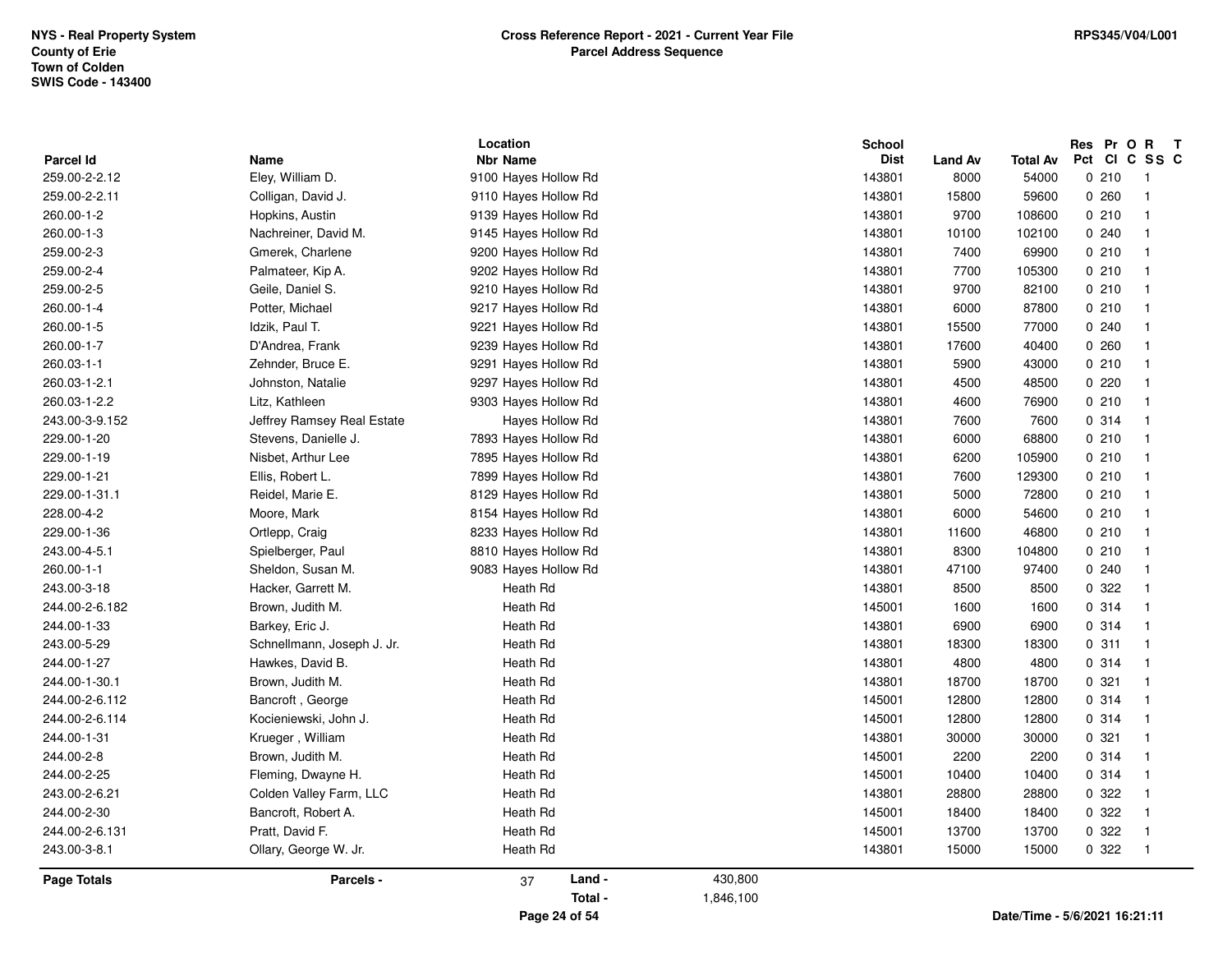| Parcel Id      | Name                        | Location<br><b>Nbr Name</b> |        |         | School<br><b>Dist</b> | <b>Land Av</b> | <b>Total Av</b> | Res Pr O R<br>Pct CI C SS C | $\mathbf{T}$             |
|----------------|-----------------------------|-----------------------------|--------|---------|-----------------------|----------------|-----------------|-----------------------------|--------------------------|
| 243.00-3-8.2   | Hacker, Garrett M.          | Heath Rd                    |        |         | 143801                | 23200          | 29200           | 0.312                       | $\overline{\phantom{1}}$ |
| 243.03-3-13    | Bouquin, Craig H.           | 8375 Heath Rd               |        |         | 143801                | 11200          | 39600           | 0210                        | $\overline{1}$           |
| 243.03-3-14    | Bouquin, Craig H.           | 8377 Heath Rd               |        |         | 143801                | 3600           | 58800           | 0210                        | $\overline{1}$           |
| 243.03-3-15    | Kief, Lawrence R.           | 8403 Heath Rd               |        |         | 143801                | 3800           | 39500           | 0210                        | $\overline{1}$           |
| 243.03-3-17.1  | Roman, Ronald F.            | 8413 Heath Rd               |        |         | 143801                | 12400          | 67600           | 0210                        | $\overline{1}$           |
| 243.03-3-16.1  | Best, Charles C.            | 8419 Heath Rd               |        |         | 143801                | 5600           | 95000           | 0210                        | $\mathbf{1}$             |
| 243.00-5-26    | Hanney, Richard W.          | 8423 Heath Rd               |        |         | 143801                | 500            | 500             | 0.311                       | $\overline{1}$           |
| 243.03-3-20    | Trinkle, Kevin J.           | 8433 Heath Rd               |        |         | 143801                | 5400           | 51300           | 0210                        | $\overline{1}$           |
| 243.03-3-18.1  | Beutner, Brian D.           | 8435/8437 Heath Rd          |        |         | 143801                | 12000          | 48700           | 0280                        | $\mathbf{1}$             |
| 243.03-3-21    | Baker, Andrew J.            | 8443 Heath Rd               |        |         | 143801                | 6600           | 58600           | 0210                        | $\overline{1}$           |
| 243.01-3-4.1   | McMahon, Martin A.          | 8448 Heath Rd               |        |         | 143801                | 11800          | 68800           | 0210                        | -1                       |
| 243.03-3-22    | Roesser, Edward L.          | 8465 Heath Rd               |        |         | 143801                | 16900          | 57900           | 0210                        | $\blacksquare$           |
| 243.01-3-3     | Kotlarsz, Adam              | 8466 Heath Rd               |        |         | 143801                | 6900           | 48600           | 0210                        | $\overline{1}$           |
| 243.01-3-1.2   | Domes, John W.              | 8476 Heath Rd               |        |         | 143801                | 14600          | 52900           | 0210                        | $\overline{1}$           |
| 243.03-3-23.11 | Nichols, Cody J.            | 8497 Heath Rd               |        |         | 143801                | 9200           | 46300           | 0210                        | $\overline{1}$           |
| 243.01-3-1.1   | Goetz, Mark                 | 8506 Heath Rd               |        |         | 143801                | 16500          | 78400           | 0210                        | $\mathbf{1}$             |
| 243.03-3-24.11 | Kruszka, John L.            | 8515 Heath Rd               |        |         | 143801                | 21800          | 101000          | 0.280                       | $\mathbf{1}$             |
| 243.00-2-6.221 | James A Cardone 2020 Rev Ti | 8650-2 Heath Rd             |        |         | 143801                | 17900          | 129300          | 0.240                       | $\mathbf{1}$             |
| 243.00-2-7     | Schiele, Brenton R.         | 8650-1 Heath Rd             |        |         | 143801                | 5700           | 66700           | 0210                        | $\overline{1}$           |
| 243.00-5-28    | Dreyfus, Kip                | 8653 Heath Rd               |        |         | 143801                | 3700           | 65200           | 0210                        | $\mathbf{1}$             |
| 243.00-2-8     | Feuz, Donald L.             | 8656 Heath Rd               |        |         | 143801                | 4500           | 81300           | 0210                        | $\overline{1}$           |
| 243.00-5-27    | Pericak, Christopher M.     | 8669 Heath Rd               |        |         | 143801                | 5100           | 91200           | 0210                        | $\overline{1}$           |
| 243.00-2-6.1   | Schneider, Michael Sr.      | 8670 Heath Rd               |        |         | 143801                | 10300          | 82400           | 0210                        | $\overline{1}$           |
| 243.00-5-25    | Achenbach, Karin E.         | 8709 Heath Rd               |        |         | 143801                | 7400           | 64000           | 0210                        | $\overline{1}$           |
| 243.00-3-2     | Krause, William H.          | 8710 Heath Rd               |        |         | 143801                | 5900           | 30900           | 0210                        | $\overline{1}$           |
| 243.00-3-3.1   | Kramer, Charles G.          | 8724 Heath Rd               |        |         | 143801                | 10500          | 73700           | 0210                        | $\overline{\mathbf{1}}$  |
| 243.00-5-23.1  | Hamm, Gerry                 | 8725 Heath Rd               |        |         | 143801                | 8700           | 75900           | 0210                        | $\overline{1}$           |
| 243.00-3-5     | Lima, Keith D.              | 8726 Heath Rd               |        |         | 143801                | 6000           | 62900           | 0210                        | -1                       |
| 243.00-3-6     | Nachreiner, Michael W.      | 8734 Heath Rd               |        |         | 143801                | 5500           | 87600           | 0210                        | $\overline{1}$           |
| 243.00-3-1     | Pijanowski, Leonard         | 8744 Heath Rd               |        |         | 143801                | 23800          | 116200          | 0220                        | $\overline{1}$           |
| 243.00-3-7     | Hacker, Garrett M.          | 8756 Heath Rd               |        |         | 143801                | 13200          | 74600           | 0.240                       | $\overline{1}$           |
| 243.00-5-19    | Fuhrmann, Travis            | 8761 Heath Rd               |        |         | 143801                | 6700           | 70000           | 0210                        | $\overline{1}$           |
| 243.00-5-18    | Bystryk, Thomas A. Jr.      | 8787 Heath Rd               |        |         | 143801                | 6700           | 113200          | 0210                        | $\overline{1}$           |
| 243.00-5-17    | Grundtisch, Nathan A.       | 8809 Heath Rd               |        |         | 143801                | 6200           | 61000           | 0210                        | $\overline{1}$           |
| 243.00-5-16    | Hofmeister, Robert G.       | 8817 Heath Rd               |        |         | 143801                | 5100           | 58800           | 0210                        | $\overline{1}$           |
| 243.00-5-15    | Bufton, Mark                | 8837 Heath Rd               |        |         | 143801                | 6600           | 81600           | 0210                        | -1                       |
| 244.00-1-28.1  | Grandits, Donald A.         | 9200 Heath Rd               |        |         | 143801                | 8800           | 69300           | 0210                        | $\overline{1}$           |
| Page Totals    | Parcels -                   | 37                          | Land - | 350,300 |                       |                |                 |                             |                          |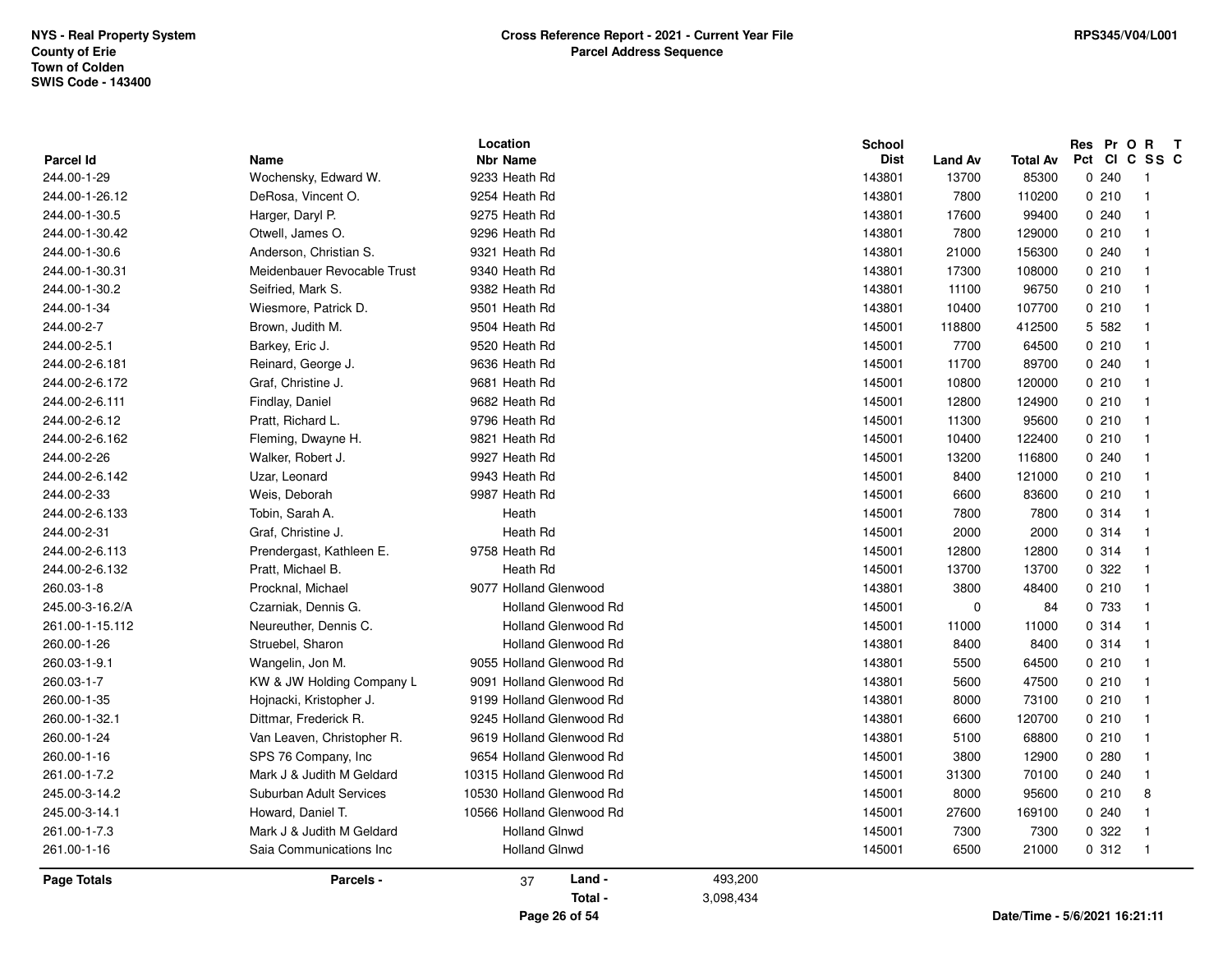| <b>Parcel Id</b>   | Name                         | Location<br><b>Nbr Name</b> |                      | <b>School</b><br><b>Dist</b> | <b>Land Av</b> | <b>Total Av</b> | <b>Res</b><br>Pct | Pr O R<br>т<br>CICSSC    |
|--------------------|------------------------------|-----------------------------|----------------------|------------------------------|----------------|-----------------|-------------------|--------------------------|
| 261.00-2-9.12      | Berger, Timothy/Laurie       | <b>Holland Glnwd</b>        |                      | 145001                       | 8600           | 8600            | 0.314             | - 1                      |
| 261.00-2-9.13      | Berger, Timothy/Laurie       | <b>Holland Glnwd</b>        |                      | 145001                       | 9400           | 9400            | 0.314             | $\overline{1}$           |
| 261.00-1-17        | Mark J & Judith M Geldard    | <b>Holland Glnwd</b>        |                      | 145001                       | 4600           | 4600            | 0 322             | - 1                      |
| 261.00-2-19.12     | Kirsch, Chad                 | <b>Holland Glnwd</b>        |                      | 145001                       | 7700           | 7700            | 0.314             | $\overline{1}$           |
| 261.00-2-22.4      | Kirsch, Chad                 | <b>Holland Glnwd</b>        |                      | 145001                       | 200            | 200             | 0.314             | -1                       |
| 261.00-2-23        | Hutchison, Christopher J.    | <b>Holland Glnwd</b>        |                      | 145001                       | 4300           | 4300            | 0.314             | $\overline{1}$           |
| 245.00-3-16.3      | Czarniak, Dennis G.          | <b>Holland Glnwd</b>        |                      | 145001                       | 15800          | 15800           | 0 323             | -1                       |
| 259.04-1-33        | Osetkowski, Stanley D.       | <b>Holland Glnwd</b>        |                      | 143801                       | 8000           | 8000            | 0.311             | - 1                      |
| 261.00-1-1.12      | Strauss, William             | <b>Holland Glnwd</b>        |                      | 145001                       | 24200          | 24200           | 0.322             | $\overline{1}$           |
| 260.00-1-9         | Hall, Charles M. Jr.         | <b>Holland Glnwd</b>        |                      | 143801                       | 13000          | 13000           | 0.314             | $\overline{1}$           |
| 260.00-1-12        | Len, Chelsea M.              | <b>Holland Glnwd</b>        |                      | 145001                       | 2500           | 2500            | 0.314             | $\overline{1}$           |
| 260.00-1-14.1      | Belle Star, Estates LP       | <b>Holland Glnwd</b>        |                      | 145001                       | 16000          | 16000           | 0.321             | $\overline{1}$           |
| 260.00-1-17.111    | Belle Starr, Estates LP      | <b>Holland Glnwd</b>        |                      | 145001                       | 44000          | 44000           | 0.322             | $\overline{1}$           |
| 260.00-1-17.212    | Elliott, Douglas             | <b>Holland Glnwd</b>        |                      | 145001                       | 6200           | 6200            | 0.314             | $\overline{1}$           |
| 260.00-1-23.11     | Ruth Bridgman Irrevocable    | <b>Holland Glnwd</b>        |                      | 143801                       | 37100          | 37100           | 0.105             | $\overline{1}$           |
| 260.00-1-25        | Struebel, James A.           | <b>Holland Glnwd</b>        |                      | 143801                       | 9400           | 9400            | 0 322             | - 1                      |
| 260.00-1-29.1      | Johnson Revocable Trust, Bru | <b>Holland Glnwd</b>        |                      | 143801                       | 19700          | 19700           | 0.321             | $\overline{1}$           |
| 260.00-1-34        | Hojnacki, Kristopher J.      | <b>Holland Glnwd</b>        |                      | 143801                       | 3200           | 3200            | 0 323             | $\overline{1}$           |
| 245.00-2-20.111    | Vanderbosch, Deena           | <b>Holland Glnwd</b>        |                      | 145001                       | 16100          | 16100           | 0.322             | $\overline{1}$           |
| 245.00-2-20.12     | Grom, Kevin                  | <b>Holland Glnwd</b>        |                      | 145001                       | 7400           | 19900           | 0.312             | $\overline{1}$           |
| 245.00-2-20.2      | Grom, Richard V.             | <b>Holland Glnwd</b>        |                      | 145001                       | 9900           | 9900            | 0 322             | - 1                      |
| 245.00-2-20.3      | Green, Marilyn G.            | <b>Holland Glnwd</b>        |                      | 145001                       | 8700           | 8700            | 0 323             | - 1                      |
| 245.00-2-20.4      | Gollwitzer, Megan E.         | <b>Holland Glnwd</b>        |                      | 145001                       | 11000          | 11000           | 0 322             | $\overline{1}$           |
| 245.00-2-21.2      | Fino, Gary N.                | <b>Holland Glnwd</b>        |                      | 145001                       | 16000          | 16000           | 0 322             | $\overline{1}$           |
| 260.03-1-3         | Shea, Thomas M.              | <b>Holland Glnwd</b>        |                      | 143801                       | 6300           | 6300            | 0.314             | $\overline{1}$           |
| 261.00-1-1.131     | Chase, John W.               | <b>Holland Glnwd</b>        |                      | 145001                       | 26800          | 26800           | 0.105             | - 1                      |
| 245.00-3-10./A     | Pan Energy Co Inc            | 29-17674 Holland Glnwd      |                      | 143801                       | $\mathbf 0$    | 0               | 0 733             | $\overline{\phantom{0}}$ |
| 260.03-1-4         | Haberly, Nancy L.            | 9208 Holland Glnwd          |                      | 143801                       | 6200           | 70100           | 0210              | $\overline{1}$           |
| 260.03-1-5         | Pietraszek, Gerald&Susanne   | 9230 Holland Glnwd          |                      | 143801                       | 4300           | 71500           | 0210              | $\overline{1}$           |
| 260.00-1-8         | Hall, Charles M. Jr.         | 9238 Holland Glnwd          |                      | 143801                       | 5100           | 118300          | 0210              | - 1                      |
| 260.00-1-31        | Kerlin, Joe Dennis           | 9285 Holland Glnwd          |                      | 143801                       | 5300           | 46500           | 0210              | - 1                      |
| 260.00-1-29.211    | Torre, Andrew M.             | 9309 Holland Glnwd          |                      | 143801                       | 14200          | 169900          | 0.240             | -1                       |
|                    |                              | 9359 Holland Glnwd          |                      |                              |                |                 |                   | -1                       |
| 260.00-1-29.212    | Kollatz, Edward C.           |                             |                      | 143801                       | 8400           | 77300           | 0.240             | $\overline{1}$           |
| 260.00-1-10        | Grabowski, Gregory Stanley   | 9368 Holland Glnwd          |                      | 143801                       | 8100           | 65000           | 0210              |                          |
| 260.00-1-11.1      | Len, Chelsea M.              | 9410 Holland Glnwd          |                      | 145001                       | 5500           | 44400           | 0210              | $\overline{1}$           |
| 260.00-1-13.2      | Walker, Deborah S.           | 9470 Holland Glnwd          |                      | 145001                       | 4500           | 51900           | 0210              | $\overline{1}$           |
| 260.00-1-15        | Pikula, Daniel J.            | 9498 Holland Glnwd          |                      | 145001                       | 3600           | 75700           | 0210              | $\overline{\phantom{1}}$ |
| <b>Page Totals</b> | Parcels -                    | Land -<br>37<br>Total -     | 401,300<br>1,139,200 |                              |                |                 |                   |                          |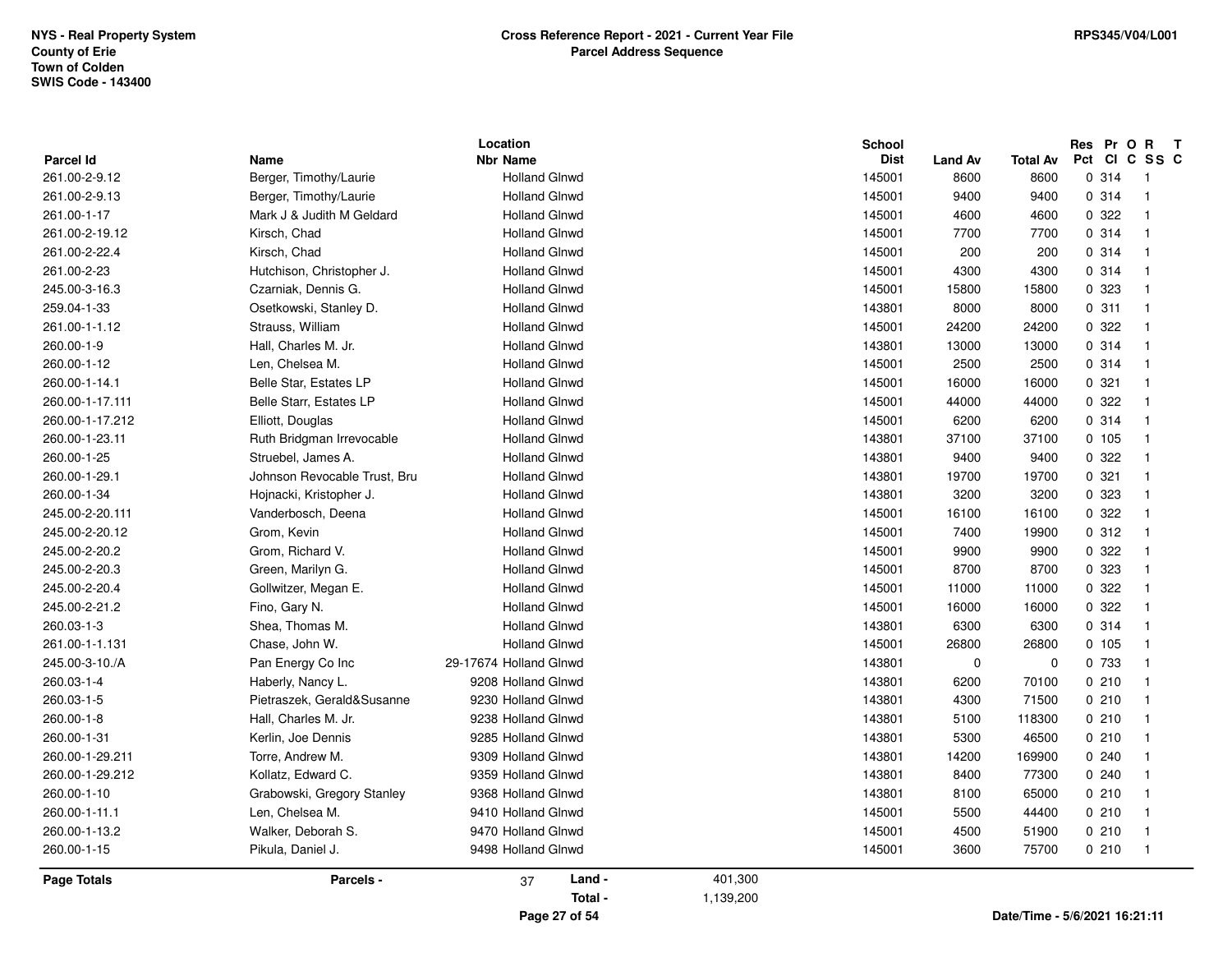| <b>Parcel Id</b>   | <b>Name</b>                   | Location<br><b>Nbr Name</b> |         | <b>School</b><br><b>Dist</b> | <b>Land Av</b> | <b>Total Av</b> | Res Pr O R | $\mathbf{T}$<br>Pct CI C SS C |
|--------------------|-------------------------------|-----------------------------|---------|------------------------------|----------------|-----------------|------------|-------------------------------|
| 260.00-1-28        | Domes, Kevin                  | 9507 Holland Glnwd          |         | 143801                       | 5300           | 108700          | 0210       | - 1                           |
| 260.00-1-27        | Peterson, Richard E.          | 9519 Holland Glnwd          |         | 143801                       | 5400           | 69800           | 0210       | $\overline{1}$                |
| 260.00-1-17.22     | Elliott, Douglas              | 9520 Holland Glnwd          |         | 145001                       | 6200           | 88900           | 0210       | $\overline{1}$                |
| 260.00-1-17.211    | Lewandowski, Scott A.         | 9610 Holland Glnwd          |         | 145001                       | 8100           | 145900          | 0210       | $\overline{1}$                |
| 260.00-1-23.2      | Bolibrzuch, Rebekah M.        | 9621 Holland Glnwd          |         | 143801                       | 6200           | 27500           | 0210       | $\overline{1}$                |
| 260.00-1-23.12     | Steiner, Dustin R.            | 9631 Holland Glnwd          |         | 143801                       | 6200           | 78200           | 0210       | - 1                           |
| 260.00-1-17.12     | Macswan, Jill                 | 9830 Holland Glnwd          |         | 145001                       | 13500          | 13500           | 0 322      | -1                            |
| 260.00-1-18        | Durshordewe, Kim              | 9840 Holland Glnwd          |         | 145001                       | 9500           | 62200           | 0210       | $\overline{1}$                |
| 260.00-1-22.12     | Carrow, Bruce L.              | 9861 Holland Glnwd          |         | 145001                       | 46600          | 125700          | 0.240      | $\overline{1}$                |
| 261.00-1-1.132     | Montgomery, Richard Allen Jr. | 10159 Holland Glnwd         |         | 145001                       | 9500           | 102600          | 0210       | $\overline{1}$                |
| 261.00-1-6         | Strauss, William John         | 10161 Holland Glnwd         |         | 145001                       | 10300          | 48500           | 0.240      | -1                            |
| 261.00-1-15.111    | Neureuther, Brodie            | 10229 Holland Glnwd         |         | 145001                       | 31800          | 76400           | 0.240      | -1                            |
| 245.00-3-10        |                               | 10234 Holland Glnwd         |         | 145001                       |                | 67400           | 0.240      | $\overline{1}$                |
|                    | Huber, William                |                             |         |                              | 29000          |                 | 0210       | $\overline{1}$                |
| 261.00-1-15.12     | Abramo, Patrick M.            | 10237 Holland Glnwd         |         | 145001                       | 9500           | 91700           |            |                               |
| 261.00-1-15.2      | Rowan, Joan M.                | 10251 Holland Glnwd         |         | 145001                       | 9500           | 106500          | 0210       | -1                            |
| 261.00-1-18        | Geldard, David                | 10287 Holland Glnwd         |         | 145001                       | 7100           | 86300           | 0210       | - 1                           |
| 261.00-1-7.12      | Masterson, Daniel P.          | 10303 Holland Glnwd         |         | 145001                       | 8500           | 52300           | 0.240      | $\overline{1}$                |
| 261.00-1-8         | Simmons, Bernard              | 10391 Holland Glnwd         |         | 145001                       | 12700          | 17700           | 0210       | $\overline{1}$                |
| 245.00-3-11.1      | Fornes Enterprises Inc        | 10438 Holland Glnwd         |         | 145001                       | 135600         | 326200          | 0.552      | $\overline{1}$                |
| 261.00-1-9.1       | Vergien, Mark D.              | 10477 Holland Glnwd         |         | 145001                       | 80300          | 132100          | 0, 120     | -1                            |
| 261.00-1-14        | White, Paul J.                | 10515 Holland Glnwd         |         | 145001                       | 5400           | 89100           | 0210       | $\overline{1}$                |
| 245.00-3-15        | Brant, Robert D. Sr.          | 10586 Holland Glnwd         |         | 145001                       | 4800           | 75700           | 0210       | $\overline{1}$                |
| 261.00-1-12.1      | Rensel, Dallas                | 10591 Holland Glnwd         |         | 145001                       | 39400          | 149100          | 0.240      | $\overline{1}$                |
| 245.00-3-16.1      | Czarniak, Dennis G.           | 10622 Holland Glnwd         |         | 145001                       | 7600           | 70300           | 0.240      | $\overline{1}$                |
| 245.00-3-16.2      | Czarniak, Dennis G.           | 10628 Holland Glnwd         |         | 145001                       | 7600           | 58700           | 0210       | -1                            |
| 245.00-2-20.5      | Grom, Robert A.               | 10638 Holland Glnwd         |         | 145001                       | 11000          | 11000           | 0.322      | - 1                           |
| 261.00-2-1         | Judd, Michael L.              | 10643 Holland Glnwd         |         | 145001                       | 3800           | 3800            | 0.314      | $\overline{1}$                |
| 261.00-2-2         | Judd, Michael L.              | 10653 Holland Glnwd         |         | 145001                       | 26900          | 86300           | 66 240     | $\overline{1}$                |
| 261.00-2-3         | Brown, Karen M.               | 10659 Holland Glnwd         |         | 145001                       | 5800           | 67500           | 0210       | $\overline{1}$                |
| 261.00-2-5         | Wurzer, Anthony W. Jr.        | 10663 Holland Glnwd         |         | 145001                       | 9700           | 73100           | 0210       | -1                            |
| 261.00-2-4.1       | Hutchison, Christopher J.     | 10703 Holland Glnwd         |         | 145001                       | 7000           | 99000           | 0210       | - 1                           |
| 261.00-2-24.1      | Costello, Henry M.            | 10723 Holland Glnwd         |         | 145001                       | 10100          | 132000          | 0210       | $\overline{1}$                |
| 261.00-2-24.2      | Suplicki, Kevin R.            | 10741 Holland Glnwd         |         | 145001                       | 5100           | 102500          | 0210       | $\overline{1}$                |
| 261.00-2-7         | Walker, Randy                 | 10757 Holland Glnwd         |         | 145001                       | 5800           | 64500           | 0210       | $\overline{1}$                |
| 245.00-2-32        | French, James E.              | 10760 Holland Glnwd         |         | 145001                       | 8000           | 93200           | 0210       | -1                            |
| 245.00-2-21.1      | Doran, Ashley E.              | 10776 Holland Glnwd         |         | 145001                       | 16000          | 17200           | 0.312      | - 1                           |
| 245.00-2-31.2      | Murphy, Steven A.             | 10795 Holland Glnwd         |         | 145001                       | 10700          | 10700           | 0210       | $\overline{1}$                |
| <b>Page Totals</b> | Parcels -                     | Land -<br>37<br>Total -     | 635,500 |                              |                |                 |            |                               |

**Page 28 of 54**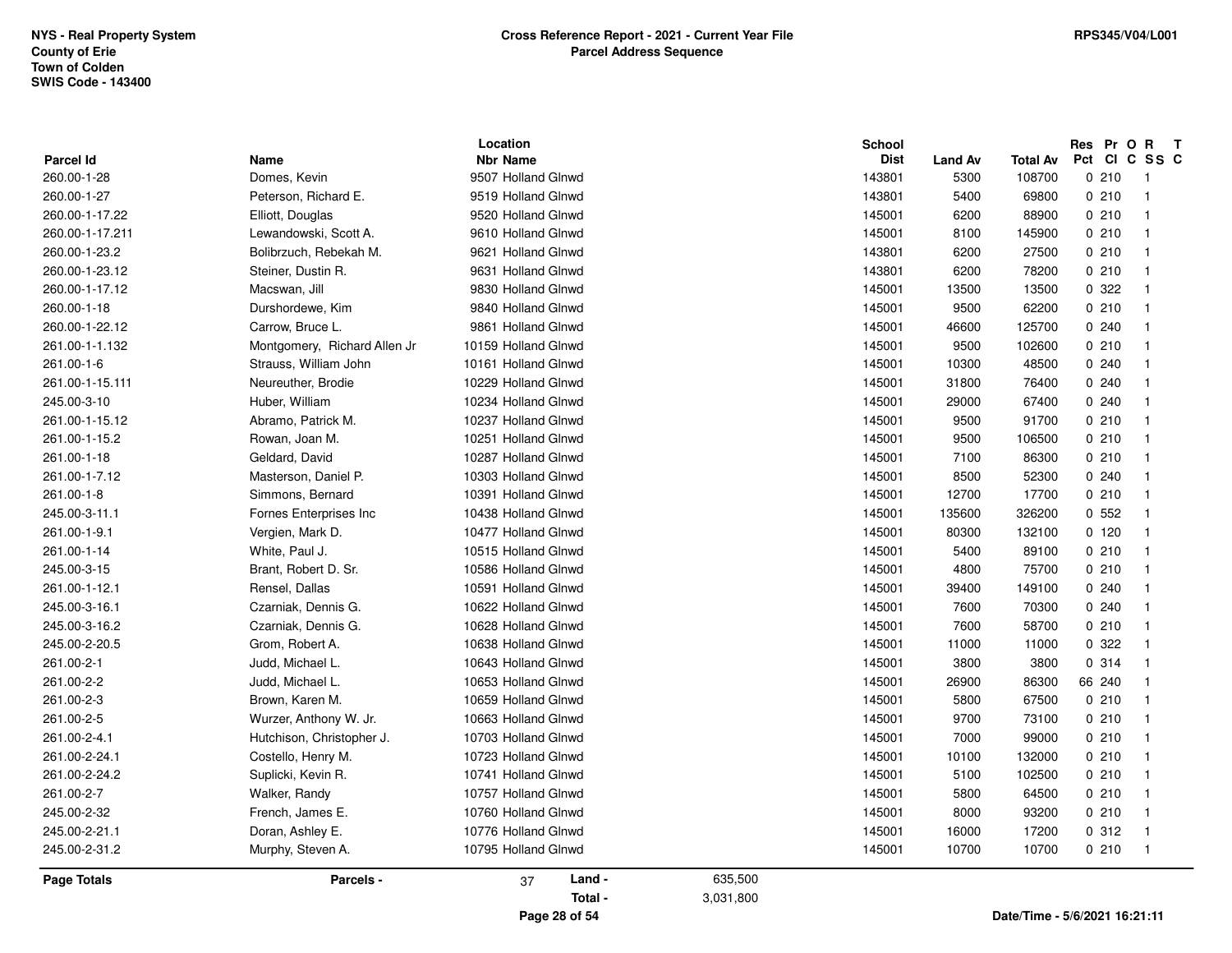| <b>Page Totals</b>            | Parcels -                                             | 37                             | Land -<br>Total - | 479,055<br>1,781,155 |                  |                |                |                |                                            |
|-------------------------------|-------------------------------------------------------|--------------------------------|-------------------|----------------------|------------------|----------------|----------------|----------------|--------------------------------------------|
|                               |                                                       |                                |                   |                      |                  |                |                |                |                                            |
| 214.00-3-40                   | Kenneth Ziccarelli 2020                               | 7521 Irish Rd                  |                   |                      | 143801           | 12500          | 83500          | 0210           | $\overline{\phantom{0}}$ 1                 |
| 214.00-3-42                   | Joyce, Andrea L.                                      | 7517 Irish Rd                  |                   |                      | 143801           | 10800          | 84400          | 0210           | $\overline{1}$                             |
| 213.00-5-6.22                 | Farago-Gorecki, Cecilia A.<br>Cerone, Michael J. III. | 7508 Irish Rd                  |                   |                      | 143801           | 12000          | 111700         | 0210           | - 1                                        |
| 214.00-3-43.1                 | Smith, Dorothy V.                                     | 7465 Irish Rd<br>7499 Irish Rd |                   |                      | 143801<br>143801 | 11200<br>10700 | 43500<br>24100 | 0210           | $\overline{1}$                             |
| 213.00-5-6.212<br>214.00-3-45 | <b>Frederick Tornow Special</b>                       | 7454 Irish Rd                  |                   |                      | 143801           | 12200          | 62300          | 0210<br>0210   | $\overline{1}$<br>$\overline{1}$           |
| 214.00-3-46                   | Macchioni, Susan M.                                   | 7451 Irish Rd                  |                   |                      | 143801           | 9500           | 64900          | 0210           | $\overline{1}$                             |
| 213.00-5-19                   | Devlin, Daniel                                        | 7430 Irish Rd                  |                   |                      | 143801           | 10400          | 86000          | 0210           | - 1                                        |
| 214.00-3-3                    | Ellis, Richard A.                                     | 7427 Irish Rd                  |                   |                      | 143801           | 9600           | 64900          | 0210           | $\overline{1}$                             |
| 214.00-3-1                    | MacLean, Michele                                      | 7411 Irish Rd                  |                   |                      | 143801           | 7600           | 48000          | 0210           | - 1                                        |
|                               |                                                       |                                |                   |                      |                  |                |                |                |                                            |
| 228.00-4-21                   | Oleske, George F.                                     | Irish Rd                       |                   |                      | 143801<br>143801 | 10200          | 19400<br>10200 | 0.314          | $\overline{1}$                             |
| 214.00-3-41<br>228.00-4-7     | Wiese, James A.<br>Shanley, Richard G.                | Irish Rd<br>Irish Rd           |                   |                      | 143801           | 4800<br>19400  | 5000           | 0.312<br>0 322 | $\overline{\phantom{0}}$ 1<br>- 1          |
| 228.00-3-21.112               | Ellis, Brendan Kelly                                  | Irish Rd                       |                   |                      | 143801           | 12100          | 12100          | 0.314          |                                            |
| 214.00-3-38.12                | Calleri, Lawrence J.                                  | Irish Rd                       |                   |                      | 143801           | 16200          | 16200          | 0.322          | $\overline{1}$<br>$\overline{\phantom{0}}$ |
| 214.00-3-38.11                | Basiak, Joseph W.                                     | Irish Rd                       |                   |                      | 143801           | 15800          | 15800          | 0.314          | $\overline{\phantom{0}}$                   |
| 228.00-4-24                   | Ollary, George W. Jr.                                 | Irish Rd                       |                   |                      | 143801           | 4900           | 4900           | 0.322          | $\overline{1}$                             |
| 228.00-3-9                    | Gavin, Theodore W.                                    | Irish Rd                       |                   |                      | 143801           | 8300           | 8300           | 0.314          | $\overline{1}$                             |
| 228.00-4-12.122               | Ollary, George W. Jr.                                 | Irish Rd                       |                   |                      | 143801           | 1800           | 1800           | 0.314          | $\overline{1}$                             |
| 228.00-3-6                    | Varney, Ted                                           | Irish Rd                       |                   |                      | 143801           | 8300           | 8300           | 0.314          | $\overline{1}$                             |
| 228.00-3-5.1                  | Abernethy, Kim L.                                     | Irish Rd                       |                   |                      | 143801           | 20000          | 26400          | 0.260          | - 1                                        |
| 228.00-4-16.2                 | Neumann, Edward                                       | Irish Rd                       |                   |                      | 143801           | 11000          | 11000          | 0.314          | $\overline{1}$                             |
| 228.00-4-25                   | Bourque, Alex                                         | Irish Rd                       |                   |                      | 143801           | 9300           | 9300           | 0 322          | $\overline{1}$                             |
| 213.00-5-20.2                 | Millard, James M.                                     | Irish Rd                       |                   |                      | 143801           | 10700          | 10700          | 0.314          | $\overline{1}$                             |
| 213.00-5-20.1                 | Bower, David A.                                       | Irish Rd                       |                   |                      | 143801           | 13200          | 13200          | 0.322          | - 1                                        |
| 228.00-3-25.1                 | Fisher, Robert E. Jr.                                 | Irish Rd                       |                   |                      | 143801           | 6500           | 6500           | 0.311          | $\overline{1}$                             |
| 228.00-1-21                   | Buffalo & Pittsburgh                                  | Including Cuts & Fills         |                   |                      | 143801           | 30255          | 30255          | 0682           | $\overline{1}$                             |
| 261.00-2-22.3                 | Oehler, Alice A.                                      | 10895 Holland Glnwd Rd         |                   |                      | 145001           | 7700           | 90200          | 0210           | - 1                                        |
| 245.00-2-20.112               | Grom, Kevin M.                                        | 10684 Holland Glnwd Rd         |                   |                      | 145001           | 6000           | 33500          | 0210           | - 1                                        |
| 245.00-2-29.1                 | Reed, Richard F. Jr.                                  | 10992 Holland Glnwd            |                   |                      | 145001           | 5700           | 59300          | 0210           | - 1                                        |
| 245.00-2-30.1                 | Pfeil, Bruce A.                                       | 10984 Holland Glnwd            |                   |                      | 145001           | 3400           | 50500          | 0220           | $\overline{1}$                             |
| 245.00-2-39                   | Walter, Michael                                       | 10962 Holland Glnwd            |                   |                      | 145001           | 15400          | 139900         | 0240           | - 1                                        |
| 245.00-2-36.12                | Cimino, Bradley S.                                    | 10952 Holland Glnwd            |                   |                      | 145001           | 7500           | 86800          | 0210           | $\overline{1}$                             |
| 261.00-2-26.11                | Secord, Ryan                                          | 10951 Holland Glnwd            |                   |                      | 145001           | 84600          | 145400         | 0.240          | - 1                                        |
| 261.00-2-21.1                 | Kirsch, Chad                                          | 10885 Holland Glnwd            |                   |                      | 145001           | 5000           | 58800          | 0.210          | $\overline{1}$                             |
| 245.00-2-22.1                 | Fino, Gary N.                                         | 10858 Holland Glnwd            |                   |                      | 145001           | 26900          | 137300         | 0.240          | $\overline{1}$                             |
| 245.00-2-31.1                 | Murphy, Steven A.                                     | 10838 Holland Glnwd            |                   |                      | 145001           | 7600           | 96800          | 0210           | - 1                                        |
| Parcel Id                     | Name                                                  | <b>Nbr Name</b>                |                   |                      | <b>Dist</b>      | <b>Land Av</b> | Total Av       |                | Pct CI C SS C                              |
|                               |                                                       | Location                       |                   |                      | School           |                |                | Res Pr O R     | $\mathbf{T}$                               |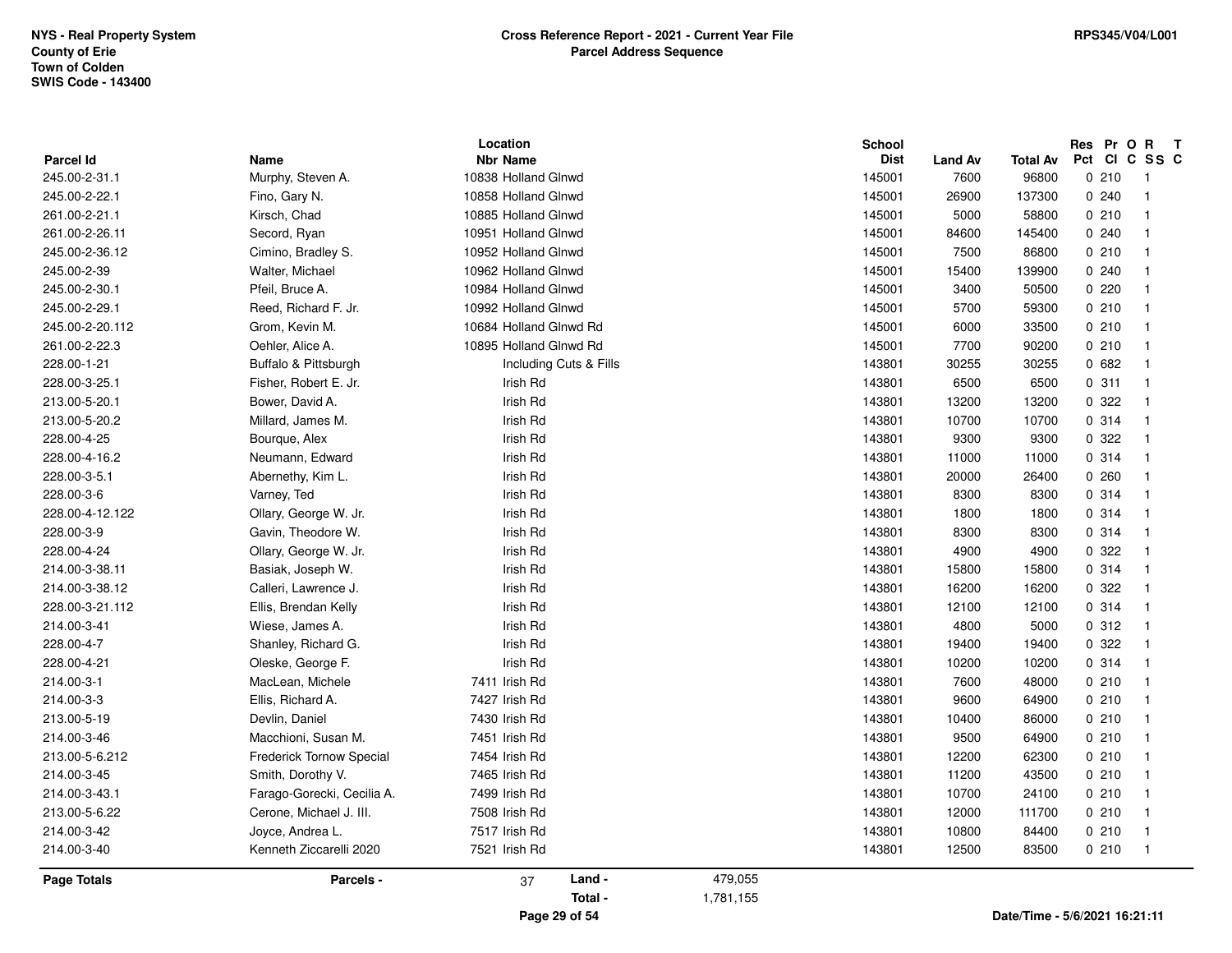|                    |                          | Location        | <b>School</b> |                |          | Res Pr O R T  |                |
|--------------------|--------------------------|-----------------|---------------|----------------|----------|---------------|----------------|
| <b>Parcel Id</b>   | Name                     | <b>Nbr Name</b> | <b>Dist</b>   | <b>Land Av</b> | Total Av | Pct<br>CICSSC |                |
| 213.00-5-7         | Bufton, David            | 7564 Irish Rd   | 143801        | 41800          | 68200    | 66 240        | - 1            |
| 213.00-5-8         | McKellar, David J.       | 7606 Irish Rd   | 143801        | 10400          | 68000    | 0210          | $\overline{1}$ |
| 214.00-3-39        | Siegel, Carolyn          | 7615 Irish Rd   | 143801        | 14700          | 121600   | 0.240         | -1             |
| 214.00-3-38.2      | Basiak, Joseph W.        | 7629 Irish Rd   | 143801        | 14000          | 112700   | 0210          | -1             |
| 213.00-5-9.12      | Hays, Kevin P.           | 7674 Irish Rd   | 143801        | 17000          | 109100   | 0.240         |                |
| 214.00-3-37        | Hoffman, Todd            | 7751 Irish Rd   | 143801        | 19300          | 110600   | 77 240        |                |
| 213.00-5-21        | Goodrich, Julia          | 7780 Irish Rd   | 143801        | 10600          | 84100    | 0210          |                |
| 228.00-3-30        | Wittmer, Brian           | 7818 Irish Rd   | 143801        | 12600          | 98100    | 0210          |                |
| 228.00-3-32        | Riter, Frances A.        | 7869 Irish Rd   | 143801        | 12800          | 102500   | 0210          |                |
| 228.00-3-1.12      | Offhaus, Mark A.         | 7872 Irish Rd   | 143801        | 14500          | 115200   | 0240          |                |
| 228.00-3-4         | Offhaus, Mary Ann        | 7896 Irish Rd   | 143801        | 14200          | 62300    | 0210          |                |
| 228.00-3-22        | Pefley, Eric             | 7904 Irish Rd   | 143801        | 7300           | 93400    | 0210          |                |
| 228.00-3-21.2      | Ellis, Brendan Kelly     | 7915 Irish Rd   | 143801        | 10900          | 86200    | 0210          | -1             |
| 228.00-3-23        | Hartenstein, Pedro N.    | 7932 Irish Rd   | 143801        | 7500           | 84500    | 0210          |                |
| 228.00-3-21.111    | Kelly, Shirley P.        | 7941 Irish Rd   | 143801        | 6900           | 59300    | 0210          |                |
| 228.00-3-7.1       | Gavin, Theodore W.       | 7942 Irish Rd   | 143801        | 10200          | 71100    | 0210          |                |
| 228.00-3-21.12     | Kelly, James Raymond     | 7961 Irish Rd   | 143801        | 8100           | 52200    | 0.240         | -1             |
| 228.00-3-10        | Youra, John M.           | 7968 Irish Rd   | 143801        | 14500          | 14500    | 0 310         |                |
| 228.00-3-19        | Szczygiel, Pearl M.      | 8008 Irish Rd   | 143801        | 12500          | 75000    | 0.240         |                |
| 228.00-3-20        | Thomas, Betty J.         | 8049 Irish Rd   | 143801        | 12800          | 35000    | 0.240         |                |
| 228.00-3-25.2      | Gawronski, Sarah         | 8068 Irish Rd   | 143801        | 11100          | 133100   | 0210          |                |
| 228.00-3-24.22     | Fisher, Jason M.         | 8081 Irish Rd   | 143801        | 9100           | 116700   | 0210          | -1             |
| 228.00-3-24.1      | Pawlowski, Kristin A.    | 8096 Irish Rd   | 143801        | 12800          | 46900    | 0210          |                |
| 228.00-3-26        | Byrne, Daniel J.         | 8116 Irish Rd   | 143801        | 13700          | 99700    | 0.240         |                |
| 228.00-3-24.21     | Fisher, Peter            | 8119 Irish Rd   | 143801        | 21400          | 182070   | 0240          |                |
| 228.00-4-1.11      | Perkins, Michael R.      | 8135 Irish Rd   | 143801        | 12600          | 97500    | 0.240         |                |
| 228.00-4-22        | Benzin, Peter C.         | 8148 Irish Rd   | 143801        | 9500           | 65400    | 0210          |                |
| 228.00-4-20        | Oleske, George F.        | 8176 Irish Rd   | 143801        | 5500           | 51300    | 0210          |                |
| 228.00-4-16.1      | Punaro, Derek            | 8228 Irish Rd   | 143801        | 11000          | 11000    | 0.314         |                |
| 228.00-4-15.2      | Urbino, Patti A.         | 8258 Irish Rd   | 143801        | 7500           | 50800    | 0210          |                |
| 228.00-4-15.1      | Keem, Patrick J. Jr.     | 8292 Irish Rd   | 143801        | 18600          | 98200    | 0240          |                |
| 228.00-4-14        | Aldstadt, Stephen J.     | 8316 Irish Rd   | 143801        | 10500          | 61900    | 0210          |                |
| 228.00-4-26        | Offhaus, Nikki           | 8350 Irish Rd   | 143801        | 21000          | 102000   | 0.240         | -1             |
| 228.00-4-11.1      | The Brinkel Family Trust | 8386 Irish Rd   | 143801        | 19100          | 109300   | 0240          |                |
| 213.00-3-14        | Clark, Russell A.        | Knapp Rd        | 143801        | 17200          | 17200    | 0.322         |                |
| 214.00-3-7.112     | Laing, Robert            | Knapp Rd        | 143801        | 11200          | 11200    | 0.314         |                |
| 213.00-3-21        | Church Aloy Conzaga      | Knapp Rd        | 143801        | 2800           | 2800     | 0.314         | 8              |
| <b>Page Totals</b> | Parcels -                | Land -<br>37    | 487,200       |                |          |               |                |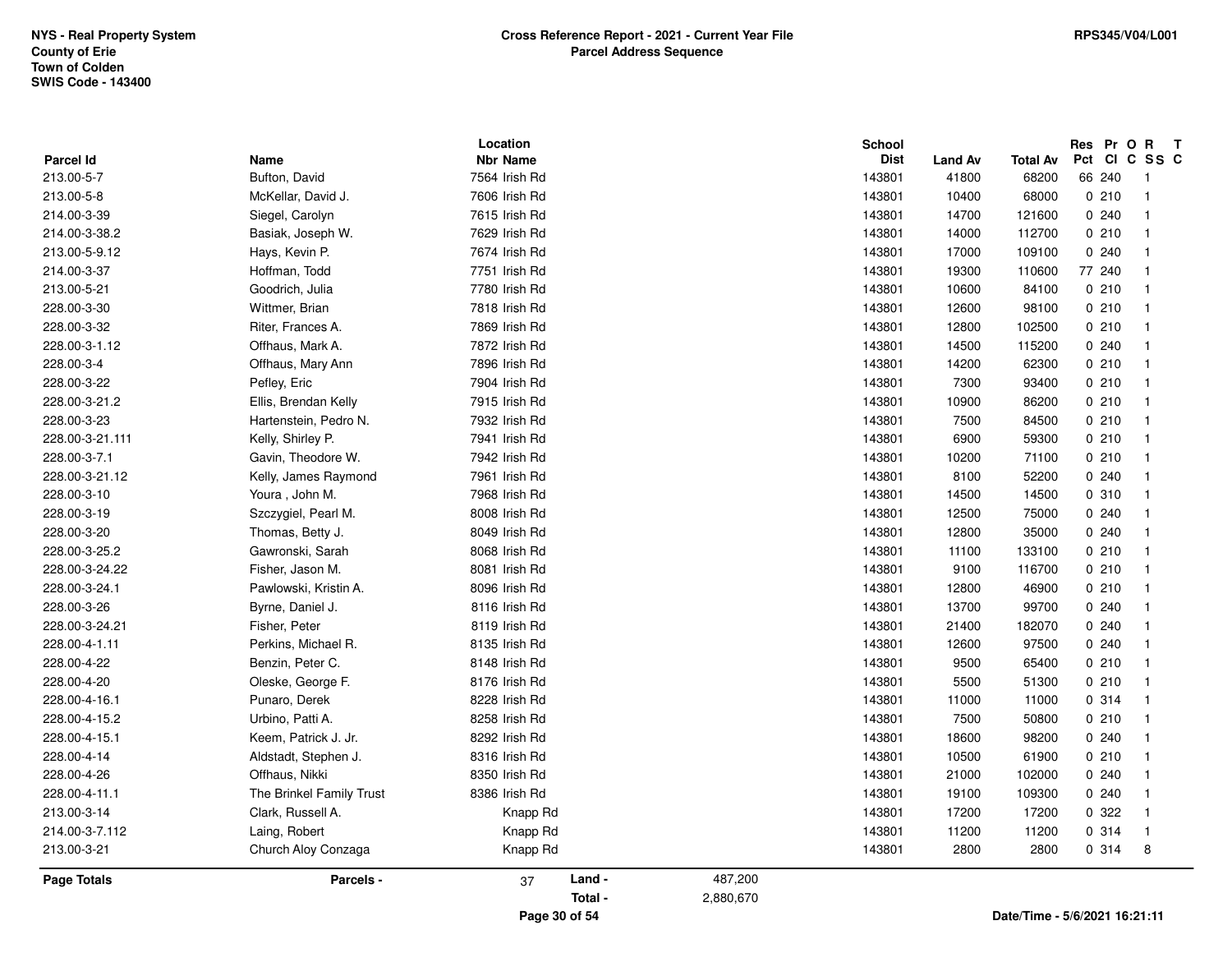|                    |                            | Location        |                      | <b>School</b> |                |                 | Res Pr O R T |                |
|--------------------|----------------------------|-----------------|----------------------|---------------|----------------|-----------------|--------------|----------------|
| Parcel Id          | Name                       | <b>Nbr Name</b> |                      | <b>Dist</b>   | <b>Land Av</b> | <b>Total Av</b> | Pct          | CICSSC         |
| 213.00-3-22        | Deck, Shelby               | Knapp Rd        |                      | 143801        | 8700           | 8700            | 0 322        | $\overline{1}$ |
| 213.00-3-23        | St. Aloysius Gonzaga       | Knapp Rd        |                      | 143801        | 5800           | 5800            | 0 323        | 8              |
| 214.00-3-2         | Rachinger, Eva             | Knapp Rd        |                      | 143801        | 6900           | 6900            | 0 314        |                |
| 213.00-5-4.12      | Kabel, George              | Knapp Rd        |                      | 143801        | 4600           | 4600            | 0.314        |                |
| 213.00-5-4.13      | Sheridan, Peter W.         | Knapp Rd        |                      | 143801        | 3700           | 3700            | 0.314        |                |
| 213.00-3-20.1      | Deck, Shelby               | Knapp Rd        |                      | 143801        | 10900          | 10900           | 0 314        |                |
| 213.00-4-17.22     | Brooks, Lawrence M.        | Knapp Rd        |                      | 143801        | 15800          | 15800           | 0 322        |                |
| 213.00-6-2         | Holmes, Thomas W.          | 8225 Knapp Rd   |                      | 143801        | 9600           | 53400           | 0210         |                |
| 213.00-2-12.1      | Trzewieczynski, Michael S. | 8238 Knapp Rd   |                      | 143801        | 10400          | 114100          | 0210         |                |
| 213.00-6-3         | Blair, Dale G.             | 8243 Knapp Rd   |                      | 143801        | 9200           | 57500           | 0210         |                |
| 213.00-6-4         | Stucker, Louis E.          | 8263 Knapp Rd   |                      | 143801        | 6900           | 58900           | 0210         |                |
| 213.00-2-9.11      | Schenne, Ronald A.         | 8270 Knapp Rd   |                      | 143801        | 19100          | 126900          | 0.240        |                |
| 213.00-6-5         | Mariea, Bridget A.         | 8291 Knapp Rd   |                      | 143801        | 12900          | 89500           | 0210         |                |
| 213.00-6-6         | Qualiana, Victoria C.      | 8303 Knapp Rd   |                      | 143801        | 9500           | 54600           | 0210         |                |
| 213.00-6-7.1       | Kerlin, Dylan J.           | 8321 Knapp Rd   |                      | 143801        | 8300           | 60000           | 0210         |                |
| 213.00-6-8.1       | Giermek, Bernard J. Jr.    | 8331 Knapp Rd   |                      | 143801        | 9500           | 81100           | 0210         |                |
| 213.00-6-9         | Lechevet, Stacey A.        | 8335 Knapp Rd   |                      | 143801        | 11100          | 50700           | 0210         |                |
| 213.00-2-10        | Godios, Peter              | 8336 Knapp Rd   |                      | 143801        | 9800           | 114000          | 0210         |                |
| 213.00-6-10        | Lechevet, Stacey A.        | 8371 Knapp Rd   |                      | 143801        | 9200           | 9200            | 0.314        |                |
| 213.00-6-11.1      | D'Amico, Scott             | 8373 Knapp Rd   |                      | 143801        | 9400           | 63900           | 0210         |                |
| 213.00-6-12        | Chrostowski, David P.      | 8389 Knapp Rd   |                      | 143801        | 9300           | 83700           | 0210         |                |
| 213.00-6-13.1      | Russell, Matthew R.        | 8397 Knapp Rd   |                      | 143801        | 7000           | 45600           | 0210         |                |
| 213.00-6-15        | Prokop, Todd L.            | 8415 Knapp Rd   |                      | 143801        | 7100           | 63700           | 0210         |                |
| 213.00-6-16        | Valentin, Diane R.         | 8425 Knapp Rd   |                      | 143801        | 7200           | 50900           | 0210         |                |
| 213.00-3-19        | Trzcinski, Edward P.       | 8426 Knapp Rd   |                      | 143801        | 14000          | 73600           | 0210         |                |
| 213.00-3-18        | Lounsbury, Herbert N. Jr.  | 8432 Knapp Rd   |                      | 143801        | 9500           | 79600           | 0210         |                |
| 213.00-6-17.1      | Whelan, Brian              | 8443 Knapp Rd   |                      | 143801        | 10100          | 78900           | 0210         |                |
| 213.00-3-17        | Lockhart, Robert           | 8448 Knapp Rd   |                      | 143801        | 9600           | 59500           | 0210         |                |
| 213.00-6-18.11     | Dziulko, Thomas            | 8463 Knapp Rd   |                      | 143801        | 35200          | 123600          | 66 240       |                |
| 213.00-3-16        | Hall, Robert W. III.       | 8480 Knapp Rd   |                      | 143801        | 9500           | 64700           | 0210         |                |
| 213.00-6-20        | Koegel, Michael R.         | 8505 Knapp Rd   |                      | 143801        | 9400           | 56000           | 0210         |                |
| 213.00-6-19.1      | Lapp, Michael H.           | 8507 Knapp Rd   |                      | 143801        | 9600           | 75200           | 0210         |                |
| 213.00-3-15        | Clark, Helen               | 8512 Knapp Rd   |                      | 143801        | 9200           | 62600           | 0210         |                |
| 213.00-6-22        | Giglio, Harold L.          | 8537 Knapp Rd   |                      | 143801        | 9500           | 92400           | 75 215       |                |
| 213.00-6-21        | Horschel, Bernard P.       | 8547 Knapp Rd   |                      | 143801        | 9800           | 45500           | 0210         |                |
| 213.00-3-9.1       | Wettlaufer, Eric M.        | 8558 Knapp Rd   |                      | 143801        | 39100          | 156600          | 0.240        |                |
| 213.00-3-9.2       | Moudgil, Nishaker          | 8580 Knapp Rd   |                      | 143801        | 12500          | 91000           | 0210         | $\overline{1}$ |
|                    |                            |                 |                      |               |                |                 |              |                |
| <b>Page Totals</b> | Parcels -                  | 37              | Land -<br>408,900    |               |                |                 |              |                |
|                    |                            |                 | Total -<br>2,293,300 |               |                |                 |              |                |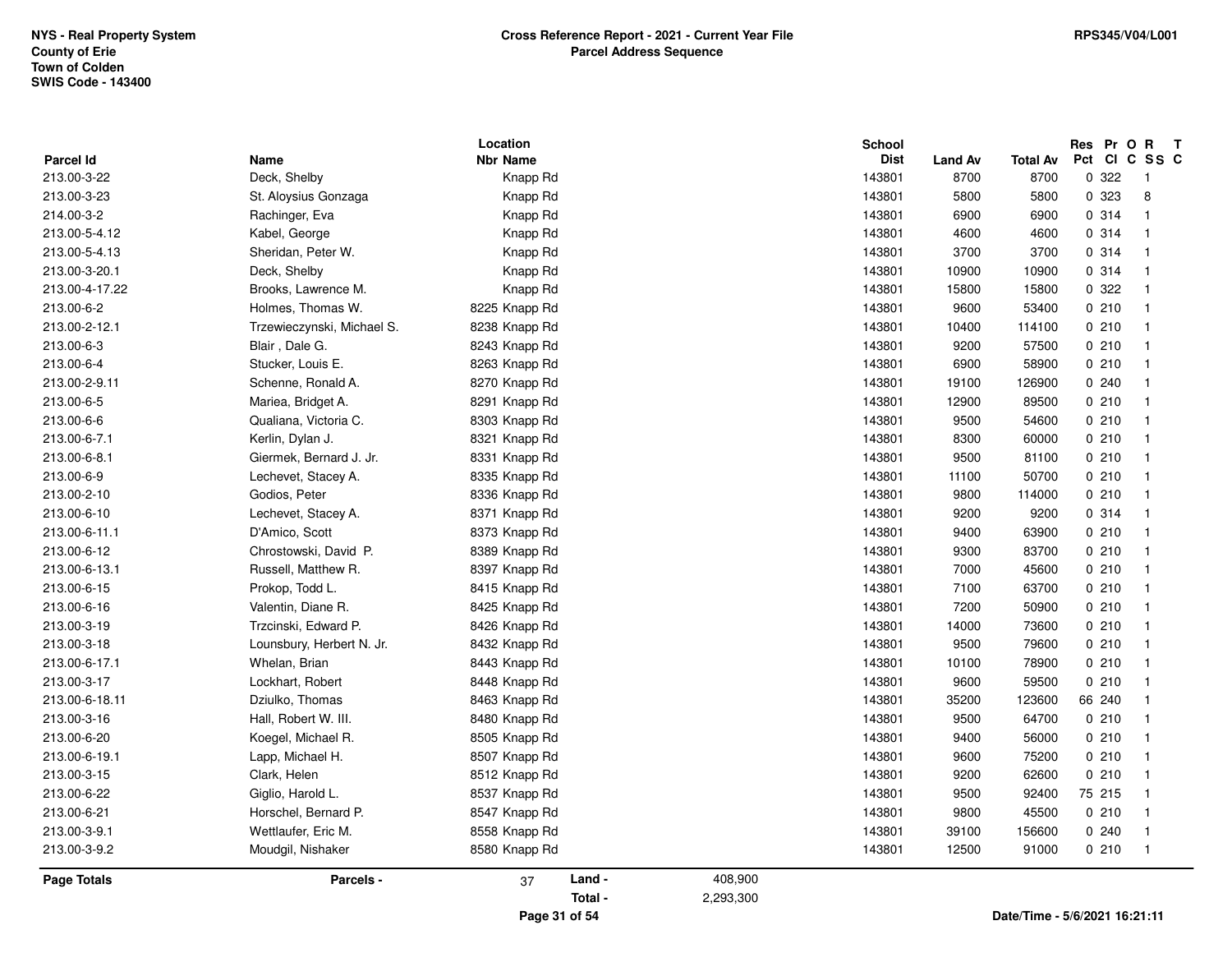|                    |                             | Location               |        |         | School      |                |                 |        | Res Pr O R T            |
|--------------------|-----------------------------|------------------------|--------|---------|-------------|----------------|-----------------|--------|-------------------------|
| <b>Parcel Id</b>   | Name                        | <b>Nbr Name</b>        |        |         | <b>Dist</b> | <b>Land Av</b> | <b>Total Av</b> |        | Pct CI C SS C           |
| 213.00-6-23.21     | Pruitt, Michael             | 8593 Knapp Rd          |        |         | 143801      | 9400           | 70000           | 0210   | - 1                     |
| 213.00-3-13        | Logrippo, Victoria A.       | 8608 Knapp Rd          |        |         | 143801      | 11100          | 86000           | 0210   | $\overline{1}$          |
| 213.00-6-23.1      | Schueler, Antoinette        | 8629 Knapp Rd          |        |         | 143801      | 63900          | 159600          | 0.280  | $\overline{1}$          |
| 213.00-3-12        | Maeder, Elizabeth           | 8632 Knapp Rd          |        |         | 143801      | 9100           | 42100           | 0210   | $\overline{1}$          |
| 213.00-3-11        | Beverlin, Kyle S.           | 8644 Knapp Rd          |        |         | 143801      | 8300           | 61500           | 0210   | -1                      |
| 213.00-3-10        | Lutz, Walter E.             | 8654 Knapp Rd          |        |         | 143801      | 8400           | 57500           | 0210   | $\overline{1}$          |
| 213.00-4-20        | Miller, David               | 8664 Knapp Rd          |        |         | 143801      | 9500           | 91500           | 0210   | $\overline{\mathbf{1}}$ |
| 213.00-4-21        | Kibler, Vincent J.          | 8682 Knapp Rd          |        |         | 143801      | 8500           | 70900           | 0210   | $\overline{1}$          |
| 213.00-5-1         | Kabel, George               | 8693 Knapp Rd          |        |         | 143801      | 10700          | 45900           | 0210   | $\overline{\mathbf{1}}$ |
| 213.00-5-2         | Thacker, Steven J.          | 8707 Knapp Rd          |        |         | 143801      | 9200           | 89200           | 0210   | $\overline{\mathbf{1}}$ |
| 213.00-5-3         | Sheridan, Peter             | 8727 Knapp Rd          |        |         | 143801      | 9700           | 92400           | 0210   | $\overline{\mathbf{1}}$ |
| 213.00-4-18.2      | Miller, Mark A.             | 8736 Knapp Rd          |        |         | 143801      | 12300          | 94200           | 0210   | $\overline{\mathbf{1}}$ |
| 213.00-5-4.11      | Peplin, John J. Jr.         | 8761 Knapp Rd          |        |         | 143801      | 10700          | 62900           | 0210   | $\overline{\mathbf{1}}$ |
| 213.00-5-5.1       | Schinzel, Travis            | 8779 Knapp Rd          |        |         | 143801      | 10700          | 89400           | 0.240  | $\mathbf{1}$            |
| 213.00-4-19        | Kirkham, James G.           | 8786 Knapp Rd          |        |         | 143801      | 5400           | 56500           | 0210   | $\overline{1}$          |
| 213.00-4-18.1      | Miller, Florence M.         | 8810 Knapp Rd          |        |         | 143801      | 66600          | 108700          | 66 112 | $\overline{\mathbf{1}}$ |
| 213.00-5-6.1       | Kirkham, James G.           | 8861 Knapp Rd          |        |         | 143801      | 17900          | 17900           | 0 322  | $\overline{\mathbf{1}}$ |
| 213.00-4-17.11     | Pericak, Alan M.            | 8892 Knapp Rd          |        |         | 143801      | 19000          | 67000           | 0.240  | -1                      |
| 213.00-5-18.2      | Pawlikowski, Jason          | 8899 Knapp Rd          |        |         | 143801      | 19900          | 131200          | 0.240  | $\mathbf{1}$            |
| 213.00-4-17.12     | Dechert, Steven P.          | 8934 Knapp Rd          |        |         | 143801      | 18000          | 158300          | 0.240  | $\overline{1}$          |
| 213.00-5-18.1      | Isler, Nathaniel            | 8937 Knapp Rd          |        |         | 143801      | 10300          | 97100           | 0210   | $\overline{1}$          |
| 213.00-4-17.13     | Olivieri, David             | 8962 Knapp Rd          |        |         | 143801      | 16300          | 140300          | 0210   | $\overline{1}$          |
| 213.00-4-16        | Elinski, Valerie F.         | 9026 Knapp Rd          |        |         | 143801      | 12200          | 71300           | 0210   | $\overline{\mathbf{1}}$ |
| 214.00-3-4         | Weitz, Dorothy E.           | 9047 Knapp Rd          |        |         | 143801      | 9900           | 49800           | 0210   | $\overline{\mathbf{1}}$ |
| 213.00-4-17.21     | James, Robert M. III.       | 9050 Knapp Rd          |        |         | 143801      | 11200          | 78100           | 0210   | $\overline{1}$          |
| 214.00-3-5         | Barbera, Barbara A.         | 9057 Knapp Rd          |        |         | 143801      | 9900           | 59000           | 0210   | $\overline{1}$          |
| 214.00-3-6         | Laing, Gina M.              | 9083 Knapp Rd          |        |         | 143801      | 9900           | 53700           | 0210   | $\overline{1}$          |
| 213.00-4-14.1      | Ersing, Joseph P.           | 9084 Knapp Rd          |        |         | 143801      | 12000          | 60000           | 0210   | $\overline{\mathbf{1}}$ |
| 213.00-4-15.1      | Kowalik, Rita M.            | 9088 Knapp Rd          |        |         | 143801      | 9200           | 46300           | 0210   | $\overline{\mathbf{1}}$ |
| 214.00-1-31.2      | Cox, Thomas E.              | 9159 Knapp Rd          |        |         | 143801      | 9900           | 68600           | 0210   | $\overline{1}$          |
| 213.00-4-13        | Jackson, Judith A.          | 9160 Knapp Rd          |        |         | 143801      | 10300          | 82400           | 0210   | $\overline{1}$          |
| 213.00-4-12        | Mroz, Jesse W.              | 9198 Knapp Rd          |        |         | 143801      | 10400          | 81400           | 0210   | $\overline{1}$          |
| 213.00-3-20.2      | St. Aloysius Gonzaga Church | Knapp Rd               |        |         | 143801      | 14500          | 14500           | 0.314  | 8                       |
| 261.00-1-2.2       | Eigenbrod, Raymond P.       | 31516 Land Only        |        |         | 145001      | 2600           | 2600            | 0.314  | $\overline{1}$          |
| 228.00-3-3         | Dist-National Fuel Gas      | <b>OTHER Land Only</b> |        |         | 143801      | 4100           | 4100            | 0 885  | 6                       |
| 215.03-1-1         | Gawlick, Norman             | Lewis Rd               |        |         | 145001      | 3400           | 3400            | 0.314  | $\overline{1}$          |
| 215.03-1-4.3       | Glor, Steven M.             | Lewis Rd               |        |         | 145001      | 12600          | 12600           | 0.314  | $\overline{1}$          |
| <b>Page Totals</b> | Parcels -                   | 37                     | Land - | 507,000 |             |                |                 |        |                         |

**Page 32 of 54**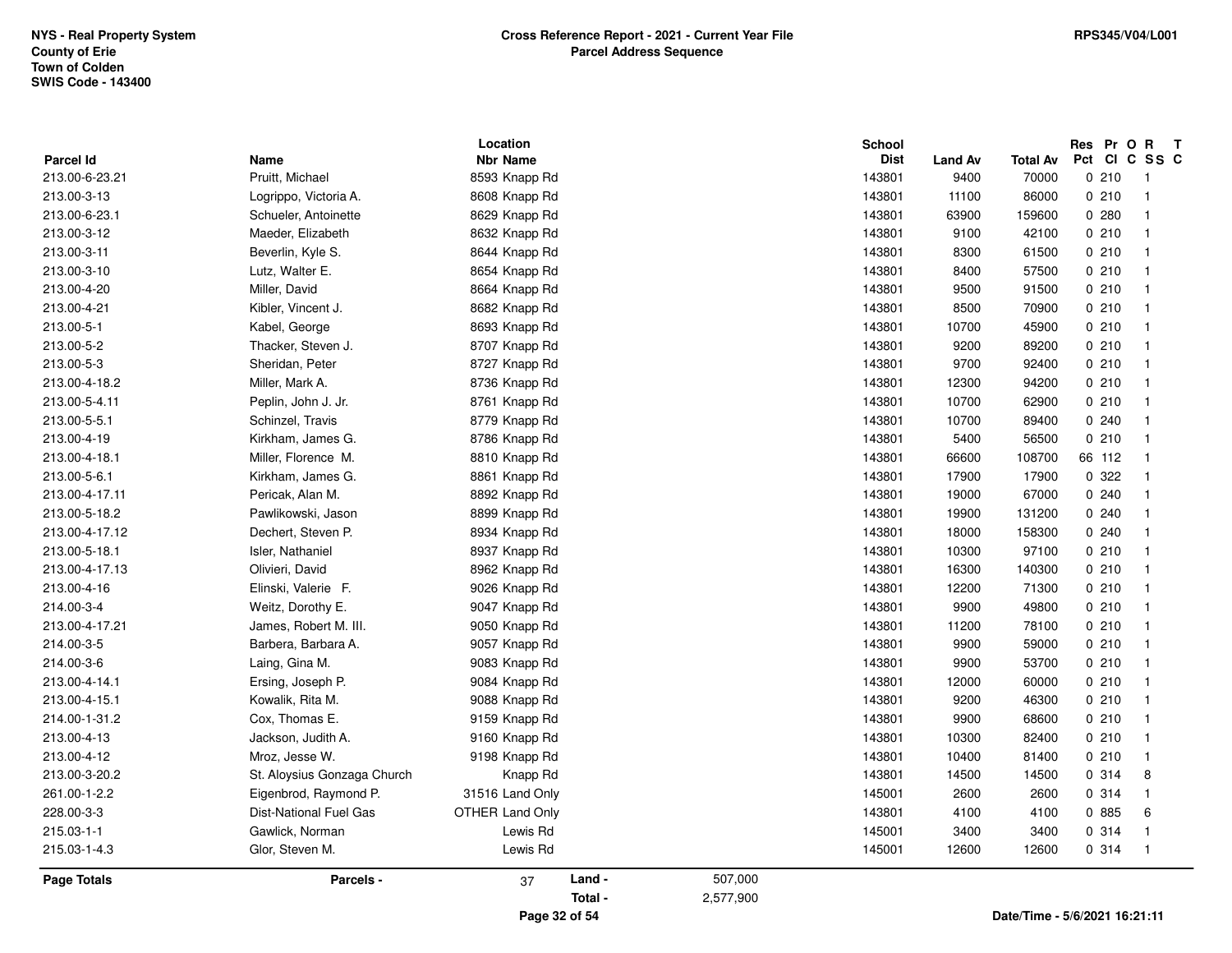| Parcel Id       | Name                         | Location<br><b>Nbr Name</b> |        |         | <b>School</b><br><b>Dist</b> | <b>Land Av</b> | <b>Total Av</b> | Res Pr O R T<br>Pct CI C SS C |                |
|-----------------|------------------------------|-----------------------------|--------|---------|------------------------------|----------------|-----------------|-------------------------------|----------------|
| 215.03-1-5      | Glor, Steven M.              | Lewis Rd                    |        |         | 145001                       | 500            | 500             | 0.314                         | $\overline{1}$ |
| 215.03-1-13.21  | Lewandowski, Jerold H.       | Lewis Rd                    |        |         | 145001                       | 12700          | 12700           | 0.314                         | $\overline{1}$ |
| 215.03-1-13.22  | Lewandowski, Jerold H.       | Lewis Rd                    |        |         | 145001                       | 11600          | 11600           | 0.314                         | $\overline{1}$ |
| 215.03-1-20     | Lindsley, Chris              | Lewis Rd                    |        |         | 145001                       | 3000           | 3000            | 0.314                         | $\overline{1}$ |
| 230.00-1-13.1   | Corigliano, James M.         | Lewis Rd                    |        |         | 145001                       | 38200          | 38200           | 0 322                         | $\overline{1}$ |
| 230.00-2-29.21  | Lafferty, Eric D.            | Lewis Rd                    |        |         | 145001                       | 9900           | 9900            | 0.314                         | $\mathbf{1}$   |
| 230.00-2-32     | Metzler, Carl W.             | Lewis Rd                    |        |         | 145001                       | 7800           | 7800            | 0.314                         | $\mathbf{1}$   |
| 230.00-1-1.12   | Lafferty, Eric D.            | Lewis Rd                    |        |         | 145001                       | 21400          | 21400           | 0.322                         | $\overline{1}$ |
| 230.00-1-6.212  | Mcdonough, James P.          | Lewis Rd                    |        |         | 145001                       | 1500           | 1500            | 0.314                         | $\mathbf{1}$   |
| 230.00-1-12.14  | Leonard L & Carol A LaCongo  | Lewis Rd                    |        |         | 145001                       | 5500           | 5500            | 0.314                         | $\overline{1}$ |
| 230.00-1-16     | Kennick, Ronald W.           | Lewis Rd                    |        |         | 145001                       | 17600          | 17600           | 0.322                         | $\overline{1}$ |
| 230.00-2-25.12  | Major, Timothy Erwin         | Lewis Rd                    |        |         | 145001                       | 9500           | 9500            | 0.314                         | $\mathbf{1}$   |
| 230.00-1-25     | Leonard D. & Carol A. LaCong | Lewis Rd                    |        |         | 145001                       | 28000          | 28000           | 0.322                         | $\overline{1}$ |
| 230.00-2-9      | Summers, Esther B.           | Lewis Rd                    |        |         | 145001                       | 22500          | 22500           | 0 322                         | $\mathbf{1}$   |
| 230.00-2-10     | Beicke, Scott                | Lewis Rd                    |        |         | 145001                       | 22500          | 22500           | 0 322                         | $\overline{1}$ |
| 215.00-3-1      | Folaron & Wife, Daniel H.    | Lewis Rd                    |        |         | 145001                       | 10900          | 18400           | 0449                          | $\overline{1}$ |
| 215.00-3-6      | Mohney, Bruce P.             | Lewis Rd                    |        |         | 145001                       | 16000          | 16000           | 0.322                         | $\mathbf{1}$   |
| 215.00-3-8      | Duerr, Barry                 | Lewis Rd                    |        |         | 145001                       | 11200          | 32500           | 0.260                         | $\overline{1}$ |
| 215.00-3-10.111 | Ehrenreich, John J.          | Lewis Rd                    |        |         | 145001                       | 21800          | 21800           | 0 322                         | $\mathbf{1}$   |
| 215.00-3-10.12  | Rautenstrauch, Joseph C.     | Lewis Rd                    |        |         | 145001                       | 4800           | 4800            | 0.321                         | $\mathbf{1}$   |
| 230.00-2-23     | Cemetery                     | Lewis Rd                    |        |         | 145001                       | 1600           | 1600            | 0 695                         | 8              |
| 215.00-3-33     | County Of Erie               | Lewis Rd                    |        |         | 145001                       | 2000           | 2000            | 0.311                         | 8              |
| 215.00-4-19.1   | Adamczak & Wife, Wayne       | Lewis Rd                    |        |         | 145001                       | 16900          | 16900           | 0.322                         | $\mathbf{1}$   |
| 215.03-1-21     | Lindsley, Chris              | 7034 Lewis Rd               |        |         | 145001                       | 9200           | 76200           | 0220                          | $\overline{1}$ |
| 215.03-1-19     | Pasco, John A. Jr.           | 7036 Lewis Rd               |        |         | 145001                       | 14100          | 73500           | 0215                          | $\overline{1}$ |
| 215.03-1-2      | Scheifflee, Thomas G.        | 7037 Lewis Rd               |        |         | 145001                       | 12900          | 60600           | 0220                          | $\overline{1}$ |
| 215.03-1-18     | O'Brien, Patrick G.          | 7040 Lewis Rd               |        |         | 145001                       | 12200          | 50100           | 0210                          | $\mathbf{1}$   |
| 215.03-1-3      | Lutz, John H.                | 7071 Lewis Rd               |        |         | 145001                       | 16400          | 115200          | 0210                          | $\overline{1}$ |
| 215.03-1-17.1   | Staebell, David R.           | 7104 Lewis Rd               |        |         | 145001                       | 14400          | 61400           | 0210                          | $\overline{1}$ |
| 215.03-1-16.2   | Staebell, David R.           | 7120 Lewis Rd               |        |         | 145001                       | 9300           | 53700           | 0210                          | $\mathbf{1}$   |
| 215.03-1-15     | Zielinski, Jason W.          | 7142 Lewis Rd               |        |         | 145001                       | 11600          | 63600           | 0210                          | $\overline{1}$ |
| 215.03-1-4.1    | Glor, Steven M.              | 7175 Lewis Rd               |        |         | 145001                       | 14100          | 65600           | 0220                          | $\mathbf{1}$   |
| 215.03-1-14     | Lewandowski, Jerold H.       | 7202 Lewis Rd               |        |         | 145001                       | 15800          | 101600          | 0210                          | $\mathbf{1}$   |
| 215.03-1-4.2    | Roth, Debra Ann              | 7213 Lewis Rd               |        |         | 145001                       | 9900           | 77100           | 0210                          | $\mathbf{1}$   |
| 215.03-1-10.131 | Victor, Roy S.               | 7314 Lewis Rd               |        |         | 145001                       | 12300          | 107000          | 0210                          | $\mathbf{1}$   |
| 215.03-1-7      | Glor, Steven Miles           | 7343 Lewis Rd               |        |         | 145001                       | 23500          | 98100           | 0.283                         | $\overline{1}$ |
| 215.00-4-18     | Cox, Patrick                 | 7436 Lewis Rd               |        |         | 145001                       | 15300          | 82700           | 0210                          | $\overline{1}$ |
| Page Totals     | Parcels -                    | 37                          | Land - | 488,400 |                              |                |                 |                               |                |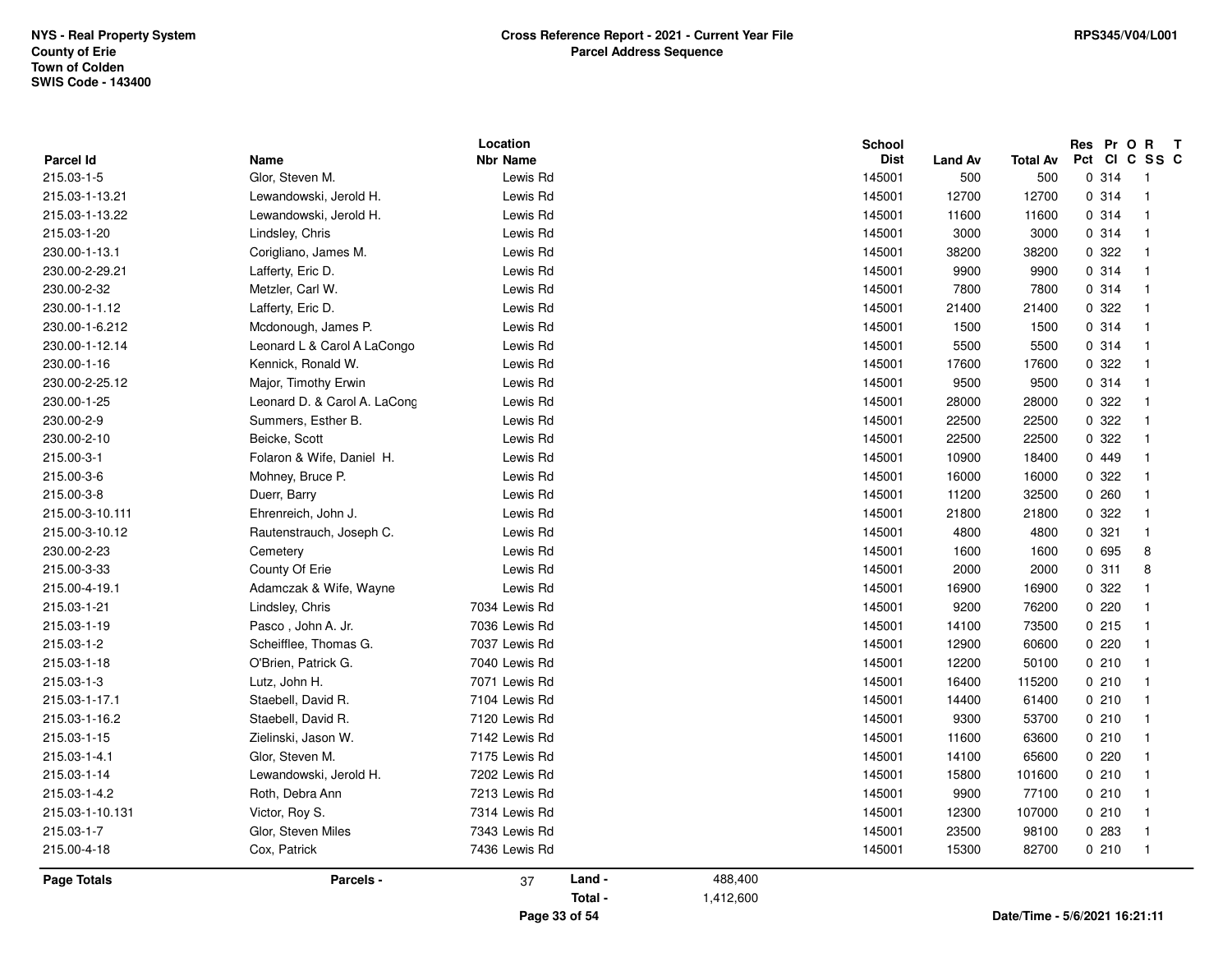| Parcel Id       | Name                       | Location<br><b>Nbr Name</b> | <b>School</b><br><b>Dist</b> | <b>Land Av</b> | Total Av | Res Pr O R<br>$\mathbf{T}$<br>Pct CI C SS C |
|-----------------|----------------------------|-----------------------------|------------------------------|----------------|----------|---------------------------------------------|
| 215.00-3-2      | Folaron, Daniel H.         | 7471 Lewis Rd               | 145001                       | 31700          | 105800   | 0240                                        |
| 215.00-3-3      | Hultgren, Jeanette V.      | 7475 Lewis Rd               | 145001                       | 19500          | 96100    | 0.240<br>$\overline{1}$                     |
| 215.00-3-4      | Mohney, Bruce P.           | 7517 Lewis Rd               | 145001                       | 18600          | 143700   | 77 240<br>$\mathbf 1$                       |
| 215.00-3-5      | Klaffka, Richard L.        | 7533 Lewis Rd               | 145001                       | 15800          | 66700    | 0240<br>$\overline{\mathbf{1}}$             |
| 215.00-4-21.12  | Malota, Jessica L.         | 7534 Lewis Rd               | 145001                       | 7500           | 69500    | 0210<br>$\overline{1}$                      |
| 215.00-3-31     | Waldron, Lynda Lee         | 7601 Lewis Rd               | 145001                       | 5700           | 46800    | 0210<br>$\overline{1}$                      |
| 215.00-3-7.1    | Williams, Deborah          | 7617 Lewis Rd               | 145001                       | 31700          | 97700    | 0.240<br>$\overline{1}$                     |
| 215.00-3-30     | Loockerman, Alice C.       | 7643 Lewis Rd               | 145001                       | 6000           | 91800    | 0210<br>$\overline{1}$                      |
| 215.00-4-21.11  | Neischel, William R.       | 7660 Lewis Rd               | 145001                       | 18300          | 43300    | 77 240<br>$\mathbf{1}$                      |
| 215.00-4-21.3   | Nelson, David S.           | 7674 Lewis Rd               | 145001                       | 7500           | 53900    | 0210<br>$\mathbf{1}$                        |
| 215.00-4-21.2   | Nelson, David S.           | 7676 Lewis Rd               | 145001                       | 5100           | 30100    | 0210<br>$\overline{1}$                      |
| 215.00-4-22     | Martin, Michaele           | 7678 Lewis Rd               | 145001                       | 7700           | 55500    | 0210<br>$\overline{1}$                      |
| 215.00-3-10.2   | Byroads, Timothy           | 7703 Lewis Rd               | 145001                       | 10100          | 80100    | 0210<br>$\overline{1}$                      |
| 215.00-3-29     | Wielgosz, Michelle         | 7729 Lewis Rd               | 145001                       | 5600           | 76100    | 0210<br>$\overline{\mathbf{1}}$             |
| 215.00-4-21.41  | Winter, Clint S.           | 7736 Lewis Rd               | 145001                       | 16700          | 112000   | 0240<br>$\mathbf{1}$                        |
| 215.00-3-10.112 | Ehrenreich, John J.        | 7739 Lewis Rd               | 145001                       | 7600           | 110500   | 0210<br>$\overline{1}$                      |
| 215.00-3-28     | Jablonski, Richard Z.      | 7767 Lewis Rd               | 145001                       | 5500           | 56400    | 0210<br>$\overline{1}$                      |
| 215.00-4-21.42  | Mancuso, Vincent J. Jr.    | 7768 Lewis Rd               | 145001                       | 17000          | 141400   | 0.240<br>$\overline{\mathbf{1}}$            |
| 230.00-1-1.2    | Peterson, Gerald J.        | 7790 Lewis Rd               | 145001                       | 16700          | 75200    | 77 240<br>$\mathbf{1}$                      |
| 230.00-1-1.11   | Donnelly, Steven P.        | 7820 Lewis Rd               | 145001                       | 11700          | 103300   | 0240<br>$\mathbf{1}$                        |
| 230.00-2-31.111 | Simich, John P.            | 7825 Lewis Rd               | 145001                       | 10600          | 132800   | 0210<br>$\overline{1}$                      |
| 230.00-1-2.1    | Lafferty, Eric D.          | 7852 Lewis Rd               | 145001                       | 29200          | 66900    | 0240<br>$\overline{1}$                      |
| 230.00-2-30     | Pawlak, John L. Jr.        | 7891 Lewis Rd               | 145001                       | 13300          | 73800    | 0240<br>$\overline{1}$                      |
| 230.00-1-4      | O'Dell, Benjamin           | 7912 Lewis Rd               | 145001                       | 8500           | 60800    | 0210<br>$\overline{1}$                      |
| 230.00-1-5      | Lafferty, Eric D.          | 7914 Lewis Rd               | 145001                       | 33000          | 55900    | 0240<br>$\mathbf{1}$                        |
| 230.00-1-6.11   | Mcdonough, James P.        | 7962 Lewis Rd               | 145001                       | 14600          | 93700    | 0240<br>$\overline{1}$                      |
| 230.00-2-29.22  | Vanderbush, Trevor & Susan | 7997 Lewis Rd               | 145001                       | 9300           | 62000    | 0210<br>$\overline{1}$                      |
| 230.00-1-29     | Gilbert, Tracy             | 8006 Lewis Rd               | 145001                       | 28700          | 137300   | 0240<br>$\overline{\mathbf{1}}$             |
| 230.00-1-30     | Krywalski, Joseph H.       | 8008 Lewis Rd               | 145001                       | 13000          | 127000   | 0210<br>$\overline{1}$                      |
| 230.00-2-28     | Wangelin, Alice M.         | 8009 Lewis Rd               | 145001                       | 6200           | 64900    | 0210<br>$\mathbf{1}$                        |
| 230.00-2-29.111 | Wangelin, Alice M.         | 8027 Lewis Rd               | 145001                       | 21000          | 69600    | 0240<br>$\overline{1}$                      |
| 230.00-2-27.11  | Bennett, Adam P.           | 8029 Lewis Rd               | 145001                       | 9500           | 68900    | 0210<br>$\overline{1}$                      |
| 230.00-2-27.21  | Judware, Craig C.          | 8033 Lewis Rd               | 145001                       | 7500           | 32900    | 0 433<br>$\overline{1}$                     |
| 230.00-1-23.2   | Savage, Timothy J.         | 8034 Lewis Rd               | 145001                       | 7500           | 63400    | 0210<br>$\overline{1}$                      |
| 230.00-1-7.2    | Kempf, Peter               | 8090 Lewis Rd               | 145001                       | 9500           | 90800    | 0210<br>$\overline{1}$                      |
| 230.00-2-33     | Dzina, Josh                | 8099 Lewis Rd               | 145001                       | 12700          | 83300    | 0240<br>$\mathbf{1}$                        |
| 230.00-1-8      | Benzinger, Martin H.       | 8100 Lewis Rd               | 145001                       | 37700          | 196800   | 0210<br>$\overline{1}$                      |
| Page Totals     | Parcels -                  | Land -<br>37                | 537,800                      |                |          |                                             |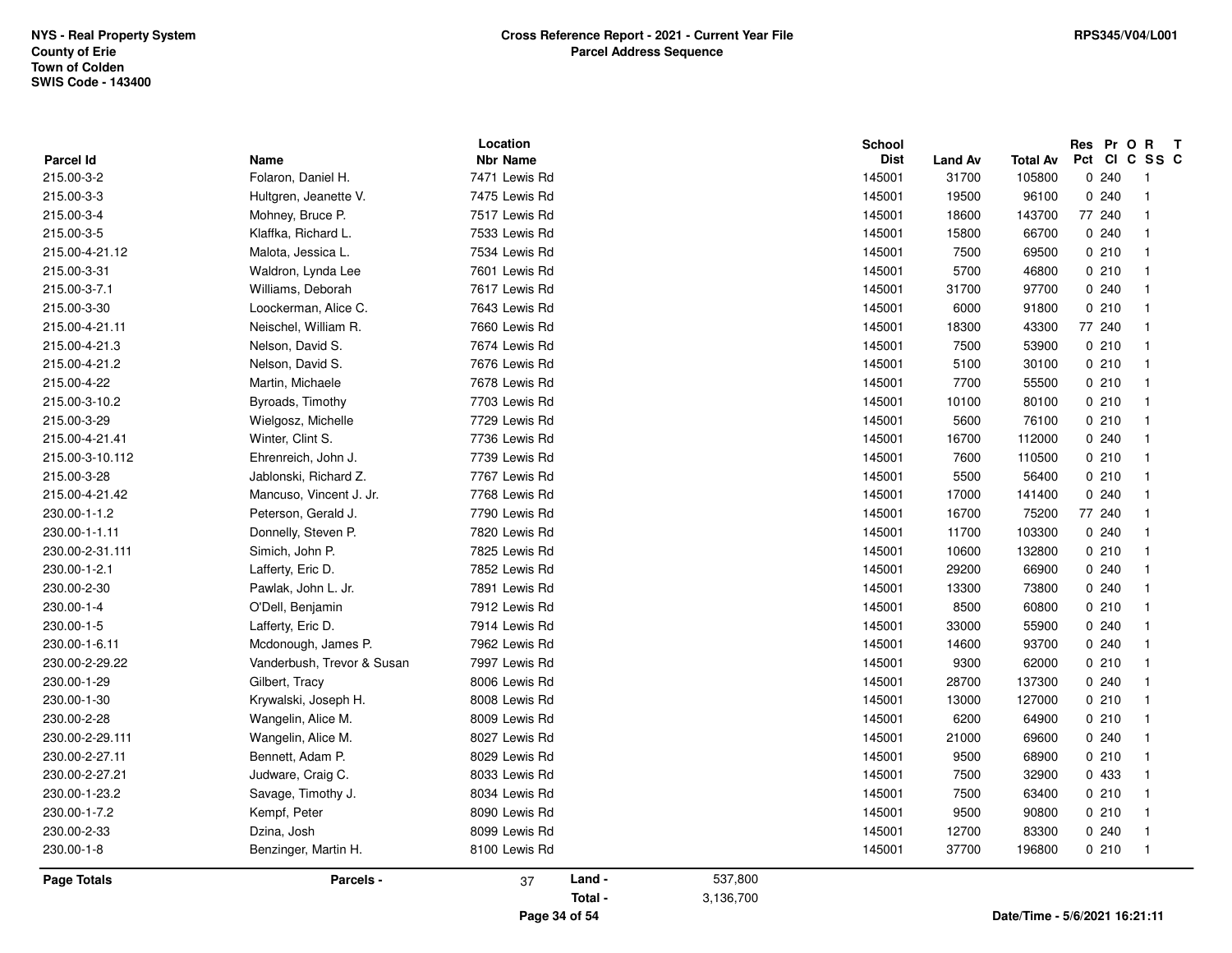| 243.03-1-23<br>243.00-1-9.11 | Hrycik, Marshall<br>Hrycik, Frank S.     | 8695 Lower East Hill Rd<br>8698 Lower East Hill Rd | 143801<br>143801 | 11800<br>16900 | 89000<br>126000  | 0210<br>0.240            | $\overline{1}$<br>$\overline{1}$ |
|------------------------------|------------------------------------------|----------------------------------------------------|------------------|----------------|------------------|--------------------------|----------------------------------|
|                              |                                          |                                                    |                  |                |                  |                          |                                  |
|                              |                                          |                                                    |                  |                |                  |                          |                                  |
| 243.03-1-22                  | Engel, Robert W.                         | 8691 Lower East Hill Rd                            | 143801           | 11400          | 73700            | 0210                     | $\overline{1}$                   |
| 243.00-1-8                   | Hrycik, Marshall W.                      | 8688 Lower East Hill Rd                            | 143801           | 13100          | 30600            | 0.312                    | $\overline{1}$                   |
| 243.00-1-7.1                 | O'Kelly, Michael P. II.                  | 8672 Lower East Hill Rd                            | 143801           | 14200          | 67900            | 0210                     | $\overline{1}$                   |
| 243.00-1-4.1                 | Inluxay, Inta                            | 8666 Lower East Hill Rd                            | 143801           | 11900          | 68100            | 66 220                   | $\overline{1}$                   |
| 243.00-1-20.12               | Jung, Patricia E.                        | 8665 Lower East Hill Rd                            | 143801           | 26700          | 107200           | 0240                     | $\overline{1}$                   |
| 228.00-6-23                  | Frazer, Jeanne M.                        | Lower East Hill Rd                                 | 143801           | 9800           | 9800             | 0.322                    | $\overline{1}$                   |
| 243.00-1-5.11                | Inluxay, Christine                       | Lower East Hill Rd                                 | 143801           | 7710           | 7710             | 0.311                    | $\overline{1}$                   |
| 243.00-1-3                   | Frawley, Anna Marie                      | Lower East Hill Rd                                 | 143801           | 14600          | 14600            | 0.311                    | $\overline{1}$                   |
| 243.00-1-2                   | Fix, Jeffrey P.                          | Lower East Hill Rd                                 | 143801           | 3100           | 3100             | 0.311                    | $\overline{1}$                   |
| 243.00-1-1                   | Hallett, James W.                        | Lower East Hill Rd                                 | 143801           | 8200           | 8200             | 0.322                    | $\overline{1}$                   |
| 243.01-1-3                   | Schmidt, John                            | Lower East Hill Rd                                 | 143801           | 6600           | 6600             | 0.311                    | $\overline{1}$                   |
| 243.01-1-9.1                 | <b>Estate of Alice Miller</b>            | Lower East Hill Rd                                 | 143801           | 1100           | 1100             | 0.314                    | $\overline{1}$                   |
| 230.00-1-20.111              | Laga, Jennifer                           | 8458 Lewis Rd                                      | 145001           | 9600           | 33900            | 0210                     | $\overline{1}$                   |
| 230.00-2-19.1                | Hammond, Luke                            | 8449 Lewis Rd                                      | 145001           | 17000          | 92100            | 0.240                    | $\overline{1}$                   |
| 230.00-1-19.11               | Bentson, Paul G.                         | 8438 Lewis Rd                                      | 145001           | 14600          | 83100            | 0.240                    | $\overline{1}$                   |
| 230.00-1-18                  | Kennick, Ronald W.                       | 8426 Lewis Rd                                      | 145001           | 4500           | 68600            | 0210                     | $\overline{1}$                   |
| 230.00-2-19.2                | Clements, Richard A.                     | 8415 Lewis Rd                                      | 145001           | 9500           | 97600            | 0210                     | $\overline{1}$                   |
| 230.00-1-17                  | Hill, Linda Jean                         | 8412 Lewis Rd                                      | 145001           | 5600           | 56000            | 0210                     | $\overline{1}$                   |
| 230.00-1-15                  | Kuczynski, Jeffrey                       | 8398 Lewis Rd                                      | 145001           | 19300          | 47500            | 77 240                   | $\overline{1}$                   |
| 230.00-2-20                  | Jusiak, Joel T.                          | 8389 Lewis Rd                                      | 145001           | 18100          | 114000           | 77 240                   | $\overline{1}$                   |
| 230.00-1-14                  | Colburn, Kara                            | 8356 Lewis Rd                                      | 145001           | 22700          | 78500            | 0.240                    | $\overline{1}$                   |
| 230.00-2-21                  | Beicke, Scott                            | 8347 Lewis Rd                                      | 145001           | 17800          | 118800           | 0.240                    | $\overline{1}$                   |
| 230.00-1-13.2                | Chapman, John W.                         | 8316 Lewis Rd                                      | 145001           | 6500           | 49300            | 0210                     | $\overline{1}$                   |
| 230.00-2-22                  | Apgar, John                              | 8299 Lewis Rd                                      | 145001           | 5700           | 40500            | 0210                     | $\overline{1}$                   |
| 230.00-2-24.2                | Wach, Amie L.                            | 8283 Lewis Rd                                      | 145001           | 7900           | 70400            | 0210                     | $\overline{1}$                   |
| 230.00-1-27                  | Vanderbush, William                      | 8254 Lewis Rd                                      | 145001           | 14700          | 118600           | 0.240                    | $\overline{1}$                   |
| 230.00-2-24.1                | Apgar, Ralph                             | 8253 Lewis Rd                                      | 145001           | 24900          | 110000           | 0240                     | $\overline{1}$                   |
| 230.00-1-11.1                | Petroski, Ann                            | 8244 Lewis Rd                                      | 145001           | 4700           | 85100            | 0210                     | $\overline{1}$                   |
| 230.00-1-26                  | Lacongo, Christopher M.                  | 8234 Lewis Rd                                      | 145001           | 15400          | 121600           | 0.240                    | $\overline{1}$                   |
| 230.00-1-12.112              | Zach, Jon                                | 8230 Lewis Rd                                      | 145001           | 16500          | 182800           | 0240                     | $\overline{1}$                   |
| 230.00-2-25.11               | Major, Rusell K.                         | 8217 Lewis Rd                                      | 145001           | 25900          | 94200            | 0.240                    | $\overline{1}$                   |
| 230.00-1-10.1                | Thuerkauf, Gary J.                       | 8210 Lewis Rd                                      | 145001           | 8700           | 71800            | 0210                     | $\overline{1}$                   |
| 230.00-1-9                   | Zorechak, Joan                           | 8186 Lewis Rd                                      | 145001           | 35000          | 46100            | 0240                     | $\overline{1}$                   |
| 230.00-2-26<br>230.00-2-25.2 | Mccormick, James<br>Trautwein, Robert E. | 8125 Lewis Rd                                      | 145001<br>145001 | 7900<br>9500   | 101800<br>101500 | 0210                     | $\overline{1}$<br>$\overline{1}$ |
| Parcel Id                    | Name                                     | <b>Nbr Name</b><br>8101 Lewis Rd                   | <b>Dist</b>      | <b>Land Av</b> | <b>Total Av</b>  | Pct<br><b>CI</b><br>0210 | C SS C                           |
|                              |                                          | Location                                           | <b>School</b>    |                |                  | Res Pr O R               | $\mathbf{T}$                     |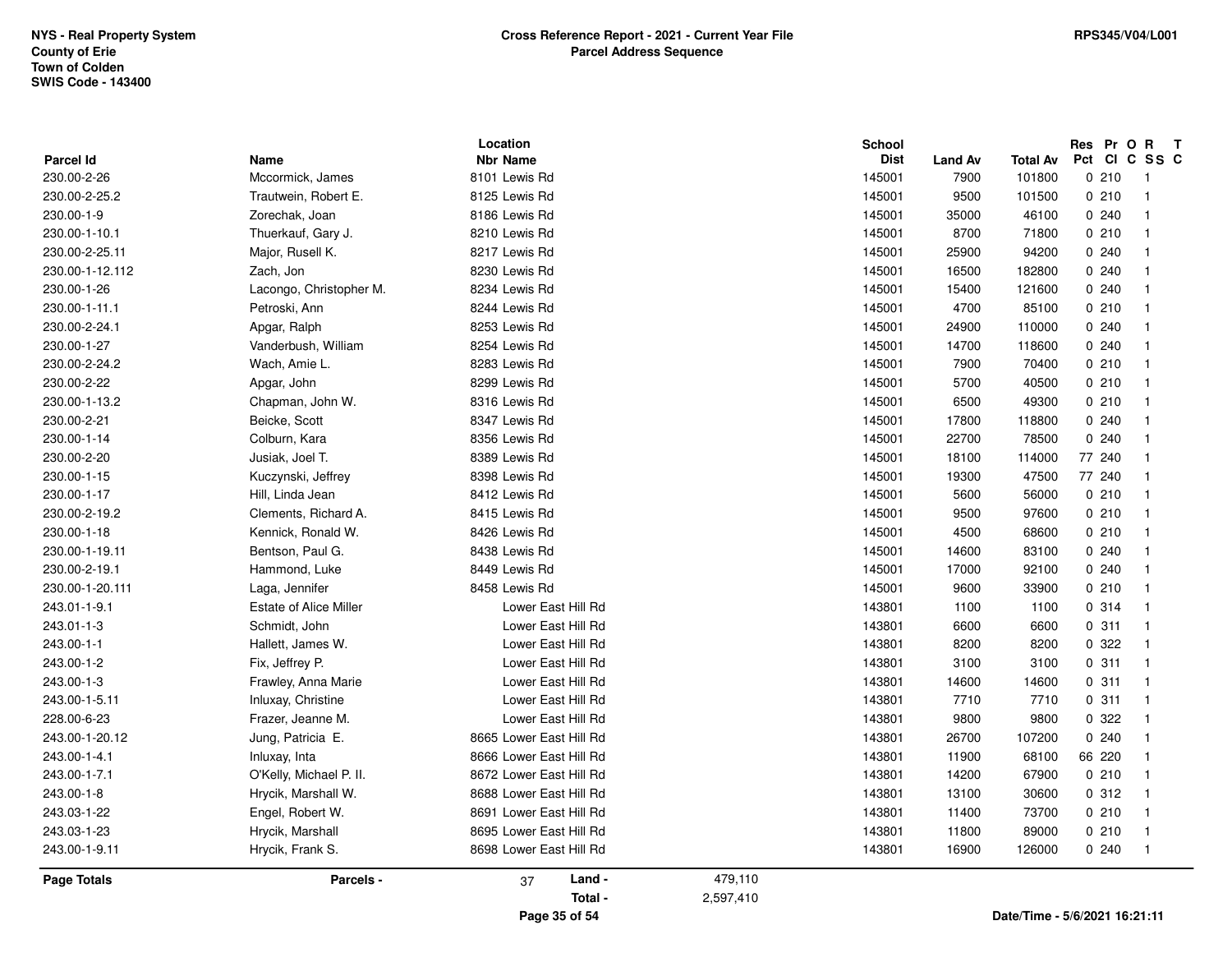|                    |                                 | Location                                   |           | <b>School</b> |                |          | Res Pr O R T  |                            |
|--------------------|---------------------------------|--------------------------------------------|-----------|---------------|----------------|----------|---------------|----------------------------|
| Parcel Id          | Name                            | <b>Nbr Name</b><br>8703 Lower East Hill Rd |           | <b>Dist</b>   | <b>Land Av</b> | Total Av | Pct CI C SS C |                            |
| 243.03-1-1         | Hrycik, Jesse                   |                                            |           | 143801        | 12200          | 86900    | 0210          | $\overline{\phantom{0}}$ 1 |
| 243.00-1-11        | Owen, Jeffrey L.                | 8712 Lower East Hill Rd                    |           | 143801        | 8100           | 65500    | 0210          | $\overline{1}$             |
| 243.00-1-12.11     | Hrycik, Benjamin E.             | 8728 Lower East Hill Rd                    |           | 143801        | 36200          | 100000   | 0.240         | $\overline{1}$             |
| 243.00-1-13        | Boldt, Nathaniel W.             | 8736 Lower East Hill Rd                    |           | 143801        | 11500          | 78600    | 0210          | $\overline{1}$             |
| 243.01-1-1         | Hale, Terry M.                  | 8742 Lower East Hill Rd                    |           | 143801        | 12400          | 56600    | 0210          | $\overline{1}$             |
| 243.03-1-10        | McNell, Kenneth T.              | 8743 Lower East Hill Rd                    |           | 143801        | 24300          | 70800    | 0210          | $\overline{1}$             |
| 243.01-1-2         | Shelley, Patricia               | 8748 Lower East Hill Rd                    |           | 143801        | 11000          | 59500    | 0210          | $\overline{1}$             |
| 243.03-1-11.1      | Gallagher, Daryl                | 8753 Lower East Hill Rd                    |           | 143801        | 20300          | 109200   | 0.280         | $\overline{1}$             |
| 243.03-1-12        | Childs, Ronald                  | 8769 Lower East Hill Rd                    |           | 143801        | 8500           | 46700    | 0210          | $\overline{1}$             |
| 243.03-1-13        | Grace, David F. Jr.             | 8773 Lower East Hill Rd                    |           | 143801        | 9000           | 46700    | 0 2 3 0       | -1                         |
| 243.03-1-14        | <b>CJK Rentals Incorporated</b> | 8775 Lower East Hill Rd                    |           | 143801        | 7500           | 41700    | 0220          | $\overline{1}$             |
| 243.01-1-7         | Winter, Ned                     | 8776 Lower East Hill Rd                    |           | 143801        | 3000           | 22900    | 0210          | $\overline{1}$             |
| 243.01-1-8         | Bruni, Anthony D.               | 8778 Lower East Hill Rd                    |           | 143801        | 3400           | 37300    | 0210          | $\overline{1}$             |
| 243.01-1-9.2       | Perry, Michael V.               | 8780 Lower East Hill Rd                    |           | 143801        | 8700           | 39200    | 0210          | $\overline{1}$             |
| 243.01-1-11        | Elkins, Peter                   | 8784 Lower East Hill Rd                    |           | 143801        | 6400           | 40700    | 0210          | $\overline{1}$             |
| 243.03-1-15        | Wohlhueter, Scott Michael       | 8785 Lower East Hill Rd                    |           | 143801        | 8200           | 41000    | 0210          | $\overline{1}$             |
| 243.01-1-10        | Esford, Robert P.               | 8786 Lower East Hill Rd                    |           | 143801        | 12400          | 50700    | 0210          | $\overline{1}$             |
| 243.03-1-17        | Toth, John C.                   | 8787 Lower East Hill Rd                    |           | 143801        | 7000           | 38200    | 0210          | $\overline{1}$             |
| 243.01-1-12        | Hrycik, Benjamin E.             | 8788 Lower East Hill Rd                    |           | 143801        | 7800           | 44700    | 0210          | $\overline{1}$             |
| 243.03-1-18        | Colden, United Methodist C.     | 8789 Lower East Hill Rd                    |           | 143801        | 6000           | 48800    | 0210          | $\overline{1}$             |
| 243.01-1-13        | Mary, John III.                 | 8792 Lower East Hill Rd                    |           | 143801        | 6600           | 54200    | 0210          | $\overline{1}$             |
| 243.01-1-14        | Brant, Joseph M.                | 8794 Lower East Hill Rd                    |           | 143801        | 10700          | 87700    | 0210          | $\overline{1}$             |
| 243.03-1-19        | Colden Methodist Church         | 8795 Lower East Hill Rd                    |           | 143801        | 10900          | 130700   | 0620          | 8                          |
| 243.01-1-15        | Livingstone Lodge #255          | 8798 Lower East Hill Rd                    |           | 143801        | 2000           | 36400    | 0 632         | $\overline{1}$             |
| 260.03-1-12        | Glenwood Cemetary Assn          | Maltby Dr                                  |           | 143801        | 10900          | 10900    | 0 695         | 8                          |
| 260.03-1-14        | Zehnder, Bruce E.               | 9013 Maltby Dr                             |           | 143801        | 6300           | 6300     | 0 314         | $\overline{1}$             |
| 260.03-1-10        | Pilger, Warren R.               | 9034 Maltby Dr                             |           | 143801        | 3800           | 47800    | 0210          | $\overline{1}$             |
| 260.03-1-13        | Herbison, Lynda C.              | 9039 Maltby Dr                             |           | 143801        | 10400          | 66900    | 0210          | $\overline{1}$             |
| 260.03-1-11        | Frank, Nancy G.                 | 9062 Maltby Dr                             |           | 143801        | 3000           | 45800    | 0210          | $\overline{1}$             |
| 260.03-1-6.1       | Clarkson, Paul J.               | 9068 Maltby Dr                             |           | 143801        | 5500           | 63500    | 0210          | $\overline{1}$             |
| 260.03-1-6.2       | Willert, Gary A.                | 9073 Maltby Dr                             |           | 143801        | 6400           | 81700    | 0210          | $\overline{1}$             |
| 259.04-1-27.11     | Schrader, David L.              | Mill St                                    |           | 143801        | 300            | 300      | 0.311         | $\overline{1}$             |
| 259.04-1-30        | Runser, Dallas D.               | Mill St                                    |           | 143801        | 4100           | 4100     | 0.314         | $\overline{1}$             |
| 259.04-1-28        | Schrader, David L.              | 8951 Mill St                               |           | 143801        | 2600           | 60200    | 0210          | $\overline{1}$             |
| 259.04-1-26.11     | Krolikowski, Louise Marie       | 8956 Mill St                               |           | 143801        | 4900           | 114800   | 0210          | $\overline{1}$             |
| 259.04-1-24.1      | Schrader, George A.             | 8972 Mill St                               |           | 143801        | 5600           | 51200    | 0210          | $\overline{1}$             |
| 259.04-1-29        | Runser, Dallas D.               | 8973 Mill St                               |           | 143801        | 3400           | 53500    | 0210          | $\overline{1}$             |
|                    |                                 |                                            |           |               |                |          |               |                            |
| <b>Page Totals</b> | Parcels -                       | Land -<br>37                               | 321,300   |               |                |          |               |                            |
|                    |                                 | Total -                                    | 2,041,700 |               |                |          |               |                            |
|                    |                                 |                                            |           |               |                |          |               |                            |

**Page 36 of 54**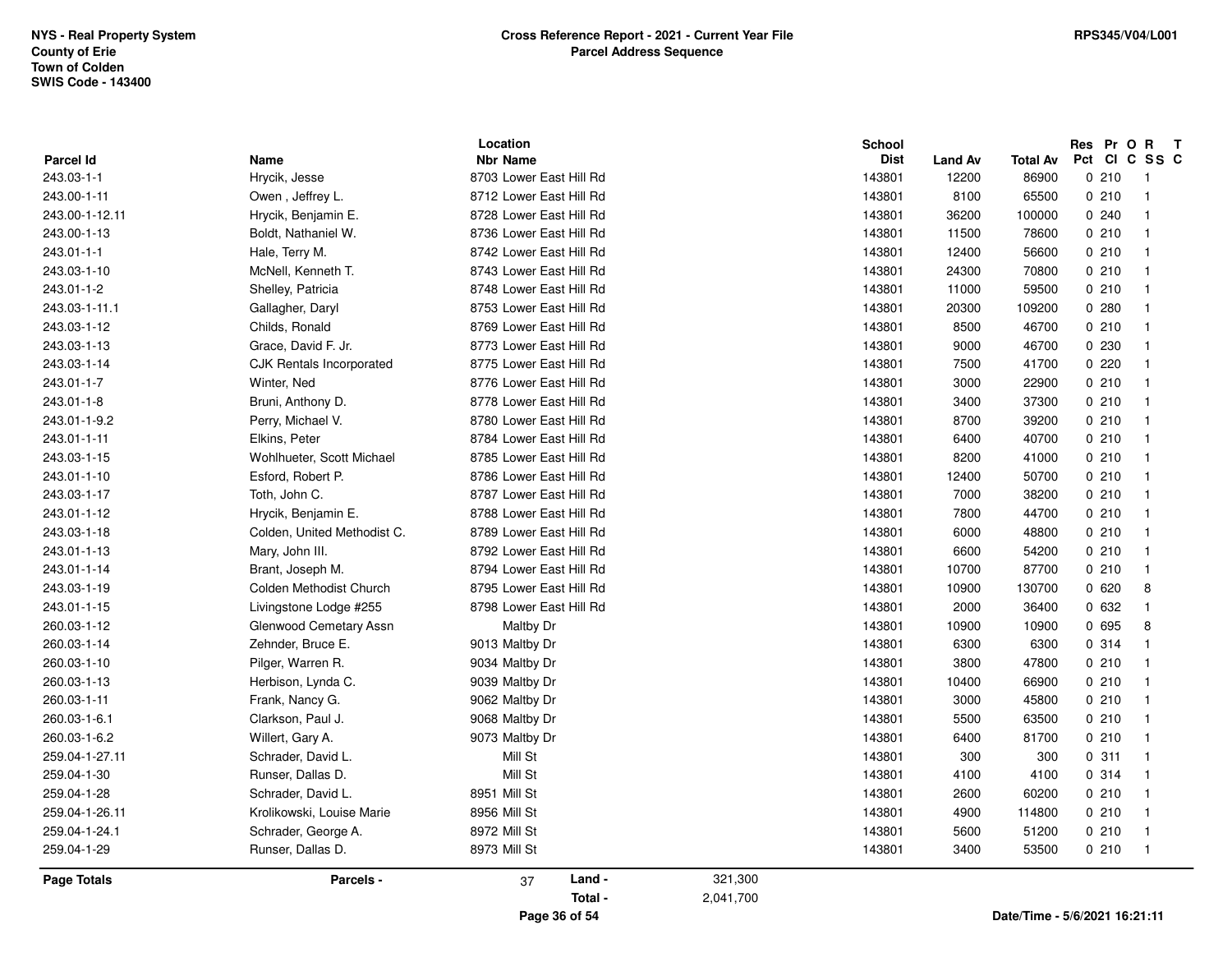| Parcel Id          | Name                          | Location<br><b>Nbr Name</b> |         | <b>School</b><br><b>Dist</b> | <b>Land Av</b> | <b>Total Av</b> | Res Pr O R<br>Pct | $\mathbf{T}$<br>CICSSC |
|--------------------|-------------------------------|-----------------------------|---------|------------------------------|----------------|-----------------|-------------------|------------------------|
| 259.00-3-1         | Bancroft, George              | Murray Hill Rd              |         | 143801                       | 16600          | 16600           | 0 322             | $\overline{1}$         |
| 259.00-3-3.112     | Wood, Catherine L.            | Murray Hill Rd              |         | 143801                       | 28400          | 35200           | 0.105             | $\overline{1}$         |
| 259.00-3-3.121     | Kissing Bridge Corp           | Murray Hill Rd              |         | 143801                       | 13454          | 13454           | 0.551             | $\overline{1}$         |
| 259.00-3-3.122     | Michalski, Edward             | Murray Hill Rd              |         | 143801                       | 29000          | 29000           | 0.321             | $\overline{1}$         |
| 259.00-3-4         | Murray, John H.               | Murray Hill Rd              |         | 143801                       | 28000          | 28000           | 0.322             | $\overline{1}$         |
| 259.00-4-5.132     | Ferrucci, Sando M.            | Murray Hill Rd              |         | 143801                       | 5400           | 5400            | 0.314             | $\overline{1}$         |
| 259.00-4-5.2       | Pochron, Paul & Deborah       | Murray Hill Rd              |         | 143801                       | 7800           | 7800            | 0.314             | $\overline{1}$         |
| 259.00-4-1.11      | Surdej, Rosanne               | Murray Hill Rd              |         | 143801                       | 11600          | 11600           | 0.322             | $\overline{1}$         |
| 259.00-4-1.12      | Popek, Robert T.              | Murray Hill Rd              |         | 143801                       | 11600          | 11600           | 0 322             | $\overline{1}$         |
| 259.00-4-8.11      | Bowers, Loren J.              | Murray Hill Rd              |         | 143801                       | 11800          | 11800           | 0 322             | $\overline{1}$         |
| 259.00-2-30./A     | Pan Energy Co Inc             | 29-22130 Murray Hill Rd     |         | 143801                       | $\mathbf 0$    | 0               | 0 733             | $\overline{1}$         |
| 259.00-3-3.11/A    | Pan Energy Co Inc             | 29-17767 Murray Hill Rd     |         | 143801                       | $\mathbf 0$    | 0               | 0 733             | $\overline{1}$         |
| 259.00-4-1.23      | Nelligan, Claire A.           | 8462 Murray Hill Rd         |         | 143801                       | 16800          | 69800           | 77 240            | $\overline{1}$         |
| 259.00-4-5.131     | Ferrucci, Sando M.            | 8483 Murray Hill Rd         |         | 143801                       | 5600           | 5600            | 0.314             | $\overline{1}$         |
| 259.00-4-8.12      | Gow, Andrew H.                | 8520 Murray Hill Rd         |         | 143801                       | 15200          | 159900          | 0240              | $\overline{1}$         |
| 259.00-4-1.211     | Wardzinski, Eugene            | 8534 Murray Hill Rd         |         | 143801                       | 22900          | 106900          | 0.240             | $\overline{1}$         |
| 259.00-4-3.1       | Delia, Michael                | 8557 Murray Hill Rd         |         | 143801                       | 20400          | 20400           | 0.321             | $\overline{1}$         |
| 259.00-4-1.212     | Harber, Linda J.              | 8562 Murray Hill Rd         |         | 143801                       | 7900           | 71900           | 0210              | $\overline{1}$         |
| 259.00-4-2.1       | Berke, Daniel J.              | 8613 Murray Hill Rd         |         | 143801                       | 20500          | 65100           | 0.240             | $\overline{1}$         |
| 259.00-3-3.2       | Southard, Christopher M.      | 8654 Murray Hill Rd         |         | 143801                       | 4100           | 47100           | 0210              | $\overline{1}$         |
| 259.00-3-2         | Pac, Henry                    | 8698 Murray Hill Rd         |         | 143801                       | 29600          | 69400           | 0, 113            | $\overline{1}$         |
| 259.00-3-3.111     | Roberts, Thomas               | 8743 Murray Hill Rd         |         | 143801                       | 3000           | 42400           | 66 210            | $\overline{1}$         |
| 259.00-3-11.2      | Genzel Land Company LLC       | 8817 Murray Hill Rd         |         | 143801                       | 15700          | 15700           | 0.322             | $\overline{1}$         |
| 259.00-3-6         | Pohlman, Gregg A.             | 8958 Murray Hill Rd         |         | 143801                       | 6200           | 71700           | 0210              | $\overline{1}$         |
| 259.04-1-34        | Nagel, Deanna D.              | 8986 Murray Hill Rd         |         | 143801                       | 4500           | 85500           | 0210              | $\overline{1}$         |
| 666.00-10-1.4      | Supply-National Fuel Gas      | Outside Pland               |         | 145001                       | $\mathbf 0$    | 68603           | 0 883             | 6                      |
| 666.00-10-1.3      | Supply-National Fuel Gas      | <b>Outside Plant</b>        |         | 143801                       | $\mathbf 0$    | 1303448         | 0 883             | 6                      |
| 666.00-11-3.1      | <b>Dist-National Fuel Gas</b> | <b>Outside Plant</b>        |         | 143801                       | $\mathbf 0$    | 671547          | 0 885             | 6                      |
| 666.00-11-3.2      | Dist-National Fuel Gas        | <b>Outside Plant</b>        |         | 145001                       | $\mathbf 0$    | 74616           | 0 885             | 6                      |
| 666.00-13-3.1      | E-Ny State Elec & Gas         | <b>Outside Plant</b>        |         | 143801                       | $\mathbf 0$    | 250424          | 0 870             | 6                      |
| 666.00-13-3.2      | E-Ny State Elec & Gas         | <b>Outside Plant</b>        |         | 145001                       | $\mathbf 0$    | 277644          | 0880              | 6                      |
| 666.00-13-3.3      | E-Ny State Elec & Gas         | <b>Outside Plant</b>        |         | 142401                       | $\mathbf 0$    | 16332           | 0.880             | 6                      |
| 666.00-65-1.1      | Verizon New York Inc          | <b>Outside Plant</b>        |         | 143801                       | $\mathbf 0$    | 33133           | 0 831             | 6                      |
| 666.00-65-1.2      | Verizon New York Inc          | <b>Outside Plant</b>        |         | 145001                       | $\mathbf 0$    | 18745           | 0 831             | 6                      |
| 666.00-65-1.3      | Verizon New York Inc          | <b>Outside Plant</b>        |         | 142401                       | $\mathbf 0$    | 747             | 0 831             | 6                      |
| 243.03-4-3.1       | Henning, Robert H.            | 8475 Park St                |         | 143801                       | 5700           | 41000           | 0220              | $\overline{1}$         |
| 243.03-4-4         | Gloekler, Michael             | 8561 Park St                |         | 143801                       | 7200           | 101300          | 0220              | $\overline{1}$         |
| <b>Page Totals</b> | Parcels -                     | Land -<br>37                | 348,954 |                              |                |                 |                   |                        |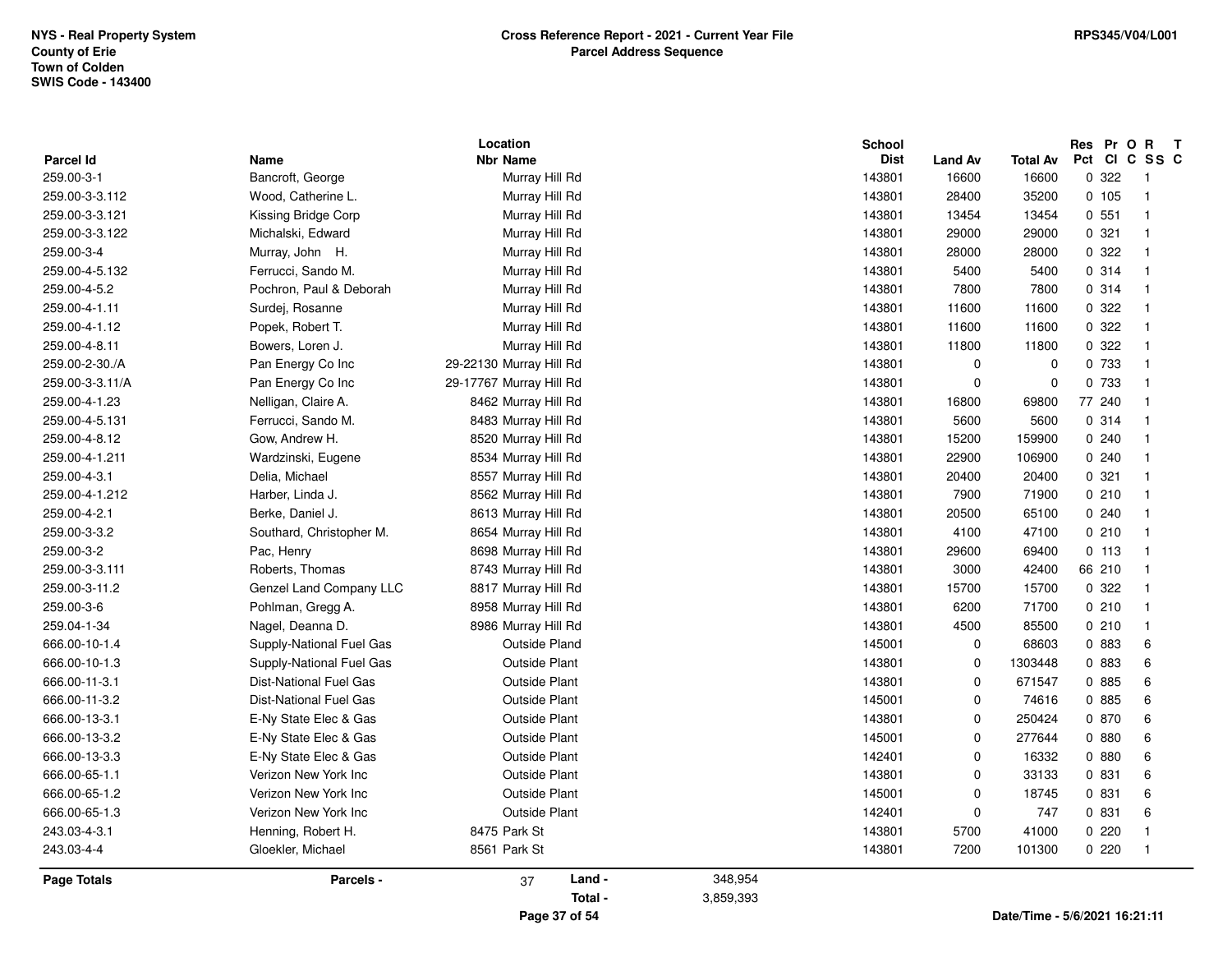| <b>Parcel Id</b> | Name                         | Location<br><b>Nbr Name</b> |           | School<br><b>Dist</b> |                         |                               |       | Res Pr O R T<br>Pct CI C SS C |
|------------------|------------------------------|-----------------------------|-----------|-----------------------|-------------------------|-------------------------------|-------|-------------------------------|
| 243.03-4-1       | <b>Town Recreation Park</b>  | 8602 Park St                |           | 143801                | <b>Land Av</b><br>24700 | <b>Total Av</b><br>52900      | 0 963 | 8                             |
| 245.00-1-15.12   | Baker, John H.               | Partridge Rd                |           | 145001                | 18000                   | 18000                         | 0.322 | $\overline{1}$                |
| 229.00-2-24.3    | Cummins, Gerald R.           | Partridge Rd                |           | 145001                | 7200                    | 7200                          | 0.321 | $\overline{1}$                |
| 229.00-2-26      | Adams, Alan D.               | Partridge Rd                |           | 145001                | 7300                    | 7300                          | 0.314 | $\overline{1}$                |
| 229.00-2-27      | Degnan, Richard              | Partridge Rd                |           | 145001                | 1500                    | 1500                          | 0 314 | $\overline{1}$                |
| 244.00-2-11.13   | Brown, Judith M.             | Partridge Rd                |           | 143801                | 500                     | 500                           | 0.314 | $\overline{1}$                |
| 229.00-2-34      | Beale, Bruce                 | Partridge Rd                |           | 145001                | 7000                    | 7000                          | 0.314 | $\mathbf{1}$                  |
| 229.00-2-36      | Bettcker, Donald G.          | Partridge Rd                |           | 145001                | 6400                    | 8800                          | 0260  | 1                             |
| 244.00-2-17.5    | Allen, Dennis R.             | Partridge Rd                |           | 145001                | 9500                    | 25400                         | 0.312 | $\mathbf{1}$                  |
| 230.00-1-20.121  | Laga, Dennis                 | Partridge Rd                |           | 145001                | 10900                   | 10900                         | 0.314 | $\overline{\mathbf{1}}$       |
| 230.00-1-20.126  | Laga, Dennis                 | Partridge Rd                |           | 145001                | 9600                    | 9600                          | 0.314 | $\overline{1}$                |
| 245.00-1-2.111   | Sudyn, Brian M.              | Partridge Rd                |           | 145001                | 14000                   | 14000                         | 0.314 | $\overline{1}$                |
| 245.00-1-2.114   | DiStefano, Jos J.            | Partridge Rd                |           | 145001                | 11000                   | 11000                         | 0.314 | $\mathbf{1}$                  |
| 245.00-1-2.116   | Gigante, Dwayne              | Partridge Rd                |           | 145001                | 11000                   | 11000                         | 0.314 | $\overline{1}$                |
| 245.00-1-2.117   | Gigante, Dwayne              | Partridge Rd                |           | 145001                | 11000                   | 11000                         | 0.314 | $\overline{1}$                |
| 245.00-1-2.2     | Forkl, Elizabeth C.          | Partridge Rd                |           | 145001                | 21800                   | 21800                         | 0.321 | $\overline{1}$                |
| 245.00-2-6.3     | Manning, Chris D.            | Partridge Rd                |           | 145001                | 500                     | 500                           | 0.314 | $\mathbf{1}$                  |
| 230.00-1-20.124  | Laga, Dennis                 | Partridge Rd                |           | 145001                | 11200                   | 11200                         | 0 314 | $\overline{1}$                |
| 229.00-2-24.22   | Gedraitis, Cap L.            | Partridge Rd                |           | 145001                | 1200                    | 1200                          | 0.314 | -1                            |
| 245.00-2-1.1     | Ransom, Kevin T.             | Partridge Rd                |           | 145001                | 24800                   | 27900                         | 0.312 | $\overline{1}$                |
| 245.00-2-6.2     | Manning, Chris D.            | Partridge Rd                |           | 145001                | 15900                   | 15900                         | 0.322 | -1                            |
| 245.00-2-8.12    | Kammer, Walter A.            | Partridge Rd                |           | 145001                | 8200                    | 8200                          | 0.314 | $\overline{\mathbf{1}}$       |
| 230.00-2-17      | Hammond, Luke                | Partridge Rd                |           | 145001                | 9700                    | 9700                          | 0.314 | $\overline{1}$                |
| 229.00-2-38.12   | Gardon, Donald               | Partridge Rd                |           | 145001                | 9600                    | 9600                          | 0.322 | $\overline{1}$                |
| 229.00-1-55.2    | O'Brien, Kevin               | Partridge Rd                |           | 143801                | 7900                    | 7900                          | 0.314 | $\overline{1}$                |
| 245.00-2-40      | Kammer, Walter A.            | Partridge Rd                |           | 145001                | 32500                   | 32500                         | 0 322 | 1                             |
| 245.00-2-41      | Kammer, Walter A.            | Partridge Rd                |           | 145001                | 25150                   | 25150                         | 0.322 | $\mathbf{1}$                  |
| 244.00-2-16.22   | Price, Jonathan              | Partridge Rd                |           | 145001                | 900                     | 900                           | 0 300 | $\overline{1}$                |
| 244.00-2-16.23   | Price, Jonathan              | Partridge Rd                |           | 145001                | 500                     | 500                           | 0 300 | $\mathbf{1}$                  |
| 245.00-1-15.2/A  | PPP Future Development, Inc. | 29-25889 Partridge Rd       |           | 145001                | $\mathbf 0$             | 695                           | 0 733 |                               |
| 229.00-1-57      | Taylor, Joan                 | 9226 Partridge Rd           |           | 143801                | 60800                   | 132900                        | 0.240 |                               |
| 229.00-1-55.12   | O'Brien, Kevin               | 9284 Partridge Rd           |           | 143801                | 7900                    | 102000                        | 0210  | $\overline{1}$                |
| 244.00-1-23.2    | Eschborn, Anne M.            | 9335 Partridge Rd           |           | 143801                | 9500                    | 59600                         | 0210  | $\mathbf{1}$                  |
| 229.00-1-55.113  | Russell, Daniel J.           | 9384 Partridge Rd           |           | 143801                | 7000                    | 78200                         | 0210  | $\mathbf{1}$                  |
| 244.00-1-23.1    | Elliott, John B.             | 9395 Partridge Rd           |           | 143801                | 67400                   | 85000                         | 0240  | $\mathbf{1}$                  |
| 229.00-1-55.111  | Krasner, Therese A.          | 9408 Partridge Rd           |           | 143801                | 6600                    | 78800                         | 0210  | $\mathbf{1}$                  |
| 229.00-1-55.112  | Ryno Rentals, LLC            | 9422 Partridge Rd           |           | 143801                | 8000                    | 105000                        | 0220  | $\overline{\mathbf{1}}$       |
| Page Totals      | Parcels -                    | Land -<br>37                | 486,650   |                       |                         |                               |       |                               |
|                  |                              | Total -                     | 1,011,245 |                       |                         |                               |       |                               |
|                  |                              | Page 38 of 54               |           |                       |                         | Date/Time - 5/6/2021 16:21:11 |       |                               |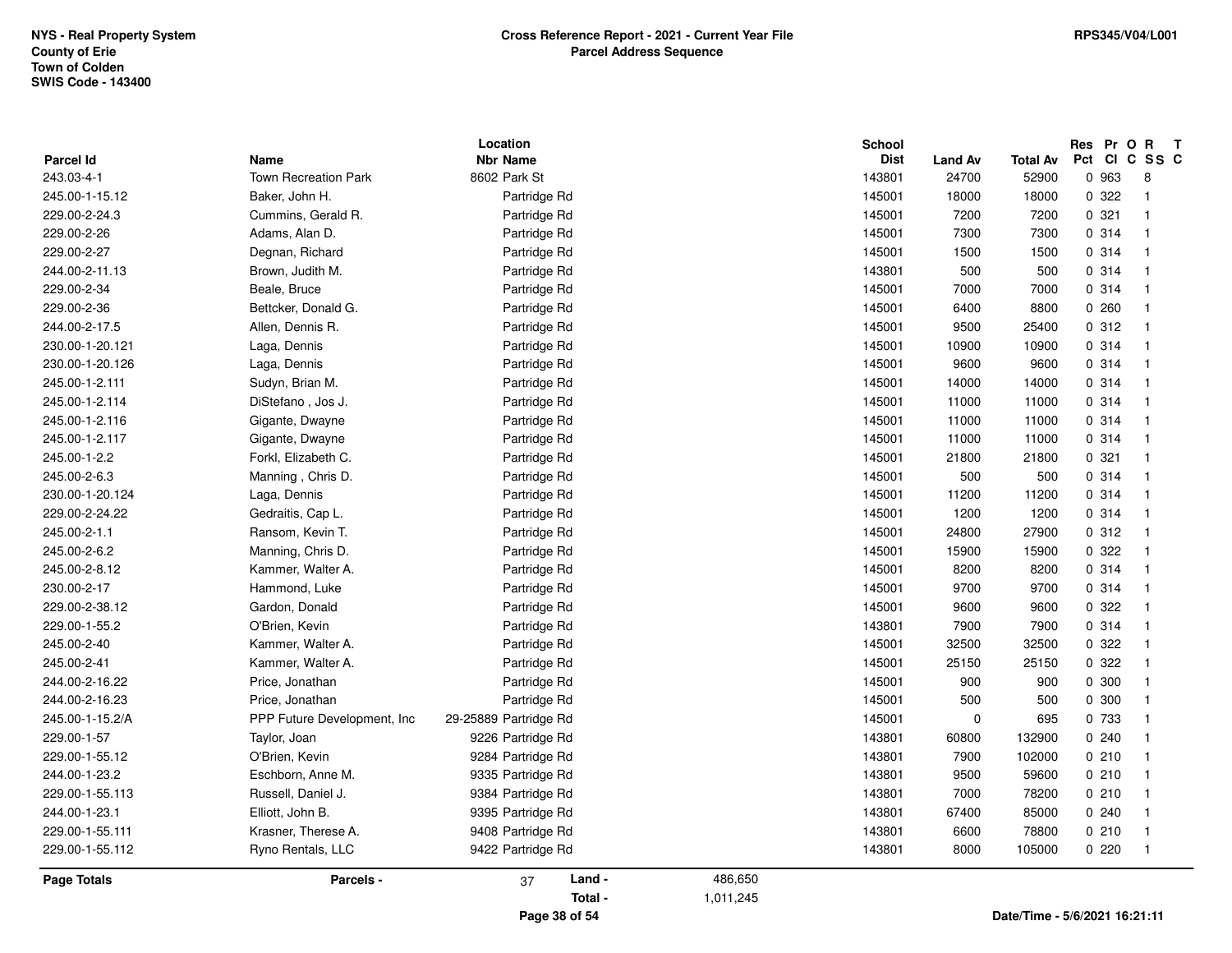| <b>Parcel Id</b>   |                            | Location<br><b>Nbr Name</b>            | <b>School</b><br><b>Dist</b> |                        | <b>Total Av</b> |       | Res Pr O R T<br>Pct CI C SS C |  |
|--------------------|----------------------------|----------------------------------------|------------------------------|------------------------|-----------------|-------|-------------------------------|--|
| 244.00-1-24        | Name<br>Heintz, Richard C. | 9443 Partridge Rd                      | 143801                       | <b>Land Av</b><br>5200 | 44600           | 0210  | $\overline{1}$                |  |
| 244.00-1-25        | Ehnes, Nicole S.           | 9505 Partridge Rd                      | 143801                       | 5600                   | 62800           | 0210  | $\overline{1}$                |  |
| 244.00-2-9         | Swain, Lisa                | 9531 Partridge Rd                      | 143801                       | 8300                   | 65700           | 0260  | $\overline{\mathbf{1}}$       |  |
| 244.00-2-10        | Swain & Wife, Harold F.    | 9541 Partridge Rd                      | 143801                       | 7100                   | 19500           | 0.260 | $\overline{1}$                |  |
| 244.00-2-11.22     |                            |                                        | 143801                       | 11000                  |                 | 0.312 | $\overline{1}$                |  |
| 244.00-2-11.21     | LoTempio, Michael G.       | 9581 Partridge Rd<br>9585 Partridge Rd | 143801                       | 11600                  | 20000<br>128300 | 0210  | $\overline{1}$                |  |
|                    | Bressette, Jenelle         |                                        |                              |                        |                 | 0.312 |                               |  |
| 229.00-2-40.1      | Samson, Heidi Marie        | 9590 Partridge Rd                      | 143801                       | 38400                  | 41600           |       | $\overline{1}$                |  |
| 244.00-2-11.12     | Brown, Judith              | 9595 Partridge Rd                      | 143801                       | 8400                   | 8400            | 0.314 | $\overline{1}$                |  |
| 244.00-2-11.112    | Lehman, Steven L.          | 9633 Partridge Rd                      | 143801                       | 8400                   | 76300           | 0210  | $\overline{1}$                |  |
| 244.00-2-11.111    | Reed, Brice J.             | 9667 Partridge Rd                      | 143801                       | 11700                  | 123200          | 0210  | $\overline{1}$                |  |
| 244.00-2-12        | Perry, Eric M.             | 9717 Partridge Rd                      | 145001                       | 6200                   | 97900           | 0210  | $\overline{1}$                |  |
| 244.00-2-13        | Johnson, Robert W. Jr.     | 9737 Partridge Rd                      | 145001                       | 6000                   | 124800          | 0210  | $\overline{1}$                |  |
| 244.00-2-14        | Lukaszewski, Michael E.    | 9761 Partridge Rd                      | 145001                       | 6000                   | 75000           | 0210  | $\overline{1}$                |  |
| 229.00-2-40.2      | Gardon, Donald P.          | 9768 Partridge Rd                      | 143801                       | 20500                  | 151000          | 0.240 | $\overline{1}$                |  |
| 244.00-2-16.1      | Price, Jonathan W.         | 9769-1 Partridge Rd                    | 145001                       | 11600                  | 114800          | 0210  | $\overline{1}$                |  |
| 244.00-2-16.21     | Veley, Cory                | 9769-2 Partridge Rd                    | 145001                       | 10700                  | 54000           | 0210  | $\overline{1}$                |  |
| 244.00-2-15        | Allen, Dennis R.           | 9771 Partridge Rd                      | 145001                       | 4500                   | 60500           | 0210  | $\overline{1}$                |  |
| 244.00-2-17.4      | Dalton-Brown, Laurie       | 9815 Partridge Rd                      | 145001                       | 9500                   | 113300          | 0210  | $\overline{1}$                |  |
| 244.00-2-17.3      | Zwick, Andrew A.           | 9875 Partridge Rd                      | 145001                       | 9500                   | 97400           | 0210  | $\overline{\mathbf{1}}$       |  |
| 229.00-2-39        | Hoffman, Anne              | 9896 Partridge Rd                      | 145001                       | 14700                  | 52400           | 0240  | $\mathbf{1}$                  |  |
| 244.00-2-17.2      | Klimaszewski, Felix J.     | 9897 Partridge Rd                      | 145001                       | 9500                   | 86500           | 0210  | $\overline{1}$                |  |
| 229.00-2-49.11     | Barker, Patrick            | 9900 Partridge Rd                      | 145001                       | 10800                  | 60800           | 0210  | $\overline{1}$                |  |
| 229.00-2-49.12     | Perry, Daniel J.           | 9956 Partridge Rd                      | 145001                       | 11100                  | 125700          | 0210  | $\overline{1}$                |  |
| 229.00-2-24.1      | Kolotylo-Farish, Diane     | 10025 Partridge Rd                     | 145001                       | 13900                  | 58800           | 0240  | $\mathbf{1}$                  |  |
| 245.00-1-2.112     | Hawley, Carol              | 10055 Partridge Rd                     | 145001                       | 10100                  | 85400           | 0210  | $\overline{1}$                |  |
| 229.00-2-35        | Sudyn, Steph P.            | 10070 Partridge Rd                     | 145001                       | 6400                   | 77600           | 0210  | $\overline{1}$                |  |
| 245.00-1-2.113     | Schneider, Bryant          | 10105 Partridge Rd                     | 145001                       | 11000                  | 85900           | 0210  | $\overline{1}$                |  |
| 245.00-1-2.115     | Beale, Bruce Jr.           | 10117 Partridge Rd                     | 145001                       | 11000                  | 83000           | 0210  | $\overline{\mathbf{1}}$       |  |
| 229.00-2-33        | Sando, Craig E.            | 10120 Partridge Rd                     | 145001                       | 6000                   | 100100          | 0210  | $\overline{\mathbf{1}}$       |  |
| 229.00-2-24.21     | Barren, William            | 10130 Partridge Rd                     | 145001                       | 8800                   | 123900          | 0210  | $\overline{1}$                |  |
| 229.00-2-32        | Northem, Timothy J.        | 10162 Partridge Rd                     | 145001                       | 6900                   | 109000          | 0210  | $\overline{1}$                |  |
| 245.00-1-2.118     | Wagner, Randy J.           | 10165 Partridge Rd                     | 145001                       | 11000                  | 91400           | 0210  | $\overline{1}$                |  |
| 229.00-2-31        | Goodrich, Joel T. Jr.      | 10180 Partridge Rd                     | 145001                       | 3600                   | 60000           | 0210  | $\overline{\mathbf{1}}$       |  |
| 229.00-2-30        | Cummins, Ger R.            | 10192 Partridge Rd                     | 145001                       | 6100                   | 85300           | 0210  | $\overline{1}$                |  |
| 229.00-2-29        | Van Dreumel, Irvin         | 10242 Partridge Rd                     | 145001                       | 5400                   | 85100           | 0210  | $\overline{1}$                |  |
| 229.00-2-28        | Francis, Timothy G.        | 10260 Partridge Rd                     | 145001                       | 7300                   | 72400           | 0210  | $\overline{\mathbf{1}}$       |  |
| 229.00-2-25        | Adams, Alan D.             | 10342 Partridge Rd                     | 145001                       | 5800                   | 90700           | 0210  | $\overline{1}$                |  |
| <b>Page Totals</b> | Parcels -                  | Land -<br>37                           | 359,600                      |                        |                 |       |                               |  |

**Page 39 of 54**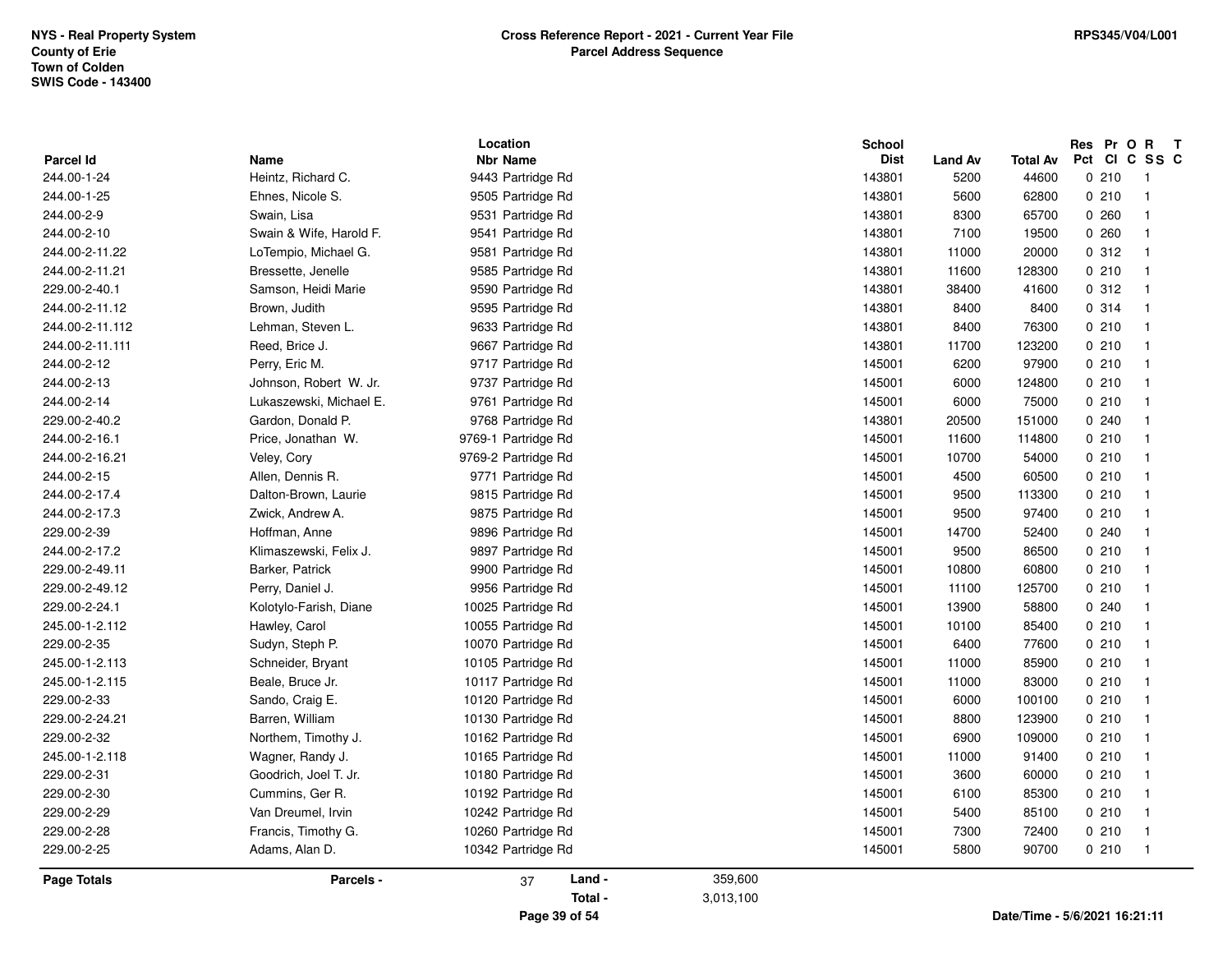|                 |                        | Location           | <b>School</b> |                               |                               |       | Res Pr O R T            |
|-----------------|------------------------|--------------------|---------------|-------------------------------|-------------------------------|-------|-------------------------|
| Parcel Id       | Name                   | <b>Nbr Name</b>    |               | <b>Dist</b><br><b>Land Av</b> | <b>Total Av</b>               |       | Pct CI C SS C           |
| 245.00-1-8      | Thomas, John           | 10359 Partridge Rd | 145001        | 11200                         | 20100                         | 0 834 | $\overline{1}$          |
| 230.00-1-20.122 | Schwab, Frederic M.    | 10376 Partridge Rd | 145001        | 9600                          | 105100                        | 0210  | $\overline{1}$          |
| 245.00-1-7      | Kalinowski, Alfred M.  | 10397 Partridge Rd | 145001        | 53300                         | 135700                        | 0.240 | $\overline{1}$          |
| 245.00-1-9      | Schenne, Cheryl A.     | 10427 Partridge Rd | 145001        | 9500                          | 18000                         | 0210  | $\overline{1}$          |
| 230.00-1-28     | Mroz, Janel L.         | 10446 Partridge Rd | 145001        | 9600                          | 97700                         | 0210  | $\overline{1}$          |
| 245.00-1-10     | Martin, Carol M.       | 10483 Partridge Rd | 145001        | 28300                         | 54500                         | 0.260 | $\overline{1}$          |
| 230.00-1-20.123 | Worobel, Paul          | 10532 Partridge Rd | 145001        | 9600                          | 73000                         | 0210  | $\overline{1}$          |
| 245.00-1-11     | Wangelin, Norman L.    | 10559 Partridge Rd | 145001        | 13500                         | 55400                         | 0.240 | $\mathbf{1}$            |
| 245.00-1-12     | Denny, Norman C.       | 10585 Partridge Rd | 145001        | 37800                         | 88200                         | 0240  | $\mathbf 1$             |
| 245.00-1-13     | Wopperer, Scott        | 10591 Partridge Rd | 145001        | 10200                         | 75900                         | 0.240 | $\overline{1}$          |
| 245.00-1-14.2   | Snyder, Richard E. Jr. | 10615 Partridge Rd | 145001        | 9000                          | 68900                         | 0210  | $\overline{1}$          |
| 245.00-1-14.1   | Wangelin, Sharon A.    | 10649 Partridge Rd | 145001        | 24600                         | 108100                        | 0 112 | $\overline{1}$          |
| 230.00-1-20.112 | Mund, Richard J.       | 10698 Partridge Rd | 145001        | 9600                          | 92400                         | 0210  | $\overline{1}$          |
| 245.00-1-15.2   | Baker, John H.         | 10709 Partridge Rd | 145001        | 18800                         | 126900                        | 0.240 | $\mathbf{1}$            |
| 245.00-1-15.11  | Grant, Kevin M.        | 10741 Partridge Rd | 145001        | 9300                          | 58200                         | 0210  | $\overline{1}$          |
| 230.00-2-18     | Smith, Joseph C.       | 10758 Partridge Rd | 145001        | 9100                          | 71200                         | 0210  | $\overline{1}$          |
| 245.00-2-35     | Mccarthy, Anthony T.   | 10759 Partridge Rd | 145001        | 7400                          | 113200                        | 0210  | $\overline{\mathbf{1}}$ |
| 245.00-2-1.2    | Ransom, Kevin T.       | 10785 Partridge Rd | 145001        | 15800                         | 116100                        | 0.240 | $\overline{1}$          |
| 230.00-2-16     | Marking, Jared A.      | 10818 Partridge Rd | 145001        | 7100                          | 70500                         | 0210  | $\overline{1}$          |
| 245.00-2-2      | Howard, Michael P.     | 10821 Partridge Rd | 145001        | 6300                          | 88700                         | 0210  | $\overline{1}$          |
| 230.00-2-15     | Calmes, Nathaniel      | 10836 Partridge Rd | 145001        | 8000                          | 107200                        | 0210  | $\overline{1}$          |
| 245.00-2-3      | Zywiczynski, Raymond   | 10855 Partridge Rd | 145001        | 8000                          | 125300                        | 0210  | $\overline{1}$          |
| 245.00-2-4      | Cryan, Michael         | 10871 Partridge Rd | 145001        | 8100                          | 64400                         | 0210  | $\overline{1}$          |
| 230.00-2-14     | Hattler, Nicholas B.   | 10874 Partridge Rd | 145001        | 9400                          | 61700                         | 0210  | $\overline{1}$          |
| 245.00-2-5.1    | Husted, Gary V.        | 10881 Partridge Rd | 145001        | 7400                          | 50000                         | 0210  | $\overline{1}$          |
| 230.00-2-13     | Hemingway, Jill R.     | 10892 Partridge Rd | 145001        | 18000                         | 82600                         | 0.240 | $\overline{1}$          |
| 245.00-2-6.112  | Horvath, Stephen       | 10905 Partridge Rd | 145001        | 7500                          | 97200                         | 0210  | $\mathbf{1}$            |
| 230.00-2-11     | Calhoun, Robert V.     | 10924 Partridge Rd | 145001        | 39100                         | 101800                        | 0.240 | $\mathbf{1}$            |
| 245.00-2-7      | Thomas, Michael E.     | 10938 Partridge Rd | 145001        | 6800                          | 65900                         | 0210  | $\overline{1}$          |
| 230.00-2-12     | Bastine, Patrick M.    | 10972 Partridge Rd | 145001        | 9500                          | 79900                         | 0210  | $\overline{\mathbf{1}}$ |
| 245.00-2-8.11   | Kammer, Walter A.      | 10991 Partridge Rd | 145001        | 12400                         | 126600                        | 0.240 | $\overline{\mathbf{1}}$ |
| 261.00-3-2.312  | Eldred, Jessica        | Phillips Rd        | 145001        | 9500                          | 9500                          | 0.314 | $\overline{1}$          |
| 245.00-2-23.122 | Houde, James           | Phillips Rd        | 145001        | 200                           | 200                           | 0.314 | $\overline{1}$          |
| 245.00-2-18.2   | Kammer, Walt           | Phillips Rd        | 145001        | 21400                         | 21400                         | 0.322 | $\overline{1}$          |
| 245.00-2-9.111  | Kammer, Walter A.      | Phillips Rd        | 145001        | 11900                         | 11900                         | 0.322 | $\overline{1}$          |
| 245.00-2-9.112  | Kammer, Walter A.      | Phillips Rd        | 145001        | 12900                         | 12900                         | 0 322 | $\overline{1}$          |
| 245.00-2-15     | Burandt, Daniel J.     | Phillips Rd        | 145001        | 5500                          | 5500                          | 0.314 | $\overline{1}$          |
| Page Totals     | Parcels -              | Land -<br>37       | 505,200       |                               |                               |       |                         |
|                 |                        | Total -            | 2,661,800     |                               |                               |       |                         |
|                 |                        | Page 40 of 54      |               |                               | Date/Time - 5/6/2021 16:21:11 |       |                         |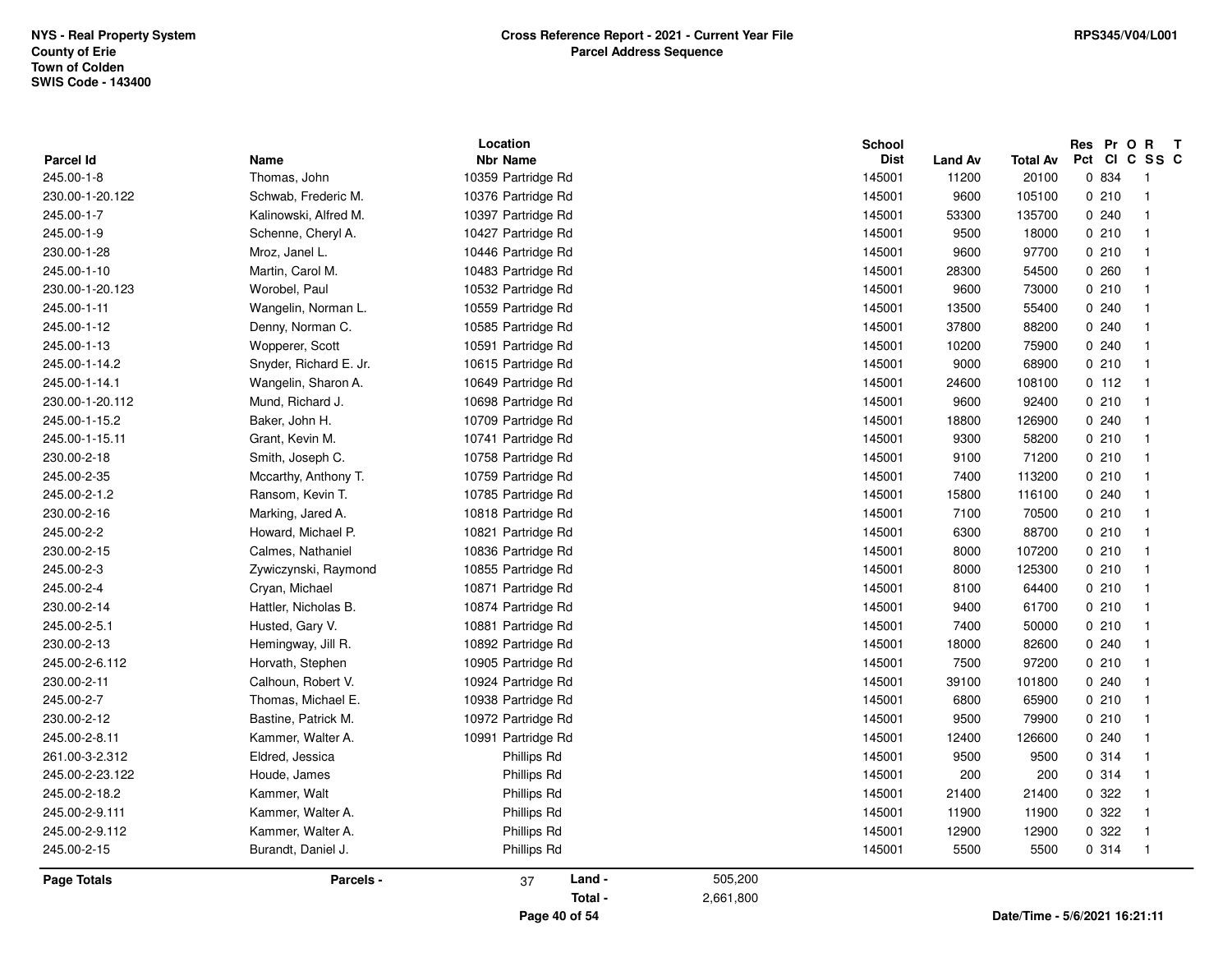|                  |                          | Location           |           | School      |                |                 | Res Pr O R T            |  |
|------------------|--------------------------|--------------------|-----------|-------------|----------------|-----------------|-------------------------|--|
| <b>Parcel Id</b> | Name                     | <b>Nbr Name</b>    |           | <b>Dist</b> | <b>Land Av</b> | <b>Total Av</b> | Pct CI C SS C           |  |
| 245.00-2-17      | Kammer, Walter A.        | Phillips Rd        |           | 145001      | 34700          | 34700           | 0.322<br>$\overline{1}$ |  |
| 245.00-2-19.11   | Johnson, Larry R.        | Phillips Rd        |           | 145001      | 25600          | 25600           | 0 322<br>$\overline{1}$ |  |
| 245.00-2-19.12   | Cherkis, Carol L.        | Phillips Rd        |           | 145001      | 11000          | 11000           | 0.322<br>$\overline{1}$ |  |
| 245.00-2-26      | Calnan, John C.          | Phillips Rd        |           | 145001      | 5500           | 5500            | 0.314<br>$\overline{1}$ |  |
| 245.00-2-37      | Koepf, Thomas            | Phillips Rd        |           | 145001      | 5000           | 5000            | 0.314<br>$\overline{1}$ |  |
| 245.00-2-8.2     | Gonter, Joseph           | 8534 Phillips Rd   |           | 145001      | 7600           | 85100           | 0210<br>$\overline{1}$  |  |
| 245.00-2-9.2     | Poplewski, Henry         | 8550 Phillips Rd   |           | 145001      | 9500           | 107700          | 0210<br>$\overline{1}$  |  |
| 245.00-2-9.121   | Young, Gregory E.        | 8590 Phillips Rd   |           | 145001      | 14200          | 135500          | 0.240<br>$\overline{1}$ |  |
| 245.00-2-11      | Rosser, Dale A.          | 8662 Phillips Rd   |           | 145001      | 9500           | 82300           | 0210<br>$\overline{1}$  |  |
| 245.00-2-12      | Ehrenreich, Dennis       | 8726 Phillips Rd   |           | 145001      | 7000           | 88800           | 0210<br>$\overline{1}$  |  |
| 245.00-2-13      | Piekarec, David C.       | 8740 Phillips Rd   |           | 145001      | 9100           | 76100           | 0210<br>$\overline{1}$  |  |
| 245.00-2-14      | Burandt, Daniel J.       | 8768 Phillips Rd   |           | 145001      | 7800           | 116100          | 0215<br>$\overline{1}$  |  |
| 245.00-2-16      | Schlenker, Eric P.       | 8824 Phillips Rd   |           | 145001      | 6200           | 42800           | 0210<br>$\overline{1}$  |  |
| 245.00-2-18.1    | Kidd, Janis              | 8860 Phillips Rd   |           | 145001      | 9600           | 74100           | 0210<br>$\overline{1}$  |  |
| 245.00-2-19.2    | Johnson, Larry R.        | 8932 Phillips Rd   |           | 145001      | 27600          | 79600           | 0.240<br>$\overline{1}$ |  |
| 245.00-2-23.121  | Koepf, Thomas            | 9010 Phillips Rd   |           | 145001      | 9300           | 79000           | 0210<br>$\overline{1}$  |  |
| 245.00-2-24.1    | Houde, James             | 9050 Phillips Rd   |           | 145001      | 8700           | 107400          | 0210<br>$\overline{1}$  |  |
| 245.00-2-25.1    | Calnan, John C.          | 9070 Phillips Rd   |           | 145001      | 5500           | 86400           | 0210<br>$\overline{1}$  |  |
| 245.00-2-27.1    | Greenaker, Paul C.       | 9100 Phillips Rd   |           | 145001      | 6400           | 69400           | 0210<br>$\overline{1}$  |  |
| 245.00-2-36.2    | Nardolillo, Kenneth S.   | 9156 Phillips Rd   |           | 145001      | 5600           | 69300           | 0210<br>$\overline{1}$  |  |
| 245.00-2-28.1    | Jablonski, Adam D.       | 9186 Phillips Rd   |           | 145001      | 6400           | 77400           | 0210<br>$\overline{1}$  |  |
| 261.00-2-22.2    | Poulsen, David           | 9546 Phillips Rd   |           | 145001      | 9700           | 87800           | 0210<br>$\overline{1}$  |  |
| 261.00-2-22.12   | Heine, Richard J.        | 9584 Phillips Rd   |           | 145001      | 9700           | 123100          | 0210<br>$\overline{1}$  |  |
| 261.00-3-2.32    | Eldred, Jessica          | 9642 Phillips Rd   |           | 145001      | 9500           | 163600          | 0210<br>$\overline{1}$  |  |
| 261.00-3-2.2     | Mace, James              | 9648 Phillips Rd   |           | 145001      | 18000          | 126600          | 0.240<br>$\overline{1}$ |  |
| 261.00-3-11      | Lewis, Mary Ellen        | 9812 Phillips Rd   |           | 145001      | 83100          | 127000          | 0 113<br>$\overline{1}$ |  |
| 230.00-1-22      | Kerlin, Kevin P.         | Pioneer Trl        |           | 145001      | 8600           | 8600            | 0.314<br>$\overline{1}$ |  |
| 230.00-1-23.12   | Krywalski, Joseph H.     | Pioneer Trl        |           | 145001      | 7600           | 7600            | 0.314<br>$\overline{1}$ |  |
| 230.00-1-21.21   | Kerlin, Kevin            | 8012-6 Pioneer Trl |           | 145001      | 8300           | 58400           | 0210<br>$\overline{1}$  |  |
| 230.00-1-7.113   | Kerlin, David            | 8012-3 Pioneer Trl |           | 145001      | 16000          | 83800           | 0220<br>$\overline{1}$  |  |
| 230.00-1-7.12    | Smith, David H.          | 8012-1 Pioneer Trl |           | 145001      | 9500           | 68400           | 0210<br>$\overline{1}$  |  |
| 230.00-1-21.11   | Lazarony, Carolyn M.     | 8012-4 Pioneer Trl |           | 145001      | 5000           | 30200           | 0210<br>$\overline{1}$  |  |
| 230.00-1-23.11   | Manger, Robert           | 8012-7 Pioneer Trl |           | 145001      | 10100          | 135800          | 0210<br>$\overline{1}$  |  |
| 230.00-1-24      | May, Gary D.             | 8012-2 Pioneer Trl |           | 145001      | 9500           | 60000           | 0210<br>$\overline{1}$  |  |
| 230.00-1-21.122  | Pleakis, Steven A.       | 8012-5 Pioneer Trl |           | 145001      | 5600           | 36900           | 0210<br>$\overline{1}$  |  |
| 243.17-1-3       | Walter, James P.         | 9002 Seneca Brk    |           | 143801      | 23500          | 159300          | 0210<br>$\overline{1}$  |  |
| 243.17-1-2       | Atkinson-Taylor, Natalie | 9003 Seneca Brk    |           | 143801      | 23500          | 142200          | 0210<br>$\overline{1}$  |  |
| Page Totals      | Parcels -                | Land -<br>37       | 489,000   |             |                |                 |                         |  |
|                  |                          | Total -            | 2,878,100 |             |                |                 |                         |  |

**Page 41 of 54**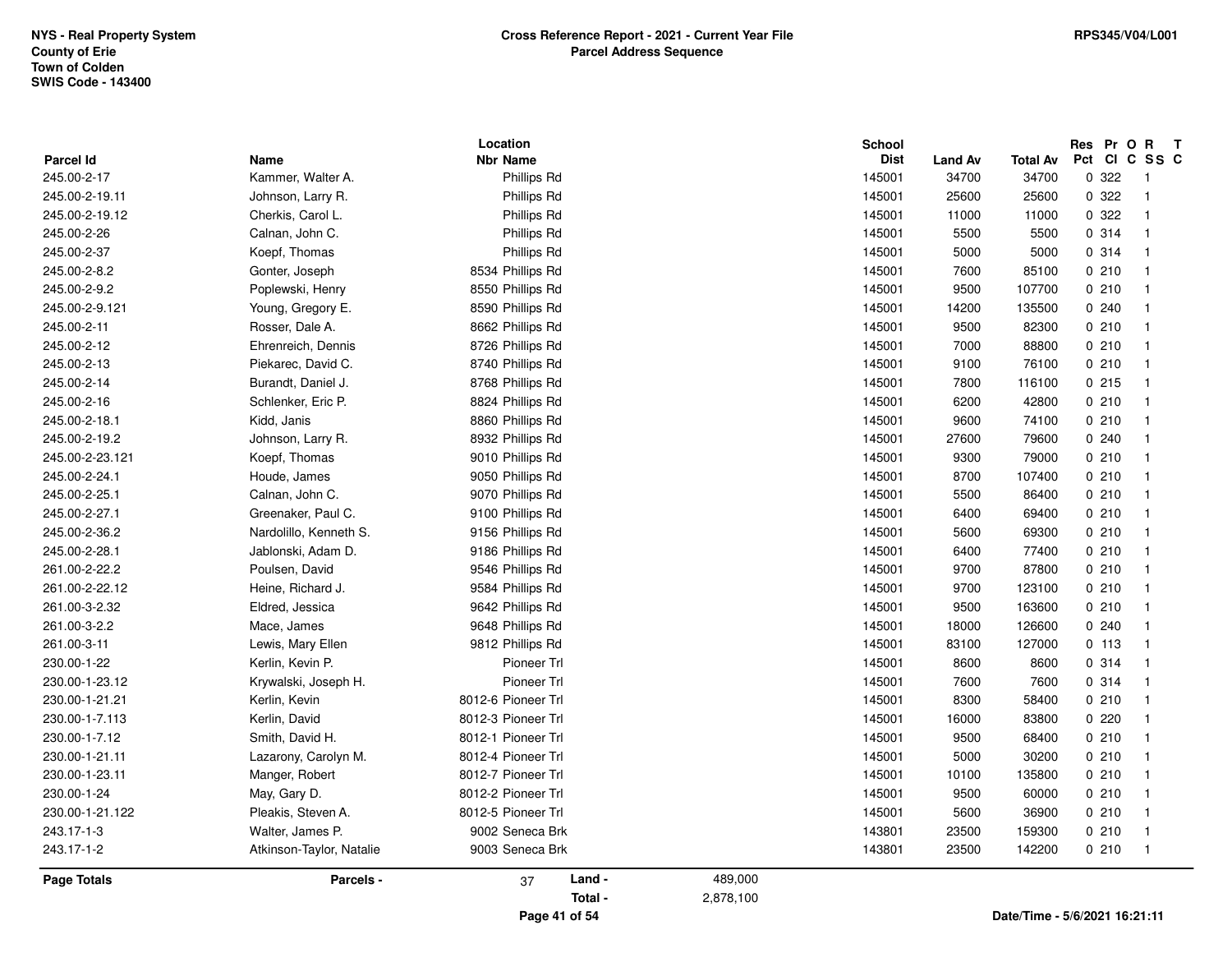|                         |                               | Location                           |           | <b>School</b>         |                  |                               | Pct |       | Res Pr O R T<br>CICSSC           |
|-------------------------|-------------------------------|------------------------------------|-----------|-----------------------|------------------|-------------------------------|-----|-------|----------------------------------|
| Parcel Id<br>243.17-1-6 | Name<br>Zborowski, Michael J. | <b>Nbr Name</b><br>9004 Seneca Brk |           | <b>Dist</b><br>143801 | Land Av<br>29800 | <b>Total Av</b><br>133500     |     | 0210  | -1                               |
|                         |                               |                                    |           |                       |                  |                               |     |       |                                  |
| 243.17-1-5              | Zelie, Scott Edward           | 9009 Seneca Brk<br>South Hill Rd   |           | 143801                | 20500            | 118700                        |     | 0210  | $\overline{1}$<br>$\overline{1}$ |
| 259.00-1-17.1           | Smith, James P.               |                                    |           | 143801                | 18400            | 18400                         |     | 0 322 |                                  |
| 259.00-1-23             | Dingwall, David M.            | South Hill Rd                      |           | 143801                | 5700             | 5700                          |     | 0.314 | $\mathbf{1}$                     |
| 259.00-4-5.12           | Eichler, Donald A.            | South Hill Rd                      |           | 143801                | 17900            | 17900                         |     | 0.105 | $\mathbf{1}$                     |
| 259.00-1-2.11           | Glanville, Robert E.          | South Hill Rd                      |           | 143801                | 25700            | 25700                         |     | 0 322 | $\mathbf{1}$                     |
| 259.00-1-3.11           | Testa, Frank J. III.          | South Hill Rd                      |           | 143801                | 32500            | 32500                         |     | 0 322 | $\mathbf{1}$                     |
| 259.00-1-5              | Grasso, Thomas Jr.            | South Hill Rd                      |           | 143801                | 7300             | 7300                          |     | 0.314 | $\mathbf{1}$                     |
| 259.00-1-11.2           | Giambra, David P.             | South Hill Rd                      |           | 143801                | 16200            | 16200                         |     | 0.314 | $\overline{1}$                   |
| 259.00-1-11.4           | Baker, Sandra L.              | South Hill Rd                      |           | 143801                | 17900            | 17900                         |     | 0 322 | $\overline{1}$                   |
| 243.17-1-12             | Kollatz, Kevin D.             | 9022 South Hill Rd                 |           | 143801                | 9400             | 88000                         |     | 0.220 | $\mathbf{1}$                     |
| 243.00-6-16.1           | Grudzien, Jerry               | 9029 South Hill Rd                 |           | 143801                | 13400            | 58300                         |     | 0210  | $\overline{1}$                   |
| 243.17-1-11             | Shelley, Thomas               | 9040 South Hill Rd                 |           | 143801                | 9700             | 80200                         |     | 0220  | $\mathbf{1}$                     |
| 243.17-1-10             | Carey, Michael                | 9048 South Hill Rd                 |           | 143801                | 17800            | 102100                        |     | 0210  | $\mathbf{1}$                     |
| 243.00-6-14             | Conklin, Paul R.              | 9053 South Hill Rd                 |           | 143801                | 20600            | 35600                         |     | 0.312 | $\overline{1}$                   |
| 243.00-6-13.11          | Kirby, R Scott                | 9081 South Hill Rd                 |           | 143801                | 19800            | 71000                         |     | 0.240 | $\mathbf{1}$                     |
| 243.00-6-12.21          | Embt, Thomas A.               | 9088 South Hill Rd                 |           | 143801                | 12200            | 147100                        |     | 0210  | $\mathbf{1}$                     |
| 243.00-6-12.112         | Hager, Claudette              | 9156 South Hill Rd                 |           | 143801                | 7100             | 85300                         |     | 0210  | $\overline{1}$                   |
| 243.00-6-38             | Gard, Rodger C.               | 9167 South Hill Rd                 |           | 143801                | 11600            | 110300                        |     | 0210  | $\mathbf{1}$                     |
| 243.00-6-39.2           | Mrozinski, Bernice            | 9201 South Hill Rd                 |           | 143801                | 11700            | 131700                        |     | 0.240 | $\mathbf{1}$                     |
| 243.00-6-12.111         | Miraglia, Charlene M.         | 9208 South Hill Rd                 |           | 143801                | 11900            | 152200                        |     | 0210  | $\mathbf{1}$                     |
| 243.00-6-11.1           | Gingher, Merlene              | 9216 South Hill Rd                 |           | 143801                | 10700            | 100700                        |     | 0210  | -1                               |
| 243.00-6-39.112         | Tornow, Richard               | 9225 South Hill Rd                 |           | 143801                | 11300            | 115300                        |     | 0.240 | $\mathbf{1}$                     |
| 243.00-6-39.111         | Stadler, Nicholas P.          | 9247 South Hill Rd                 |           | 143801                | 11200            | 145300                        |     | 0.240 | $\mathbf{1}$                     |
| 243.00-6-11.2           | Maciuba, Dennis A.            | 9258 South Hill Rd                 |           | 143801                | 9500             | 112600                        |     | 0210  | -1                               |
| 243.00-6-10             | O'connor, Cameron             | 9290 South Hill Rd                 |           | 143801                | 12200            | 75000                         |     | 0.240 | $\mathbf{1}$                     |
| 243.00-6-40             | Ernst, David                  | 9291 South Hill Rd                 |           | 143801                | 7700             | 133500                        |     | 0210  | $\mathbf{1}$                     |
| 259.00-1-21             | Mueller, Cheryl R.            | 9294 South Hill Rd                 |           | 143801                | 5800             | 40700                         |     | 0210  | $\mathbf{1}$                     |
| 243.00-6-39.12          | Dice, William H.              | 9299 South Hill Rd                 |           | 143801                | 14400            | 214100                        |     | 0.240 | $\mathbf{1}$                     |
| 259.00-1-20             | Moesch, August J.             | 9320 South Hill Rd                 |           | 143801                | 5500             | 25500                         |     | 0210  | $\mathbf{1}$                     |
| 259.00-1-19             | Crane, William F.             | 9324 South Hill Rd                 |           | 143801                | 5800             | 52700                         |     | 0210  | $\overline{1}$                   |
| 259.00-1-1              | Genzel, Jeffrey A.            | 9325 South Hill Rd                 |           | 143801                | 11100            | 75100                         |     | 0210  | $\mathbf{1}$                     |
| 259.00-1-18             | Smith, James P.               | 9342 South Hill Rd                 |           | 143801                | 6000             | 51900                         |     | 0210  | $\mathbf{1}$                     |
| 259.00-1-17.2           | Bergman, Roy                  | 9382 South Hill Rd                 |           | 143801                | 20300            | 96100                         |     | 0240  | $\mathbf{1}$                     |
| 259.00-1-2.12           | Glanville, Robert E.          | 9385 South Hill Rd                 |           | 143801                | 10800            | 125000                        |     | 0210  | $\mathbf{1}$                     |
| 259.00-1-2.21           | Kulbacki, Judith              | 9419 South Hill Rd                 |           | 143801                | 37500            | 137200                        |     | 0.240 | $\mathbf{1}$                     |
| 259.00-1-16             | Kist, Rena M.                 | 9422 South Hill Rd                 |           | 143801                | 47900            | 105400                        |     | 0240  | $\overline{1}$                   |
| Page Totals             | Parcels -                     | Land -<br>37                       | 564,800   |                       |                  |                               |     |       |                                  |
|                         |                               | Total -                            | 3,061,700 |                       |                  |                               |     |       |                                  |
|                         |                               | Page 42 of 54                      |           |                       |                  | Date/Time - 5/6/2021 16:21:11 |     |       |                                  |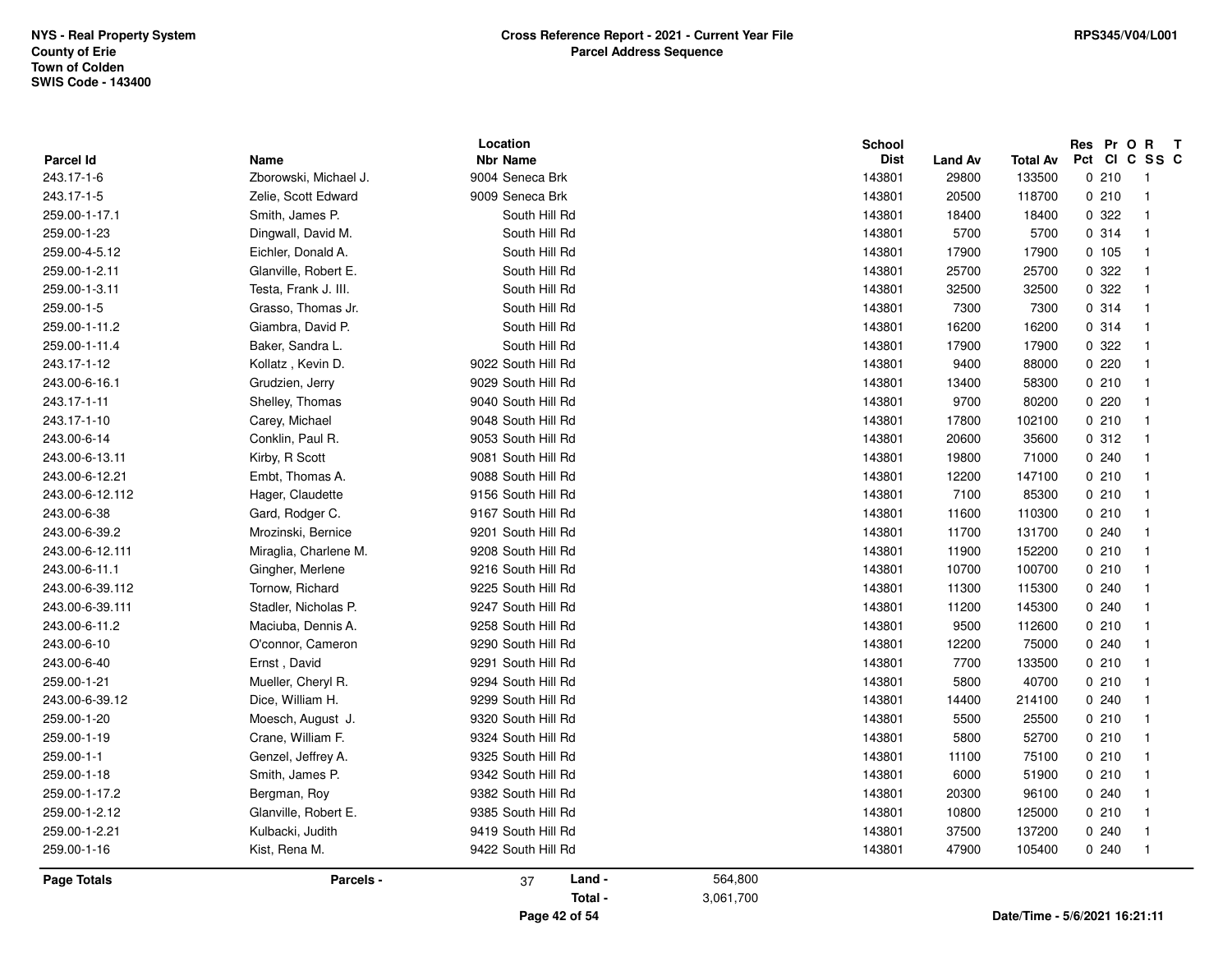|                                 | <b>Time Warner</b>            | Special Franchise                                 | 142401                                 | 0                      | 1767                     | 0 869                        | 5                        |
|---------------------------------|-------------------------------|---------------------------------------------------|----------------------------------------|------------------------|--------------------------|------------------------------|--------------------------|
| 555.00-75-1.1                   | <b>Time Warner</b>            | <b>Special Franchise</b>                          | 143801                                 | $\mathbf 0$            | 57390                    | 0 869                        | $\overline{5}$           |
| 555.00-75-1.2                   | <b>Time Warner</b>            | Special Franchise                                 | 145001                                 | 0                      | 29137                    | 0 869                        | 5                        |
| 555.00-65-1.1                   | Verizon New York Inc          | Special Franchise                                 | 143801                                 | 0                      | 62327                    | 0 866                        | 5                        |
| 555.00-65-1.2                   | Verizon New York Inc          | Special Franchise                                 | 145001                                 | 0                      | 23053                    | 0 866                        | $\overline{5}$           |
| 555.00-11-1.2                   | <b>Dist-National Fuel Gas</b> | Special Franchise                                 | 145001                                 | $\mathbf 0$            | 95022                    | 0861                         | 5                        |
| 555.00-13-1.1                   | Ny State Elec & Gas           | Special Franchise                                 | 143801                                 | $\mathbf 0$            | 424536                   | 0861                         | 5                        |
| 555.00-13-1.2                   | Ny State Elec & Gas           | Special Franchise                                 | 145001                                 | 0                      | 99582                    | 0861                         | 5                        |
| 555.00-10-2                     | CrownCastleFiber LLC          | Special Franchise                                 | 143801                                 | 0                      | 50507                    | 0 860                        | 5                        |
| 555.00-10-1                     | Supply-National Fuel Gas      | Special Franchise                                 | 143801                                 | 0                      | 872                      | 0861                         | 5                        |
| 259.00-4-5.11                   | Basiliko, Nicholas            | 9958 South Hill Rd                                | 143801                                 | 31900                  | 75000                    | 66 120                       | $\overline{1}$           |
| 259.00-4-4                      | Mendola, Vincent              | 9998 South Hill Rd                                | 143801                                 | 1400                   | 1400                     | 0.314                        | $\overline{1}$           |
| 259.00-4-9.1                    | Pfeil, Robert C. Jr.          | 9724 South Hill Rd                                | 143801                                 | 78800                  | 111200                   | 0.280                        | $\overline{1}$           |
| 259.00-4-6.11                   | Myers, William F.             | 9784 South Hill Rd                                | 143801                                 | 89900                  | 111900                   | 0.240                        | $\overline{1}$           |
| 259.00-4-7.112                  | Kuhn, Dennis D.               | 9630 South Hill Rd                                | 143801                                 | 11800                  | 93400                    | 0240                         | $\overline{1}$           |
| 259.00-4-11                     | Kubicka, Teresa Danuta        | 9689 South Hill Rd                                | 143801                                 | 12900                  | 85100                    | 0.240                        | $\overline{1}$           |
| 259.00-1-11.51                  | Whiteside, Terrence P.        | 9582 South Hill Rd                                | 143801                                 | 16900                  | 120000                   | 0.240                        | $\overline{1}$           |
| 259.00-1-11.31                  | John, Kurt E.                 | 9590 South Hill Rd                                | 143801                                 | 12800                  | 114900                   | 0210                         | $\overline{1}$           |
| 259.00-1-10                     | Kumrow, Paul L.               | 9610 South Hill Rd                                | 143801                                 | 6900                   | 92400                    | 0210                         | $\overline{1}$           |
| 259.00-1-11.111                 | Giambra, David P.             | 9524 South Hill Rd                                | 143801                                 | 16600                  | 106000                   | 0240                         | $\overline{1}$           |
| 259.00-1-7                      | Hausberger, David K.          | 9531 South Hill Rd                                | 143801                                 | 7300                   | 101700                   | 0210                         | $\overline{1}$           |
| 259.00-1-8                      | Rutecki, Joseph A.            | 9551 South Hill Rd                                | 143801                                 | 71600                  | 203200                   | 66 120                       | $\overline{1}$           |
| 259.00-1-3.2                    | Durfee, Susan M.              | 9505 South Hill Rd                                | 143801                                 | 8300                   | 88700                    | 0210                         | $\overline{1}$           |
| 259.00-1-11.112                 | Schwec, Michael J.            | 9508 South Hill Rd                                | 143801                                 | 15700                  | 122200                   | 0240                         | $\overline{1}$           |
| 259.00-1-3.12                   | Testa, Frank J. III.          | 9515 South Hill Rd                                | 143801                                 | 7300                   | 83000                    | 0210                         | $\overline{1}$           |
| 259.00-1-14                     | Rich, Matthew                 | 9478 South Hill Rd                                | 143801                                 | 5800                   | 38100                    | 0210                         | $\overline{1}$           |
| 259.00-1-13                     | Shelley, Dale                 | 9490 South Hill Rd                                | 143801                                 | 5700                   | 40600                    | 0210                         | $\overline{1}$           |
| 259.00-1-6                      | Smith, Joseph E.              | 9493 South Hill Rd                                | 143801                                 | 7300                   | 81200                    | 0210                         | $\overline{1}$           |
| <b>Parcel Id</b><br>259.00-1-15 | Name<br>Dingwall, David M.    | Location<br><b>Nbr Name</b><br>9460 South Hill Rd | <b>School</b><br><b>Dist</b><br>143801 | <b>Land Av</b><br>6300 | <b>Total Av</b><br>30400 | Res Pr O R T<br>Pct<br>0.260 | CICSSC<br>$\overline{1}$ |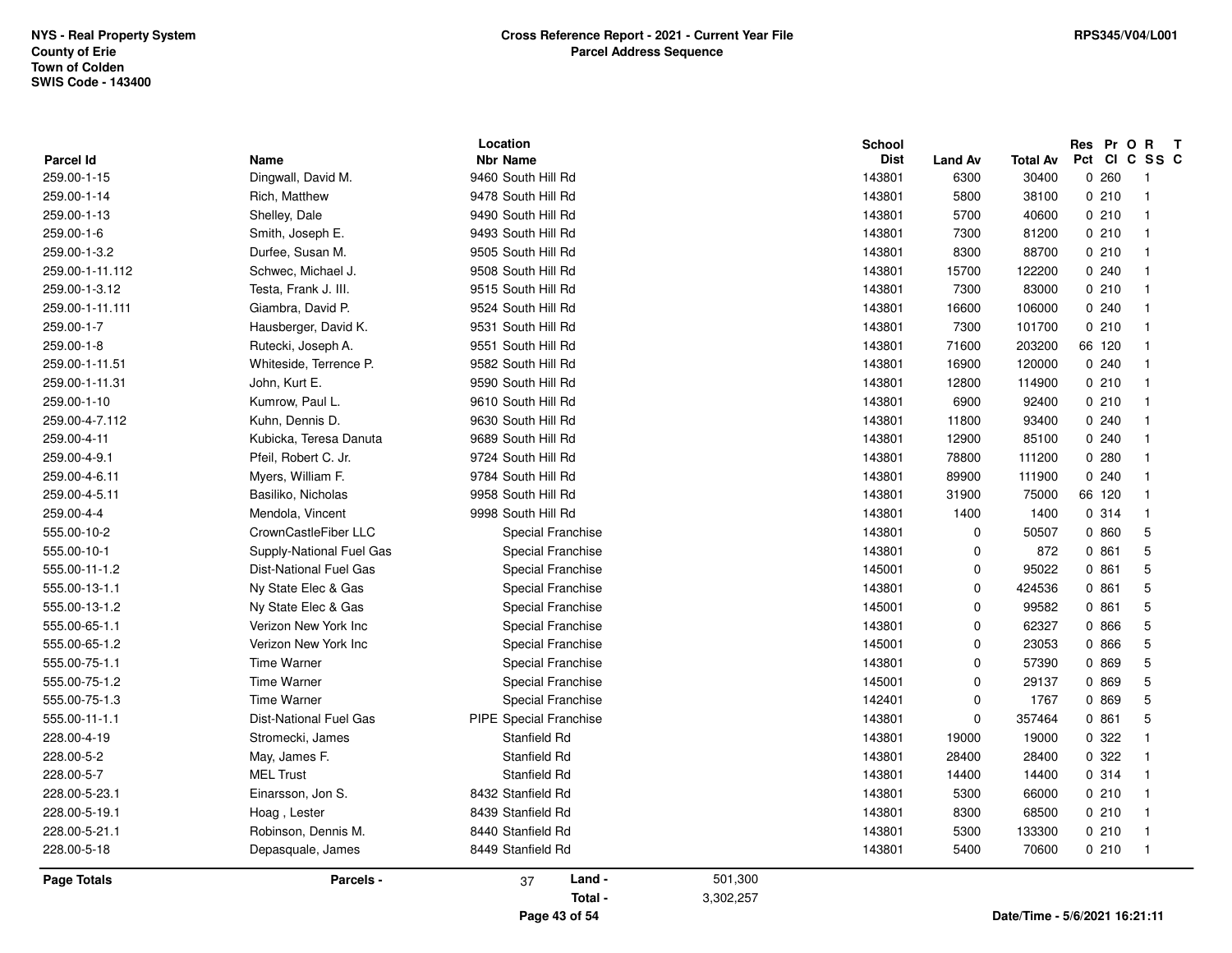| Parcel Id<br>228.00-5-20<br>228.00-5-12.11<br>228.00-5-12.12<br>228.00-5-11 | Name<br>Vought, Charles R.<br>Goodremote, George Jr.<br>Keller, James A.<br>Smith, Beata E. | <b>Nbr Name</b><br>8460 Stanfield Rd<br>8471 Stanfield Rd<br>8499 Stanfield Rd |           | <b>Dist</b><br>143801 | <b>Land Av</b><br>5300 | <b>Total Av</b><br>58200 | 0210   | Pct CI C SS C                 |
|-----------------------------------------------------------------------------|---------------------------------------------------------------------------------------------|--------------------------------------------------------------------------------|-----------|-----------------------|------------------------|--------------------------|--------|-------------------------------|
|                                                                             |                                                                                             |                                                                                |           |                       |                        |                          |        |                               |
|                                                                             |                                                                                             |                                                                                |           |                       | 13000                  | 13000                    | 0 322  | -1<br>$\overline{\mathbf{1}}$ |
|                                                                             |                                                                                             |                                                                                |           | 143801<br>143801      | 19900                  |                          | 0.240  | $\mathbf{1}$                  |
|                                                                             |                                                                                             |                                                                                |           |                       |                        | 89200                    |        |                               |
|                                                                             |                                                                                             | 8520 Stanfield Rd                                                              |           | 143801                | 6600                   | 85800                    | 0210   | $\mathbf{1}$                  |
| 228.00-5-10                                                                 | Cassety, Charles K. III.                                                                    | 8524 Stanfield Rd                                                              |           | 143801                | 5100                   | 61100                    | 0210   | $\overline{1}$                |
| 228.00-5-9                                                                  | Fishbaugh, James                                                                            | 8538 Stanfield Rd                                                              |           | 143801                | 5100                   | 70800                    | 0210   | $\overline{1}$                |
| 228.00-5-8                                                                  | Rebisz, Joseph                                                                              | 8544 Stanfield Rd                                                              |           | 143801                | 5400                   | 66900                    | 0210   | $\mathbf{1}$                  |
| 228.00-5-12.21                                                              | Fishbaugh, Roslyn A.                                                                        | 8555 Stanfield Rd                                                              |           | 143801                | 5400                   | 62800                    | 0210   | $\mathbf{1}$                  |
| 228.00-5-14.2                                                               | Marren, Joseph                                                                              | 8573 Stanfield Rd                                                              |           | 143801                | 8000                   | 92200                    | 0210   | $\mathbf 1$                   |
| 228.00-5-6                                                                  | Brothwell, Lisa                                                                             | 8584 Stanfield Rd                                                              |           | 143801                | 5200                   | 69900                    | 0210   | 1                             |
| 228.00-5-5                                                                  | Leipler, Christopher                                                                        | 8598 Stanfield Rd                                                              |           | 143801                | 5200                   | 41000                    | 0210   | $\overline{1}$                |
| 228.00-5-4                                                                  | Rankin, Russell                                                                             | 8602 Stanfield Rd                                                              |           | 143801                | 5300                   | 43500                    | 0210   | $\mathbf{1}$                  |
| 228.00-5-14.1                                                               | Evoy, Judith                                                                                | 8627 Stanfield Rd                                                              |           | 143801                | 8000                   | 68500                    | 0210   | $\mathbf{1}$                  |
| 228.00-5-3                                                                  | Rosiek, Robert S.                                                                           | 8630 Stanfield Rd                                                              |           | 143801                | 22300                  | 169300                   | 0210   | $\mathbf{1}$                  |
| 228.00-4-13                                                                 | Ollary, George Jr.                                                                          | 8645 Stanfield Rd                                                              |           | 143801                | 55900                  | 147700                   | 0.240  | 1                             |
| 228.00-4-18                                                                 | Bourque, Alexander J.                                                                       | 8700 Stanfield Rd                                                              |           | 143801                | 18300                  | 49200                    | 77 240 | $\overline{1}$                |
| 213.00-1-2.1                                                                | Sunny Solutions LLC                                                                         | State Rd                                                                       |           | 143801                | 4500                   | 22100                    | 0.312  | $\mathbf{1}$                  |
| 213.00-1-2.2                                                                | Sunny Solutions LLC                                                                         | State Rd                                                                       |           | 143801                | 700                    | 700                      | 0 314  | $\mathbf{1}$                  |
| 243.03-3-11                                                                 | The People of the State of NY                                                               | State Rd                                                                       |           | 143801                | 4500                   | 4500                     | 0 330  | 8                             |
| 259.00-2-12                                                                 | Paul, James                                                                                 | State Rd                                                                       |           | 143801                | 25500                  | 25500                    | 0.321  | $\mathbf{1}$                  |
| 259.00-2-13                                                                 | Paul, CA.                                                                                   | State Rd                                                                       |           | 143801                | 17100                  | 17100                    | 0.322  | $\overline{1}$                |
| 228.00-1-1.21                                                               | Buffalo Ski Club Inc                                                                        | State Rd                                                                       |           | 143801                | 32000                  | 65000                    | 0.551  | $\mathbf{1}$                  |
| 213.10-2-9.2                                                                | FLOW Development, LLC                                                                       | State Rd                                                                       |           | 143801                | 2500                   | 2500                     | 0.320  | $\mathbf{1}$                  |
| 243.00-5-1                                                                  | Genzel Land Company LLC                                                                     | State Rd                                                                       |           | 143801                | 700                    | 700                      | 0.311  | $\overline{1}$                |
| 259.00-2-25                                                                 | Faulring, Jamie L.                                                                          | State Rd                                                                       |           | 143801                | 9500                   | 9500                     | 0 322  | $\mathbf{1}$                  |
| 259.00-2-26                                                                 | Iannone, Donna                                                                              | State Rd                                                                       |           | 143801                | 5000                   | 5000                     | 0.314  | $\overline{1}$                |
| 228.00-1-6.11                                                               | Parker, Kenneth G.                                                                          | State Rd                                                                       |           | 143801                | 16300                  | 16300                    | 0 322  | $\mathbf{1}$                  |
| 259.00-2-27                                                                 | Szustakowski, Daniel                                                                        | State Rd                                                                       |           | 143801                | 8300                   | 8300                     | 0.314  | $\mathbf{1}$                  |
| 243.00-5-3.1                                                                | Atkot Inc                                                                                   | State Rd                                                                       |           | 143801                | 5200                   | 5200                     | 0.314  | $\mathbf{1}$                  |
| 259.00-2-28                                                                 | Paul, James                                                                                 | State Rd                                                                       |           | 143801                | 23000                  | 23000                    | 0 322  | 1                             |
| 259.00-2-30                                                                 | Sipprell, Thomas A.                                                                         | State Rd                                                                       |           | 143801                | 3800                   | 3800                     | 0 323  | $\mathbf{1}$                  |
| 243.00-5-4                                                                  | Genzel Land Company LLC                                                                     | State Rd                                                                       |           | 143801                | 18600                  | 18600                    | 0.322  | $\overline{1}$                |
| 243.00-5-5                                                                  | Abel, Leon J.                                                                               | State Rd                                                                       |           | 143801                | 4000                   | 4000                     | 0.311  | $\overline{\mathbf{1}}$       |
| 243.00-5-6                                                                  | Neff, Consuelo R.                                                                           | State Rd                                                                       |           | 143801                | 4600                   | 4600                     | 0.311  | $\mathbf{1}$                  |
| 228.00-1-9.2                                                                | Engels, Edward W-Andrew J.                                                                  | State Rd                                                                       |           | 143801                | 16200                  | 16200                    | 0.322  | $\overline{1}$                |
| 228.00-1-10                                                                 | D. Avid Commercial                                                                          | State Rd                                                                       |           | 143801                | 12700                  | 29100                    | 0416   | $\mathbf{1}$                  |
| 228.00-1-14                                                                 | Frost, Daniel                                                                               | State Rd                                                                       |           | 143801                | 2200                   | 2200                     | 0.311  | $\overline{\phantom{1}}$      |
| <b>Page Totals</b>                                                          | Parcels -                                                                                   | Land -<br>37                                                                   | 410,900   |                       |                        |                          |        |                               |
|                                                                             |                                                                                             | Total -                                                                        | 1,473,000 |                       |                        |                          |        |                               |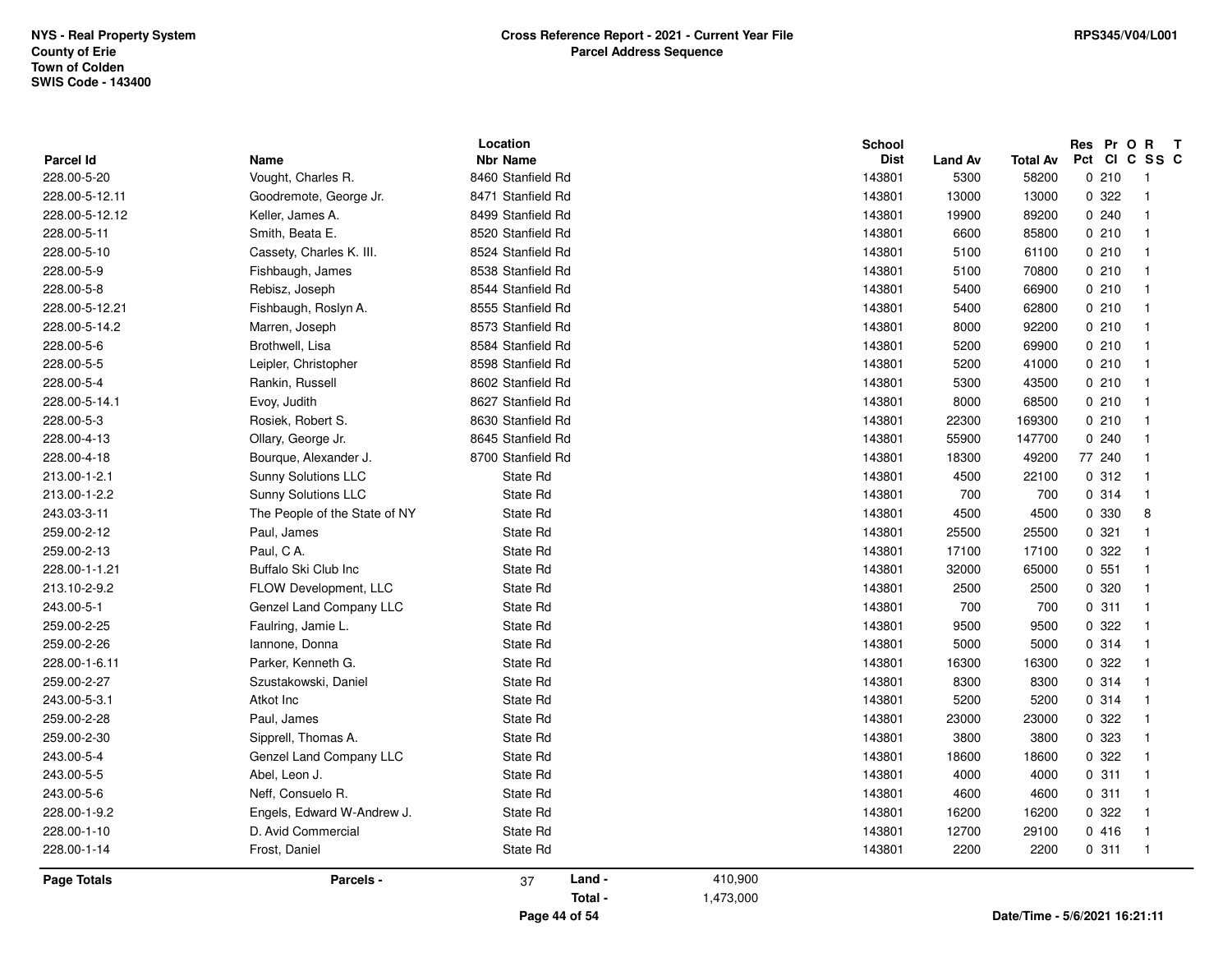| Parcel Id       | Name                                  | Location<br><b>Nbr Name</b> |         |         | <b>School</b><br><b>Dist</b> | Land Av | <b>Total Av</b> | Res Pr O R<br>Pct CI C SS C | $\mathbf{T}$                   |
|-----------------|---------------------------------------|-----------------------------|---------|---------|------------------------------|---------|-----------------|-----------------------------|--------------------------------|
| 228.00-1-16     | Engels, Edward                        | State Rd                    |         |         | 143801                       | 16900   | 16900           | 0, 105                      | -1                             |
| 259.00-3-7.1    | So Glen Ent Inc                       | State Rd                    |         |         | 143801                       | 100     | 100             | 0.314                       | $\overline{1}$                 |
| 259.00-3-11.1   | Neureuther, Dennis                    | State Rd                    |         |         | 143801                       | 5600    | 5600            | 0.314                       | $\overline{1}$                 |
| 259.00-3-14     | Yaeger, Robert                        | State Rd                    |         |         | 143801                       | 12140   | 21600           | 0.551                       | $\mathbf{1}$                   |
| 259.00-3-15     | Kissing Bridge North Corp             | State Rd                    |         |         | 143801                       | 2913    | 3818            | 0.551                       | $\overline{1}$                 |
| 259.00-3-16     | Dunn, Vincent J.                      | State Rd                    |         |         | 143801                       | 2200    | 2200            | 0 314                       | $\overline{1}$                 |
| 213.00-1-26.12  | Pellien, Charles                      | State Rd                    |         |         | 143801                       | 18900   | 108700          | 0.280                       | $\mathbf{1}$                   |
| 243.00-5-39.11  |                                       |                             |         |         | 143801                       | 11200   | 11200           | 0 323                       | $\mathbf{1}$                   |
| 243.00-5-39.12  | Shelley, Kevin A.<br>Shelley, Todd A. | State Rd<br>State Rd        |         |         | 143801                       | 10000   | 10000           | 0.322                       | $\mathbf{1}$                   |
|                 |                                       |                             |         |         |                              |         |                 |                             | $\overline{1}$                 |
| 259.04-1-1      | Bronkie, Robert J. Jr.                | State Rd                    |         |         | 143801                       | 2600    | 2600            | 0.311                       | $\overline{1}$                 |
| 228.00-2-19.1   | Kaleta, Nicholas                      | State Rd                    |         |         | 143801                       | 12000   | 12000           | 0.314                       |                                |
| 259.04-1-2.3    | Stojanovich, Dan                      | State Rd                    |         |         | 143801                       | 2200    | 2200            | 0.311                       | $\mathbf{1}$<br>$\overline{1}$ |
| 228.00-2-21.2   | Schneider, Daniel C. Jr.              | State Rd                    |         |         | 143801                       | 2100    | 2100            | 0.314                       |                                |
| 228.00-2-24     | Durand, Edw J.                        | State Rd                    |         |         | 143801                       | 16800   | 16800           | 0.314                       | $\mathbf{1}$<br>$\overline{1}$ |
| 243.00-5-9.1    | Bailey, Debra K.                      | State Rd                    |         |         | 143801                       | 34500   | 34500           | 0.322                       |                                |
| 243.00-5-31.2   | The Town of Colden                    | State Rd                    |         |         | 143801                       | 24600   | 24600           | 0.322                       | 8                              |
| 243.00-6-37     | Genzel Land Company LLC               | State Rd                    |         |         | 143801                       | 8800    | 8800            | 0.311                       | $\overline{1}$                 |
| 243.01-1-6      | Hammell, Rosanne C.                   | State Rd                    |         |         | 143801                       | 2500    | 2500            | 0.314                       | $\overline{1}$                 |
| 213.00-6-34     | Press, Steven M.                      | State Rd                    |         |         | 143801                       | 1800    | 1800            | 0.314                       | $\mathbf{1}$                   |
| 213.00-6-45.12  | Hamilton, Amy S.                      | State Rd                    |         |         | 143801                       | 10600   | 10600           | 0.314                       | $\overline{\mathbf{1}}$        |
| 213.00-6-48     | Woltz, Raelyn M.                      | State Rd                    |         |         | 143801                       | 10300   | 10300           | 0.311                       | $\overline{1}$                 |
| 243.01-1-30     | Pyne, Robert L.                       | State Rd                    |         |         | 143801                       | 7000    | 7000            | 0.311                       | $\overline{1}$                 |
| 228.00-5-1.1    | McClure, Charles                      | State Rd                    |         |         | 143801                       | 11800   | 11800           | 0.314                       | $\overline{1}$                 |
| 228.00-5-1.2    | Schneider, Daniel C. Jr.              | State Rd                    |         |         | 143801                       | 9000    | 9000            | 0.322                       | $\mathbf{1}$                   |
| 213.00-7-2.1    | Lore Peter M                          | State Rd                    |         |         | 143801                       | 23800   | 23800           | 0 323                       | $\overline{1}$                 |
| 213.00-7-4.1    | Osgood, Eleanor N.                    | State Rd                    |         |         | 143801                       | 15000   | 15000           | 0.322                       | $\overline{1}$                 |
| 213.00-7-7      | Kintner, Philip J.                    | State Rd                    |         |         | 143801                       | 14400   | 14400           | 0.322                       | $\overline{1}$                 |
| 260.00-2-1      | Calhoun-Allen, Marilynn J.            | State Rd                    |         |         | 143801                       | 6200    | 6200            | 0.311                       | $\overline{1}$                 |
| 213.00-7-15.1   | Lore Peter M                          | State Rd                    |         |         | 143801                       | 500     | 500             | 0 323                       | $\overline{1}$                 |
| 260.00-2-7      | Smith, Nancy B.                       | State Rd                    |         |         | 143801                       | 44500   | 45300           | 0.312                       | $\overline{1}$                 |
| 213.10-1-2.1    | <b>Sunny Solutions LLC</b>            | State Rd                    |         |         | 143801                       | 800     | 800             | 0.314                       | $\overline{1}$                 |
| 260.00-2-8      | Glenwood Acres Inc                    | State Rd                    |         |         | 143801                       | 91      | 91              | 0.551                       | $\overline{1}$                 |
| 213.10-1-5      | Cotter, Donald W.                     | State Rd                    |         |         | 143801                       | 9100    | 9100            | 0.314                       | $\overline{1}$                 |
| 213.10-1-6      | Goergen, Thomas M.                    | State Rd                    |         |         | 143801                       | 5500    | 5500            | 0.311                       | $\mathbf{1}$                   |
| 213.10-1-13     | Adrian Realty Co                      | State Rd                    |         |         | 143801                       | 2439    | 2439            | 0 843                       | 6                              |
| 260.03-1-22.111 | Lux, John N.                          | State Rd                    |         |         | 143801                       | 12700   | 12700           | 0 322                       | $\overline{1}$                 |
| 213.10-1-15     | Kubicki, Donald J.                    | State Rd                    |         |         | 143801                       | 500     | 500             | 0.314                       | $\overline{1}$                 |
| Page Totals     | Parcels -                             | 37                          | Land -  | 372,083 |                              |         |                 |                             |                                |
|                 |                                       |                             | Total - | 473,048 |                              |         |                 |                             |                                |
|                 |                                       | $\overline{\phantom{a}}$    |         |         |                              |         | - - -           | EIGIGGGA AG GA -            |                                |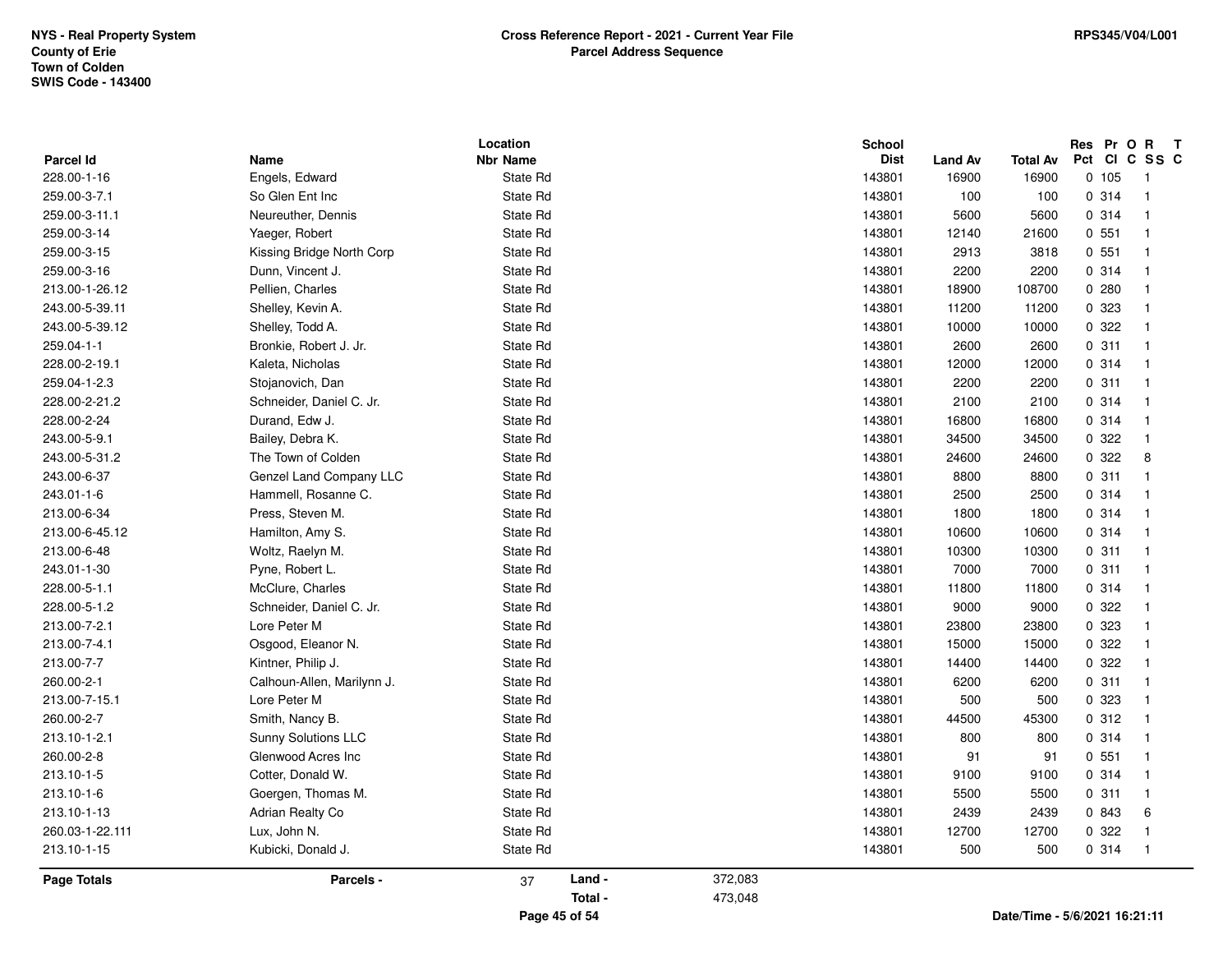| Parcel Id          | Name                      | Location<br><b>Nbr Name</b> |         | <b>School</b><br>Dist<br>Land Av | <b>Total Av</b> | Res Pr O R T<br>Pct CI C SS C |
|--------------------|---------------------------|-----------------------------|---------|----------------------------------|-----------------|-------------------------------|
| 213.10-2-1         | Battles, Sarah            | State Rd                    |         | 143801<br>700                    | 700             | 0.311<br>$\overline{1}$       |
| 228.00-6-3         | McCaskey, Karen M.        | State Rd                    |         | 143801<br>10100                  | 13200           | 0.312<br>$\overline{1}$       |
| 213.10-2-8.2       | Ellis, Robert L.          | State Rd                    |         | 143801<br>6500                   | 6500            | 0.322<br>$\overline{1}$       |
| 259.04-1-18.21     | Minier, Andrew C.         | State Rd                    |         | 143801<br>12800                  | 12800           | 0.322<br>$\overline{1}$       |
| 260.03-1-16        | Petersen, Richard G.      | State Rd                    |         | 143801<br>4300                   | 4300            | 0.311<br>$\mathbf{1}$         |
| 260.03-1-17        | Allen, Dennis R.          | State Rd                    |         | 143801<br>4200                   | 4200            | 0.311<br>$\overline{1}$       |
| 260.03-1-25        | Lunde, Roger C.           | State Rd                    |         | 143801<br>2800                   | 15500           | 0.260<br>$\overline{1}$       |
| 260.00-2-7./A      | Pan Energy Co Inc         | 29-17707 State Rd           |         | 143801<br>$\pmb{0}$              | $\mathbf 0$     | 0 733<br>$\overline{1}$       |
| 213.00-1-26.11     | Eckis, Gary R.            | 7002 State Rd               |         | 143801<br>13500                  | 97800           | 0210<br>$\overline{1}$        |
| 213.10-1-1         | Dowdall, John             | 7004 State Rd               |         | 143801<br>8500                   | 80500           | 0210<br>$\overline{1}$        |
| 213.10-2-2         | Baker, Shirley L.         | 7009 State Rd               |         | 143801<br>12100                  | 36300           | 0210<br>$\overline{1}$        |
| 213.10-1-3         | Wagner, Mary Anne         | 7016 State Rd               |         | 143801<br>6900                   | 22200           | 0210<br>$\mathbf{1}$          |
| 213.10-1-4         | Perry, Donald R.          | 7028 State Rd               |         | 143801<br>15800                  | 85800           | 0210<br>$\mathbf{1}$          |
| 213.10-2-4         | Baker, William R.         | 7071 State Rd               |         | 143801<br>19800                  | 78100           | 0210<br>$\mathbf{1}$          |
| 213.10-2-5         | Baker, William R.         | 7083 State Rd               |         | 143801<br>6000                   | 22200           | 0210<br>$\mathbf{1}$          |
| 213.10-2-6.1       | Fitzpatrick, John         | 7095 State Rd               |         | 143801<br>15100                  | 54800           | 0210<br>$\mathbf{1}$          |
| 213.10-2-7         | Fields, Don               | 7113 State Rd               |         | 143801<br>9000                   | 55000           | 0220<br>$\mathbf{1}$          |
| 213.10-1-7         | Goergen, Thomas M.        | 7120 State Rd               |         | 143801<br>3400                   | 43500           | 0210<br>$\mathbf{1}$          |
| 213.10-1-8         | Isch, James P.            | 7130 State Rd               |         | 143801<br>5200                   | 25500           | 0210<br>$\mathbf{1}$          |
| 213.10-2-8.3       | FLOW Development, LLC     | 7135 State Rd               |         | 143801<br>1500                   | 103900          | 0 331<br>$\mathbf{1}$         |
| 213.10-2-9.1       | Ellis, Ashley M.          | 7141 State Rd               |         | 143801<br>18600                  | 60200           | 0210<br>$\overline{1}$        |
| 213.10-2-10        | Ellis, Robert L. Sr.      | 7149 State Rd               |         | 143801<br>9300                   | 44200           | 0210<br>$\overline{1}$        |
| 213.10-1-9.1       | Fabiano, Christian J.     | 7154 State Rd               |         | 143801<br>9200                   | 37000           | 0210<br>$\overline{1}$        |
| 213.10-2-11        | Bragg, Carol M.           | 7163 State Rd               |         | 143801<br>10500                  | 44000           | 0210<br>$\overline{1}$        |
| 213.10-2-12        | McCusker, Mollie Winifred | 7171 State Rd               |         | 143801<br>6000                   | 49900           | 0210<br>$\mathbf{1}$          |
| 213.10-1-11        | Repp, Michael             | 7174 State Rd               |         | 143801<br>8300                   | 59000           | 0210<br>$\overline{1}$        |
| 213.10-1-12        | Barusic, Tyler J.         | 7186 State Rd               |         | 143801<br>6500                   | 30500           | 0210<br>$\overline{1}$        |
| 213.10-2-13        | lacobucci, Samuel J.      | 7187 State Rd               |         | 143801<br>9100                   | 54200           | 0210<br>$\mathbf{1}$          |
| 213.00-2-15        | Bruscia, Elyse B.         | 7241 State Rd               |         | 143801<br>11700                  | 82000           | 0210<br>$\mathbf{1}$          |
| 213.00-1-23.1      | Bruscia, Elyse            | 7246 State Rd               |         | 143801<br>10900                  | 35000           | 0220<br>$\mathbf{1}$          |
| 213.10-2-14        | Helfrich, Robert          | 7255 State Rd               |         | 143801<br>14000                  | 66400           | 0210<br>$\overline{1}$        |
| 213.00-2-14        | Wheeler, Michael E.       | 7261 State Rd               |         | 143801<br>12200                  | 64800           | 0210<br>$\overline{1}$        |
| 213.00-1-17.1      | Perreault, Raymond D.     | 7272 State Rd               |         | 143801<br>10000                  | 86500           | 0210<br>$\overline{1}$        |
| 213.00-2-13.12     | Ziemba, Ronald L.         | 7277 State Rd               |         | 143801<br>10000                  | 108600          | 0210<br>$\overline{1}$        |
| 213.00-2-13.11     | Prible, Michael J.        | 7289 State Rd               |         | 143801<br>10000                  | 64500           | 0210<br>$\mathbf{1}$          |
| 213.00-2-25.12     | Burns, Thomas J.          | 7317 State Rd               |         | 143801<br>9000                   | 59000           | 0220<br>$\mathbf{1}$          |
| 213.00-7-1.1       | Dittmar, Dawn             | 7318 State Rd               |         | 34500<br>143801                  | 36100           | 0.312<br>$\overline{1}$       |
| <b>Page Totals</b> | Parcels -                 | Land -<br>37                | 358,000 |                                  |                 |                               |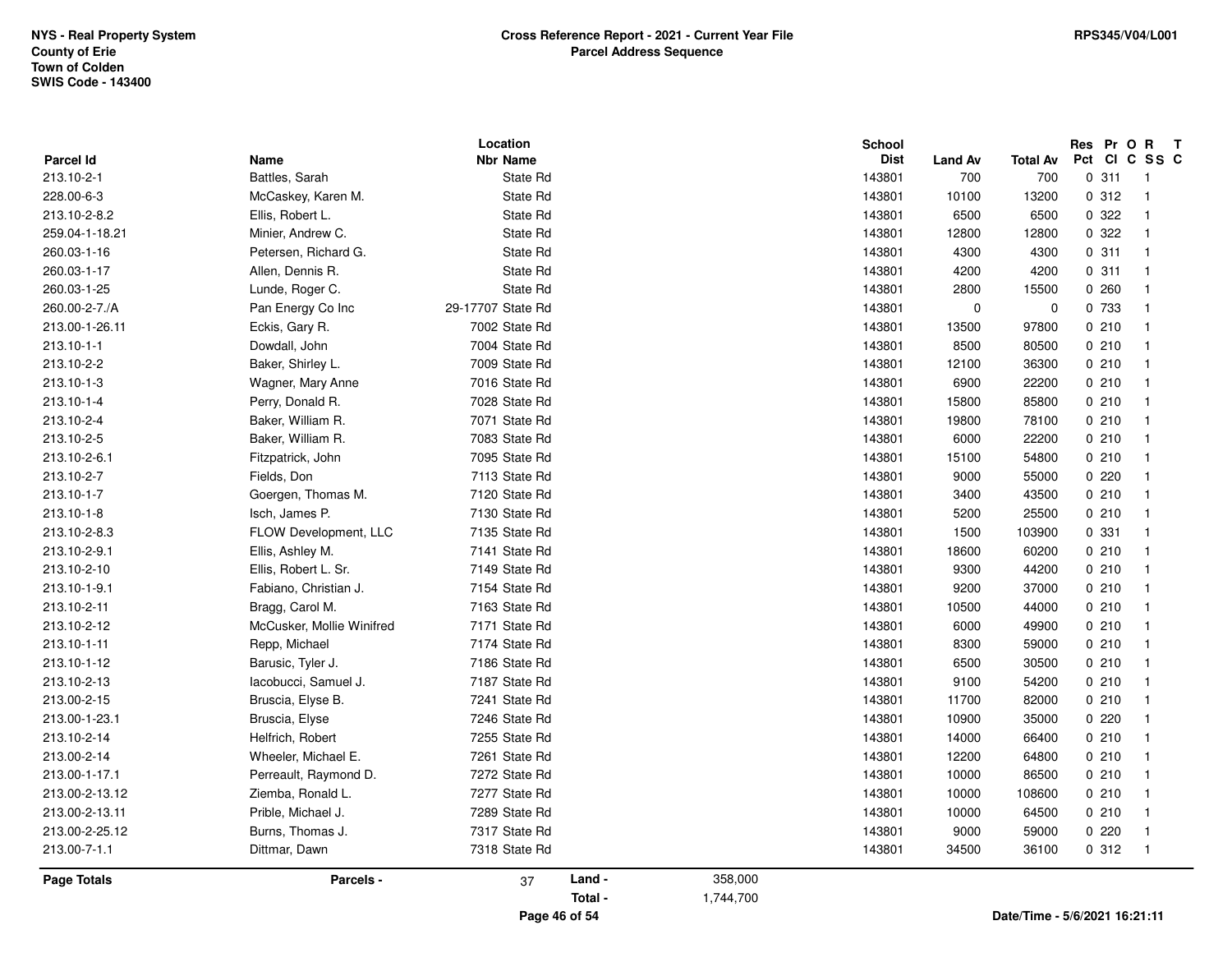|                    |                             | Location        |         |           | <b>School</b> |             |          | Res Pr O R T  |              |
|--------------------|-----------------------------|-----------------|---------|-----------|---------------|-------------|----------|---------------|--------------|
| Parcel Id          | Name                        | <b>Nbr Name</b> |         |           | <b>Dist</b>   | Land Av     | Total Av | Pct CI C SS C |              |
| 213.00-7-1.2       | Herrmann, Jeffrey J.        | 7342 State Rd   |         |           | 143801        | 20500       | 82800    | 0210          | -1           |
| 213.00-2-25.11     | LaCongo, Pete               | 7349 State Rd   |         |           | 143801        | 9000        | 29500    | 0.484         | $\mathbf{1}$ |
| 213.00-6-1         | Burns, Thomas J.            | 7365 State Rd   |         |           | 143801        | 8200        | 67200    | 0210          | $\mathbf{1}$ |
| 213.00-6-49.1      | Haag, Brian M.              | 7405 State Rd   |         |           | 143801        | 13800       | 68700    | 0210          | $\mathbf{1}$ |
| 213.00-7-2.21      | Buffalo Ski Club Inc        | 7414 State Rd   |         |           | 143801        | 50200       | 91600    | 0.551         | $\mathbf{1}$ |
| 213.00-7-15./A     | Sba Inc                     | 7414 State Rd   |         |           | 143801        | $\mathbf 0$ | 128800   | 0 837         | 6            |
| 213.00-6-45.11     | Seider, Richard             | 7455 State Rd   |         |           | 143801        | 12600       | 61800    | 0210          | $\mathbf{1}$ |
| 213.00-6-44        | Hughes, Paul M.             | 7527 State Rd   |         |           | 143801        | 10800       | 66400    | 0210          | $\mathbf{1}$ |
| 213.00-6-42        | Jensen, Frederick           | 7553 State Rd   |         |           | 143801        | 9000        | 54700    | 0210          | $\mathbf{1}$ |
| 213.00-7-3         | Worthy, Calvin              | 7558 State Rd   |         |           | 143801        | 9600        | 95800    | 0210          | $\mathbf{1}$ |
| 213.00-6-41        | Osgood, Eleanor N.          | 7571 State Rd   |         |           | 143801        | 8900        | 64500    | 0210          | $\mathbf{1}$ |
| 213.00-6-43.2      | Culkowski, Jonathan P.      | 7575 State Rd   |         |           | 143801        | 9600        | 60700    | 0210          | $\mathbf{1}$ |
| 213.00-6-43.11     | Annunziata, Francis         | 7577 State Rd   |         |           | 143801        | 11200       | 73200    | 0210          | $\mathbf{1}$ |
| 213.00-6-47.1      | Calleri, Gretchen           | 7579 State Rd   |         |           | 143801        | 20900       | 191500   | 0.240         | $\mathbf{1}$ |
| 213.00-6-39        | Harmon, Paul C.             | 7585 State Rd   |         |           | 143801        | 8700        | 58500    | 0210          | $\mathbf{1}$ |
| 213.00-7-4.2       | Eckam, Travis G.            | 7586 State Rd   |         |           | 143801        | 12900       | 91200    | 0210          | $\mathbf{1}$ |
| 213.00-6-40.1      | Folts, Wayne & LaVerne      | 7587 State Rd   |         |           | 143801        | 6700        | 68400    | 0210          | $\mathbf{1}$ |
| 213.00-7-5         | Bus, Mark J.                | 7594 State Rd   |         |           | 143801        | 5800        | 90200    | 0210          | $\mathbf{1}$ |
| 213.00-6-38        | Fields, Don                 | 7599 State Rd   |         |           | 143801        | 9600        | 29700    | 0210          | $\mathbf{1}$ |
| 213.00-6-37.2      | Szydlowski, Lawrence A. Jr. | 7623 State Rd   |         |           | 143801        | 12400       | 79000    | 0.240         | $\mathbf{1}$ |
| 213.00-7-6         | Kintner, Mark D.            | 7624 State Rd   |         |           | 143801        | 30800       | 65700    | 0.240         | $\mathbf{1}$ |
| 213.00-6-37.1      | Szydlowski, Sherry          | 7675 State Rd   |         |           | 143801        | 28600       | 54300    | 66 240        | $\mathbf{1}$ |
| 213.00-6-36        | Marren, John T.             | 7703 State Rd   |         |           | 143801        | 9300        | 71900    | 0210          | $\mathbf{1}$ |
| 213.00-7-8         | Bragg, Tammy A.             | 7724 State Rd   |         |           | 143801        | 10700       | 61500    | 0210          | $\mathbf{1}$ |
| 213.00-6-35        | Zdarsky, Diane E.           | 7743 State Rd   |         |           | 143801        | 8400        | 62500    | 0210          | $\mathbf{1}$ |
| 213.00-6-31        | Press, Steven M.            | 7775 State Rd   |         |           | 143801        | 21300       | 24400    | 0.312         | $\mathbf{1}$ |
| 213.00-7-9         | Kowalski, Christine         | 7778 State Rd   |         |           | 143801        | 26600       | 74400    | 0.240         | $\mathbf{1}$ |
| 213.00-6-51        | Vriesen, Lisa M.            | 7797 State Rd   |         |           | 143801        | 10700       | 75000    | 0210          | $\mathbf{1}$ |
| 213.00-7-10        | Mills, Michael S.           | 7798 State Rd   |         |           | 143801        | 3900        | 103400   | 0210          | $\mathbf{1}$ |
| 228.00-1-1.1       | Wysocki, Laura Lee          | 7818 State Rd   |         |           | 143801        | 13600       | 102600   | 0.240         | $\mathbf{1}$ |
| 228.00-1-2         | Adamski, Michael            | 7826 State Rd   |         |           | 143801        | 7300        | 65500    | 0210          | $\mathbf{1}$ |
| 228.00-2-4         | Shaffer, William R.         | 7827 State Rd   |         |           | 143801        | 9500        | 41600    | 0210          | $\mathbf{1}$ |
| 228.00-1-3         | Shefrin, Russell N.         | 7832 State Rd   |         |           | 143801        | 4900        | 40700    | 0210          | $\mathbf{1}$ |
| 228.00-1-4         | Walker, Allen               | 7836 State Rd   |         |           | 143801        | 5700        | 60500    | 0210          | $\mathbf{1}$ |
| 228.00-1-20        | Malota, Michael H.          | 7844 State Rd   |         |           | 143801        | 16200       | 65900    | 0.240         | $\mathbf{1}$ |
| 228.00-1-5         | Finke, David                | 7852 State Rd   |         |           | 143801        | 9400        | 66600    | 0.280         | 1            |
| 228.00-2-3.22      | Lockwood, Scott E.          | 7895 State Rd   |         |           | 143801        | 22100       | 118200   | 0.240         | $\mathbf{1}$ |
|                    |                             |                 |         |           |               |             |          |               |              |
| <b>Page Totals</b> | Parcels -                   | 37              | Land -  | 489,400   |               |             |          |               |              |
|                    |                             |                 | Total - | 2,708,900 |               |             |          |               |              |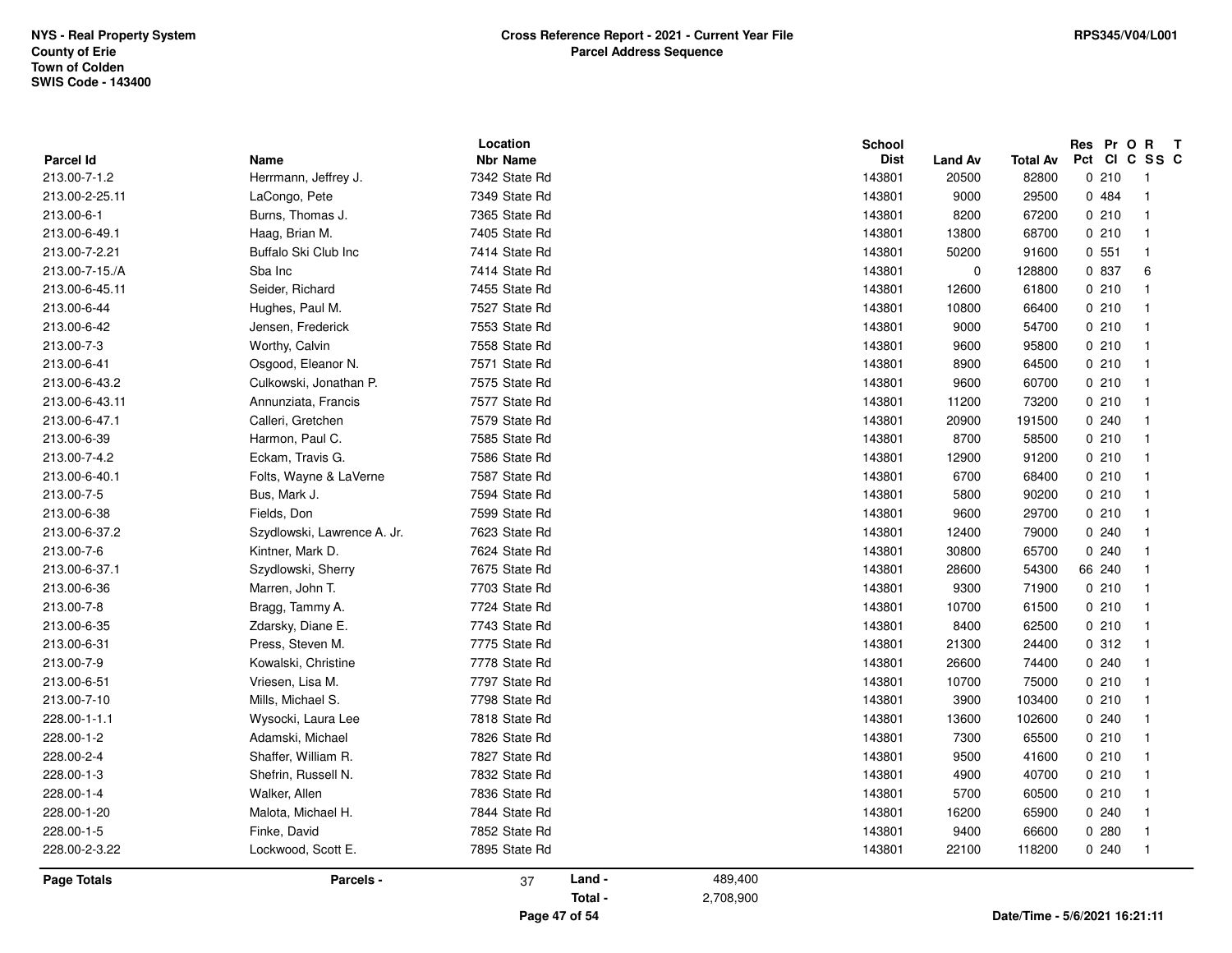|                            |                            | Location                         |         |           | <b>School</b>         |                         |                          | Res Pr O R T            |              |
|----------------------------|----------------------------|----------------------------------|---------|-----------|-----------------------|-------------------------|--------------------------|-------------------------|--------------|
| Parcel Id<br>228.00-1-6.12 | Name<br>Murphy, Colleen J. | <b>Nbr Name</b><br>7904 State Rd |         |           | <b>Dist</b><br>143801 | <b>Land Av</b><br>13000 | <b>Total Av</b><br>68000 | Pct CI C SS C<br>65 220 | $\mathbf{1}$ |
| 228.00-2-5                 |                            | 7913 State Rd                    |         |           |                       |                         |                          | 0.240                   | $\mathbf{1}$ |
|                            | May, Jacqueline M.         |                                  |         |           | 143801                | 36200                   | 117800                   |                         |              |
| 228.00-2-6.1               | May, Jacqueline M.         | 7943 State Rd                    |         |           | 143801                | 7600                    | 38700                    | 0210                    | $\mathbf{1}$ |
| 228.01-1-11                | Voigt, William E.          | 7956 State Rd                    |         |           | 143801                | 7500                    | 95500                    | 0210                    | $\mathbf{1}$ |
| 228.01-1-12                | Barber, Mark R.            | 7966 State Rd                    |         |           | 143801                | 10800                   | 58000                    | 0210                    | $\mathbf{1}$ |
| 228.01-1-13                | Babbit, Bruce G.           | 8018 State Rd                    |         |           | 143801                | 9500                    | 54300                    | 0210                    | $\mathbf{1}$ |
| 228.01-1-14                | Krajewski, Leonard L. Sr.  | 8020 State Rd                    |         |           | 143801                | 14700                   | 94100                    | 0210                    | $\mathbf{1}$ |
| 228.00-1-8                 | Engels, Floyd              | 8044 State Rd                    |         |           | 143801                | 18900                   | 80200                    | 0220                    | $\mathbf{1}$ |
| 228.00-1-9.12              | Crotty, Suzanne E.         | 8064 State Rd                    |         |           | 143801                | 12300                   | 58500                    | 50 484                  | $\mathbf{1}$ |
| 228.00-1-9.11              | Fiegl, Robin               | 8072 State Rd                    |         |           | 143801                | 21800                   | 62000                    | 0.240                   | $\mathbf{1}$ |
| 228.00-2-20.1              | Hoelscher, David H.        | 8089 State Rd                    |         |           | 143801                | 9300                    | 37000                    | 0220                    | $\mathbf{1}$ |
| 228.00-2-21.11             | Maziarczyk, Martin M.      | 8103 State Rd                    |         |           | 143801                | 30700                   | 78200                    | 0.280                   | $\mathbf{1}$ |
| 228.00-1-11                | D. Avid Commercial         | 8114 State Rd                    |         |           | 143801                | 32800                   | 152700                   | 0416                    | $\mathbf{1}$ |
| 228.00-1-12.11             | Stuhr, Kiel R.             | 8128 State Rd                    |         |           | 143801                | 17070                   | 67900                    | 0.240                   | $\mathbf{1}$ |
| 228.00-1-12.121            | Altmann, Donald A.         | 8138 State Rd                    |         |           | 143801                | 11600                   | 78000                    | 0210                    | $\mathbf{1}$ |
| 228.00-2-22                | Schueler, Philip J.        | 8143 State Rd                    |         |           | 143801                | 26700                   | 180000                   | 0 449                   | $\mathbf{1}$ |
| 228.00-1-13                | Frost, Daniel              | 8148 State Rd                    |         |           | 143801                | 7500                    | 63800                    | 0210                    | $\mathbf{1}$ |
| 228.00-2-23                | Sprague, Robert Brandon    | 8161 State Rd                    |         |           | 143801                | 10500                   | 63900                    | 0210                    | $\mathbf{1}$ |
| 228.00-6-4                 | Rich, Robert A.            | 8164 State Rd                    |         |           | 143801                | 6500                    | 74000                    | 0210                    | $\mathbf{1}$ |
| 228.00-6-5                 | Perry, Bruce L.            | 8178 State Rd                    |         |           | 143801                | 5700                    | 63300                    | 0210                    | $\mathbf{1}$ |
| 228.00-6-6                 | McCaskey, Karen M.         | 8188 State Rd                    |         |           | 143801                | $\mathbf 0$             | 132200                   | 0.280                   | $\mathbf{1}$ |
| 228.00-5-26                | Trembath, James W.         | 8207 State Rd                    |         |           | 143801                | 11300                   | 90200                    | 0210                    | $\mathbf{1}$ |
| 228.00-6-7                 | Mariea, C Rodney           | 8208 State Rd                    |         |           | 143801                | 5700                    | 84400                    | 0210                    | $\mathbf{1}$ |
| 228.00-6-8                 | Lunser, Terence L.         | 8220 State Rd                    |         |           | 143801                | 5900                    | 79800                    | 0210                    | $\mathbf{1}$ |
| 228.00-5-25                | Mruk, Robin A.             | 8235 State Rd                    |         |           | 143801                | 3400                    | 48200                    | 0210                    | $\mathbf{1}$ |
| 228.00-6-2                 | Hare, Timothy L.           | 8254 State Rd                    |         |           | 143801                | 16800                   | 175800                   | 0220                    | $\mathbf{1}$ |
| 228.00-5-24                | Scott, Donald W.           | 8267 State Rd                    |         |           | 143801                | 18600                   | 85900                    | 0210                    | $\mathbf{1}$ |
| 228.00-6-9                 | Rak, Leonard H.            | 8274 State Rd                    |         |           | 143801                | 7600                    | 59700                    | 0210                    | $\mathbf{1}$ |
| 228.00-6-22                | Kellner, Revoc Liv         | 8318 State Rd                    |         |           | 143801                | 60600                   | 236200                   | 66 240                  | $\mathbf{1}$ |
| 228.00-6-10                | Osborn, Catherine C.       | 8334 State Rd                    |         |           | 143801                | 5900                    | 72300                    | 0210                    | $\mathbf{1}$ |
| 228.00-6-13.11             | Feuz, Marcole R.           | 8420 State Rd                    |         |           | 143801                | 21931                   | 100300                   | 0.240                   | $\mathbf{1}$ |
| 228.00-6-14.1              | Ramsey, Laurel M.          | 8430 State Rd                    |         |           | 143801                | 4000                    | 66100                    | 0210                    | $\mathbf{1}$ |
| 228.00-6-15                | Kaefer, Matthew            | 8436 State Rd                    |         |           | 143801                | 4100                    | 63800                    | 0210                    | $\mathbf{1}$ |
| 228.00-6-16                | Gavin, Carol S.            | 8448 State Rd                    |         |           | 143801                | 3900                    | 72800                    | 0210                    | $\mathbf{1}$ |
| 228.00-6-17                | Mulhisen, Robert J.        | 8456 State Rd                    |         |           | 143801                | 4700                    | 60100                    | 0210                    | $\mathbf{1}$ |
| 228.00-6-18                | Fiorentino, Dianne         | 8464 State Rd                    |         |           | 143801                | 3400                    | 53700                    | 0210                    | $\mathbf{1}$ |
| 228.00-6-19                | Franklin, Francis C.       | 8468 State Rd                    |         |           | 143801                | 4800                    | 79600                    | 0210                    | $\mathbf{1}$ |
| <b>Page Totals</b>         | Parcels -                  | 37                               | Land -  | 493,301   |                       |                         |                          |                         |              |
|                            |                            |                                  | Total - | 3,147,000 |                       |                         |                          |                         |              |
|                            |                            |                                  |         |           |                       |                         |                          |                         |              |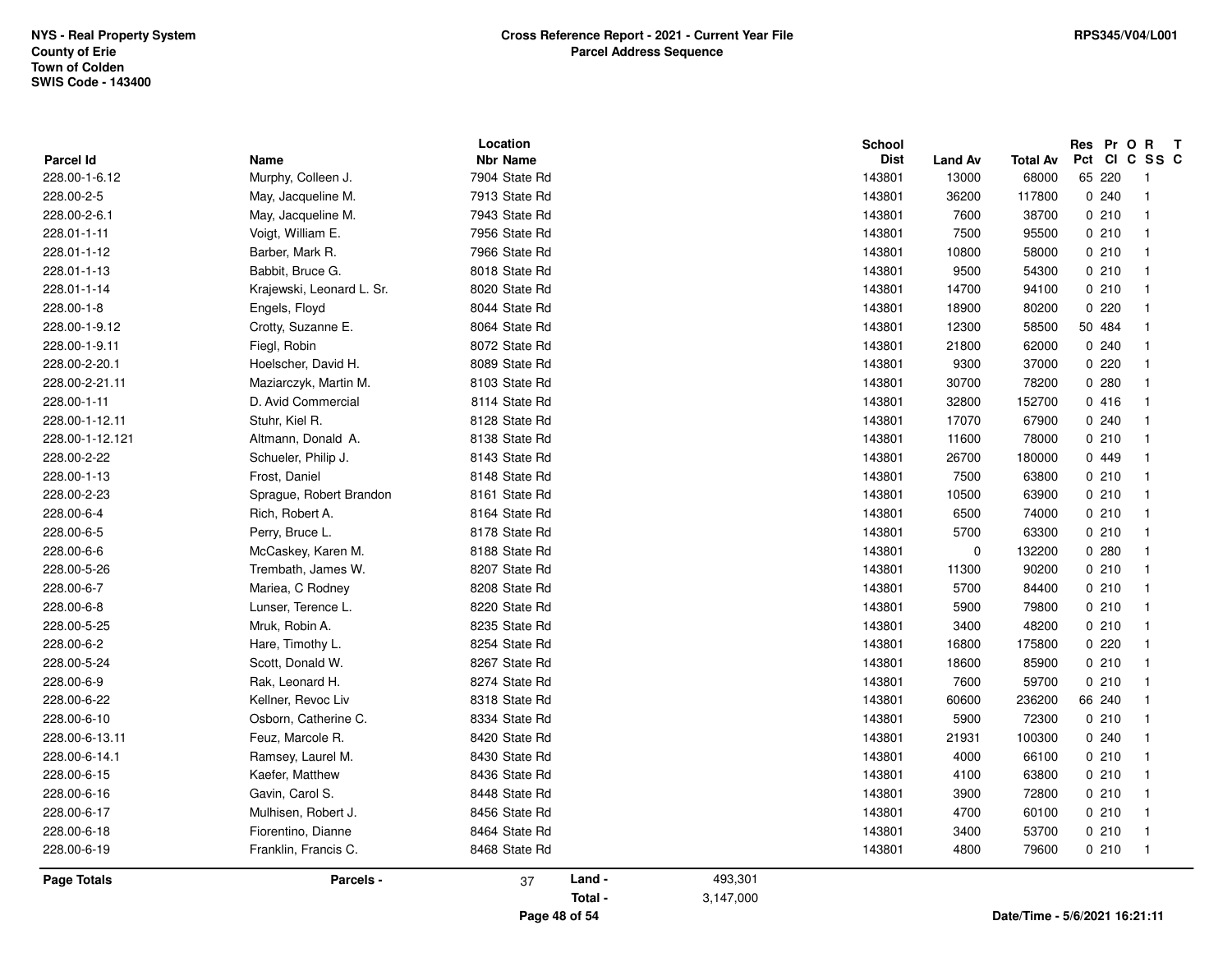| <b>Parcel Id</b>   |                             |                                  |        |         | School                |                        |                          | Res Pr O R T          |                         |
|--------------------|-----------------------------|----------------------------------|--------|---------|-----------------------|------------------------|--------------------------|-----------------------|-------------------------|
| 228.00-6-20        | Name<br>O'Neil, Paul E. Sr. | <b>Nbr Name</b><br>8490 State Rd |        |         | <b>Dist</b><br>143801 | <b>Land Av</b><br>6100 | <b>Total Av</b><br>87400 | Pct CI C SS C<br>0210 | -1                      |
|                    |                             | 8511 State Rd                    |        |         |                       |                        |                          |                       |                         |
| 243.00-2-1         | Supply-National Fuel Gas    |                                  |        |         | 143801                | 8100                   | 34800                    | 0.871                 | 6                       |
| 243.01-2-36        | Gonzales, Gail S.           | 8545 State Rd                    |        |         | 143801                | 13200                  | 37900                    | 0210                  | $\overline{\mathbf{1}}$ |
| 243.01-2-33.1      | Sullivan, Michael J.        | 8561 State Rd                    |        |         | 143801                | 14000                  | 72500                    | 0210                  | $\overline{\mathbf{1}}$ |
| 243.01-1-29        | Godert, John F.             | 8566 State Rd                    |        |         | 143801                | 7600                   | 18600                    | 0210                  | $\overline{1}$          |
| 243.01-2-34        | J Warning Holdings LLC      | 8573 State Rd                    |        |         | 143801                | 7400                   | 28300                    | 0210                  | $\overline{1}$          |
| 243.01-1-28        | Bembenista, Bruce R.        | 8586 State Rd                    |        |         | 143801                | 12300                  | 46000                    | 0210                  | $\overline{\mathbf{1}}$ |
| 243.01-1-27        | Szydlowski, Lawrence        | 8606 State Rd                    |        |         | 143801                | 11400                  | 64000                    | 0210                  | $\overline{\mathbf{1}}$ |
| 243.01-2-31        | Newman, Michael J.          | 8611 State Rd                    |        |         | 143801                | 11200                  | 59400                    | 0210                  | $\overline{\mathbf{1}}$ |
| 243.01-2-32        | Collins, Dennis M.          | 8629 State Rd                    |        |         | 143801                | 15000                  | 45600                    | 0210                  | $\overline{1}$          |
| 243.01-1-26        | Hammell, Rosanne C.         | 8652 State Rd                    |        |         | 143801                | 10800                  | 55000                    | 0210                  | $\overline{1}$          |
| 243.01-2-30        | United States Postal        | 8665 State Rd                    |        |         | 143801                | 12400                  | 89000                    | 0652                  | 8                       |
| 243.01-1-25        | Baker, Debra A.             | 8670 State Rd                    |        |         | 143801                | 7100                   | 61200                    | 0210                  | $\overline{1}$          |
| 243.01-1-24        | The Broadway Group LLC      | 8680 State Rd                    |        |         | 143801                | 13600                  | 56200                    | 0210                  | $\overline{1}$          |
| 243.01-2-29        | Hudson, Lucian C.           | 8693 State Rd                    |        |         | 143801                | 8900                   | 89100                    | 0.280                 | $\overline{1}$          |
| 243.01-1-23        | Pyne, Robert L.             | 8698 State Rd                    |        |         | 143801                | 11600                  | 83800                    | 0210                  | $\overline{1}$          |
| 243.01-2-28        | Penfold, Jesse J.           | 8701 State Rd                    |        |         | 143801                | 7500                   | 43500                    | 0220                  | $\overline{\mathbf{1}}$ |
| 243.01-1-22        | Murray, Spencer G.          | 8708 State Rd                    |        |         | 143801                | 11200                  | 88800                    | 0210                  | $\overline{1}$          |
| 243.01-1-21        | Spagnola, Mary              | 8720 State Rd                    |        |         | 143801                | 11800                  | 92700                    | 0210                  | $\overline{1}$          |
| 243.01-2-27        | QIA Holdings Inc.           | 8721 State Rd                    |        |         | 143801                | 11000                  | 57100                    | 0482                  | $\overline{1}$          |
| 243.01-1-19.1      | Murray, Joseph              | 8742 State Rd                    |        |         | 143801                | 9900                   | 56900                    | 0210                  | $\overline{1}$          |
| 243.01-2-26        | Gold, John R.               | 8747 State Rd                    |        |         | 143801                | 15600                  | 54700                    | 0210                  | $\overline{1}$          |
| 243.01-2-25        | Rothenberg, Alfred          | 8753 State Rd                    |        |         | 143801                | 7300                   | 40000                    | 0220                  | $\mathbf{1}$            |
| 243.01-2-24        | Colden Family Haircare LLC  | 8765 State Rd                    |        |         | 143801                | 6400                   | 31800                    | 0210                  | $\overline{1}$          |
| 243.03-3-12        | Bread of Life Outreach of   | 8795 State Rd                    |        |         | 143801                | 11100                  | 54700                    | 0482                  | 8                       |
| 243.03-2-4         | Little Mutts Realty, LLC    | 8796 State Rd                    |        |         | 143801                | 8300                   | 80300                    | 0485                  | $\overline{1}$          |
| 243.03-3-10        | Town Of Colden              | 8811 State Rd                    |        |         | 143801                | 18100                  | 152200                   | 0652                  | 8                       |
| 243.03-2-5         | <b>Town Hall</b>            | 8812 State Rd                    |        |         | 143801                | 33000                  | 191600                   | 0652                  | 8                       |
| 243.03-3-9         | Newman, Michael J.          | 8815 State Rd                    |        |         | 143801                | 37000                  | 118600                   | 0425                  | $\overline{\mathbf{1}}$ |
| 243.03-2-6         | Town of Colden              | 8820 State Rd                    |        |         | 143801                | 17800                  | 17800                    | 0 330                 | 8                       |
| 243.03-2-7         | Winter, Frederick H. III.   | 8822 State Rd                    |        |         | 143801                | 7400                   | 37000                    | 0210                  | $\overline{\mathbf{1}}$ |
| 243.03-3-8         | Raymond, Alan J.            | 8823 State Rd                    |        |         | 143801                | 17800                  | 87100                    | 0482                  | $\overline{1}$          |
| 243.03-3-7         | Zurbrick, Patricia A.       | 8825 State Rd                    |        |         | 143801                | 6000                   | 49600                    | 0210                  | $\overline{\mathbf{1}}$ |
| 243.03-2-8         | Sansone, Julie E.           | 8828 State Rd                    |        |         | 143801                | 10200                  | 59900                    | 66 220                | $\overline{1}$          |
| 243.03-3-6.1       | Sudyn, Brian M.             | 8829 State Rd                    |        |         | 143801                | 6000                   | 59000                    | 0210                  | $\overline{1}$          |
| 243.03-3-6.2       | Taylor, Doug D.             | 8831 State Rd                    |        |         | 143801                | 4400                   | 46100                    | 0210                  | $\overline{\mathbf{1}}$ |
| 243.00-5-31.1      | Rauch, Calvin C.            | 8833 State Rd                    |        |         | 143801                | 8700                   | 51800                    | 0210                  | $\overline{\mathbf{1}}$ |
|                    |                             |                                  |        |         |                       |                        |                          |                       |                         |
| <b>Page Totals</b> | Parcels -                   | 37                               | Land - | 437,200 |                       |                        |                          |                       |                         |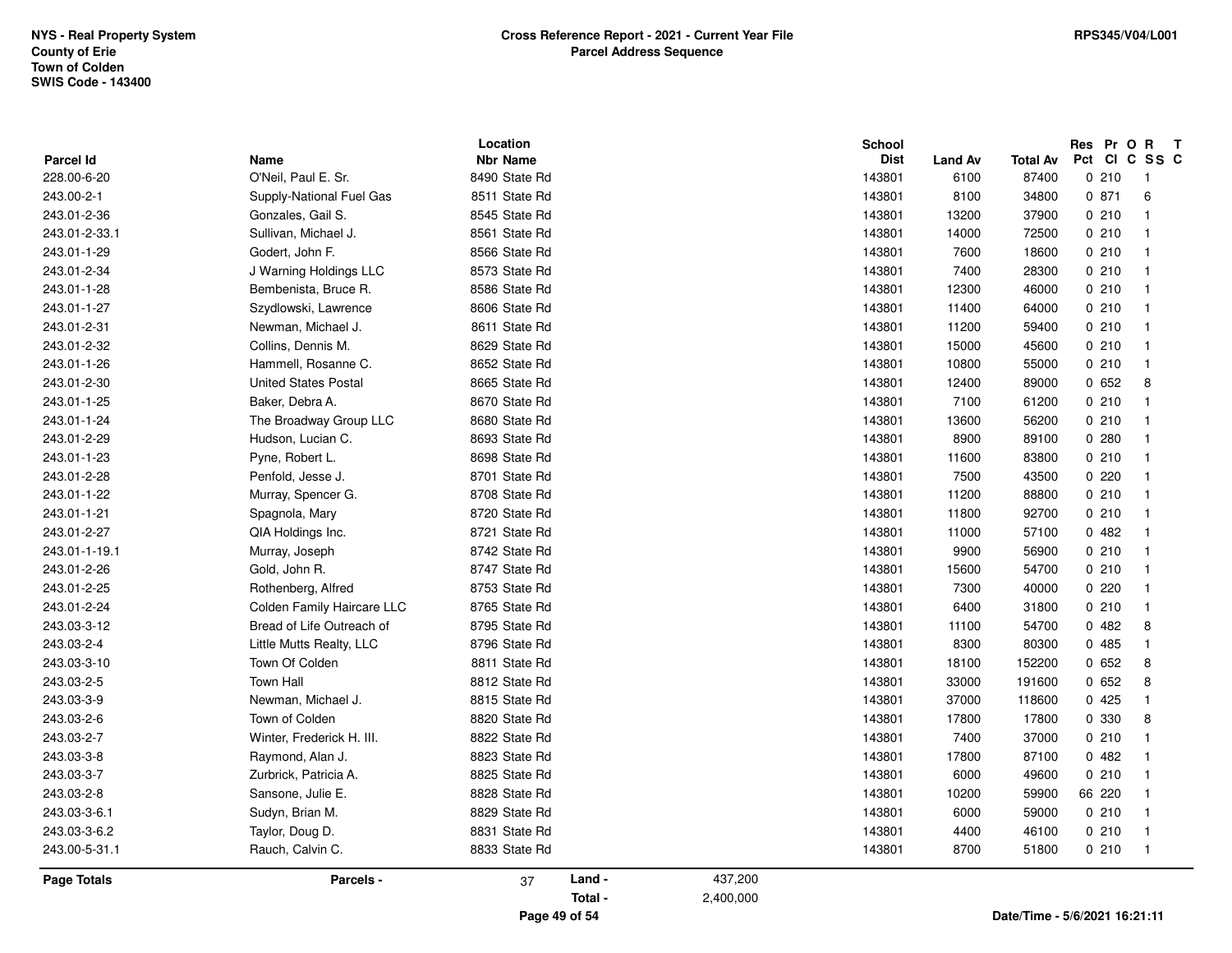| Parcel Id          | Name                    | Location                         |         |           | School<br><b>Dist</b> |                         | <b>Total Av</b> | Res Pr O R<br>Pct CI C SS C | $\mathbf{T}$            |
|--------------------|-------------------------|----------------------------------|---------|-----------|-----------------------|-------------------------|-----------------|-----------------------------|-------------------------|
| 243.03-2-9         | Warning, Keith          | <b>Nbr Name</b><br>8834 State Rd |         |           | 143801                | <b>Land Av</b><br>12700 | 135000          | 0 483                       | -1                      |
| 243.03-3-5         | Cuffney, Carolynne E.   | 8835 State Rd                    |         |           | 143801                | 9200                    | 78760           | 0210                        | $\overline{\mathbf{1}}$ |
| 243.00-5-30        | Rauch, Calvin C.        | 8837 State Rd                    |         |           | 143801                | 7900                    | 104100          | 0210                        | $\overline{\mathbf{1}}$ |
| 243.03-2-10        | Marks, Michael L.       | 8838 State Rd                    |         |           | 143801                | 9000                    | 66800           | 0210                        | $\overline{\mathbf{1}}$ |
| 243.03-2-11        | Walczyk, Kevin          | 8844 State Rd                    |         |           | 143801                | 7000                    |                 | 0210                        | $\overline{1}$          |
|                    |                         |                                  |         |           |                       |                         | 49000           |                             | $\overline{1}$          |
| 243.03-3-4         | Walczyk, Christopher W. | 8849 State Rd                    |         |           | 143801                | 27900                   | 103600          | 0 483                       |                         |
| 243.03-2-12        | Carr, Lisa M.           | 8850 State Rd                    |         |           | 143801                | 7200                    | 43500           | 0210                        | $\overline{\mathbf{1}}$ |
| 243.03-2-13        | Grace, David F. Jr.     | 8852 State Rd                    |         |           | 143801                | 8200                    | 57700           | 0210                        | $\overline{1}$          |
| 243.03-3-3         | Maybach, Gary L. Jr.    | 8855 State Rd                    |         |           | 143801                | 8600                    | 39900           | 0480                        | $\overline{1}$          |
| 243.03-3-2         | Waligora, Robert J.     | 8857 State Rd                    |         |           | 143801                | 8400                    | 54200           | 0210                        | $\overline{1}$          |
| 243.03-3-1         | Spagnola, Mary          | 8863 State Rd                    |         |           | 143801                | 8900                    | 32100           | 0 433                       | $\overline{1}$          |
| 243.03-4-2.1       | Henning, Robert         | 8871 State Rd                    |         |           | 143801                | 4900                    | 72700           | 0210                        | $\overline{\mathbf{1}}$ |
| 243.00-6-26.21     | Solly, Joel             | 8874 State Rd                    |         |           | 143801                | 8300                    | 127900          | 0210                        | $\overline{\mathbf{1}}$ |
| 243.03-4-5         | Shelley, Loretta        | 8879 State Rd                    |         |           | 143801                | 7800                    | 55400           | 0210                        | $\overline{1}$          |
| 243.00-6-26.1      | Solly, Arleen           | 8888 State Rd                    |         |           | 143801                | 9700                    | 91600           | 0210                        | $\overline{\mathbf{1}}$ |
| 243.00-6-29        | Wittman, Henry C.       | 8891 State Rd                    |         |           | 143801                | 5900                    | 19800           | 0210                        | $\overline{1}$          |
| 243.03-4-7         | Shelley, Kevin A.       | 8901 State Rd                    |         |           | 143801                | 7300                    | 71900           | 0210                        | $\overline{1}$          |
| 243.03-4-6.1       | Shelley, Todd A.        | 8903 State Rd                    |         |           | 143801                | 6800                    | 69800           | 0210                        | $\overline{\mathbf{1}}$ |
| 243.00-6-28        | Abraham, George K. III. | 8908 State Rd                    |         |           | 143801                | 7300                    | 78300           | 0210                        | $\overline{1}$          |
| 243.00-6-30.1      | Hrycik, Frank S.        | 8911 State Rd                    |         |           | 143801                | 8700                    | 48500           | 0210                        | $\overline{\mathbf{1}}$ |
| 243.00-6-31        | Barry, David C.         | 8914 State Rd                    |         |           | 143801                | 10800                   | 64800           | 0210                        | $\overline{1}$          |
| 243.03-4-9.1       | Shelley, Clinton P.     | 8919 State Rd                    |         |           | 143801                | 7400                    | 55500           | 0.240                       | $\overline{1}$          |
| 243.00-6-32        | Town Garage             | 8947 State Rd                    |         |           | 143801                | 39400                   | 173500          | 0651                        | 8                       |
| 243.00-6-36.2      | Spagnola, Mary          | 8964 State Rd                    |         |           | 143801                | 3300                    | 53300           | 0 433                       | $\overline{\mathbf{1}}$ |
| 243.00-6-36.1      | Spagnola, Mary          | 8968 State Rd                    |         |           | 143801                | 6500                    | 40600           | 0210                        | $\overline{1}$          |
| 243.00-6-35.1      | Wittman, Henry C.       | 8971 State Rd                    |         |           | 143801                | 8500                    | 45900           | 0210                        | $\overline{1}$          |
| 243.00-6-35.2      | Hallett, Hubert         | 8975 State Rd                    |         |           | 143801                | 7400                    | 55500           | 0210                        | $\overline{1}$          |
| 243.00-5-2         | Maybach, Carolyn T.     | 9002 State Rd                    |         |           | 143801                | 5400                    | 60900           | 0.280                       | $\mathbf{1}$            |
| 243.00-5-3.3       | Shelley, Timothy W.     | 9012 State Rd                    |         |           | 143801                | 4000                    | 78800           | 0220                        | $\mathbf{1}$            |
| 243.00-5-3.2       | Draudt, David M.        | 9014 State Rd                    |         |           | 143801                | 4500                    | 60000           | 0220                        | $\mathbf{1}$            |
| 243.00-5-9.2       | Sprague, Terry L.       | 9029 State Rd                    |         |           | 143801                | 28300                   | 74000           | 66 240                      | $\overline{1}$          |
| 243.00-5-7         | Orffeo, Joseph          | 9076 State Rd                    |         |           | 143801                | 14600                   | 80800           | 0220                        | $\overline{1}$          |
| 243.00-5-8         | Gould, Carl A.          | 9083/9093 State Rd               |         |           | 143801                | 60200                   | 114800          | 0.280                       | $\overline{1}$          |
| 259.00-2-17        | Faulring, Jamie L.      | 9126 State Rd                    |         |           | 143801                | 5600                    | 13000           | 0.312                       | $\overline{\mathbf{1}}$ |
| 259.00-2-18        | Faulring, Jamie L.      | 9138 State Rd                    |         |           | 143801                | 6600                    | 106000          | 0.280                       | $\overline{\mathbf{1}}$ |
| 259.00-2-16        | Lunde, Nicholas C.      | 9147 State Rd                    |         |           | 143801                | 9100                    | 60700           | 0210                        | $\mathbf{1}$            |
| 259.00-2-19        | Crotty, David J.        | 9153 State Rd                    |         |           | 143801                | 2800                    | 46600           | 0210                        | $\overline{\mathbf{1}}$ |
| <b>Page Totals</b> | Parcels -               | 37                               | Land -  | 406,100   |                       |                         |                 |                             |                         |
|                    |                         |                                  | Total - | 2,585,260 |                       |                         |                 |                             |                         |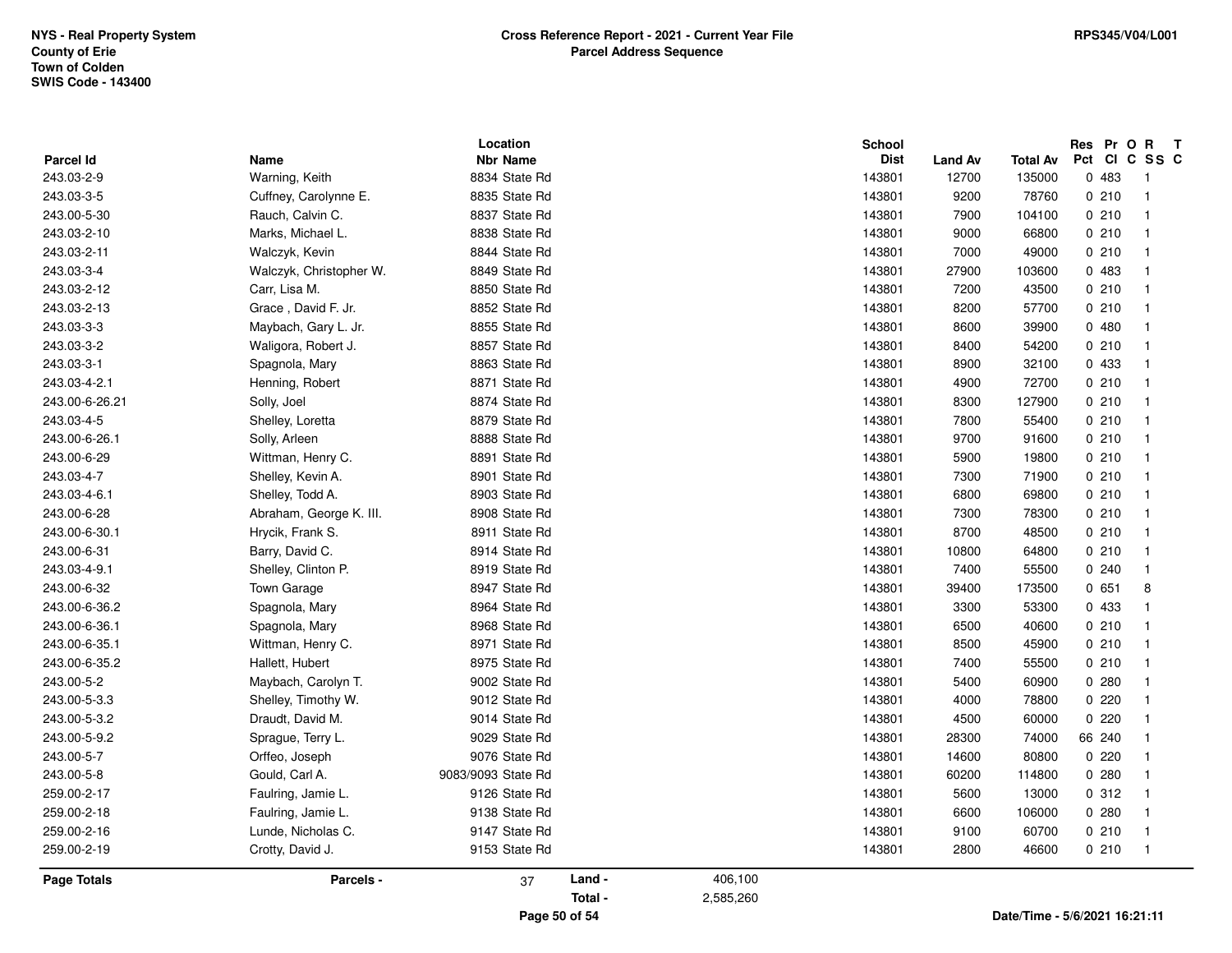|                                 |                              | Location                         |                   |                      | School                |                        |                          | Res Pr O R T<br>Pct CI C SS C |                         |
|---------------------------------|------------------------------|----------------------------------|-------------------|----------------------|-----------------------|------------------------|--------------------------|-------------------------------|-------------------------|
| <b>Parcel Id</b><br>259.00-2-22 | Name<br>Bromund, Timothy L.  | <b>Nbr Name</b><br>9183 State Rd |                   |                      | <b>Dist</b><br>143801 | <b>Land Av</b><br>2200 | <b>Total Av</b><br>22900 | 0210                          | -1                      |
| 259.00-2-20.1                   | Sprague, William P.          | 9185 State Rd                    |                   |                      | 143801                | 4000                   | 47700                    | 0210                          | $\overline{1}$          |
| 259.00-2-23                     | Ploetz, Kevin                | 9189 State Rd                    |                   |                      | 143801                |                        |                          | 0210                          | $\overline{1}$          |
|                                 |                              |                                  |                   |                      |                       | 4100                   | 83000                    |                               |                         |
| 259.00-2-15                     | Landau, Karen                | 9195 State Rd                    |                   |                      | 143801                | 7800                   | 33600                    | 0210                          | $\overline{1}$          |
| 259.00-2-14                     | Carlson, Mark A.             | 9209 State Rd                    |                   |                      | 143801                | 39900                  | 54900                    | 0.322                         | $\overline{\mathbf{1}}$ |
| 259.04-1-18.11                  | Vanrooy, Peter F.            | 9313 State Rd                    |                   |                      | 143801                | 5200                   | 56600                    | 0220                          | $\overline{1}$          |
| 259.00-2-29                     | Kongesor, Kenneth J.         | 9316 State Rd                    |                   |                      | 143801                | 7700                   | 83700                    | 0.240                         | $\overline{\mathbf{1}}$ |
| 259.04-1-17                     | Kaszubowski, Daniel J. Jr.   | 9319 State Rd                    |                   |                      | 143801                | 3600                   | 40400                    | 0210                          | $\overline{1}$          |
| 259.04-1-19                     | Raymond-Spencer, Cheryl      | 9322 State Rd                    |                   |                      | 143801                | 3100                   | 30000                    | 0210                          | $\overline{1}$          |
| 259.04-1-16                     | Lux, William G.              | 9323 State Rd                    |                   |                      | 143801                | 2800                   | 41600                    | 0.280                         | $\overline{1}$          |
| 259.04-1-15                     | Latak, Kathryn M.            | 9325 State Rd                    |                   |                      | 143801                | 2500                   | 31800                    | 0210                          | $\overline{1}$          |
| 259.04-1-20                     | Guertin, Rikki L.            | 9326 State Rd                    |                   |                      | 143801                | 3000                   | 49300                    | 0210                          | $\overline{\mathbf{1}}$ |
| 259.04-1-14                     | Hitchcock, Terry L.          | 9329 State Rd                    |                   |                      | 143801                | 5100                   | 23700                    | 0210                          | $\overline{1}$          |
| 259.04-1-21                     | Fix, Christopher J.          | 9332 State Rd                    |                   |                      | 143801                | 5500                   | 44800                    | 0210                          | $\overline{1}$          |
| 259.04-1-12                     | Donahue, Gregory             | 9335 State Rd                    |                   |                      | 143801                | 5600                   | 34200                    | 0210                          | $\overline{\mathbf{1}}$ |
| 259.04-1-11                     | Robel, Matthew J.            | 9341 State Rd                    |                   |                      | 143801                | 7400                   | 65100                    | 0210                          | $\overline{1}$          |
| 259.04-1-13                     | Gerken, Sharon A.            | 9353 State Rd                    |                   |                      | 143801                | 3000                   | 31200                    | 0210                          | $\overline{\mathbf{1}}$ |
| 259.04-1-22                     | Lilienthal, Kelly L.         | 9356 State Rd                    |                   |                      | 143801                | 6100                   | 70600                    | 0210                          | $\overline{1}$          |
| 259.04-1-23                     | Mortimer, Roger L.           | 9362 State Rd                    |                   |                      | 143801                | 4500                   | 38600                    | 0210                          | $\overline{1}$          |
| 259.04-1-32                     | Reed, Harvey J. Jr.          | 9364 State Rd                    |                   |                      | 143801                | 6000                   | 74100                    | 0220                          | $\overline{1}$          |
| 259.04-1-10                     | Astyk, Lauren M.             | 9365 State Rd                    |                   |                      | 143801                | 9100                   | 48100                    | 0210                          | $\overline{1}$          |
| 259.04-1-9                      | Nye, Vincent                 | 9385 State Rd                    |                   |                      | 143801                | 3400                   | 34700                    | 0210                          | $\overline{1}$          |
| 259.04-1-8                      | Washington 1776              | 9386 State Rd                    |                   |                      | 143801                | 5500                   | 81900                    | 0 484                         | $\overline{\mathbf{1}}$ |
| 259.04-1-7                      | Burck, Robert J.             | 9412 State Rd                    |                   |                      | 143801                | 1900                   | 45600                    | 0220                          | $\overline{1}$          |
| 259.04-1-6                      | Valentin, Sandra Lynn        | 9424 State Rd                    |                   |                      | 143801                | 1400                   | 44200                    | 0210                          | $\overline{1}$          |
| 260.03-1-9.2                    | Greenan, Thaila L.           | 9425 State Rd                    |                   |                      | 143801                | 5600                   | 92900                    | 0411                          | $\overline{1}$          |
| 259.04-1-4.21                   | Zehnder, Bruce               | 9440 State Rd                    |                   |                      | 143801                | 2700                   | 27500                    | 0230                          | $\overline{1}$          |
| 259.04-1-3.1                    | Zehnder, Bruce E.            | 9452 State Rd                    |                   |                      | 143801                | 5200                   | 31900                    | 0 484                         | $\overline{\mathbf{1}}$ |
| 260.03-1-15                     | Petersen, Richard G.         | 9535 State Rd                    |                   |                      | 143801                | 3400                   | 71300                    | 0220                          | $\overline{1}$          |
| 259.04-1-2.1                    | Koshinsky, Michael J.        | 9552 State Rd                    |                   |                      | 143801                | 5800                   | 54600                    | 0210                          | $\overline{1}$          |
| 259.04-1-2.2                    | Last Run Tavern & Grill, Inc | 9574 State Rd                    |                   |                      | 143801                | 2700                   | 79700                    | 0425                          | $\overline{1}$          |
| 260.03-1-18                     | Calhoun, Rebecca J.          | 9597 State Rd                    |                   |                      | 143801                | 5800                   | 53300                    | 0210                          | $\overline{1}$          |
| 260.03-1-19                     | Hallick, Jamin D.            | 9623 State Rd                    |                   |                      | 143801                | 7700                   | 72200                    | 0210                          | $\overline{1}$          |
| 260.03-1-20.2                   | Sisson, Barbara              | 9645 State Rd                    |                   |                      | 143801                | 4600                   | 46000                    | 0484                          | $\overline{1}$          |
| 260.03-1-20.1                   | Lunde, Roger C.              | 9655 State Rd                    |                   |                      | 143801                | 6700                   | 39500                    | 0.312                         | $\overline{1}$          |
| 260.03-1-21                     | Neureuther, Dennis C.        | 9671 State Rd                    |                   |                      | 143801                | 5500                   | 59400                    | 0482                          | $\overline{\mathbf{1}}$ |
| 260.03-1-22.121                 | Neureuther, Dennis           | 9695 State Rd                    |                   |                      | 143801                | 5500                   | 58200                    | 0482                          | $\overline{1}$          |
|                                 |                              |                                  |                   |                      |                       |                        |                          |                               |                         |
| Page Totals                     | Parcels -                    | 37                               | Land -<br>Total - | 211,600<br>1,898,800 |                       |                        |                          |                               |                         |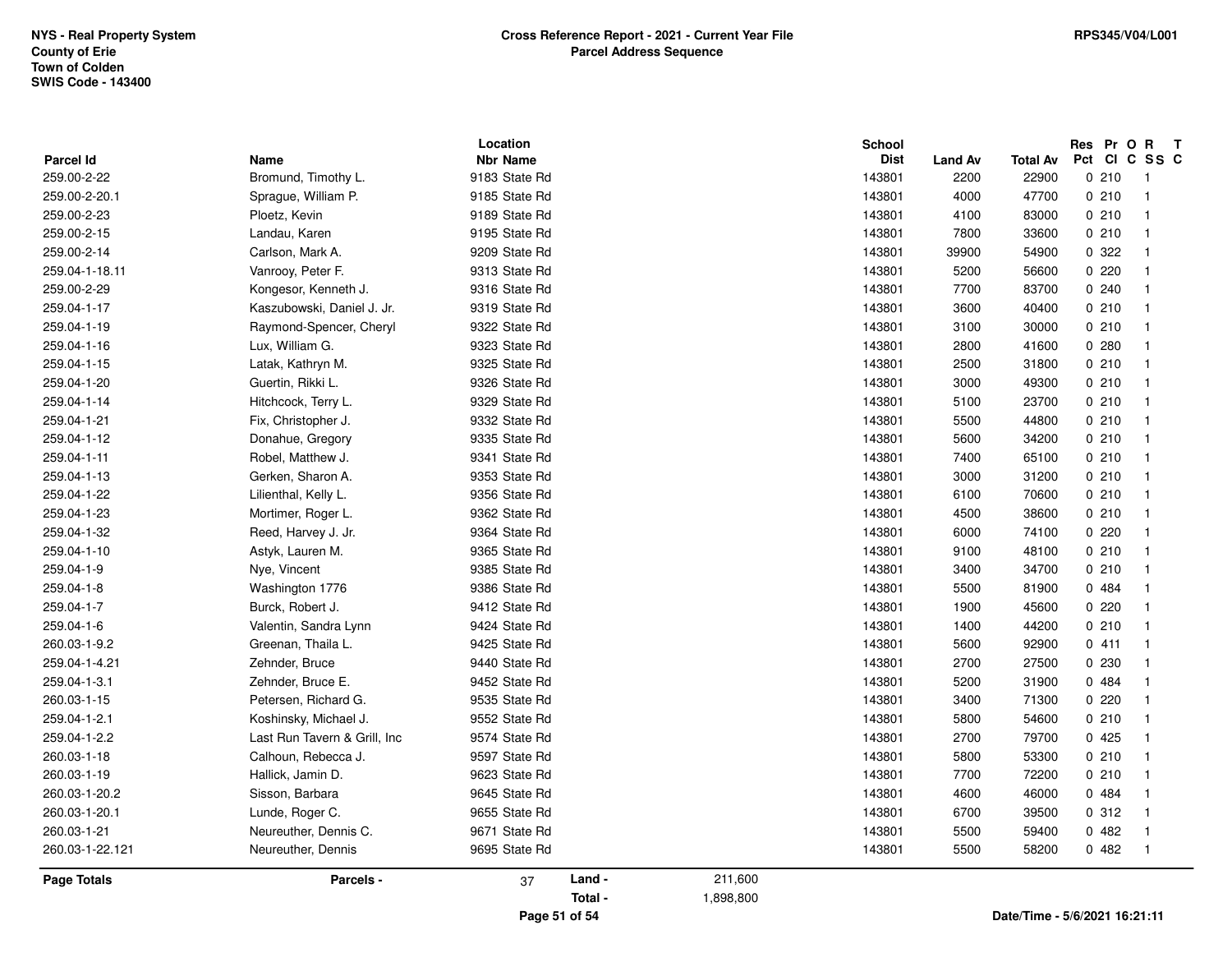|                    |                                | Location               |         | <b>School</b> |                |                 |         | Res Pr O R T   |
|--------------------|--------------------------------|------------------------|---------|---------------|----------------|-----------------|---------|----------------|
| Parcel Id          | Name                           | <b>Nbr Name</b>        |         | <b>Dist</b>   | <b>Land Av</b> | <b>Total Av</b> | Pct     | CICSSC         |
| 260.03-1-23        | Neureuther, Dennis             | 9697 State Rd          |         | 143801        | 4800           | 5800            | 0.312   | $\overline{1}$ |
| 260.03-1-26        | Warning, Keith                 | 9707 State Rd          |         | 143801        | 3300           | 34000           | 0 2 3 0 | $\overline{1}$ |
| 260.03-1-27        | Lux, John N.                   | 9711 State Rd          |         | 143801        | 6600           | 74900           | 0210    | $\overline{1}$ |
| 259.00-3-7.2       | Glenwood Valley Properties LL  | 9736 State Rd          |         | 143801        | 15000          | 34850           | 0422    | $\overline{1}$ |
| 259.00-3-8         | Shelley, Thomas W.             | 9750 State Rd          |         | 143801        | 3500           | 39600           | 0 433   | $\overline{1}$ |
| 259.00-3-9         | Southern Erie Construction Inc | 9764 State Rd          |         | 143801        | 6000           | 130500          | 0.281   | $\overline{1}$ |
| 260.00-2-5         | Harris, Alan R.                | 9783 State Rd          |         | 143801        | 33000          | 95400           | 0.240   | $\overline{1}$ |
| 260.00-2-6         | Zimmer, Jay Robert             | 9817 State Rd          |         | 143801        | 5700           | 44900           | 0210    | $\overline{1}$ |
| 259.00-3-10        | Mydzian, John                  | 9830 State Rd          |         | 143801        | 4100           | 35300           | 0.260   | $\overline{1}$ |
| 259.00-3-12        | Williams, David A.             | 9834 State Rd          |         | 143801        | 3700           | 67000           | 0210    | $\overline{1}$ |
| 259.00-3-13        | Fuhrmann, Quintin E.           | 9840 State Rd          |         | 143801        | 4300           | 50100           | 0210    | $\overline{1}$ |
| 260.00-2-10        | Baker, Timothy                 | 9929 State Rd          |         | 143801        | 6100           | 50000           | 0210    | $\overline{1}$ |
| 260.00-2-9         | Hall, Christopher L.           | 9981 State Rd          |         | 143801        | 8200           | 33900           | 0210    | $\overline{1}$ |
| 213.00-1-24.2      | <b>Sunny Solutions LLC</b>     | State Rd               |         | 143801        | 3200           | 3200            | 0.314   | $\overline{1}$ |
| 228.00-2-19.21     | Kaleta, Nicholas M.            | 8067 State Rd          |         | 143801        | 15900          | 70900           | 0240    | $\overline{1}$ |
| 260.03-1-22.13     | Lunde, Roger C.                | 9655 State Rd          |         | 143801        | 3500           | 18500           | 0260    | $\overline{1}$ |
| 259.00-2-7         | E-Ny State Elec & Gas          | 1857 Substation & Land |         | 143801        | 5200           | 55500           | 0.871   | 6              |
| 243.00-5-41        | Nagowski, Peter                | Sunset Dr              |         | 143801        | 8200           | 8200            | 0.314   | $\overline{1}$ |
| 243.00-5-50        | Worthington, Jacob             | Sunset Dr              |         | 143801        | 3500           | 3500            | 0.314   | $\overline{1}$ |
| 243.00-5-20.11     | Donovan, James                 | 8820 Sunset Dr         |         | 143801        | 11400          | 77900           | 0210    | $\overline{1}$ |
| 243.00-5-14.2      | Dittmar, David S.              | 8835 Sunset Dr         |         | 143801        | 7500           | 67800           | 0210    | $\overline{1}$ |
| 243.00-5-45        | Gnacinski, Timothy D.          | 8854 Sunset Dr         |         | 143801        | 8200           | 54700           | 0210    | $\overline{1}$ |
| 243.00-5-44        | Bofinger, Mark R.              | 8884 Sunset Dr         |         | 143801        | 7800           | 106600          | 0210    | $\overline{1}$ |
| 243.00-5-46        | Dittmar, Shauna A.             | 8891 Sunset Dr         |         | 143801        | 4600           | 71400           | 0210    | $\overline{1}$ |
| 243.00-5-47        | Kretz, William A. Jr.          | 8943 Sunset Dr         |         | 143801        | 4600           | 58000           | 0210    | $\overline{1}$ |
| 243.00-5-48        | Gugliuzza, David Joseph        | 8967 Sunset Dr         |         | 143801        | 4500           | 23800           | 0210    | $\overline{1}$ |
| 243.00-5-43        | Lankenau, Cynthia J.           | 9002 Sunset Dr         |         | 143801        | 13800          | 167600          | 0.240   | $\overline{1}$ |
| 243.00-5-49        | Widger, Pamela                 | 9012 Sunset Dr         |         | 143801        | 4000           | 55200           | 0210    | $\overline{1}$ |
| 243.00-5-42        | Howe, James J.                 | 9036 Sunset Dr         |         | 143801        | 7700           | 56900           | 0210    | $\overline{1}$ |
| 243.00-5-51        | Worthington, Jacob             | 9055 Sunset Dr         |         | 143801        | 4200           | 80500           | 0210    | $\overline{1}$ |
| 243.00-5-40        | Julicher, Barbara A.           | 9098 Sunset Dr         |         | 143801        | 11200          | 63800           | 0240    | $\overline{1}$ |
| 243.00-5-10        | Sedita, Michael J.             | 9099 Sunset Dr         |         | 143801        | 9100           | 94000           | 0240    | $\overline{1}$ |
| 243.01-3-16.22     | Goodrich, Paul F.              | Supervisor Ave         |         | 143801        | 3300           | 3300            | 0 320   | $\overline{1}$ |
| 243.01-3-18        | Francis, Carole M.             | Supervisor Ave         |         | 143801        | 9200           | 9200            | 0.311   | $\overline{1}$ |
| 243.01-3-17        | Carlson, Joanne                | 8685 Supervisor Ave    |         | 143801        | 11000          | 40000           | 0210    | $\overline{1}$ |
| 243.01-3-16.21     | Taylor, Dale E.                | 8691 Supervisor Ave    |         | 143801        | 16000          | 105600          | 0210    | $\overline{1}$ |
| 243.01-2-14.1      | Andrews 2019 Family Trust      | 8696 Supervisor Ave    |         | 143801        | 14300          | 71200           | 0210    | $\overline{1}$ |
| <b>Page Totals</b> | Parcels -                      | Land -<br>37           | 296,200 |               |                |                 |         |                |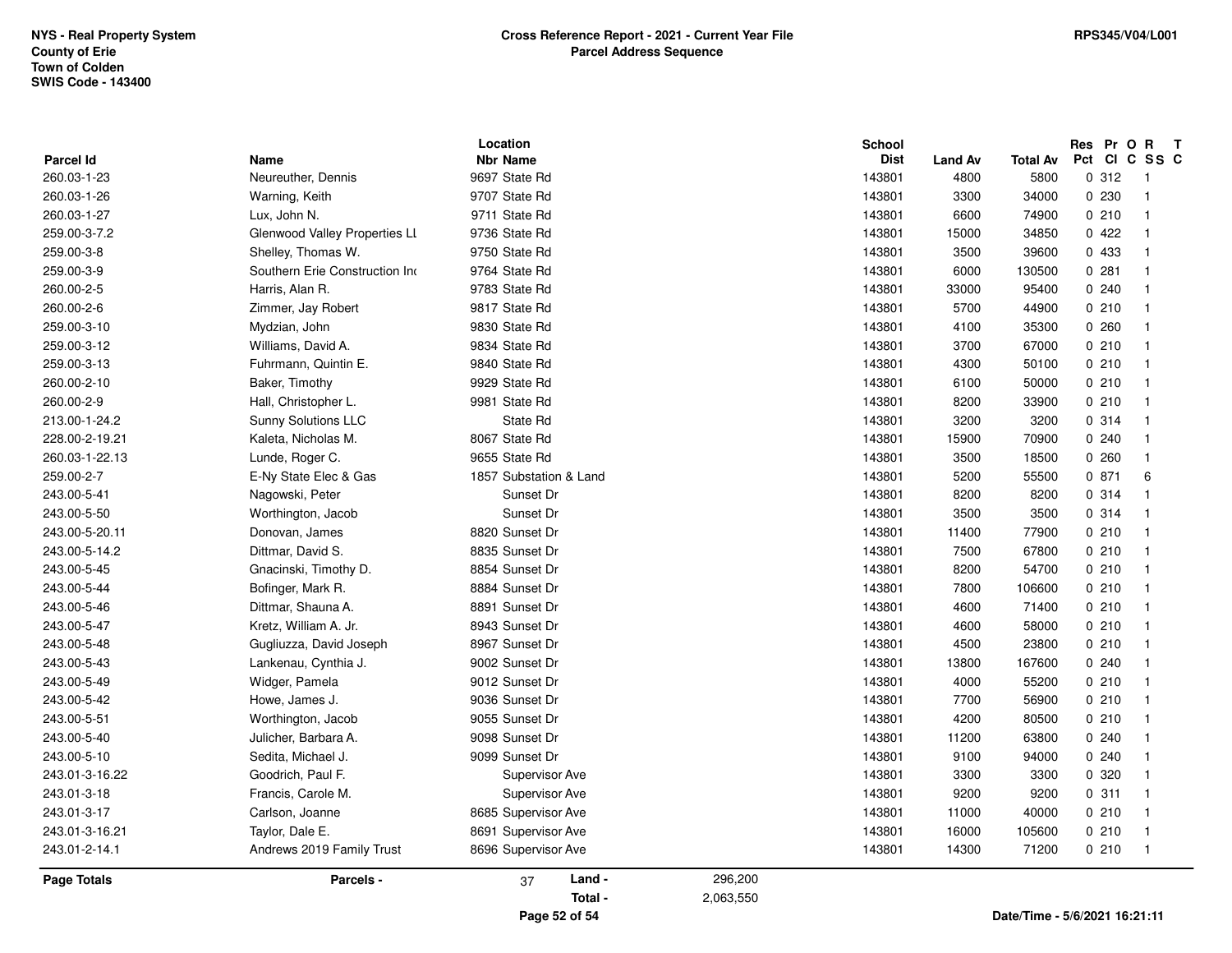| <b>Parcel Id</b> | <b>Name</b>                   | Location<br><b>Nbr Name</b> | <b>School</b><br><b>Dist</b> | <b>Land Av</b> | <b>Total Av</b> | Res Pr O<br>Pct Cl | $\mathbf{R}$<br>$\mathbf{T}$<br>C.<br>SS C |
|------------------|-------------------------------|-----------------------------|------------------------------|----------------|-----------------|--------------------|--------------------------------------------|
| 243.01-3-10      | Francis, Carole M.            | 8697 Supervisor Ave         | 143801                       | 11500          | 186900          | 0.280              | - 1                                        |
| 243.01-2-17.1    | Schnellmann, Joseph J.        | 8698 Supervisor Ave         | 143801                       | 9600           | 56000           | 0210               |                                            |
| 243.01-3-9.1     | Erb, William A.               | 8705 Supervisor Ave         | 143801                       | 9500           | 78600           | 0210               |                                            |
| 243.01-2-18.21   | Schwanz, Matthew              | 8708 Supervisor Ave         | 143801                       | 10400          | 80000           | 0210               |                                            |
| 243.01-3-8.1     | Darmstedter, David            | 8713 Supervisor Ave         | 143801                       | 8100           | 68300           | 0210               | - 1                                        |
| 243.01-3-7       | Smallback, Ian C.             | 8719 Supervisor Ave         | 143801                       | 5600           | 31000           | 0210               | - 1                                        |
| 243.01-2-20.1    | Grosse, Nathan A.             | 8722 Supervisor Ave         | 143801                       | 9500           | 68400           | 0210               | - 1                                        |
| 243.01-2-22      | Brauch, Sheryll Lynn          | 8730 Supervisor Ave         | 143801                       | 6700           | 72800           | 0210               |                                            |
| 243.01-3-6       | Botsford, Jamie L.            | 8731 Supervisor Ave         | 143801                       | 8300           | 46000           | 0210               | - 1                                        |
| 243.01-3-5.1     | Bread of Life Outreach        | 8745 Supervisor Ave         | 143801                       | 18600          | 338400          | 0620               | -8                                         |
| 243.01-2-23      | Ev Luth Ch Of Our             | 8746 Supervisor Ave         | 143801                       | 13600          | 302900          | 0620               | 8                                          |
| 666.00-65-21     | Mci Worldcom Network Ser      | Town Of Colden              | 142401                       | 0              | 586             | 0 831              | 6                                          |
| 666.00-65-22     | Mci Worldcom Network Ser      | Town Of Colden              | 143801                       | 0              | 25955           | 0 831              | 6                                          |
| 666.00-65-23     | Mci Worldcom Network Ser      | Town Of Colden              | 145001                       | 0              | 14684           | 0 831              | 6                                          |
| 215.00-3-32      | <b>Dist-National Fuel Gas</b> | 31516 Transmission Land     | 145001                       | 3800           | 3800            | 0 885              | 6                                          |
| 666.00-13-1.1    | E-Ny State Elec & Gas         | 5034 Transmission Line      | 143801                       | 0              | 13613           | 0 870              | 6                                          |
| 666.00-13-1.2    | E-Ny State Elec & Gas         | 5034 Transmission Line      | 145001                       | 0              | 15096           | 0 870              | 6                                          |
| 666.00-13-1.3    | E-Ny State Elec & Gas         | 5034 Transmission Line      | 142401                       | 0              | 891             | 0 870              | 6                                          |
| 666.00-13-2.1    | E-Ny State Elec & Gas         | 5092 Transmission Line      | 143801                       | 0              | 532732          | 0 870              | 6                                          |
| 666.00-13-2.2    | E-Ny State Elec & Gas         | 5092 Transmission Line      | 145001                       | 0              | 573668          | 0 870              | - 6                                        |
| 243.03-1-7.1     | Rauch, Calvin C.              | <b>Woodview Dr</b>          | 143801                       | 13400          | 13400           | 0.311              |                                            |
| 243.03-1-3.2     | Hycik, Jesse                  | Woodview Dr                 | 143801                       | 11800          | 11800           | 0.314              |                                            |
| 243.03-1-5       | Foley, Michael R.             | <b>Woodview Dr</b>          | 143801                       | 9800           | 9800            | 0.311              | - 1                                        |
| 243.00-1-19      | Foley, Michael                | Woodview Dr                 | 143801                       | 500            | 500             | 0.311              | - 1                                        |
| 243.03-1-9       | Hrycik, Jesse M.              | Woodview Dr                 | 143801                       | 5200           | 5200            | 0.311              | - 1                                        |
| 243.03-1-2       | Czerniak, Stephen M.          | 8742 Woodview Dr            | 143801                       | 10200          | 84400           | 0210               |                                            |
| 243.03-1-3.1     | Wohlhueter, Leonard W.        | 8782 Woodview Dr            | 143801                       | 13300          | 87600           | 0210               |                                            |
| 243.03-1-8       | Tobin, Kevin C.               | 8793 Woodview Dr            | 143801                       | 9700           | 95600           | 0210               | - 1                                        |
| 243.03-1-20.1    | Foley, Michael R.             | 8840 Woodview Dr            | 143801                       | 21700          | 112300          | 0210               | - 1                                        |
| 243.03-1-4       | Berry, Ronald S.              | 8844 Woodview Dr            | 143801                       | 10500          | 61900           | 0210               | - 1                                        |
| 243.03-1-6       | Kummer, Dorothy E.            | 8894 Woodview Dr            | 143801                       | 8500           | 90800           | 0210               |                                            |
| 243.00-1-17.2    | Fox, Michelle                 | 8896 Woodview Dr            | 143801                       | 13600          | 117700          | 0210               |                                            |
|                  |                               |                             |                              |                |                 |                    |                                            |